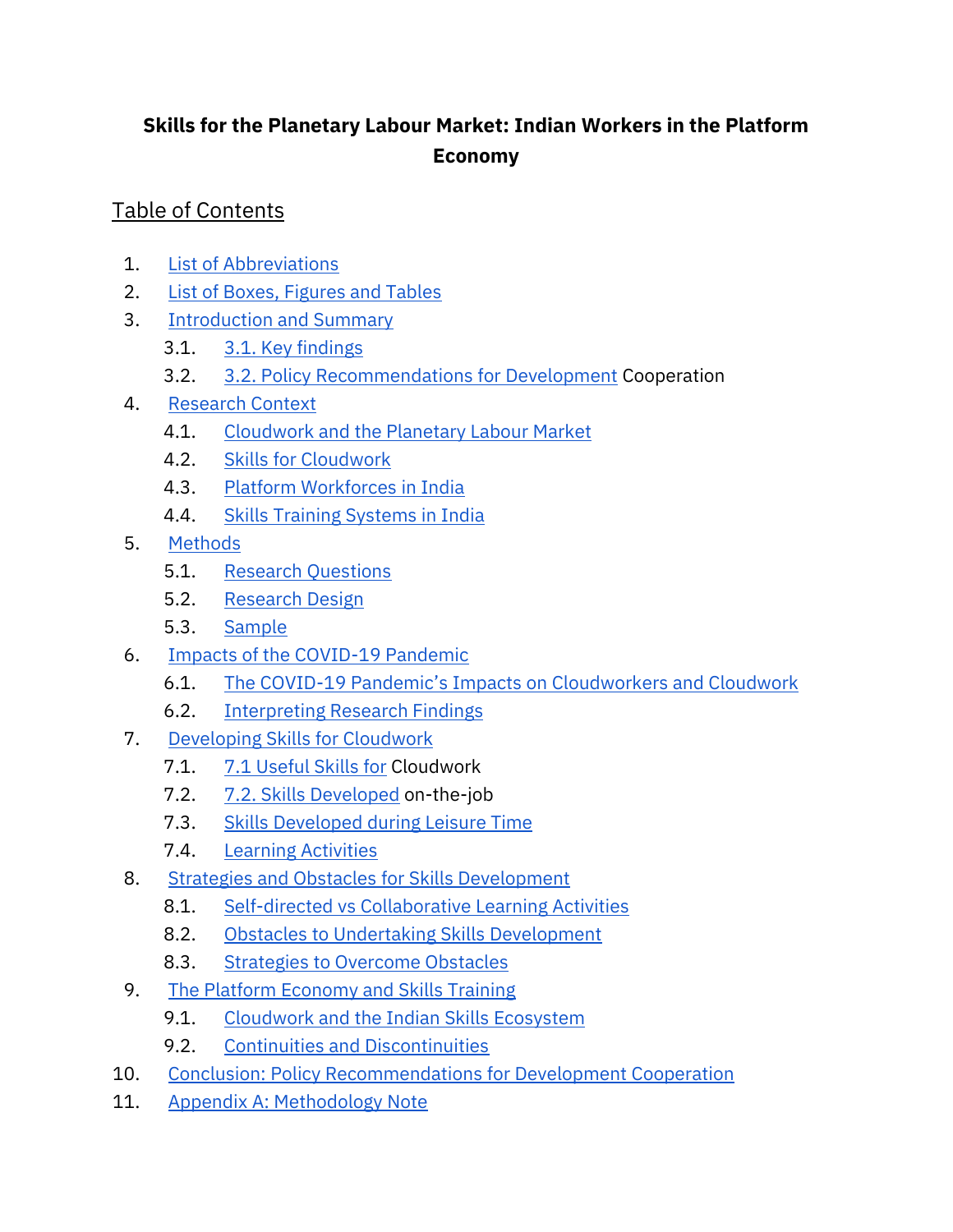- 12. [Credits and Funding](#page-92-0)
- 13. [References](#page-94-0)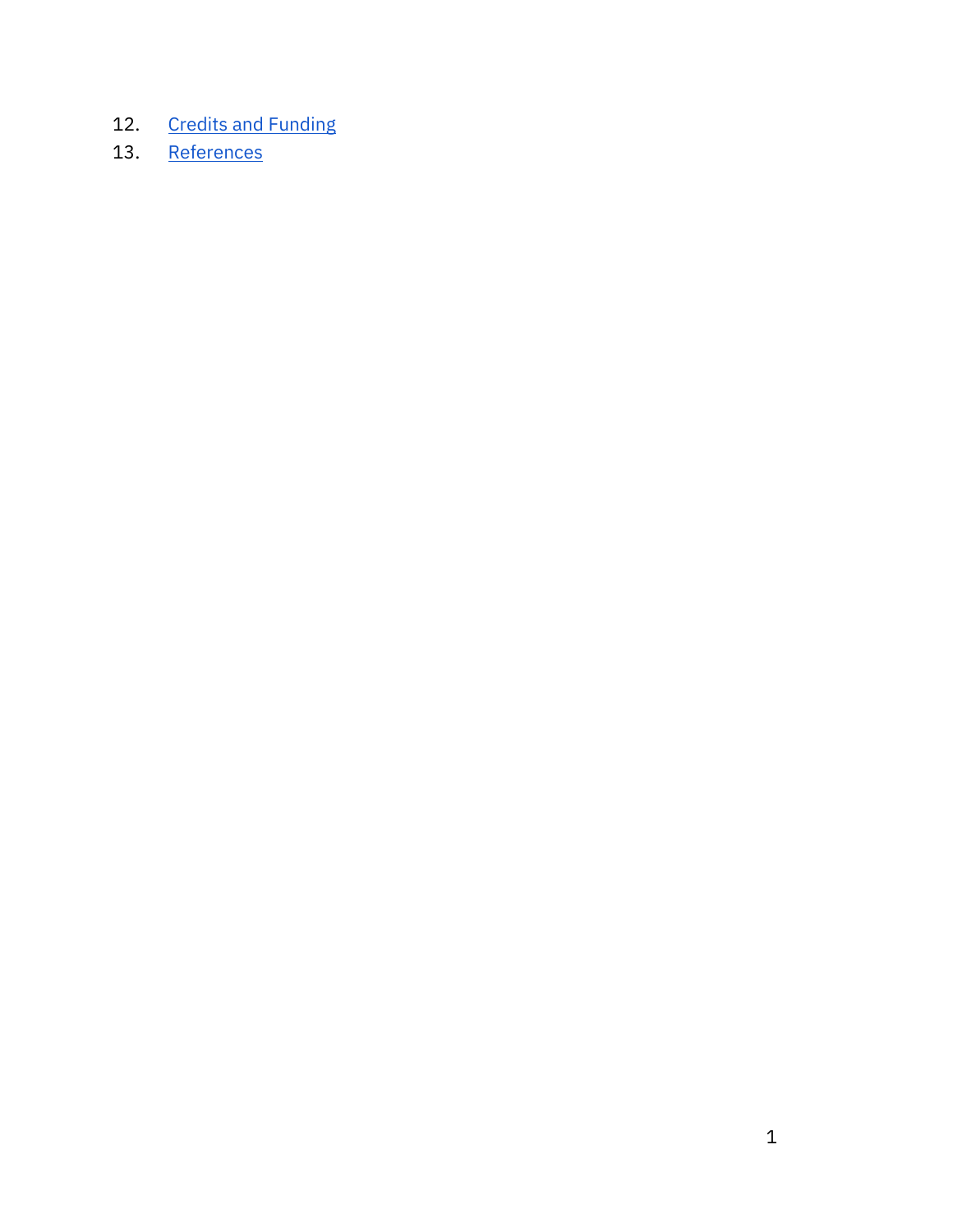## 1. List of Abbreviations

- <span id="page-2-0"></span>BMZ - Federal Ministry of Economic Cooperation and Development (Germany)
- CEO Chief Executive Officer
- DGT Directorate General of Training
- FAQ Frequently Asked Questions
- GDP Gross Domestic Product
- GIZ Deutsche Gesellschaft für Internationale Zusammenarbeit GmbH
- HIT Human Intelligence Task (a task on Amazon Mechanical Turk)

HR - Human Relations

ILO - International Labour Organisation

IT - Information Technologies

- ITeS Information Technology Enabled Services
- ITI Industrial Training Institute
- MSDE Ministry of Skill Development and Entrepreneurship

MTurk - Amazon Mechanical Turk

NASSCOM - National Association of Software and Service Companies

NCVET - National Council of Vocational Education and Training

NGO - Non-Governmental Organisation

NSDC - National Skill Development Corporation

NSQF - National Skills Qualification Framework

PLU - Platform-led Upskilling

PM - Prime Minister

PMKVY - Pradhan Mantri Kaushal Vikas Yojana

RASCI - Retailers Association's Skill Council of India

SSC - Sector Skill Council

TVET - Technical and Vocational Education and Training

UNESCO - United Nations Educational, Scientific and Cultural Organization UNESCO-UNEVOC - UNESCO International Centre for Technical and Vocational Education and Training

UNFPA - United Nations Population Fund

WEF - World Economic Forum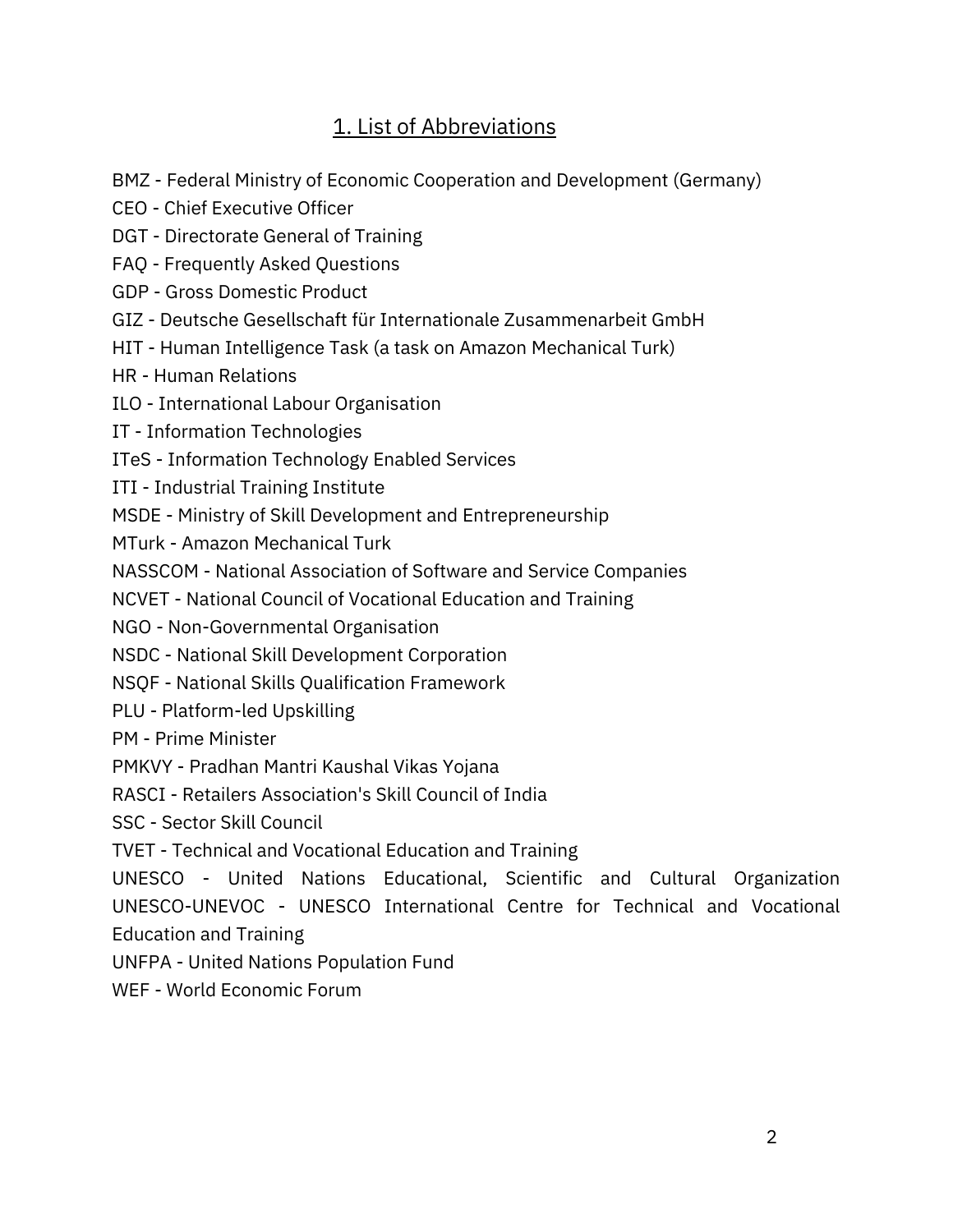# 2. List of Boxes, Figures and Tables

### <span id="page-3-0"></span>Boxes

In Focus: Platform Profile Ratings

In Focus: Working while Having Caring Responsibilities

## Figures

Figure 1. The Distribution of the Indian Internet Users by Gender and Age in 2019

Figure 2. Yearly Central Government Budget Allocation for Skills Development

Figure 3. Geographic Distribution of Survey Respondents

Figure 4. Sign-ups on Cloudwork Platforms during the COVID-19 Pandemic

Figure 5. Time Spent on Cloudwork Platforms during the COVID-19 Pandemic

Figure 6. Skill Categories Perceived Useful for Work on the Platform

Figure 7. Skill Categories Developed while Working on the Platform

Figure 8. Skill Categories Developed during Leisure Time

Figure 9. Learning Activities Undertaken by Workers

Figure 10. Learning Activities that Workers were Unable to Undertake

Figure 11. Screenshot from the eSkill India Portal Website

Figure 12. Attitudes about the Indian Government

Figure 13. Screenshot from Upwork Blog

Figure 14. Screenshot from Freelancer Website

Figure 15. Screenshot from the GigIndia Website

Figure 16. Mixed-Methods Research Design

Figure 17. Sample Characteristics

## Tables

Table 1. Summary of Included Platforms

Table 2. Platform and Gender Distribution of Survey Respondents

Table 3. Typology of Skills

Table 4. Typology of Learning Activities

Table 5. Platforms, Informal Work and Vocational Training: Implications for TVET

Table 6. Overview of Stakeholder Interview Participants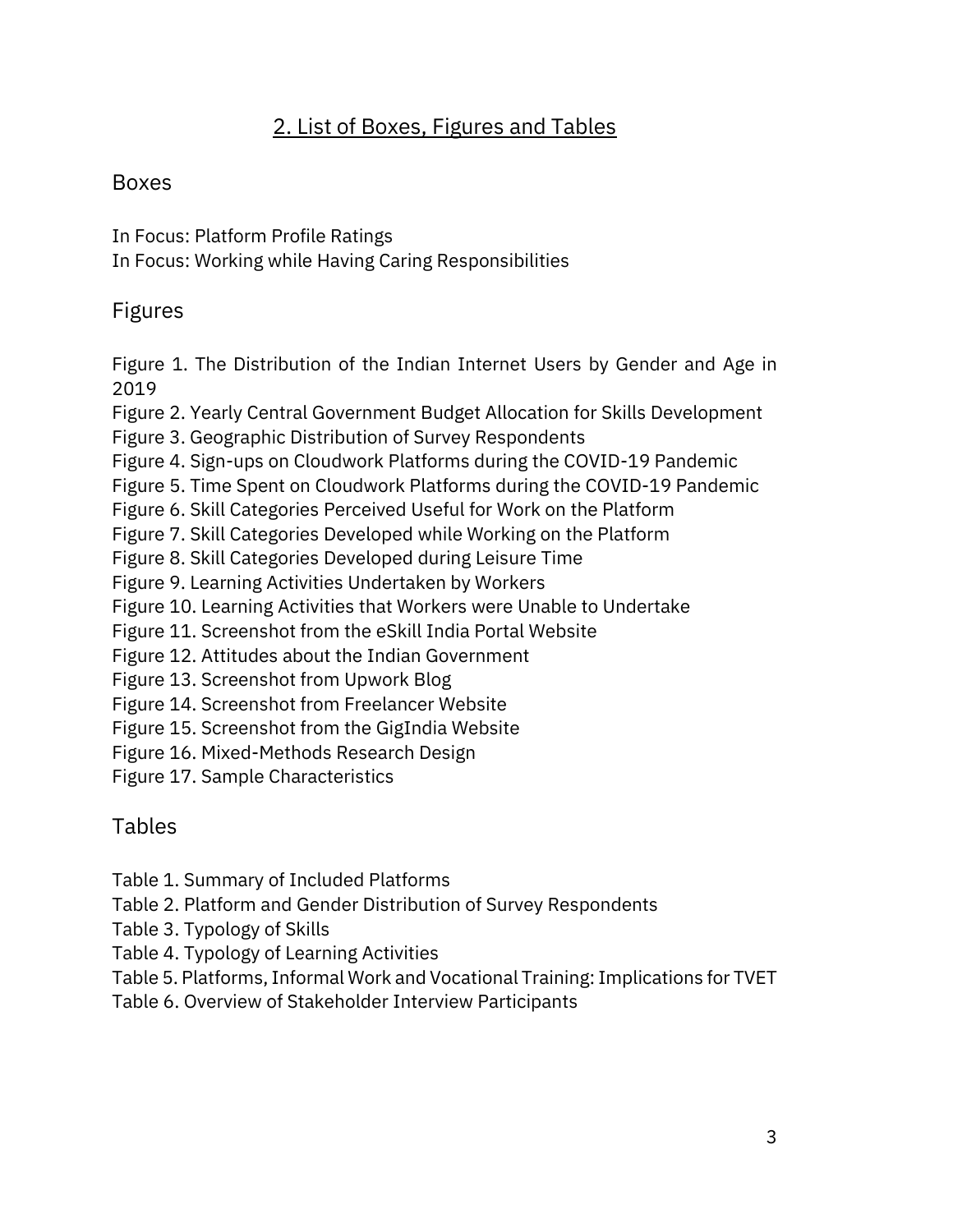# 3. Introduction and Summary

<span id="page-4-0"></span>With 560 million internet users, India is the second largest digital market in the world. People between 20 and 39 years of age represent just over half of the country's internet users. This means that workers located in India may overcome some of the constraints of their local labour markets by using digital labour platforms to take part in a planetary labour market. So, for many of these young internet users, digital labour platforms provide an essential income and much-needed opportunity to improve their livelihoods. Given the potentially important job opportunities offered by this planetary labour market, there is a need to understand how Indian workers view and expand their skills portfolios in relation to their platform work, and unveil the points of leverage where existing training initiatives by governmental, private and third-sector actors may need to be adapted to meet their needs.

This report focuses on five key research questions:

- 1. What are the impacts of the COVID-19 pandemic on Indian cloudworkers and the cloudwork landscape?
- 2. What skills are particularly relevant for cloudworkers in India and how are they acquired?
- 3. What factors support or limit cloudworkers in acquiring the skills they need for their work, and what strategies do they use to overcome obstacles?
- 4. What connections and interactions exist between the platform economy, informal work and skills training?
- 5. What conclusions can be drawn for future skills training approaches, in particular for development cooperation?

Methodologically, we structure our empirical inquiry of the five research questions around a mixed-methods research approach, combining quantitative and qualitative methods to collect and analyze our data. The qualitative phase included semi-structured interviews with 12 leading TVET stakeholders, including experts from India's National Skill Development Cooperation and sector skill councils, as well as platform managers, among others. We additionally carried out 31 in-depth interviews with Indian platform workers. The quantitative phase involved the development of a novel survey instrument, which was administered to over 400 Indian platform workers across four platforms, and representing the two different types of cloudwork: microwork and freelancing. We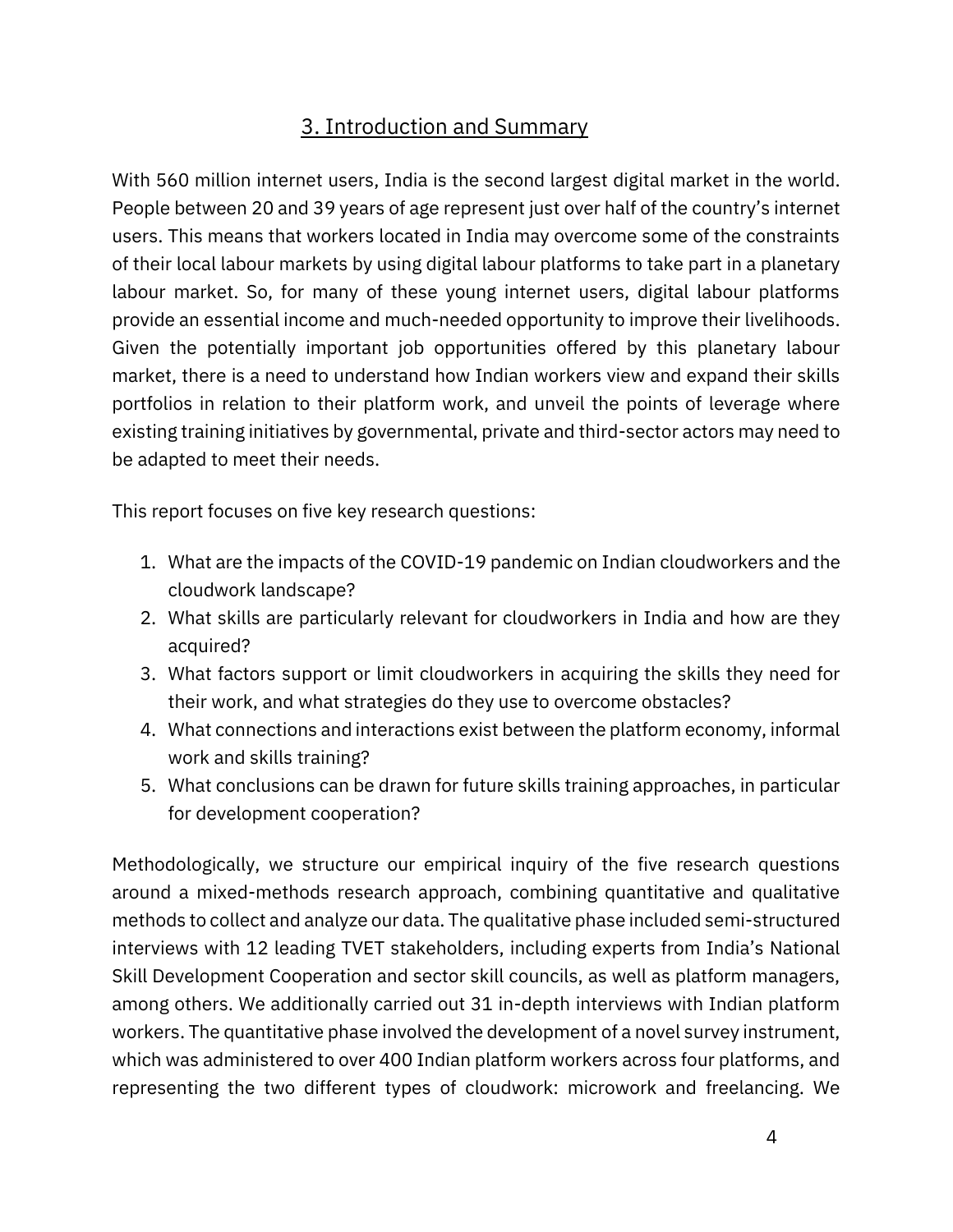included one microwork platform (Amazon Mechanical Turk) and three freelancing platforms—which included two global platforms (Upwork and Freelancer) and one Indian platform (Truelancer).

Before presenting our empirical evidence, we first set the stage for our study by situating it vis-a-vis relevant literature and insights on the relationship between cloudwork platforms and skills development in India, in section 4. We pay particular attention to defining cloudwork and skills for cloudwork, discussing the demographics of India's platform workforce, and introducing the country's extant skills training systems. We distinguish between government-led skills training, platform-led skills training, private skills training, and skills training beyond organisations.

On that basis, we describe the impacts that the COVID-19 pandemic has had on Indian cloudworkers (RQ1) in section 6. In section 7, we elucidate which skills are particularly relevant for cloudwork in India while investigating the differences across the four platforms and between women and men (RQ2). Section 8 closely examines what factors support or constrain cloudworkers in acquiring the skills they have identified as important to develop for their work and what strategies they employ in order to overcome obstacles (RQ3). In section 9, we outline the connections between the platform economy, informal work, and skills training (RQ4). Section 10 draws conclusions from the findings and offers practical recommendations for development cooperation, as well as to inform the emerging policy landscape that governs cloudwork in India (RQ5).

## <span id="page-5-0"></span>**3.1. Key findings**

### **3.1.1. Impacts of COVID-19 on Cloudwork**

- Since the pandemic started, there has been a marked surge in new sign-ups on cloudwork platforms. Across platforms, 18% of the survey respondents reported that they only started working on the platform where they were surveyed after the pandemic started, often due to difficult circumstances that arose as a result of the pandemic.
- 62% of veteran cloudworkers reported that they are spending more time working or looking for work since the pandemic started—though workers' ability to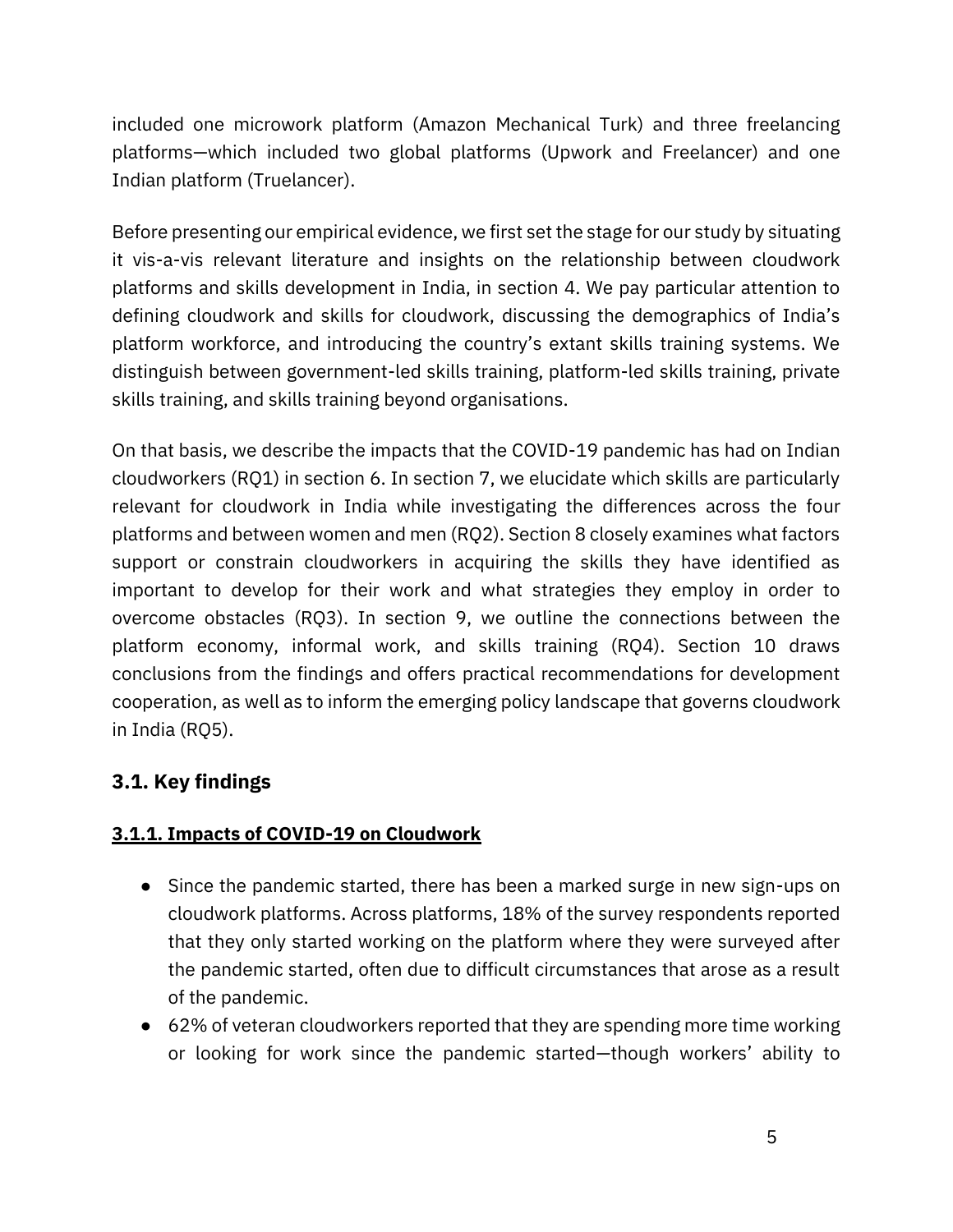dedicate more time to platform work may be constrained by their working environment, caring responsibilities, etc.

- A recurring experience that survey respondents and interviewees from across all platforms reported was that they were facing substantially more competition, and were able to secure fewer jobs, during this past year.
- 79% of all survey respondents agreed or strongly agreed that cloudwork will grow in importance compared to traditional employment arrangements as a result of the pandemic. This corresponds with the finding that more companies are beginning to outsource parts of their business operations to temporarily engaged cloudworkers.

#### **3.1.2. Skills for Cloudwork**

- Indian cloudworkers tend to develop different kinds of skills during their work on platforms and during leisure time. Respondents indicated a greater overall focus on soft skills developed during cloudwork with communication skills, personal dispositions, and organizational skills being developed at least weekly by over 80% of the respondents. During leisure time respondents instead focused on developing technical skills and learning skills, as well as platform-related skills.
- While the board patterns of skill development are related across the four platforms, we saw more variation between platforms in terms of skills developed during leisure time than with skills developed on-the-job. During cloudwork, the workers on MTurk tend to differ in relation to the workers on the other three platforms, developing language skills and computer literacy relatively more often and technical skills and most soft skills less often than the workers on other platforms. During leisure time the focus of skill development varies more with workers on Truelancer tending to focus on soft skills, workers on Upwork focusing on learning skills, and MTurk workers spending their leisure time developing computer literacy and analytical skills.
- Similarly, differences in skill development between genders were also somewhat more pronounced for skills developed during leisure time than during cloudwork. Women were slightly more likely to develop both hard and soft skills on each platform while working, with the gap somewhat wider when considering communication and organizational skills. During leisure time female survey respondents focused on language skills, computer literacy, and organizational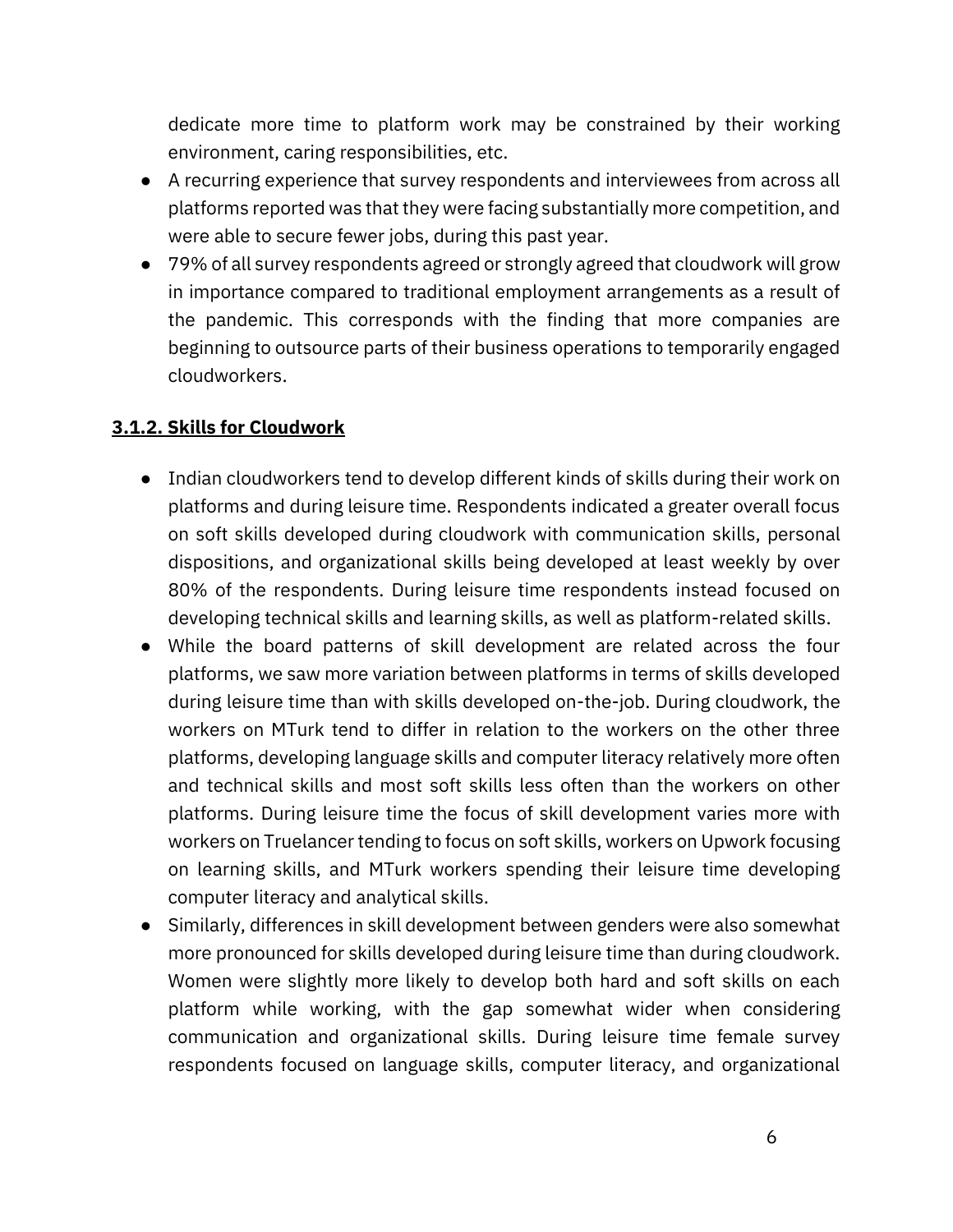skills, while the men tended to focus on improving communication, analytical, and technical skills.

- Respondents reported that their rationales for on- and off-platform skills development varied, as skills developed while working are either needed to complete the job successfully or otherwise directly benefit platform work, but developing skills during leisure time entails a further investment of resources into training skills that are more challenging to develop during platform work, but which have expected utility for platform work.
- Across platforms, workers had similar motivations for developing skills: for instance whereas technical skills were developed with an expectation of leading to more clients and higher paying jobs, languages were developed with the hope of facilitating finding work and building a better rapport with clients.

#### **3.1.3. Strategies and Obstacles for Skills Development**

- Workers face significant challenges accessing and undertaking learning activities, particularly in the absence of support from platforms. Since cloudwork can be highly independent, the exchange of tacit knowledge, like strategies for managing cloudwork through on-platform interaction can be limited. Platforms tend to be designed to support individualised, not collaborative work. Furthermore, learning outside of platform work hours can come at a high cost to workers who are aware of the trade-off between investment and income, one that does not always even out. The willingness to invest in developing skills in leisure time can be tied to the limited development opportunities offered by platforms, and is indeed one area where workers expressed significant interest in having the third sector provide support.
- Respondents reported generally favouring self-directed learning activities over collaborative learning activities. Among the groups of learning activities, workers engaged most often in individual self-directed learning activities and in platformspecific learning activities. Taking paid online courses, webinars or tutorials was a specific challenge, and one that was also particularly felt by women survey respondents. Even when respondents indicated the desire to undertake learning activities, they faced challenges finding the financial and logistical support to develop skills, an investment that workers did not always feel able to make. This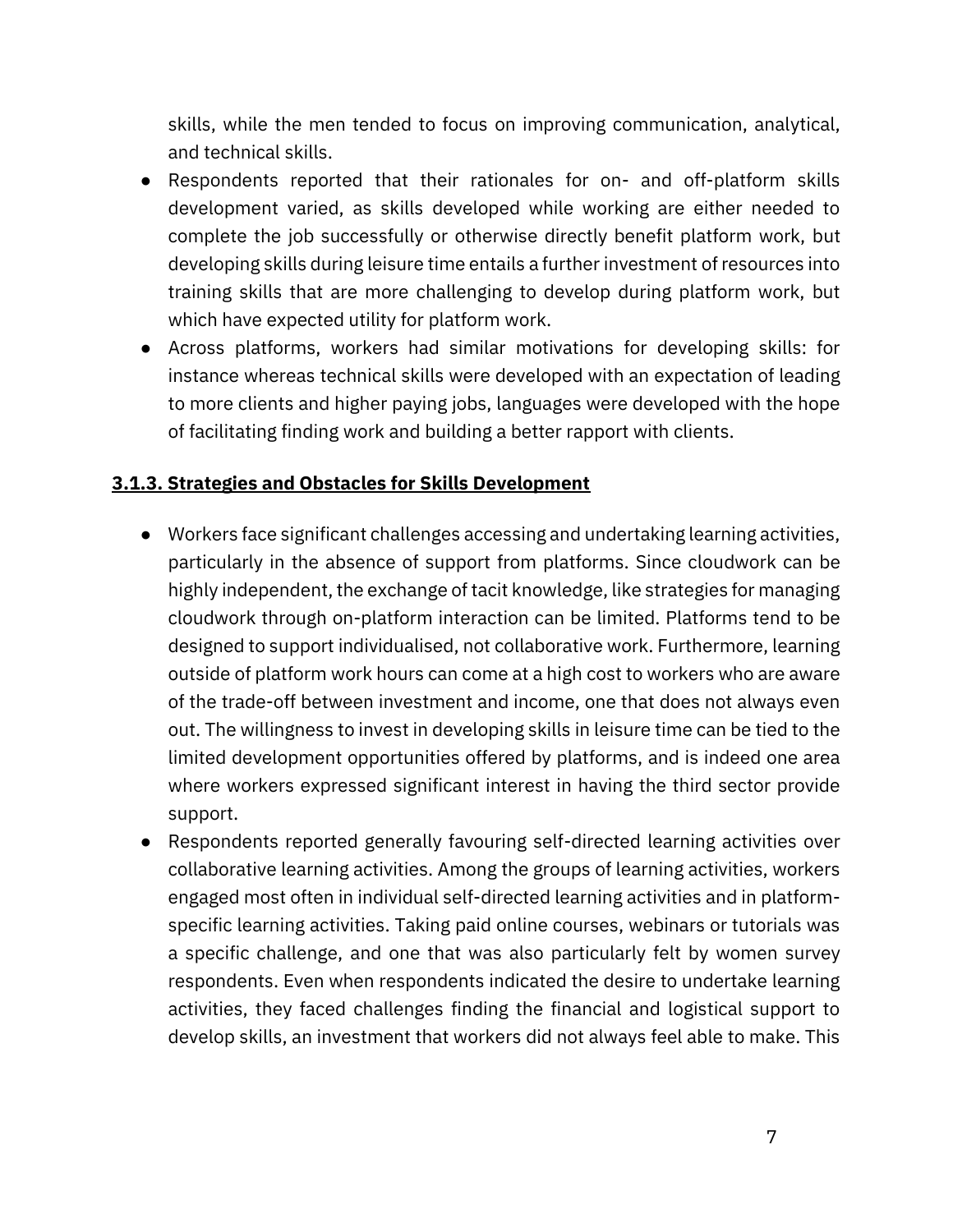may indicate that workers require more structural forms of support to enable them to locate and access low-cost learning activities that align with their goals.

● Survey respondents were also asked to reflect on the reasons why they were unable to undertake some of the learning activities they indicated they wanted to take. Time emerged as the central constraint to undertaking learning activities across all platforms. Time in these instances referred to several issues including a lack of time due to caring responsibilities and the need to make an income. This was followed closely by financial constraints to undertaking paid activities or missing work opportunities. Another key issue was a lack of information and awareness of potential places to undertake learning activities, which was also linked to a lack of time to look for these resources as well as a lack of guidance and mentorship. Together, these three reasons were given, in combination or alone, by the majority survey respondents when asked why they were unable to undertake the learning activities despite expressing an interest in doing so.

#### **3.1.4. The Platform Economy and Skills Training**

- While skills development is a key priority for the Indian government, cloudworkers have been a blind spot in government-led TVET approaches. There are numerous initiatives spread across the Indian skills ecosystem aiming to impart digital skills, but none of them specifically target cloudworkers, nor impart platform-specific skills.
- Platforms engage in very limited direct skills training, though some platforms do more than others. Platforms do often have mechanisms for workers to showcase their skills on their profiles, but portability of platform-specific skills credentials (as well as work history and ratings) is limited, and leads to 'locking in' workers onto particular platforms.
- Whether workers can make use of their "off-platform" experiences and their educational background to increase their success "on-platform" depends on a variety of aspects: the platform interface and its work allocation method; the type of task or gig; the expectations of clients; and the form of education or experience. There is no simple answer to the question of how education and experience shape, and are shaped by, the interactions between platforms, informal work and skills training, requiring tailored evidence-based solutions for building one's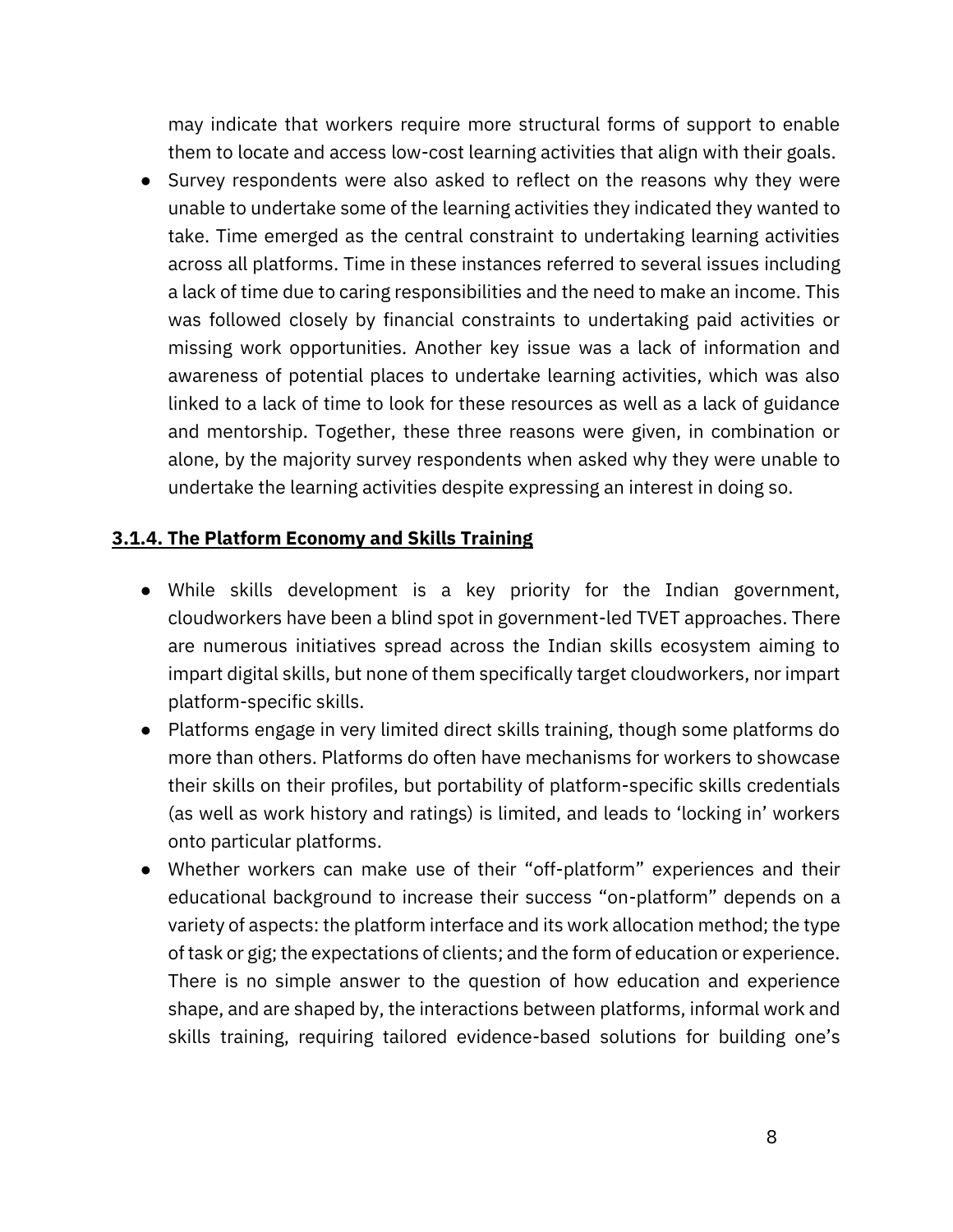profile when joining and fostering upskilling on the basis of different platform types.

● Irrespective of workers' education and background and significant differences between platforms when it comes to reputation systems a common theme to emerge from these interviews is therefore the need for a standard, preferably platform-specific, skills training course that provides basic information about profile building. Against the backdrop of workers' lived experiences, it's vital to improve the portability of their profiles and reputation or create external portals in which workers can show off their qualifications and experiences, without being restricted to one particular digital labour platform.

### <span id="page-9-0"></span>**3.2. Policy Recommendations for Development Cooperation**

- 1. Engage with, and encourage the growth of, cloudworker networks and communities.
- 2. Convince platforms to support and invest in cloudworkers' skills development.
- 3. Support the adjustment of existing institutional mechanisms to better cater for cloudworkers.
- 4. Support the creation of platform-specific training courses.
- 5. Advocate for a jurisdiction-spanning policy environment that would improve cloudworkers' access to skills development.
- 6. Include access to skills development for cloudworkers in legislative action to foster due diligence in global supply chains.
- 7. Support further research and develop pedagogical tools to share knowledge about cloudwork.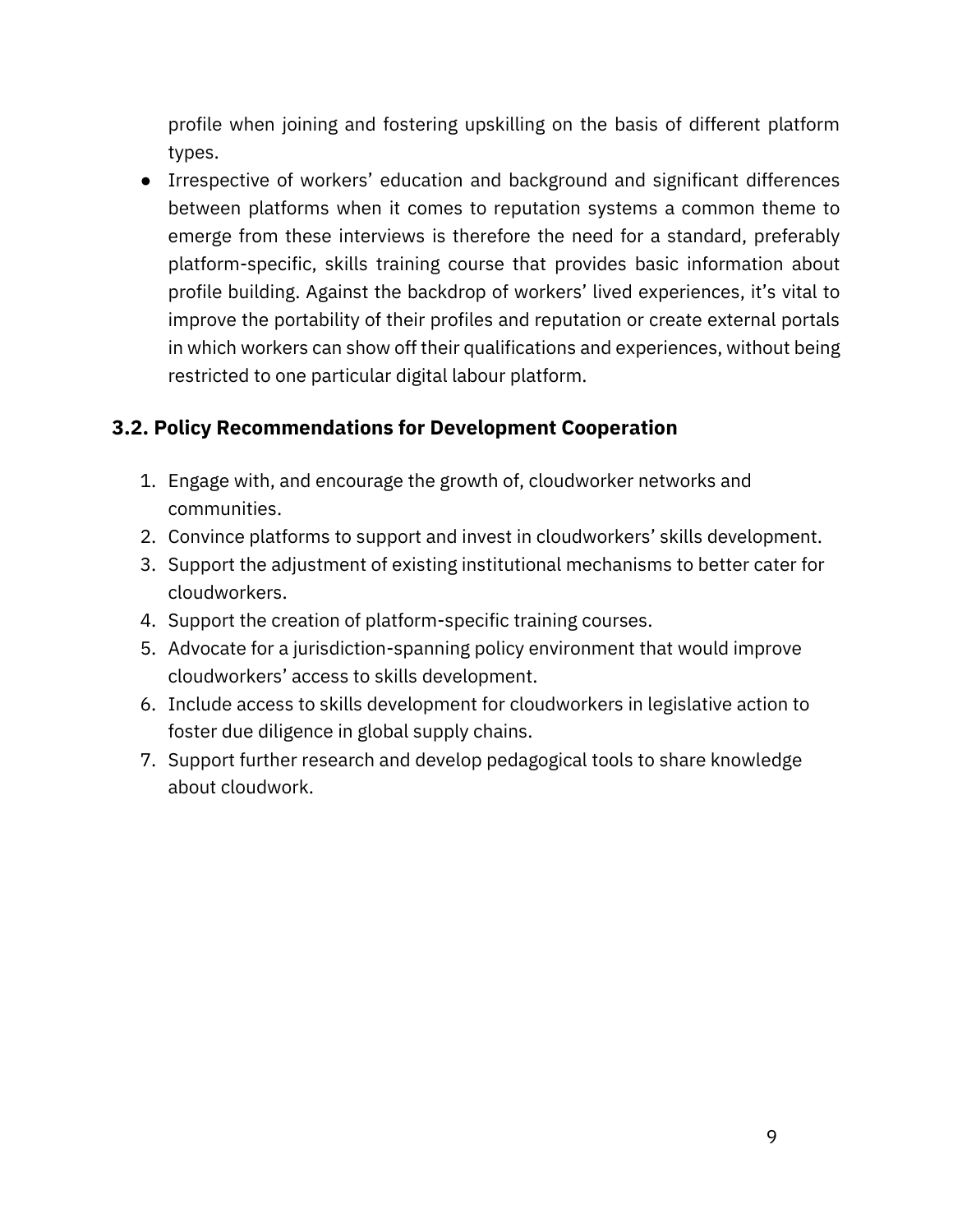# 4. Research Context

## <span id="page-10-1"></span><span id="page-10-0"></span>**4.1. Cloudwork and the Planetary Labour Market**

There are now over 50 million platform workers who live all over the world, doing work that is outsourced via digital labour platforms or apps. It has been predicted that by 2025, one-third of all labour transactions will be mediated by digital labour platforms [\(Standing, 2016\)](https://www.zotero.org/google-docs/?HwSeJo). A 'digital labour platform' is a company that uses digital resources to mediate value-creating labour interactions between consumers and individual serviceproviding workers.

Digital labour platforms include two broad types [\(Woodcock & Graham, 2019\).](https://www.zotero.org/google-docs/?ATPsSk) In the first, geographically-tethered work, platforms require a job to be done in a particular place (e.g. delivering food to an apartment or driving a person from one part of town to another). As Shyamal Majumdar, Former Head of the UNESCO-UNEVOC International Centre for Technical and Vocational Education and Training, puts it, these locationbased types of work 'are executed in real world and locally but channeled through online independent contracts.' Cloudwork, in contrast, is work that can, in theory, be performed from anywhere via the internet. This means that cloudworkers located in India can use digital labour platforms to take part in a 'planetary labour market' [\(Graham & Anwar,](https://www.zotero.org/google-docs/?j7FMoR)  [2019\)](https://www.zotero.org/google-docs/?j7FMoR) and may overcome some of the constraints of their local labour markets. Cloudwork tends to be less well-known compared to more visible and urban forms of platform work.

When referring to platforms, it is vital to be clear about definitions. Different ideas of what platforms *are* and what they *do* entail various assumptions about what development actors should do *about them*. In other words, how we define platforms doesn't just shape our analytical perspectives but also our policy repertoire. In this report, we focus on the second type of platform work, cloudwork, and therefore use the term 'cloudworkers' to refer to *people who find work remotely through labour-broking cloudwork platforms, regardless of their employment status* (e.g. employees or independent contractors).<sup>1</sup> Digital platforms like Airbnb or eBay—where goods are

 $1$  We will use the terms cloudworker, platform worker, and worker interchangeably throughout the document.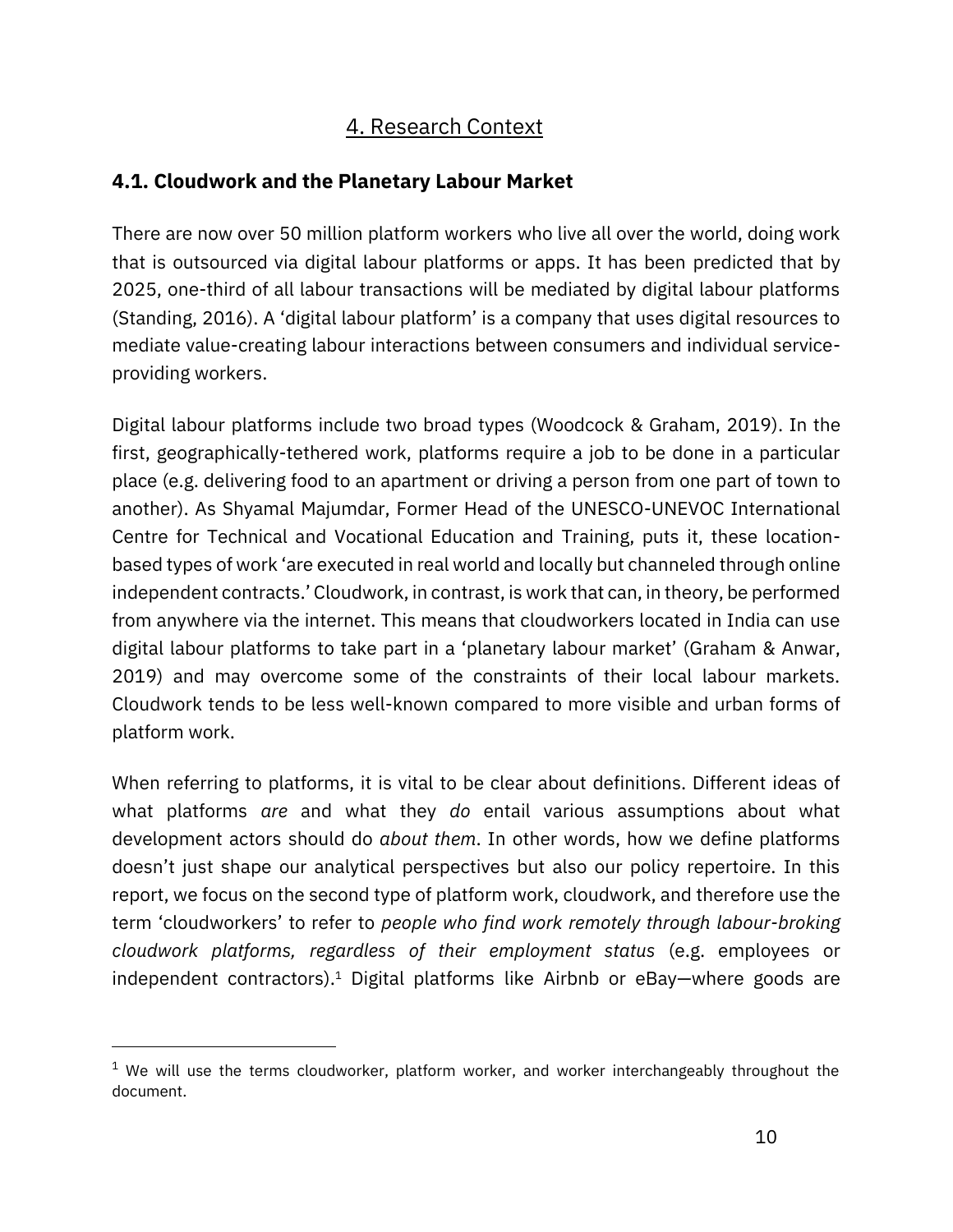exchanged—or social media platforms like Instagram are explicitly not included within this definition.

Cloudwork has also been called 'crowdwork', 'online gig work', and 'online freelancing' [\(Schwellnus et al., 2019\).](https://www.zotero.org/google-docs/?93aNq1) A common denominator of all these labels is that digital labour platforms are seen to be functioning as cross-jurisdictional infrastructures that mediate labour transactions, bringing together workers in one country with clients anywhere on the planet. Some commentators have promoted platform-mediated forms of labour transactions and value creation as a solution to reducing structural and geographic inequalities by fostering inclusive development around the world [\(Schwab, 2017\).](https://www.zotero.org/google-docs/?0mWaNw) However, acting as a counterweight to this optimism, a rich body of qualitative and quantitative research has pointed to troubling features of cloudwork, including: selective formalisation, exploitative working conditions, and oversupply of labour [\(Graham et al., 2017;](https://www.zotero.org/google-docs/?AwpKNd) [Anwar & Graham, 2020\)](https://www.zotero.org/google-docs/?qR3DRt).

### **4.1.1 Selective Formalisation**

Cloudwork must be situated in an empirical context in which huge numbers of workers around the world are engaged in non-standard and vulnerable forms of employment characterized by low pay and no social protection—accounting for two billion people, or almost two thirds of the global workforce [\(ILO, 2021\)](https://www.zotero.org/google-docs/?29FQS7). Standard employment is traditionally defined as work that is full-time, indefinite, and that includes statutory benefits and entitlements. In many places, including India, cloudwork is typically regarded as less secure than standard employment, owing to the overwhelming proportion of self-employed workers on these platforms. This status quo frequently leaves workers poorly integrated into social protection schemes, uncovered by key labour law legislation governing minimum wages, unable to collectively bargain, and with limited opportunities for skills development—all things that may be acutely dangerous for the economically precarious [\(Heeks et al., 2020\)](https://www.zotero.org/google-docs/?7CTqEF).

Research shows that cloudwork platforms exacerbate particular features of informal work by carefully deploying narratives of flexibility, freedom, and entrepreneurship while systematically devolving social and economic risks onto workers, and positioning themselves as neutral intermediaries [\(Donner et al., 2019;](https://www.zotero.org/google-docs/?8m9X2z) [Anwar & Graham, 2020;](https://www.zotero.org/google-docs/?IFJSzd) [ILO,](https://www.zotero.org/google-docs/?abZBIm)  [2021\)](https://www.zotero.org/google-docs/?abZBIm). That is, platforms formalise certain aspects of informal work by centralising exchange between workers and clients while perpetuating the precarity associated with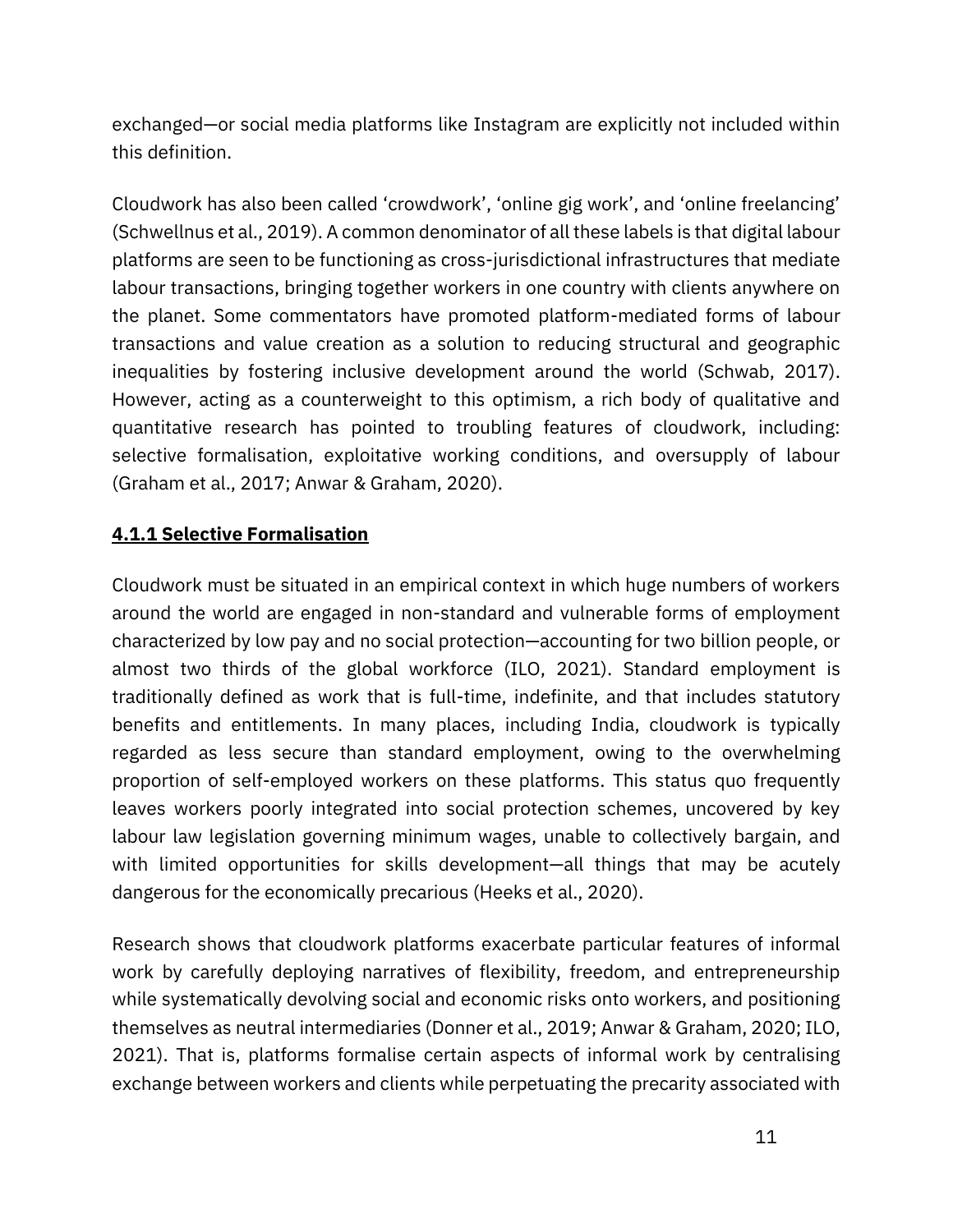informal labour markets—a phenomenon that [van Doorn \(2020\)](https://www.zotero.org/google-docs/?8vQXWG) has called 'selective formalisation.' At the same time, cloudwork deviates from other types of work in that it is difficult to contain within clearly defined, and conventionally articulated, occupational standards and job roles.

#### **4.1.2 Exploitative Working Conditions**

While cloudwork platforms are frequently celebrated for their ability to offer workers access to a global clientele and expanded work opportunities, this can give rise to working conditions that are frequently characterized by long and irregular working hours, high levels of stress, and other detrimental psychosocial risks and hazards [\(Wood](https://www.zotero.org/google-docs/?2jJKwi)  [et al., 2018;](https://www.zotero.org/google-docs/?2jJKwi) [Berg, 2016;](https://www.zotero.org/google-docs/?p8rsIY) [Berg et al., 2018\)](https://www.zotero.org/google-docs/?HXXa06). Due to their access to a huge number of spatially dispersed workers, cloudwork platforms are sensitive to the fact that their clients need some mechanism to be able to trust that workers—who are often on the other side of the planet—are indeed doing the work that they are paying for. Platforms' solution to this trust issue is sometimes an automated surveillance system, for example which captures screenshots from workers' computers at random intervals, contributing to stressful working conditions. Most platforms additionally employ ratings-based performance management systems whereby clients can 'rate' workers. Such ratings systems can be opaque and arbitrary, especially when they are based on algorithmic decisions, thus contributing to the psychosocial risks and hazards of platform work.

There are several ways to conceptualise the fairness of working conditions on cloudwork platforms [\(Harmon & Silberman, 2019;](https://www.zotero.org/google-docs/?whOV9p) [Whiting et al., 2019;](https://www.zotero.org/google-docs/?K7NJHD) [Graham et al., 2020\)](https://www.zotero.org/google-docs/?VdMMOd). The Oxford Internet Institute's Fairwork Project (of which the authors are members) periodically assesses the fairness of working conditions on cloudwork platforms along five dimensions of work quality—pay, conditions, contracts, management and representation [\(Fairwork, n.d.\)](https://www.zotero.org/google-docs/?CbLZAx). An upcoming report [\(Fairwork, 2021\)](https://www.zotero.org/google-docs/?O7IKQK) that surveys working conditions on major cloudwork platforms across the world, echoes the findings from previous research that the cloudwork model can frequently result in poor working conditions. However, it also notes importantly that there exists a diversity of platform models, with some cloudwork platforms implementing policies to ensure fair working conditions, and others falling short.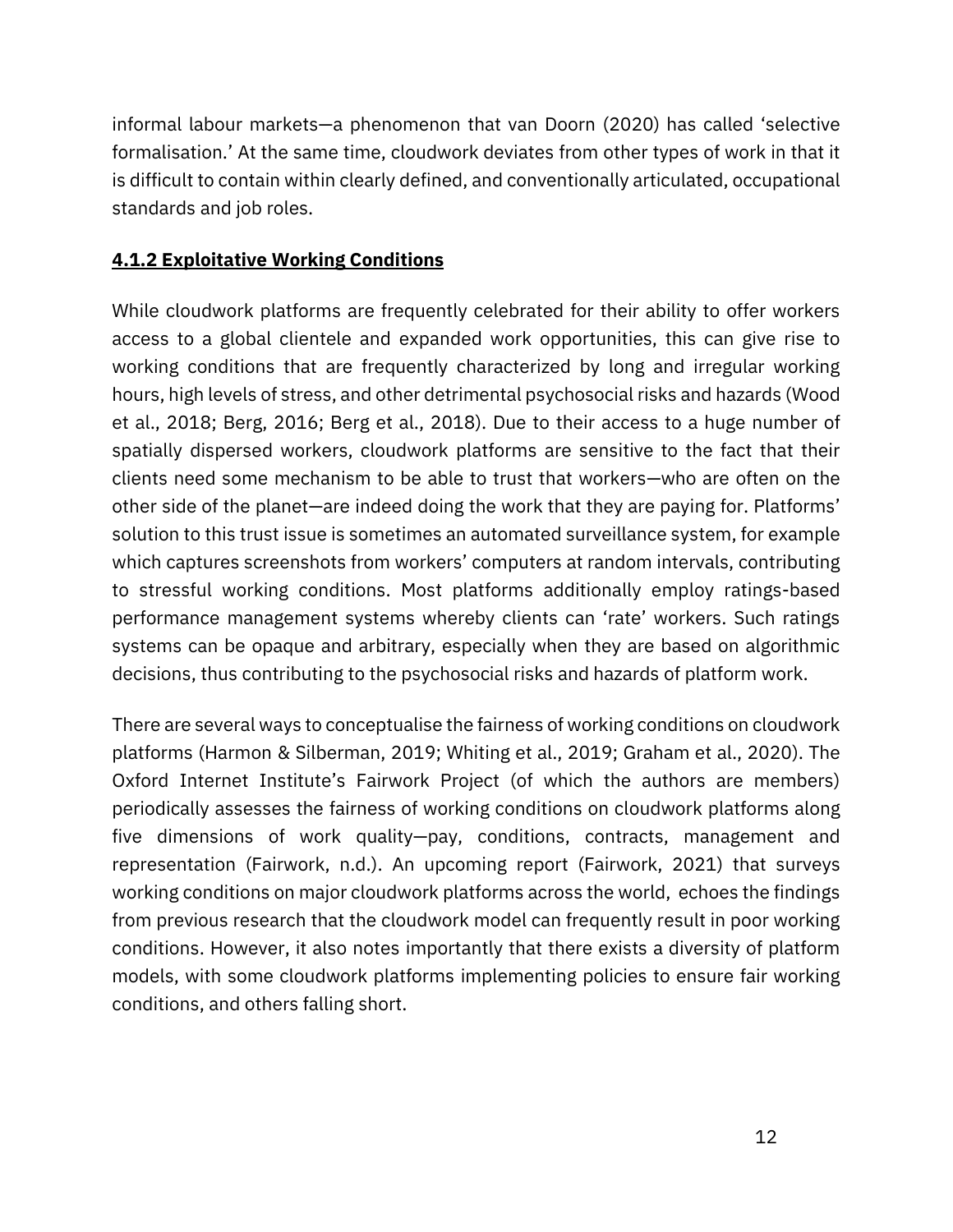#### **4.1.3 Oversupply of Labour**

With a planetary labour market linking together billions of people, most of whom live in low- and middle-income countries, we have a system of truly planetary competition (Graham and Anwar 2019). In an already largely unregulated labour landscape, cloudwork may further erode workers' structural power and fuel intense competition between workers, in a digitally mediated marketplace that makes workers more easily replaceable [\(Huws, 2014\).](https://www.zotero.org/google-docs/?EWQUza) For almost all types of digital work, there are fewer jobs than there are workers able and willing to do them, creating an oversupply of labor that drives a global race to the bottom [\(Graham & Anwar, 2019\)](https://www.zotero.org/google-docs/?9IsHeJ). This means that when competing for jobs and tasks, workers are well aware that others may underbid them.

Cloudwork platforms are also careful to frame what does and does not count as working time. Indeed, one study found that online freelancers spend an average of 16 hours a week (unpaid) looking for new jobs [\(Wood et al., 2019\)](https://www.zotero.org/google-docs/?NQJUV4). At the same time, those same freelancer platforms are careful to frame payment for platform workers as optional [\(Graham & Anwar, 2019\)](https://www.zotero.org/google-docs/?zSUBFH). Guru.com prominently notes on their website: '*Pay only for a job well done*.' Upwork.com similarly states: '*Upwork…helps ensure that an hour paid is an hour worked*'. Platforms put effort into highlighting the ephemeral temporalities of the labour relationship to clients, and workers are often seen as an anonymous, replaceable group that can be brought together with their clients rather seamlessly.

In this study, we focus on a particular dimension of cloudwork: the relationship between skills development and digital labour platforms. This intersection is highly relevant because it relates to all three features mentioned above. It is hard now to imagine a world without some form of digital intermediaries that bring together workers and clients. For this reason, the task of understanding cloudwork is pivotal for anticipating future challenges in the world of work—particularly skills development in an informal, and perhaps precarious, context. Before presenting the results in sections 6-9, we will situate and contextualise our research questions by discussing skills for cloudwork, the demographics of platform workforces in India, and skills training systems.

### <span id="page-13-0"></span>**4.2. Skills for Cloudwork**

The skills and abilities required for cloudwork are impacted by larger transformations that have taken place over recent decades. The changing nature and organization of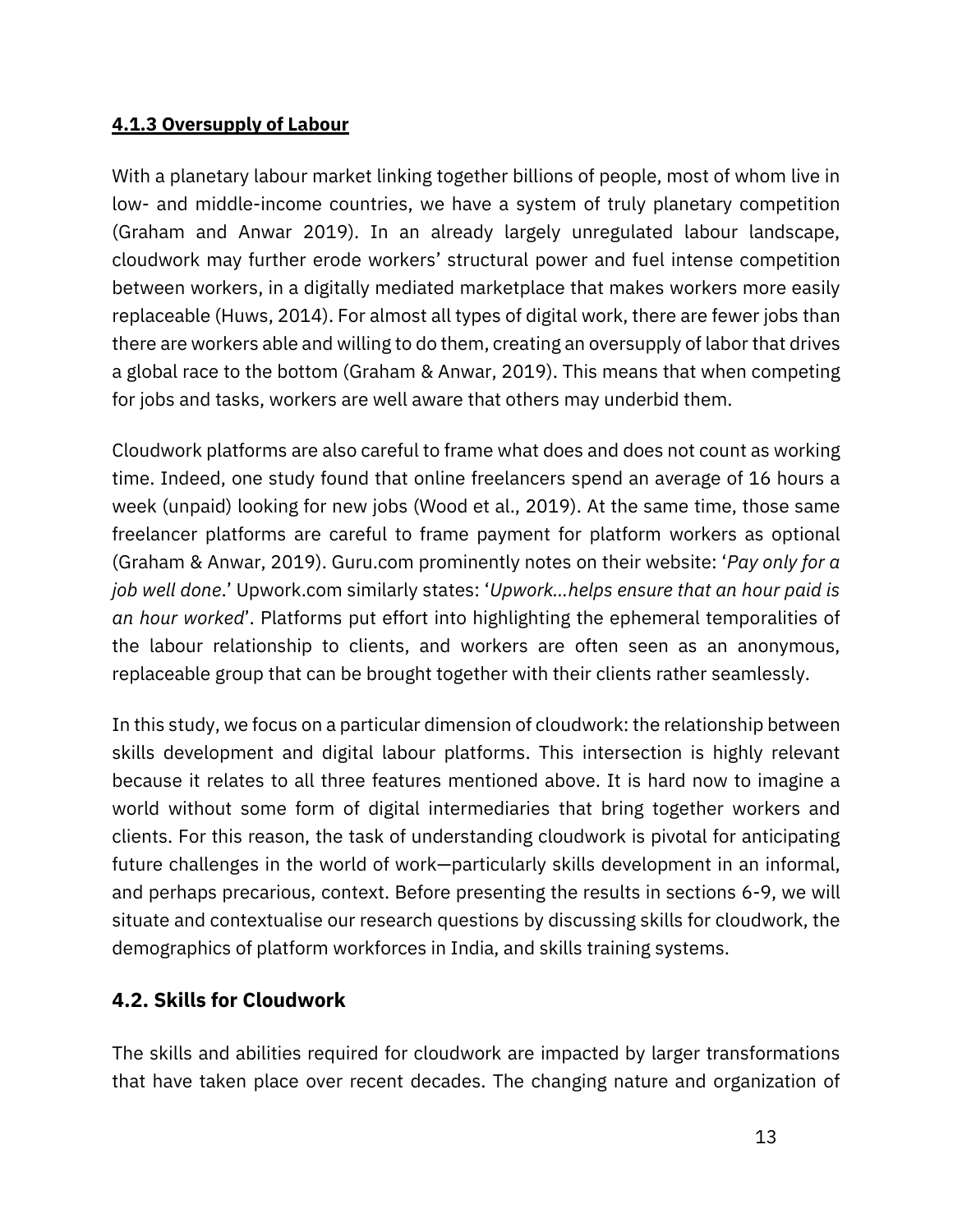work combined with the accelerating speed of technological change have had diverse impacts on societies around the world. As jobs have shifted from manufacturing and agriculture to the service, communication, transportation, and creative sectors, and alternative work arrangements have become more common, labour markets have come to demand and reward different skill sets than they did in the past [\(Ojanperä et al.,](https://www.zotero.org/google-docs/?aJag0M)  [2018\)](https://www.zotero.org/google-docs/?aJag0M). Many jobs call for human capital and involve cognitive and socio-emotional skills as well as adaptability and resilience. The introduction of new technologies has permeated both innovative sectors that are driven by technological development as well as more traditional sectors where new technologies have been integrated into existing practices, thus demanding the ability to navigate software and hardware [\(Sudakov et al.,](https://www.zotero.org/google-docs/?NvRwxf)  [2016\)](https://www.zotero.org/google-docs/?NvRwxf).

The emergence of the platform economy offers unique opportunities and challenges in terms of professional skills and education. The multitude of different kinds of platforms host a great diversity of job opportunities with varying levels of required skills—ranging from the microtasks offered by Amazon Mechanical Turk, to the freelancing work offered in a range of sectors by Upwork, Freelancer, or Fiverr, to legal work offered by sectorspecific platforms like UpCounsel. While cloudwork platforms differ in the kinds of work that are available through them, they defy the mechanisms of more traditional labour markets by challenging the importance of formal education qualifications and rather compensating for metrics of expertise and success on the platform in the form of a profile history of completed jobs and favourable ratings [\(Herrmann et al., 2019\)](https://www.zotero.org/google-docs/?HnPVQ6). Relatedly, formal educational qualifications are often designed to deliver a fixed set of skills and knowledge, agility for learning and a mentality for life-long learning while emphasizing labour-market related content to a lesser extent. Given their nature as selfcontained marketplaces for work with limited facilities for importing professional or educational histories from outside, or to export profile information from the platform, securing job opportunities largely operates through algorithms matching workers to available jobs, relying on platform-generated metrics to rank search results and sort submitted bids and applications. In order to succeed on these platforms—i.e. to win bidding contests for projects and acquire favourable reviews from employer—workers must familiarize themselves with and learn to utilize a wide array of practical skills and strategies ranging from communication etiquette with often foreign clients to financial considerations about budgeting and bidding for jobs with remuneration levels that are neither too low to be suspicious nor too high to be discouraging, to navigating the many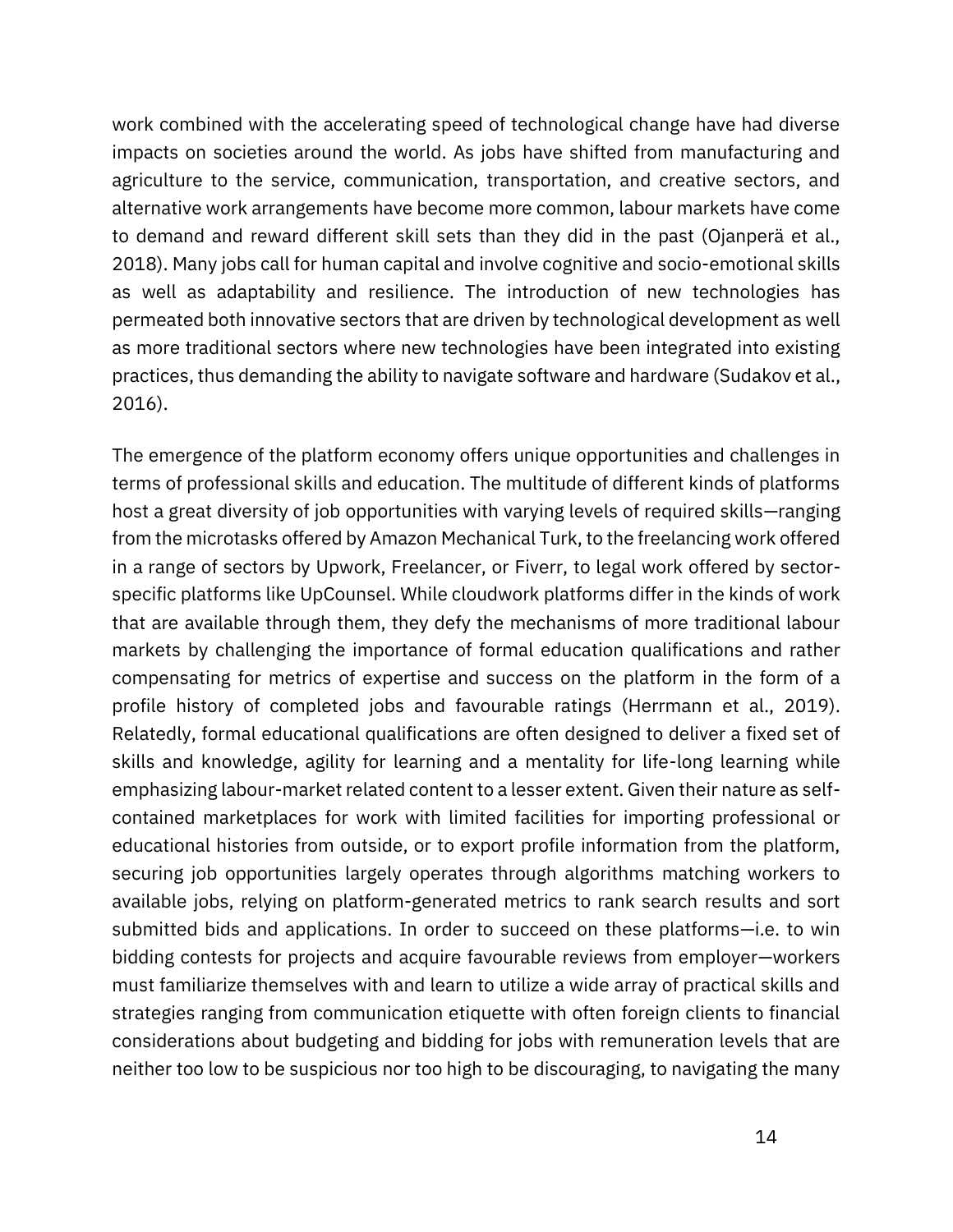platform functionalities that are subject to frequent revision as the platform updates its interface.

There is little research so far on the kinds of skills that workers use or develop for their work on the platform. Surveying European freelancers, [Cedefop](https://www.zotero.org/google-docs/?gNnE00) [\(2020\)](https://www.zotero.org/google-docs/?gNnE00)—an agency supporting development of European vocational education and training policies developed a typology of 10 skills that cloudworkers tend to develop while working on platforms. They note that successful cloudworkers are already in possession of strong digital skills, technical skills related to the kind of work they do, communication and organizational skills, and positive personal dispositions such as confidence and resilience, *before* they start working on a platform. The majority of the survey respondents reported that they did not further develop their digital skills while working on platforms, but two-thirds continued developing their professional and technical skills at least on a weekly basis. Immigrants and women reported developing their skills while doing cloudwork more often than men.

Due to the scarcity of research in this area, little is known about the skill acquisition of Indian cloudworkers. Based on interviews carried out with 32 MTurk workers in 2013 in India, [Gupta](https://www.zotero.org/google-docs/?znajka) [\(2017\)](https://www.zotero.org/google-docs/?znajka) identifies particular skills developed by these cloudworkers, including communication skills, language skills, and technical skills. Investigating various platform-led upskilling initiatives across 13 cloud-based and geographically tethered platforms in Africa and Asia, [Donner et al., \(2019\)](https://www.zotero.org/google-docs/?q0kTYd) find training content types to generally include technical skills, general digital literacy, financial literacy, platform proficiency, and soft skills. Interviewing 24 Indian freelancers working on Elance-oDesk (since renamed to Upwork), [D'Cruz & Noronha](https://www.zotero.org/google-docs/?HhzVlg) [\(2016\)](https://www.zotero.org/google-docs/?HhzVlg) respondents generally reported being able to utilize and develop their skills while working on the platform. Surveying the attitudes of cloudworkers in India and Sri Lanka, [Bandaranayake et al. \(2020\)](https://www.zotero.org/google-docs/?fXPZvc) noted that women generally have positive attitudes towards cloudwork, but are forced to take on smaller projects due to the time constraints of their caring duties.

### <span id="page-15-0"></span>**4.3. Platform Workforces in India**

Given the potentially important job opportunities offered by platforms, there is a need to understand how Indian platform workers view their skill portfolios in relation to their platform work, and where existing training initiatives may need to be amended with novel resources. The emergence of the platform economy and an associated rise in the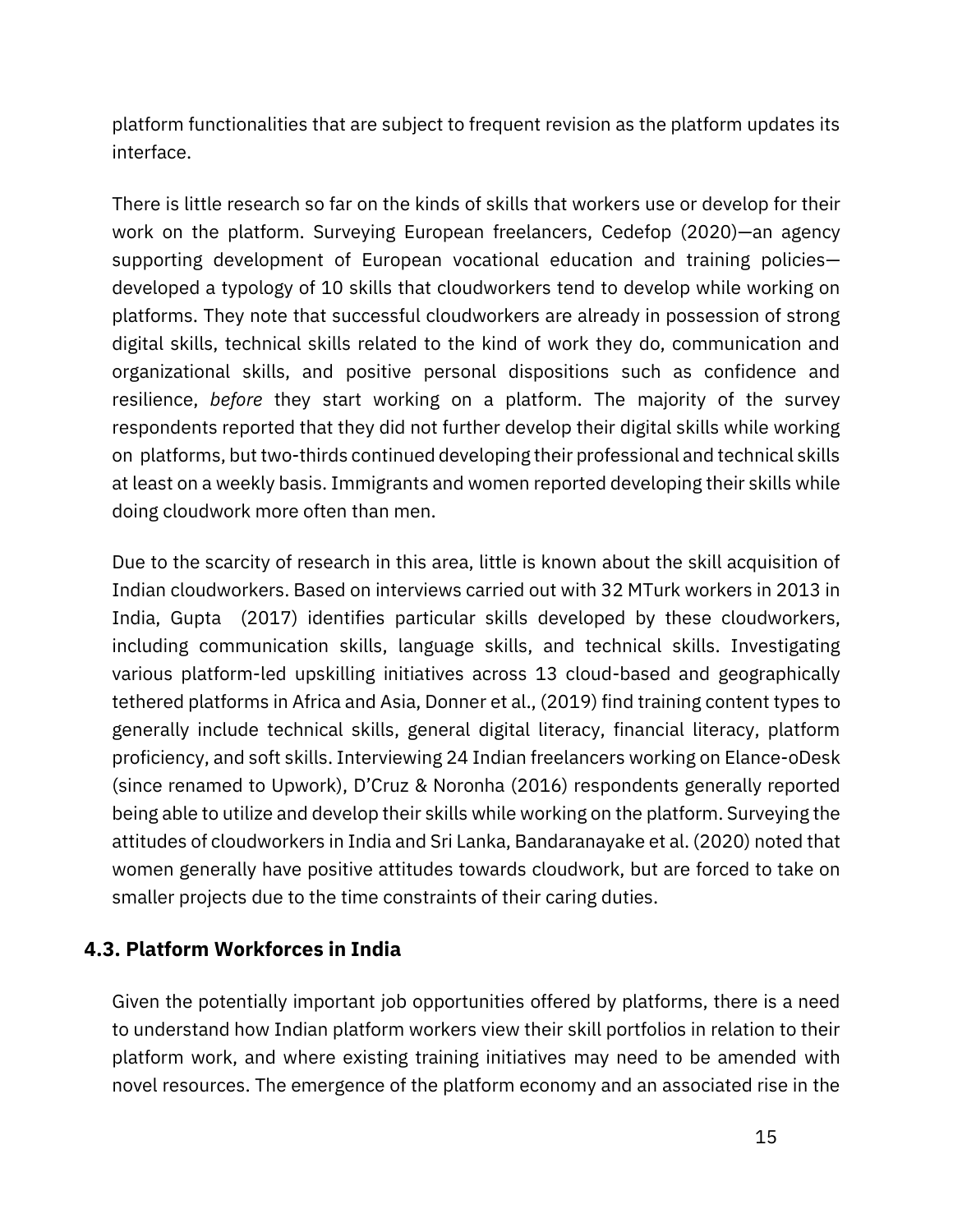platform workforce has certainly been met with both policy and research interest in India. Estimates by the Indian Readership Survey [\(MRUC, 2020\)](https://www.zotero.org/google-docs/?M9rrEb) suggest that with 560 million internet users, India is the second largest digital market in the world, with people between 20 and 39 years of age representing just over half of the country's internet users (Figure 1). Men make up two-thirds of the country's internet users, with the gender gap being more marked in rural areas (Figure 1). For many of these young internet users, platforms provide an essential income and much-needed opportunity to improve their livelihoods.

Figure 1. The Distribution of the Indian Internet Users by Gender and Age in 2019 (Source: MRUC, 2020). *To request access to the data, please contact us at info@fair.work.*

Whereas agriculture formed the base of India's economic activity three decades ago, employment has been steadily shifting towards industry and services, which together account for over half of employment in 2016 and contribute approximately 95% to gross value-added [\(Fairwork, 2020\)](https://www.zotero.org/google-docs/?BkFom3). The country has a large population of highly educated English speakers, and earning a livelihood from cloud-based gigs is an opportunity that appeals to many Indians. In a country with a working-age population of nearly 900 million [\(Office of the Registrar General and Census Commissioner, 2018\)](https://www.zotero.org/google-docs/?fVtWib) job creation is a key issue, in particular for the younger cohorts joining the workforce, which grows by approximately one million new workers every month.

While it is difficult to estimate the size of the Indian cloud-based workforce, the [ILO](https://www.zotero.org/google-docs/?s9jtC8) [\(2021\)](https://www.zotero.org/google-docs/?s9jtC8) assessed the distribution of the global cloudwork supply and demand on four major cloudwork platforms, finding India to be the largest supplier of labour on Fiverr, Freelancer, Guru, and PeoplePerHour. Using data collected by the Online Labour Observatory, the report notes a growth in India's share of the labour supply on these platforms from 26% in 2018 to 34% in 2020. The country also provides the fifth-largest share of labour demand, having increased from 5% in 2018 to 8% in 2020. The jobs posted by clients based in India tend to mainly concern roles in software development and technology, creative and multimedia, writing and translation, and sales and marketing support. The jobs carried out by Indian workers also mainly include tasks in software development and technology, creative and multimedia, and sales and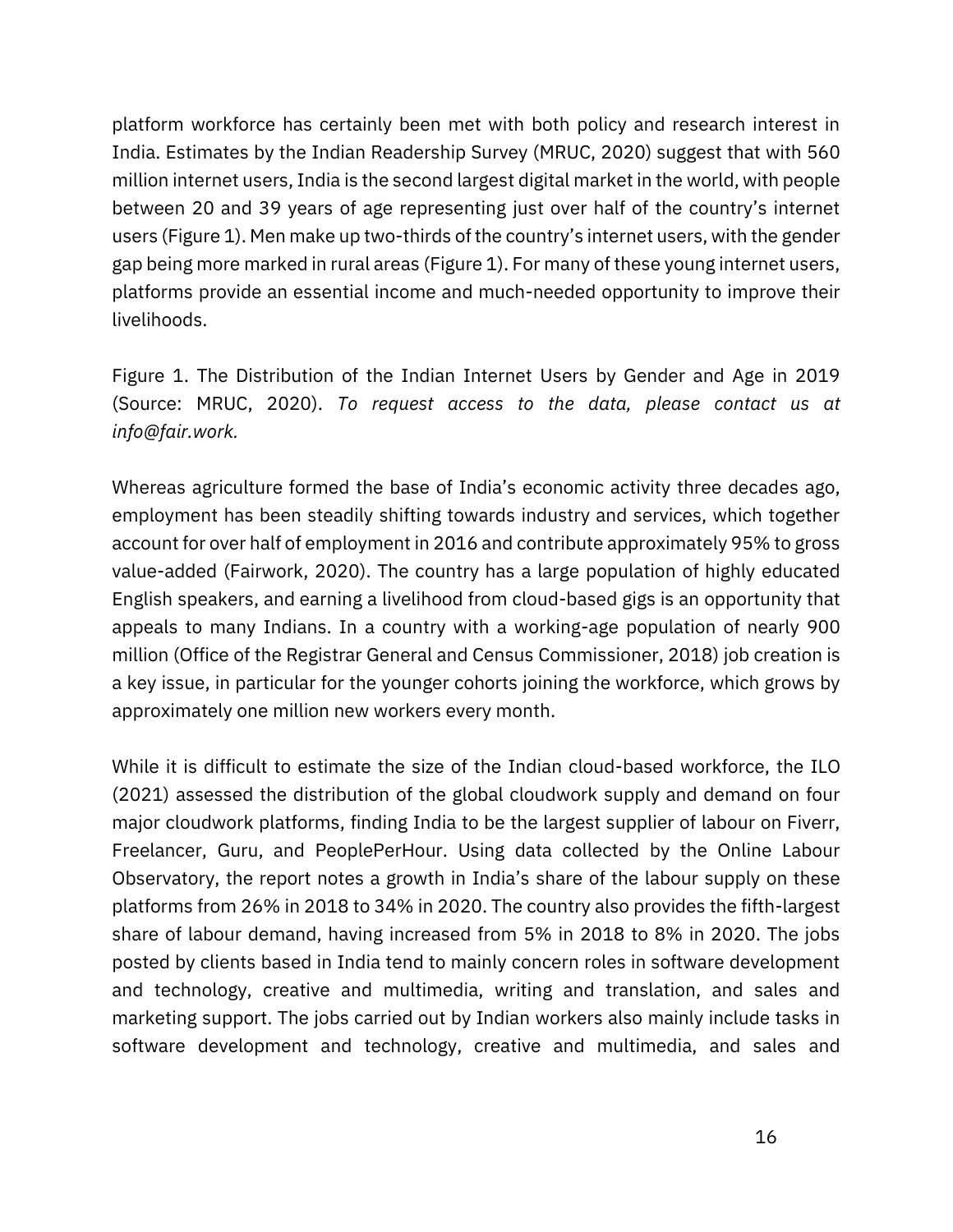marketing support, with the proportion of jobs carried out within the two first categories increasing over the two-year period.

The ILO report also analyzed the gender of a random sample of workers from the Online Labour Observatory across occupational categories and found that Indian women accounted for about a fifth of the country's labour supply across the four platforms, which is lower than the other countries included in the study—Ukrainian women formed 39% and women from the United States 41% of the collected sample. While Ukraining and American women tend to dominate men in jobs related to writing and translation, and reach parity with men in jobs related to creative and multimedia, the proportion of Indian women participating in these categories remains comparatively low at 47% and 21%, respectively.

**Much of the research on the Indian platform economy focuses on the Indian workers and clients on the largest global platforms, based in the United States (Upwork), Australia (Freelancer), the United Kingdom (PeoplePerHour), and Israel (Fiverr). Guru.com is a leading platform partially based in India and there additionally exist smaller Indian cloudwork platforms, such as Truelancer, which contract work globally. Despite their global outlook and importance for Indian freelancers and clients, even less is known about these local platforms, which is why we have included Truelancer in our study.**

### <span id="page-17-0"></span>**4.4. Skills Training Systems in India**

The Technical and Vocational Education and Training (TVET) sector in India is complex, and comprises a wide array of programmes and organisations. In this project, following [UNESCO-UNEVOC](https://www.zotero.org/google-docs/?VKd0Sd) [\(2015\)](https://www.zotero.org/google-docs/?VKd0Sd) definition, TVET is understood as 'comprising education, training and skills development relating to a wide range of occupational fields, production, services and livelihoods'. As such, TVET includes the full gamut of skills development activities undertaken at secondary, post-secondary, and tertiary levels, and includes work-based learning, and continuous training and professional development. This section provides a brief and general overview of the various organisations involved in imparting skills training in the country, distinguishing between government-led initiatives, platform-led initiatives, private initiatives, and self-driven skills training that happens outside these organisational pathways. Section 9, drawing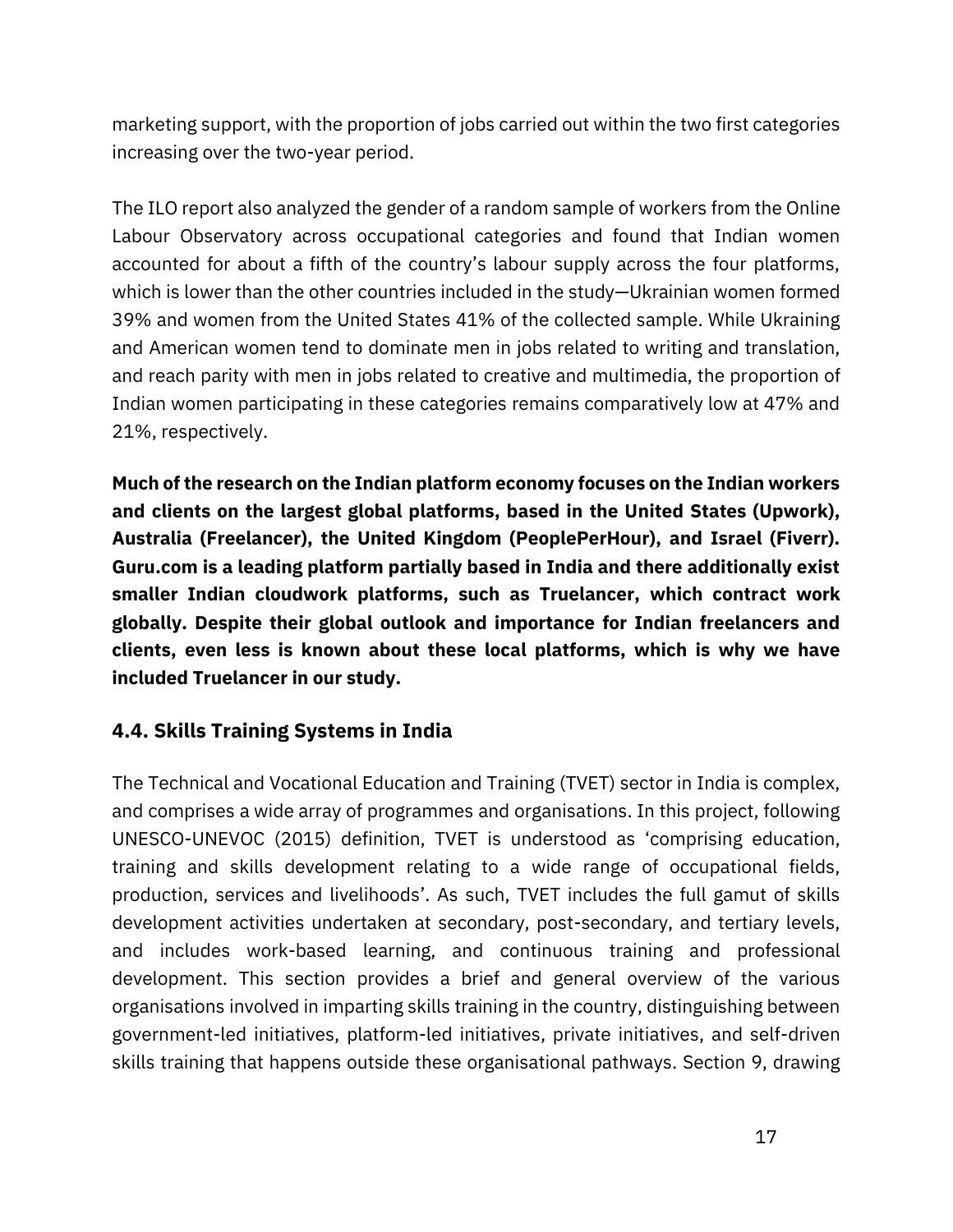on our fieldwork, delves more deeply into recent developments and priorities in the Indian TVET ecosystem, particularly as pertaining to cloudwork.

### **4.4.1 Government-led Skills Training**

Skills development has been a core priority for the Indian government since the mid-2000s, and the institutional structures servicing this priority have evolved substantially over this period. India's Eleventh Five-Year Plan [\(Government of India, 2008](https://www.zotero.org/google-docs/?PNxgrx)), spanning the 2007-2011 period, foregrounded this priority, with an entire chapter devoted to 'Skill Development and Training'.<sup>2</sup> Prior to 2009, some skills training was imparted via formal TVET channels, though most was done informally; across both, only about 10% of the Indian labour force was estimated to have received vocational training [\(Singh,](https://www.zotero.org/google-docs/?qLqeQl)  [2012\)](https://www.zotero.org/google-docs/?qLqeQl). The formal channels were multiple, involving vocational education in secondary schools, higher technical education through professional colleges (teaching engineering, medicine, agriculture, etc.), technical training at specialised institutions, and apprenticeship programmes. These were managed by numerous governmental bodies spanning central ministries and departments, and state governments.

The Eleventh Five-Year Plan deemed this system not fit-for-purpose in many respects (pp. 87-89): the skills development system was judged to be non-responsive to labour market needs, in that there was a demand-supply mismatch in numbers of people trained, quality of training and skill types; skills curricula were 'inflexible and outmoded', and unsuited to market needs in the absence of systematic industry-faculty interaction; training programmes resulted in low labour market outcomes for graduates; and there were poor testing, certification and accreditation systems for formal training, and a complete lack of certification for informally acquired skills (which was the case for the majority of the workforce). There has since been substantial government investments and institutional reorganisation to reform this fragmented and ineffective system.

The skills ecosystem in India is now centrally coordinated, with a clearer division of responsibilities across different bodies. 2014 saw the establishment of a separate Ministry for Skill Development and Entrepreneurship [\(MSDE, n.d.\),](https://www.zotero.org/google-docs/?UtpDAh) tasked with

 $2$  Between 1947 and 2017, the Indian Economy was organised through a series of Five-Year plans that outlaid the government's priorities and the allocation of state resources for the respective five-year period.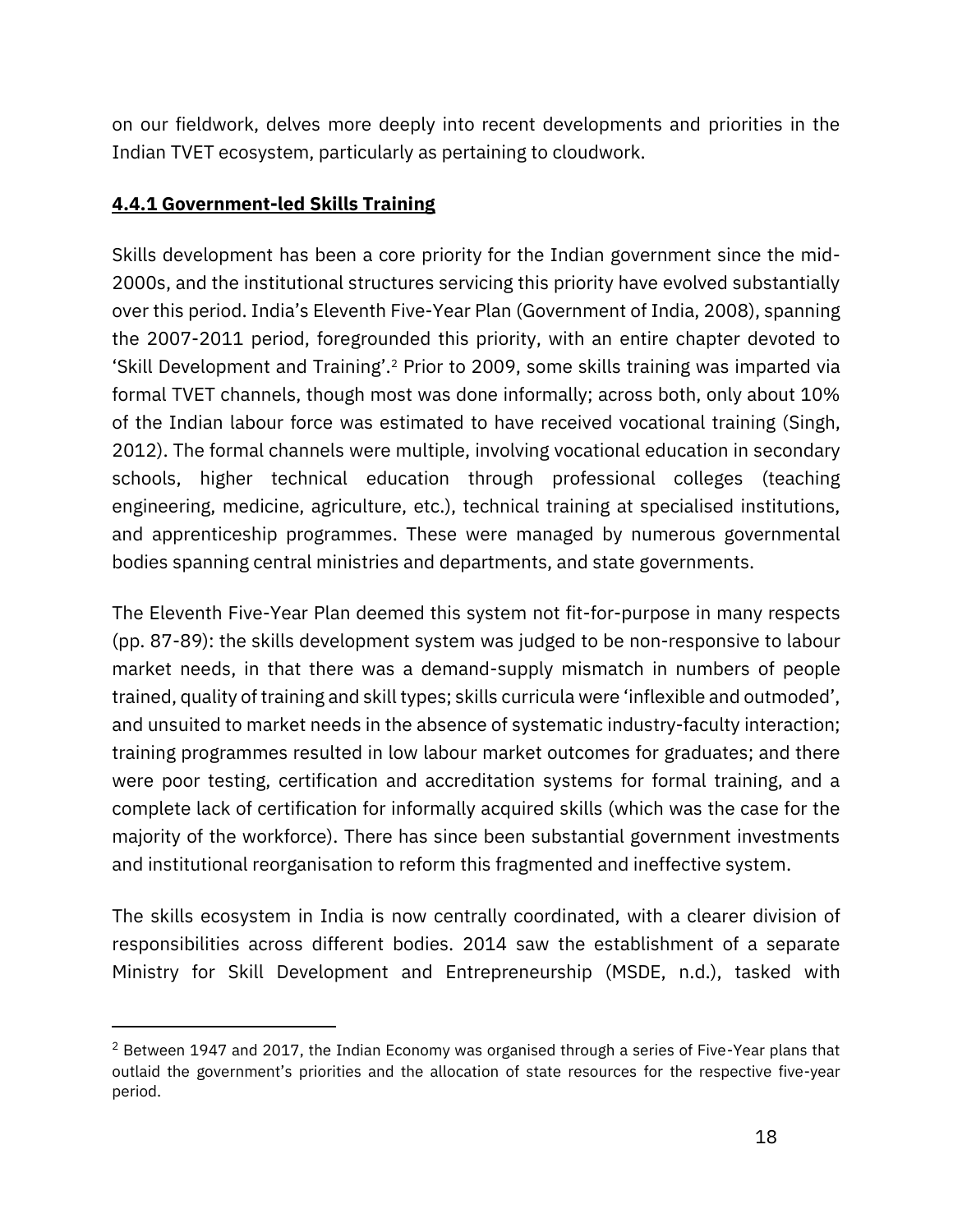coordinating all skills development efforts across the country. The MSDE coordinates and works with the following key organisations:

- *Directorate General of Training (DGT)*: The DGT develops and coordinates longterm vocational training programmes across the country, through a network of around 15,000 private and governmental Industrial Training Institutes (ITIs), and 33 National Skills Training Institutes (NSTIs), National Skills Training Institutes for Women (NSTI-W) and other national-level institutes (MSDE, n.d.). DGT also oversees the 'Bharat Skills' portal, an online self-learning platform for ITI students and teachers.
- *National Skill Development Corporation (NSDC)*: The NSDC is a public-private partnership that seeks to bridge industry and government in the skills ecosystem. A key role of the NSDC is to coordinate and liaise with the 38 Sector Skill Councils (SSCs) that it established in 2015. SSCs are non-governmental trade associations in different economic sectors, ranging from construction and agriculture to Information Technology (IT) and IT enabled Services (ITeS). The NSDC works with SSCs to link the skills ecosystem to industry needs, for example through the development of industry-specific occupational standards, skills gap analyses, and training curricula. Particularly relevant for this report is the IT-ITeS SSC NASSCOM, which is the national standard-setting body for IT skills across the country. The NSDC additionally aims to play the role of a 'market-maker' by providing subsidised financing for private training providers, and ensuring that they make use of industry-developed standards, curricula and resources (The Pathways for Prosperity Commission, 2019).
- *National Council for Vocational Education and Training (NCVET)*: NCVET acts as an overarching regulator to provide quality assurance across the skills ecosystem, by recognising and regulating assessment agencies and awarding bodies, and overseeing and updating the National Skill Qualification Framework (NSQF). The NSQF oversees a "nationally integrated education and competency based skill framework that will provide for multiple pathways, horizontal as well as vertical, both within vocational education and vocational training and among vocational education, vocational training, general education and technical education, thus linking one level of learning to another higher level" ([NSDA, n.d.\)](https://www.zotero.org/google-docs/?Qlflkx).
- *Other government agencies and third sector organisations*: The MSDE also collaborates with other central ministries and state governments, private sector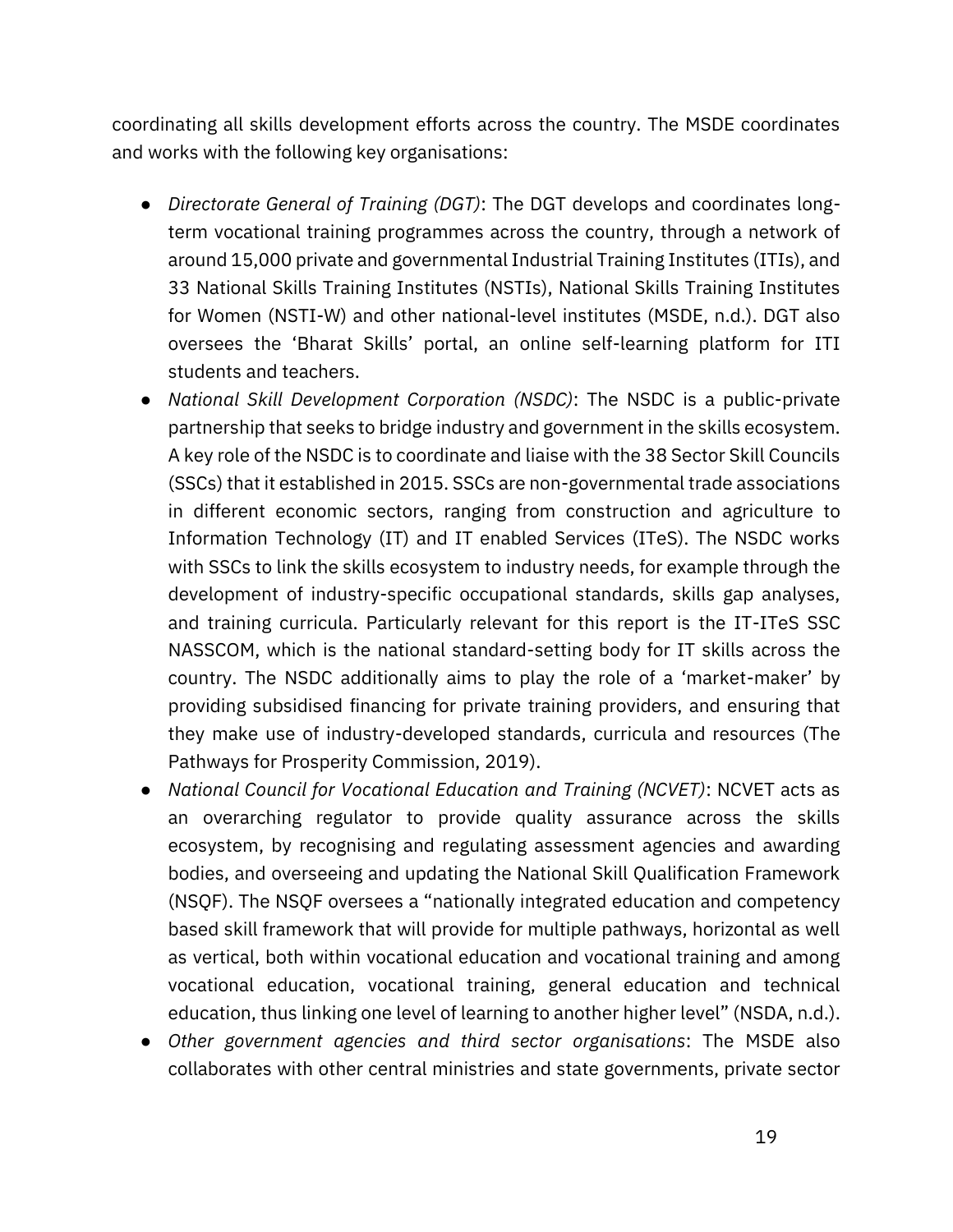companies, international organisations and NGOs on skills development initiatives.

In accordance with the high priority that the central government places on skills development, union budgets have also seen increasing yearly allocations for jobs, skill development, and livelihoods schemes (see Figure 2).

Figure 2. Yearly Central Government Budget Allocation for Skills Development

- 2015-2016: 1,177
- 2016-2017: 1,817
- 2017-2018: 2,723
- 2018-2019: 6,608
- 2019-2020: 6,042

Source: Compiled from Union Budgets (The Government of India, 2017; 2018; 2019; 2020; 2021).

The government, under Prime Minister Narendra Modi's stewardship, has in recent years also launched numerous skills initiatives, including the 'Skill India' mission, the National Policy for Skill Development and Entrepreneurship 2015, and the Pradhan Mantri Kaushal Vikas Yojana (PMKVY) scheme [\(Press Trust of India, 2015\)](https://www.zotero.org/google-docs/?PHODV2). As recently as in July 2020, PM Modi underscored the skills development priority for his administration, announcing in an address, "*People ask me that in these times when businesses and markets are changing so fast how to stay relevant. This question is even more important during this COVID-19 pandemic. The mantra to be relevant is to skill, reskill and upskill*" (ANI, 2020).

### **4.4.2 Platform-led Skills Training**

Previous research on skills development in the gig economy indicates that digital platforms may provide certain minimal forms of direct skills training to workers or other users. This has been referred to as 'platform-led upskilling' (PLU) ([Donner et al., 2019\)](https://www.zotero.org/google-docs/?57liK3) and 'last-mile training' ([Craig, 2019\)](https://www.zotero.org/google-docs/?gGAKof). Such an approach to skilling workers finds historical parallels in employer-led upskilling where companies train their employees in occupational and workplace skills. Access to in-work training varies vastly across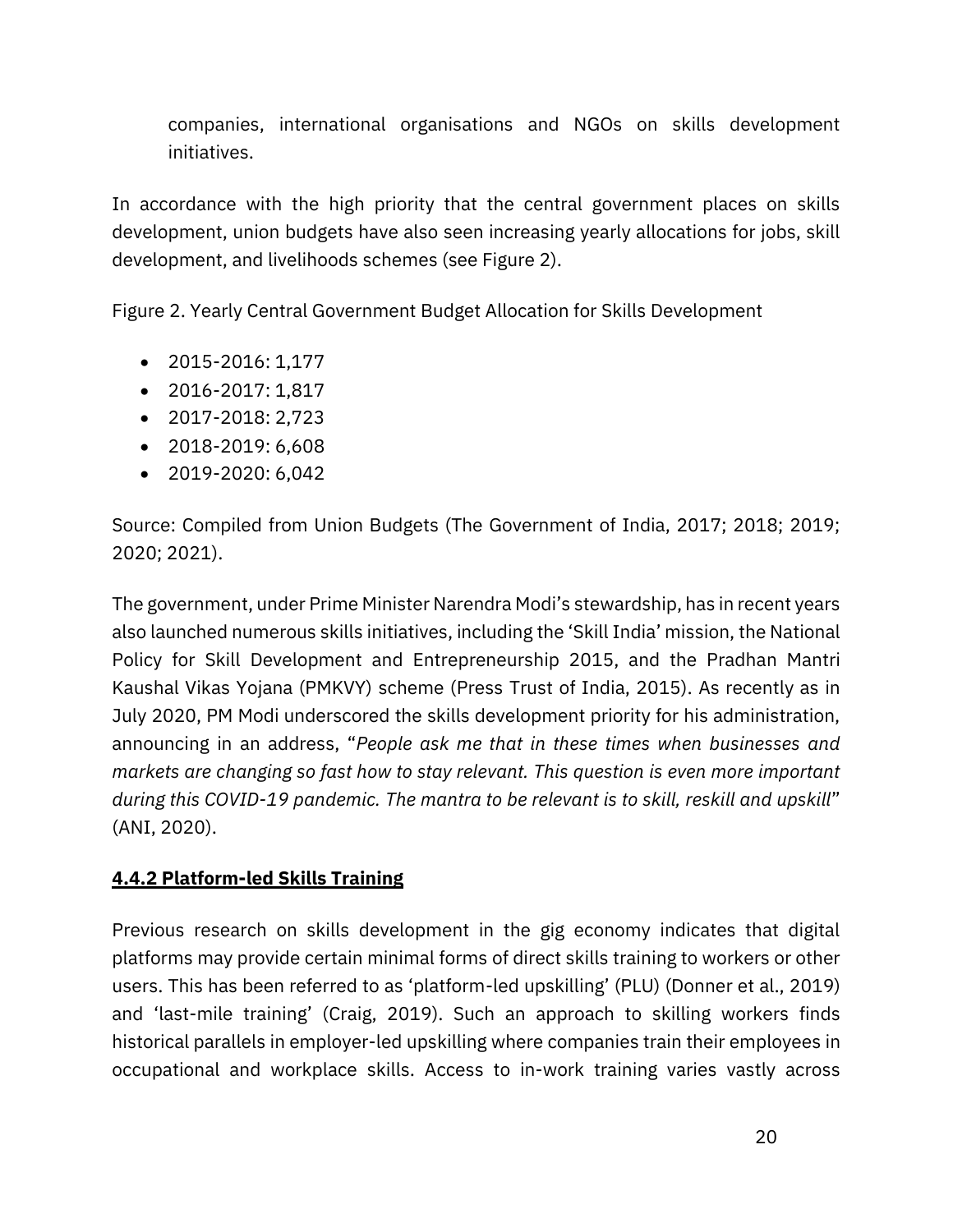workplaces, based on factors like the nature of the employment contract (where longerterm 'employees' doing higher-skill work receive more training), the flexibility workers have over their work processes, and the degree to which workers are involved in decision making [\(Unwin, 2017](https://www.zotero.org/google-docs/?yebFdM)). Most employers, at a minimum, meet a 'training floor' (if only to comply with regulatory requirements) where they may impart information to workers on orientation, safety, employee benefits, and other specific aspects of the organisation and operations [\(Felstead & Jewson, 2014\)](https://www.zotero.org/google-docs/?fL44q3). Beyond this minimum level, it has been argued that ultimately, "employees' access to and involvement in meaningful training and skill formation will be contingent on the power relations which characterise the employment relationship and the quality of the job" ([Unwin, 2017:](https://www.zotero.org/google-docs/?Lu5CLI) 222).

As explained in Section 4.1, cloudworkers—who are typically classified as self-employed workers or independent contractors—often face poor job quality, and rarely have a say in how work is organised and managed on platforms. Platforms are careful to maintain an arms-length relationship with workers, so as not to become embroiled in questions of worker misclassification. One way that this arms-length relationship manifests is in platforms' limited involvement in direct skills training. The recent Cedefop study on digital work and learning found that online platforms usually skill workers only in *indirect* ways, such as by publishing information on which skills are in demand (so workers can better develop their profiles), getting clients to provide feedback on submitted work, referring workers to off-platform training resources, and facilitating worker communities where peer learning may take place [\(Cedefop, 2020\)](https://www.zotero.org/google-docs/?847z6s). Concurrently, however, platforms limit engagement in direct skills training activities:

"Online labour platforms generally do not see a business case for more direct involvement in training their workers [...] training such workers is expensive and risky, because they may take their skills elsewhere. Rather than investing in directly supporting freelancers' skill development, platforms therefore invest in their crowdworkers' satisfaction, community promotion and marketing initiatives to attract and retain skilled workers from outside. Platform companies are also concerned that too much involvement in skill development and training could risk them being potentially reclassified as employers, which they wish to avoid. This is because, in many jurisdictions, the provision of training is considered one of the hallmarks of an employment relationship; it could potentially be used to argue that platform workers should be classified as employees in a lawsuit challenging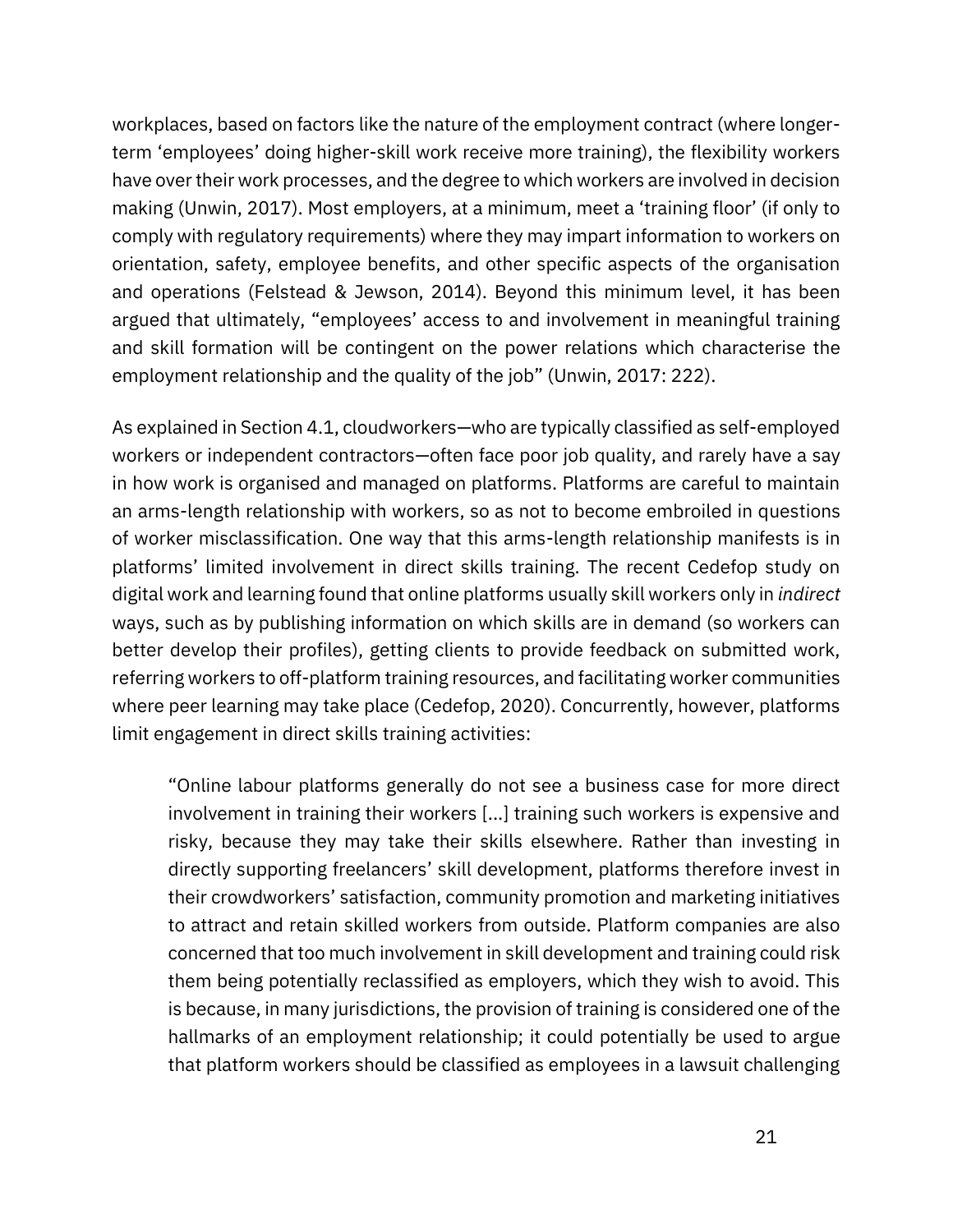their employment status. Overall, the platforms see themselves as having only a limited and indirect role to play in supporting crowdworkers' skill development."

#### [\(Cedefop, 2020:](https://www.zotero.org/google-docs/?DBI3QA) 36-37)

Despite there being little incentive for platforms to engage in extensive direct skills training, other researchers have found some examples of such training. [Donner et al.,](https://www.zotero.org/google-docs/?B5mny0)  [\(2019\)](https://www.zotero.org/google-docs/?B5mny0) studied a range of geographically tethered and e-commerce platforms in Sub-Saharan Africa and Asia, and found instances of 'platform-led upskilling' (PLU) that happened face-to-face, through online training, and through in-workflow moments, that is, through 'a subset of nudges or other cues in which interface and experience design has been deployed specifically to transfer skills to the user'.<sup>3</sup> Training subjects ranged from platform proficiencies, financial and digital literacies, technical skills, and soft skills, and examples of such PLU included webinars, Facebook live sessions, video tutorials, and Frequently Asked Questions (FAQ) webpages. However, such training appears to be less frequent in the case of the cloudwork platforms that are the focus of this project and the Cedefop study discussed above.

#### **4.4.3 Private Skills Training**

Alongside government-led efforts, numerous private education technology companies have emerged in the past decade, offering Indians an array of 'e-learning' opportunities. Examples include companies like UpGrad, Coursera, Udemy, Skillshare and SimpliLearn, where learners can pay for certified courses on a variety of subjects. There are also an increasing number of global technology companies that have developed platforms to impart technical skills to learners, such as Cisco's 'Networking Academy' which was developed as a corporate social responsibility undertaking, or Google's Developer Students Club. There also exist collaborative ventures between private training companies and the Indian government; for example, the Director General of Training (DGT) and MSDE signed an agreement with Cisco and Accenture in late-2019 to make available a digital skills module to ITI students through the Bharat Skills portal. Another notable collaborative venture is the 'e-Skill India Portal', a multilingual e-learning

<sup>&</sup>lt;sup>3</sup> It should be noted that 'in-workflow moments' where workers are 'nudged' to change their behaviours also has the potential to be manipulative and detrimental to workers' welfare; Noam [Scheiber](https://www.zotero.org/google-docs/?mpHyUv) [\(2017\)](https://www.zotero.org/google-docs/?mpHyUv) discusses how Uber nudges drivers to pursue work and earning targets that may be inimical to their interests.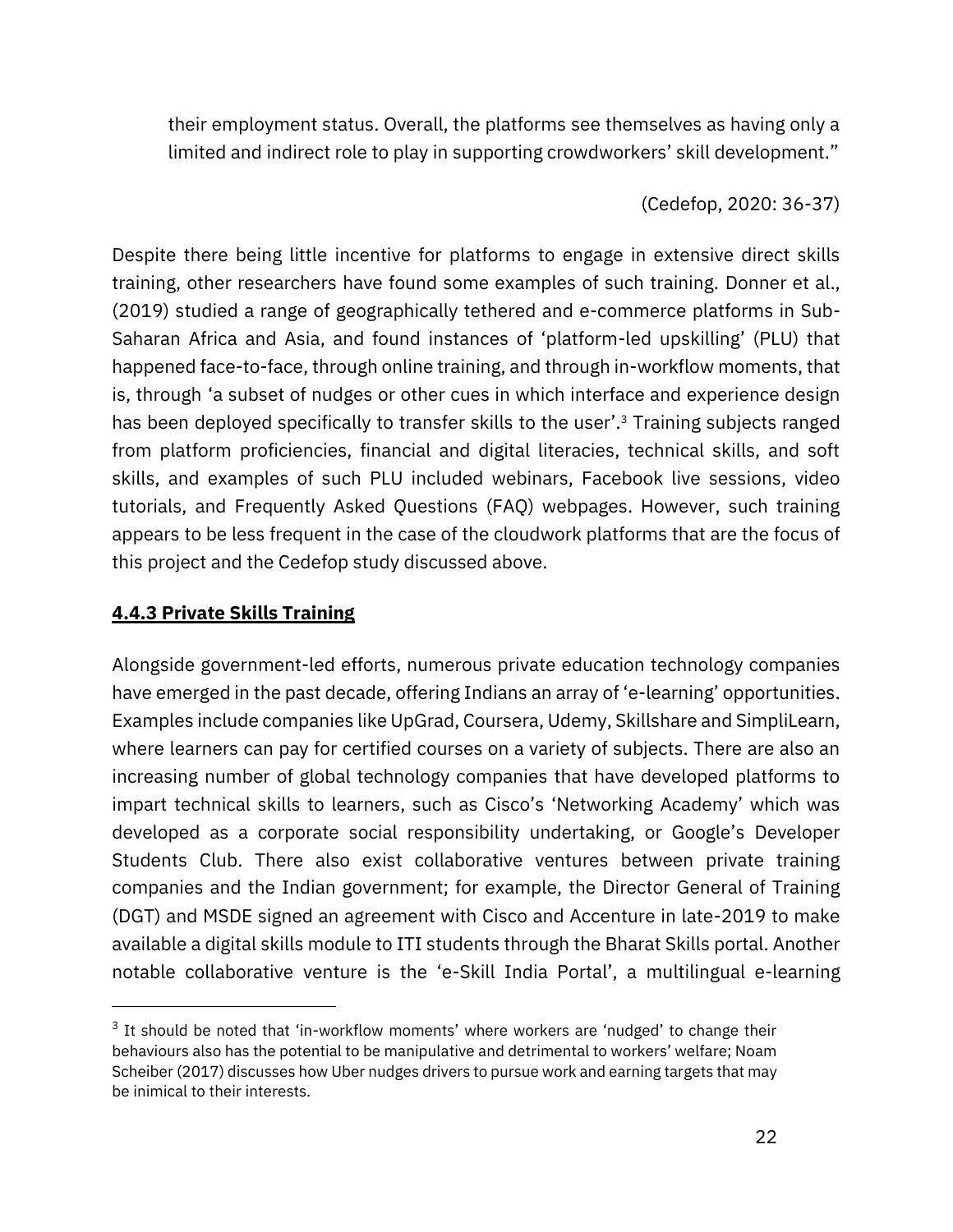aggregator platform that the NSDC coordinates and maintains. The e-Skill India portal is a web-based platform that consolidates free and paid digital learning content created by private companies like Microsoft, IBM, SimpliLearn, and others.

### **4.4.4 Skills Training beyond Organisations**

While not typically thought of as forming a part of the TVET ecosystem, previous research indicates that there are myriad informal ways that platform workers acquire the skills, knowledge, and resources they need for their work, without reliance on government, private training providers, or platforms. They can learn the skills they need for their work from free resources like YouTube tutorials, or by relying on advice from friends, family, and mentors [\(Partnership for Finance in a Digital Africa, 2019\)](https://www.zotero.org/google-docs/?QPcfGG). Workers also rely on communities of other workers found on messaging apps like Whatsapp, and social media websites like Reddit or Facebook; for example, the 'Turker Nation' subreddit caters specifically to MTurk workers, as does the 'Turkers 101' Facebook group [\(Sherry, 2020\)](https://www.zotero.org/google-docs/?8bfUbD). These avenues of self-organised, self-driven learning can be crucial for workers who lack access to formal and institutionalised channels for skills development.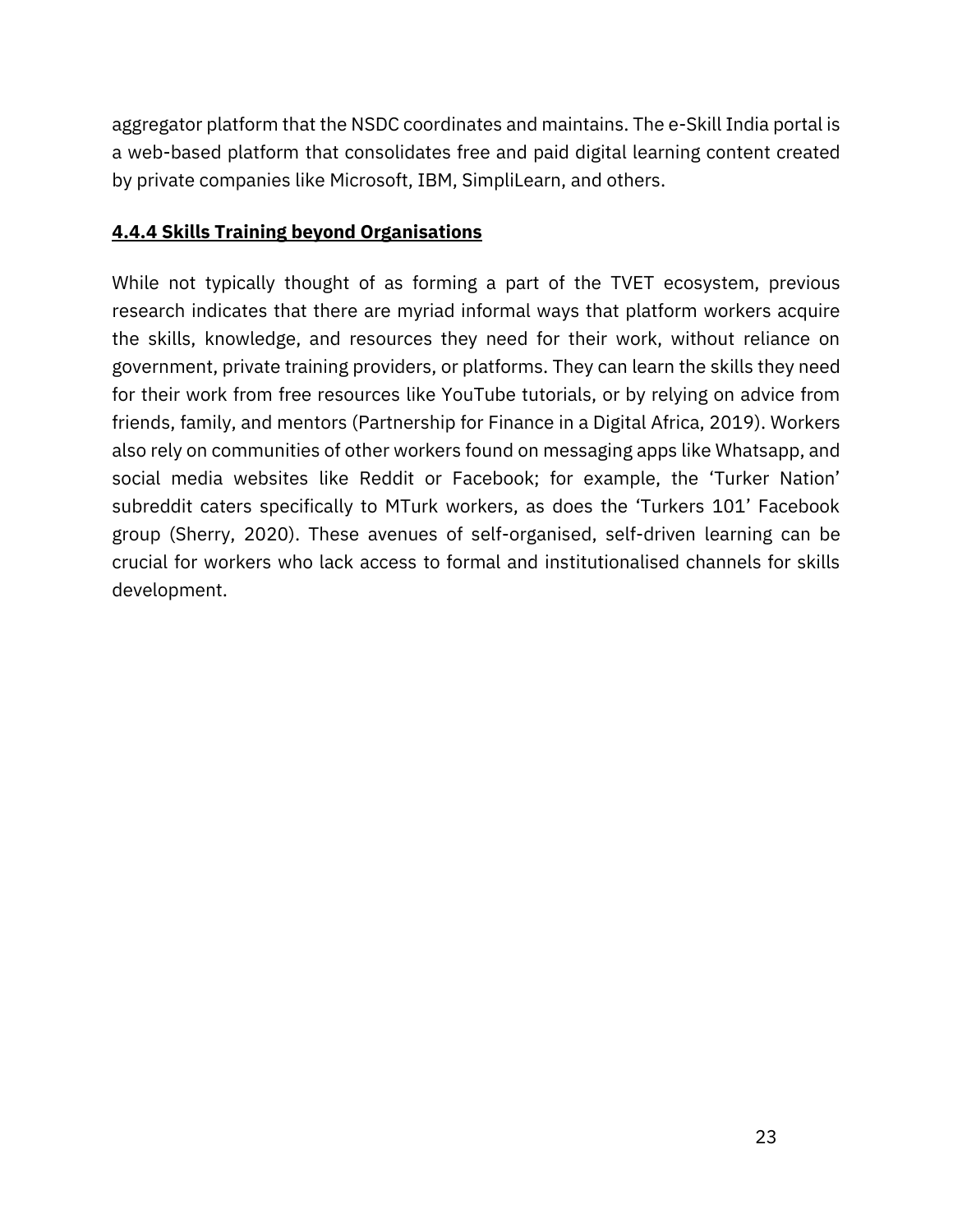# 5. Methods

## <span id="page-24-1"></span><span id="page-24-0"></span>**5.1. Research Questions**

While the burgeoning platform economy offers the promise of jobs for India's growing workforce, it also entails sweeping challenges for how Technical and Vocational Education and Training (TVET) programmes can be developed and implemented for these workers. Given that cloudworkers are typically classified as independent contractors rather than employees, there is a lack of formalised upskilling pathways officially accredited by India's National Skills Development Cooperation (NSDC). Additionally, the diversity of cloudwork is difficult to contain within clearly defined occupational standards and job roles, which tend to underpin many TVET initiatives and projects in the country.

The increase in job opportunities on cloudwork platforms, and the multiplicity of platforms through which freelancers can find opportunities, pose important questions for the actors involved in the TVET landscape. For instance, how can skills training programmes be reformed and expanded in ways that account for this shift online when it comes to requesting, accessing, and performing jobs and tasks? Which parties should be involved in shaping policies, projects, and initiatives? Is a new social contract between labour, business, and society required, as global institutions like the International Labour Organisation and the World Economic Forum have implied? How does the overall structure of the Indian cloud-based workforce look, including the types of jobs that cloudworkers perform, and the skills needed to perform them? How has the global upheaval caused by the COVID-19 pandemic impacted these structures? What lessons does the intersection between TVET, digital labour platforms, and (in)formal employment hold for development cooperation in a post-pandemic context?

In order to begin addressing these broad questions and examine the socio-economic factors grounding the perceptions, choices, and actions of Indian cloudworkers' education, training, and skills development, our project adopted five research questions:

## **RQ1: What are the impacts of the COVID-19 pandemic on Indian cloudworkers and the cloudwork landscape?**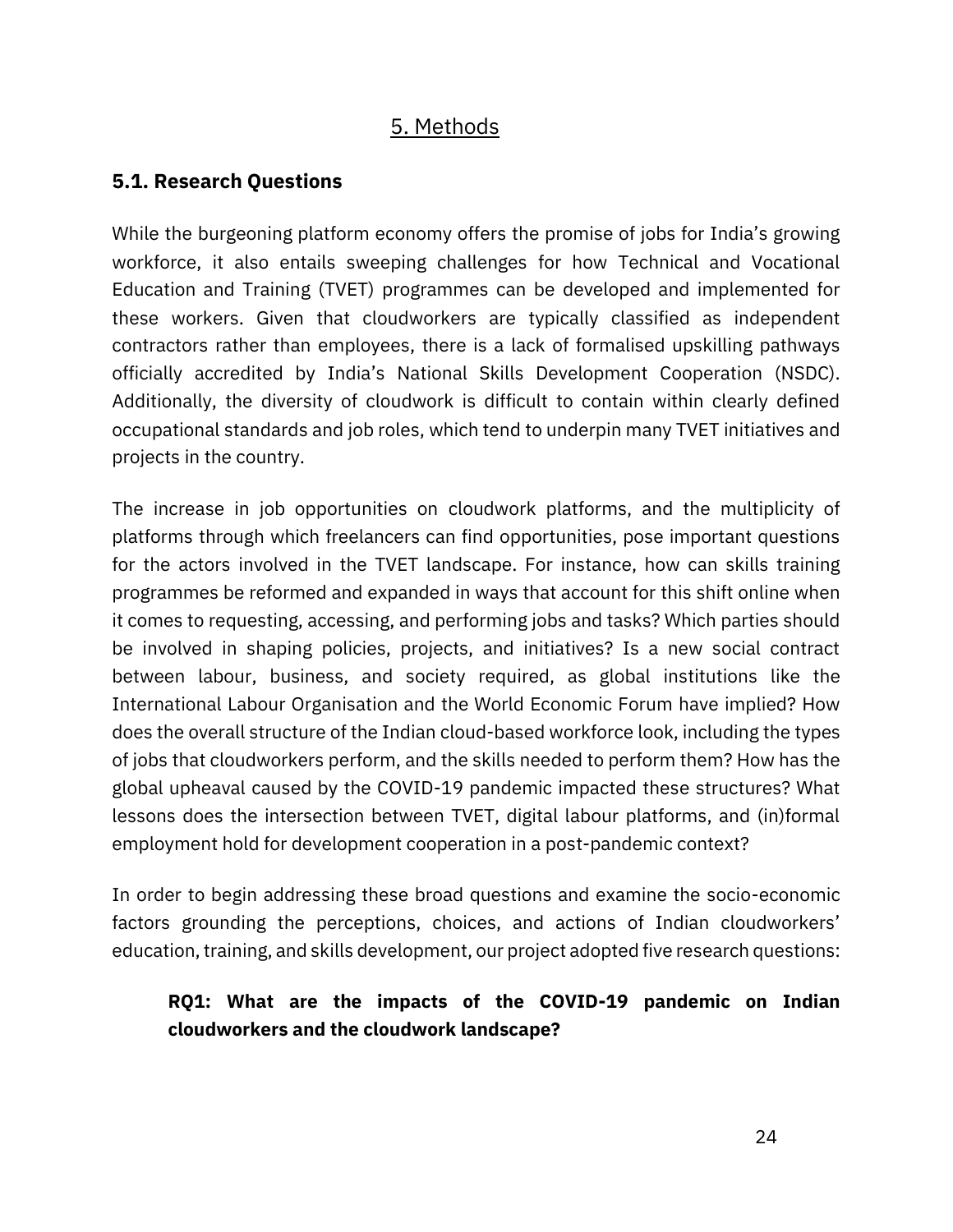**RQ2: What skills are particularly relevant for cloudworkers in India and how are they acquired?** 

**RQ3: What factors support or limit cloudworkers in acquiring the skills they need for their work, and what strategies do they use to overcome obstacles?**

**RQ4: What connections and interactions exist between the platform economy, informal work and skills training?** 

**RQ5: What conclusions can be drawn for future skills training approaches, in particular for development cooperation?**

### <span id="page-25-0"></span>**5.2. Research Design**

We structured our inquiry of the five research questions around a mixed-methods research approach, combining quantitative and qualitative methods to collect and analyze our data and an initial theoretical phase consisting of desk research to ground our inquiry. We included four cloudwork platforms in our research, representing the two different types of cloudwork: microwork and freelancing. We included one microwork platform (Amazon Mechanical Turk) and three freelancing platforms, with two global platforms (Upwork and Freelancer) and one Indian platform (Truelancer). Table 1 describes the main types of tasks carried out on the included platforms.

| <b>Platform</b>                  | Headquarters                    | Platform Type | Main Task Types                                                                                                                                                                  |
|----------------------------------|---------------------------------|---------------|----------------------------------------------------------------------------------------------------------------------------------------------------------------------------------|
| Amazon<br><b>Mechanical Turk</b> | Seattle,<br>Washington, USA     | Microwork     | Surveys, image identification,<br>transcription and annotation; content<br>moderation; data collection and<br>processing; audio and video<br>transcription and translation, etc. |
| Freelancer                       | Sydney, Australia               | Freelancing   | Web and software development; web<br>and graphic design; content and                                                                                                             |
| Truelancer                       | New Delhi, India                | Freelancing   | research writing; business services<br>(e.g. accounting, HR, legal, etc.); sales                                                                                                 |
| Upwork                           | Santa Clara.<br>California, USA | Freelancing   | and marketing, etc.                                                                                                                                                              |

Table 1. Summary of Included Platforms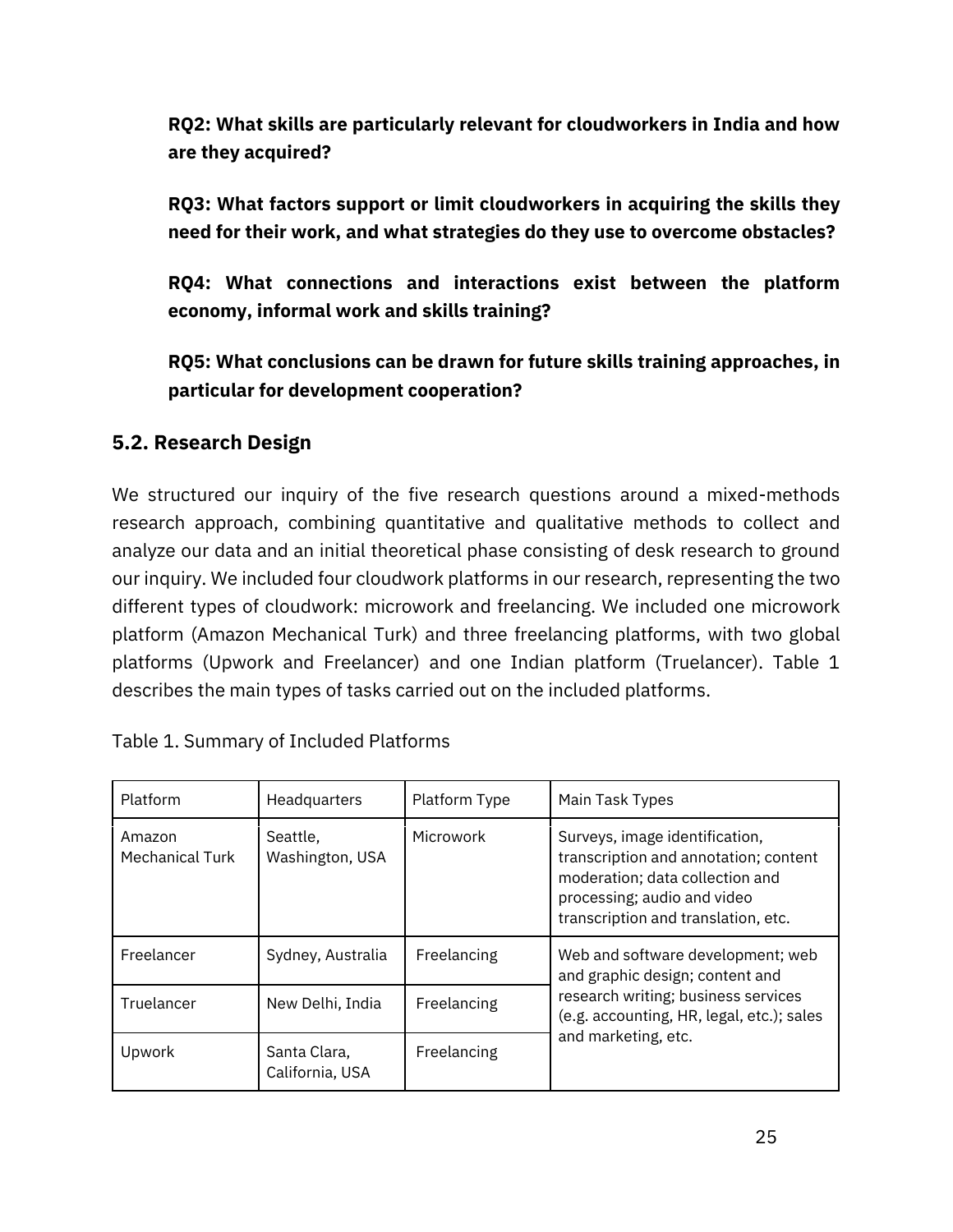The quantitative phase involved development of a novel survey instrument, which was administered to over 400 Indian platform workers across the four platforms. We required the survey respondents to have worked for at least one month on one of these platforms, be based in India, and be at least 18 years of age. Beyond comparing the populations working on the four included platforms, we were interested in interrogating whether inequalities arise along other metrics that are relevant to the Indian context and may explain why some gig workers are able to acquire skills and progress along cloudwork career pathways while others are not. Given the gender disparities among Indian cloudworkers that previous research has highlighted, we recruited roughly equal numbers of respondents who identified as 'male' and as 'not male' (including female, non-binary, and other genders) in order to be able to compare these groups as well.

The qualitative phase included 10 semi-structured interviews with leading TVET stakeholders, including experts from India's National Skill Development Corporation (NSDC) and Sector Skill Councils, and platform managers, among others. We additionally carried out 31 in-depth interviews with Indian cloudworkers from across the four platforms that we researched. The interviewees were drawn from the sample of survey respondents. A more detailed description of the interview and survey methodologies, and the list of stakeholder interviewees is presented in Appendix A, while Table 2 describes our sample. In addition to the surveys and interviews, we also commissioned ten Indian cloudworkers to take photographs of their working environments (home office, desk space, etc.), for use in this report. None of the survey or interview participants were among these ten workers, in order to protect the former group's confidentiality.

Throughout the report we draw our findings from these varied levels of data and we discuss insights from the survey data in terms of the entire sample, and comment on averages across platforms or between men and women where particular patterns emerge along those divisions. Where our survey questions have recorded open-ended responses, we have identified common themes among the respondents, which we employ to add insight into the patterns we see in the quantitative data. We additionally address our research questions with more subjective reflections arising from the interviews with workers from the four platforms, which allow us to further explore the central themes that emerge from the survey data. Finally, we spread the stakeholder interviews through the research project and used them to gain insight into the central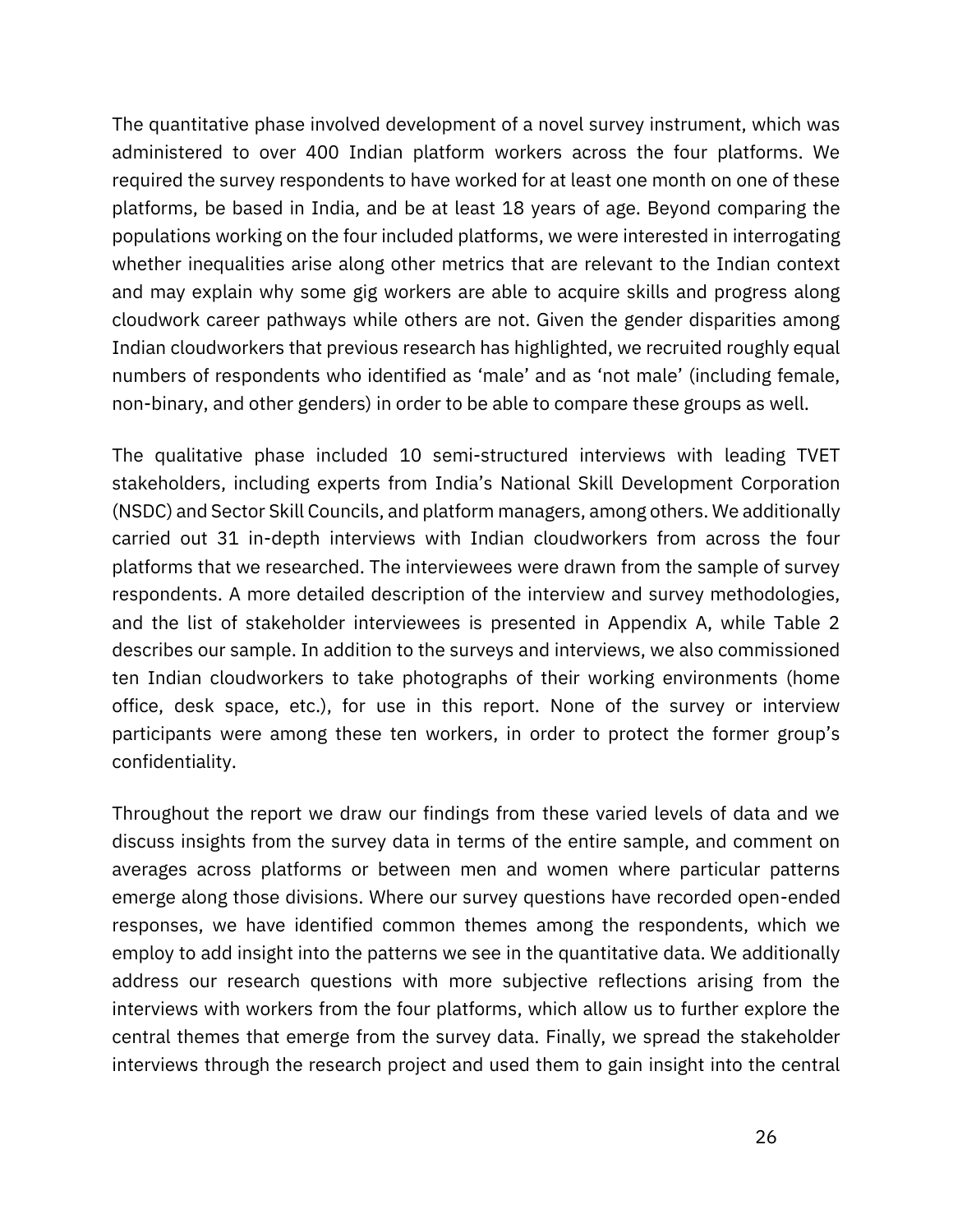themes, processes, and stakeholders related to skills development of Indian platform workers.

### <span id="page-27-0"></span>**5.3. Sample**

|        | <b>MTurk</b> | Freelancer      | Truelancer      | Upwork          | Total       |
|--------|--------------|-----------------|-----------------|-----------------|-------------|
| Female | 53 (51.9%)   | 47 (46.5%)      | 50 (49.5%)      | 50 (49.5%)      | 200 (49.4%) |
| Male   | 49 (48.1%)   | 54 (53.5%)      | 51 (51.5%)      | 51 (51.5%)      | 205 (50.6%) |
| Total  | 102 (25.2%)  | 101<br>(24.93%) | 101<br>(24.93%) | 101<br>(24.93%) | 405 (100%)  |

Table 2. Platform and Gender Distribution of Survey Respondents

Due to our recruitment strategy our survey sample is well balanced across the four platforms and in terms of gender (49.4% women and 50.6% men). The gender distribution on each platform is also fairly evenly divided between men and women, with MTurk having 1.9% more women and the other platforms having more men (3.5% on Freelancer, and 1.5% on Truelancer and Upwork). Figure 3 shows the geographic distribution of our survey respondents. While the respondents are fairly evenly distributed across the country, and cover most of the Indian states, there is a slight majority of respondents from Amazon Mechanical Turk based near southern urban centers. Similarly, respondents from Upwork tend to be based in the urban centers of primary cities. The respondents from Freelancer and the India-based Truelancer are distributed more widely in both Tier I and Tier II cities.

Figure 3. Geographic Distribution of Survey Respondents (Source: Project data set). *To request access to the data, please contact us at info@fair.work.*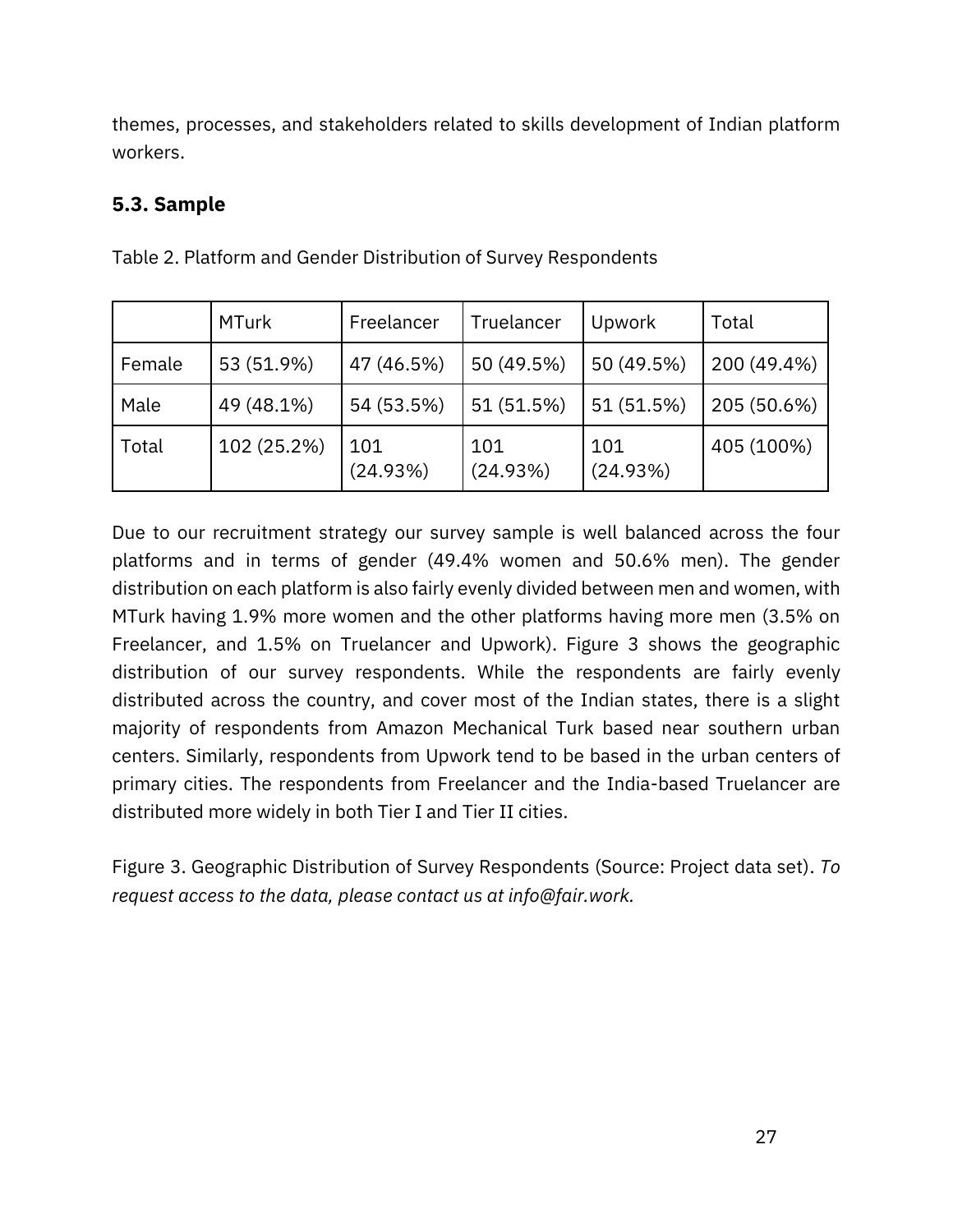# 6. Impacts of the COVID-19 Pandemic

In this section, we elaborate how the COVID-19 pandemic has impacted the cloudworkers whom we surveyed and interviewed. The pandemic appears to have had substantial negative impacts on many platform workers' ability to secure online work, and concomitantly, their platform earnings. Respondents reported that this has been the result of greater competition among workers (caused by a surge of new workers searching for work via cloudwork platforms, and by existing workers spending more time working on platforms) as well as a decrease in the availability of work. At the same time, it appears that there is greater legitimacy ascribed to cloudwork platforms as a livelihood strategy for workers, and as a staffing strategy for companies.

### <span id="page-28-0"></span>**6.1 The COVID-19 Pandemic's Impacts on Cloudworkers and Cloudwork**

Since the pandemic started, there has been a marked surge in new sign-ups on cloudwork platforms. Across platforms, 18% of the survey respondents reported that they only started working on the platform where they were surveyed after the pandemic started (see Figure 4). It should be noted that there have been no new Indian workers on Amazon Mechanical Turk during the pandemic, as the microwork platform has not approved new accounts for Indian workers since 2017. Many in this group reported that they were motivated to sign up to do cloudwork because of difficult circumstances such as salary cuts or salary delays, losing their jobs altogether, losing an income stream from their businesses due to lockdown restrictions, or other family financial crises. Dipesh Garg, Truelancer's CEO confirmed to us that there was a substantial increase in the numbers of new freelancers signing up to use the platform, estimating that Truelancer saw a 30% increase in the number of new daily sign-ups over the pandemic period - this corresponds with the survey results, where 29% of Truelancer survey respondents reported that they started working on the platform after the pandemic started.

Figure 4. Sign-ups on Cloudwork Platforms during the COVID-19 Pandemic (Source: Project data set). *To request access to the data, please contact us at info@fair.work.*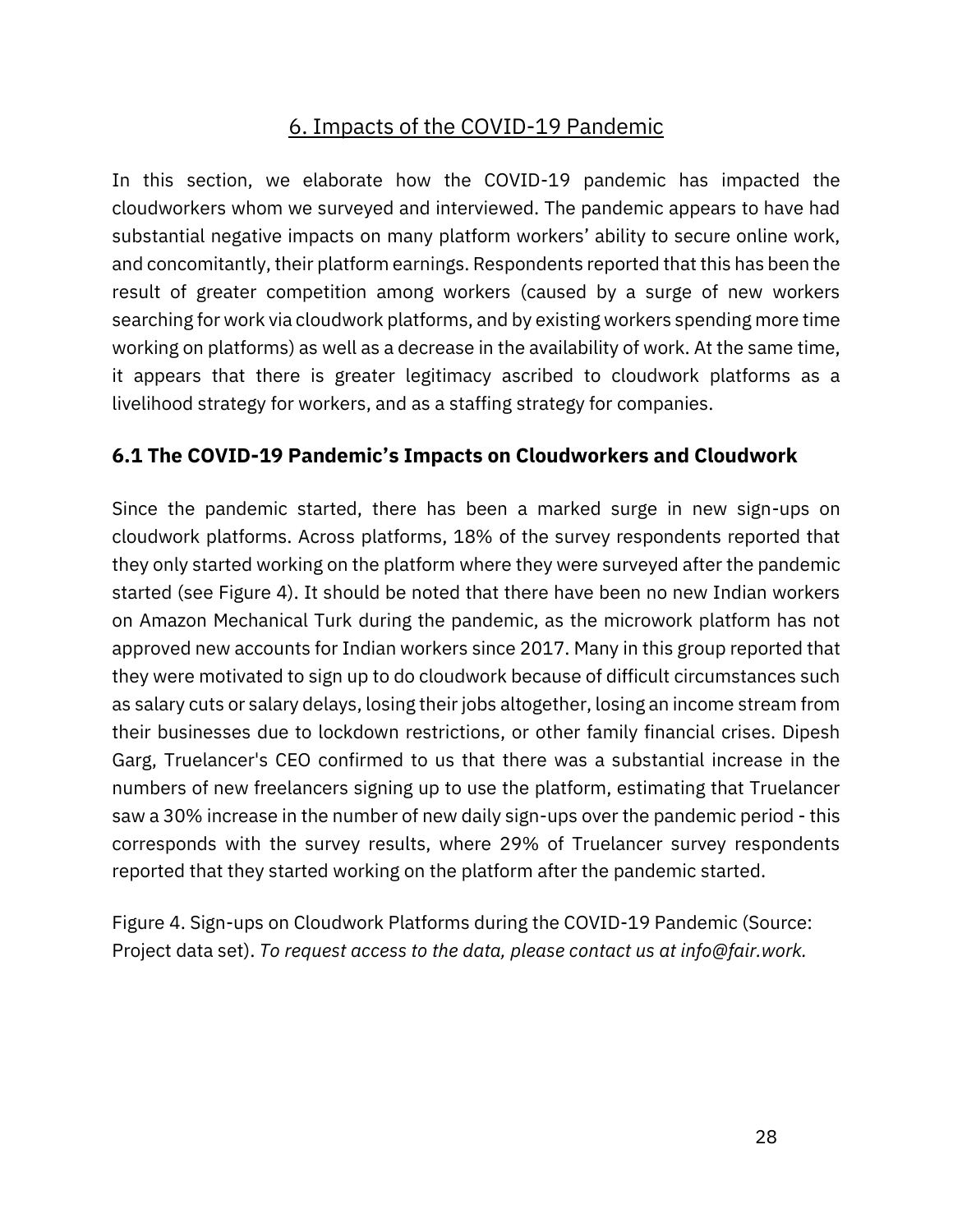Among veteran cloudworkers<sup>4</sup> who filled in our survey, 62% (on average across all platforms) reported that they are spending more time working or looking for work since the pandemic started (see Figure 5).

Figure 5. Time Spent on Cloudwork Platforms during the COVID-19 Pandemic (Source: Project data set). *To request access to the data, please contact us at info@fair.work.*

Respondents reported that the reasons for spending more time on cloudwork platforms included that they were spending more time at home due to lockdowns, work-fromhome requirements, online schooling and other changes, which enabled them to focus more on their platform work. Numerous respondents noted that they transitioned from doing cloudwork part-time to full-time. Gurmeet\*<sup>5</sup> , a freelancer on Upwork, observed that just the fact of 'working from home' allowed him to become a freelancer:

"Before COVID-19, I was working from the office, so when I came back home, I was always tired. So, I never got time to work as a freelancer. In the pandemic I brought an office computer to my home and after office hours, I am able to work as a part-time freelancer."

A minority of workers (11% on average across platforms) reported that they have been spending less time working on platforms. How the pandemic impacts workers' available time depends on workers' home (and) working environments and other contextual factors. This is seen when we compare, for instance these two responses, from Sudeshna\*, a woman who works on Truelancer, and Rifah\*, a woman who works on Upwork:

"Before COVID-19 I had more time to work as a freelancer. Because I am a homemaker. Before COVID, my husband and my children were out of my house for a job and education. so I had more time than today."

Sudeshna\*, Truelancer

 $4$  Here we use 'veteran' to refer to workers who did not report that they started working on the platform after the pandemic started.

<sup>5</sup> Name changed to protect worker anonymity. All subsequent quotes drawn from survey responses and workers interviews are similarly attributed to pseudonyms, indicated by an asterisk.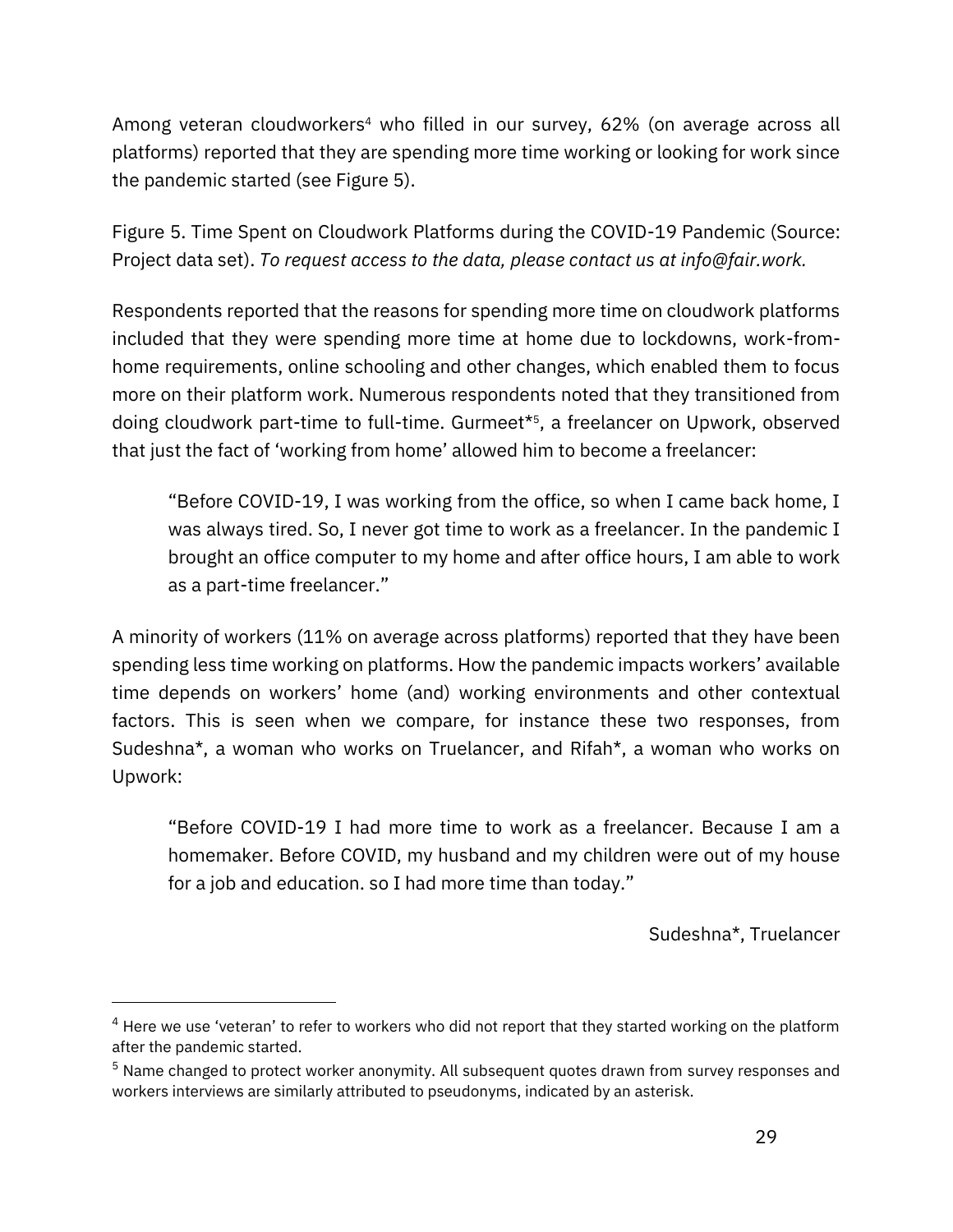"I had more time with [my] husband [being at home] to support household work and childcare, [I] could spend more time to look for work, [I] learned new skills that help to look for jobs, [I did] one skill test about looking for jobs, sorting them, look for good employers, sort past the fake jobs, this helps to look for jobs. I have more time available on the computer because more help at home."

#### Rifah\*, Upwork

Thus, it appears that not all workers have the freedom and flexibility to spend more time working on platforms. People with increased caring responsibilities—a burden borne disproportionately by women during the pandemic, in India and beyond [\(Chauhan,](https://www.zotero.org/google-docs/?qmohik)  [2020;](https://www.zotero.org/google-docs/?qmohik) [Power, 2020\)](https://www.zotero.org/google-docs/?blkNe8) —may in fact find that the opposite is true. Among survey respondents, a marginally higher proportion of women compared to men (13% compared to 9%) reported that they are spending less time working on platforms since the pandemic started.

These two trends—of new sign-ups and, on balance, increased working hours among veteran cloudworkers—indicates that there may be greater reliance on online platform work as a livelihood strategy since the pandemic began. It may additionally be no surprise then, that, when asked how the pandemic affected their work, a recurring experience that survey respondents and interviewees from across all platforms reported was that they were facing substantially more competition, and were able to secure fewer jobs. Gita\*, a worker on MTurk recounted her experience:

"I used to work for MTurk for nine years, but [in the] last eight months we are not getting any work. Only we are spending our time for getting work, simply sitting in front of the computer and checking, refreshing, every time if we are getting any work or not. But, very rare [...] sometimes we get some good work, where requesters pay more than our pay rate. But most of the time, ninety percent of the requesters, they underpay only. In that, also, we should get heavy competition on that. We are facing a lot of unemployment."

Numerous respondents speculated that the clients' capacity to post jobs on platforms was reduced due to the pandemic's deleterious impacts on the global economy, observing that even their long-term clients (on freelancing platforms) posted fewer jobs in this past year. Mr. Garg, Truelancer's CEO observed that client demand on the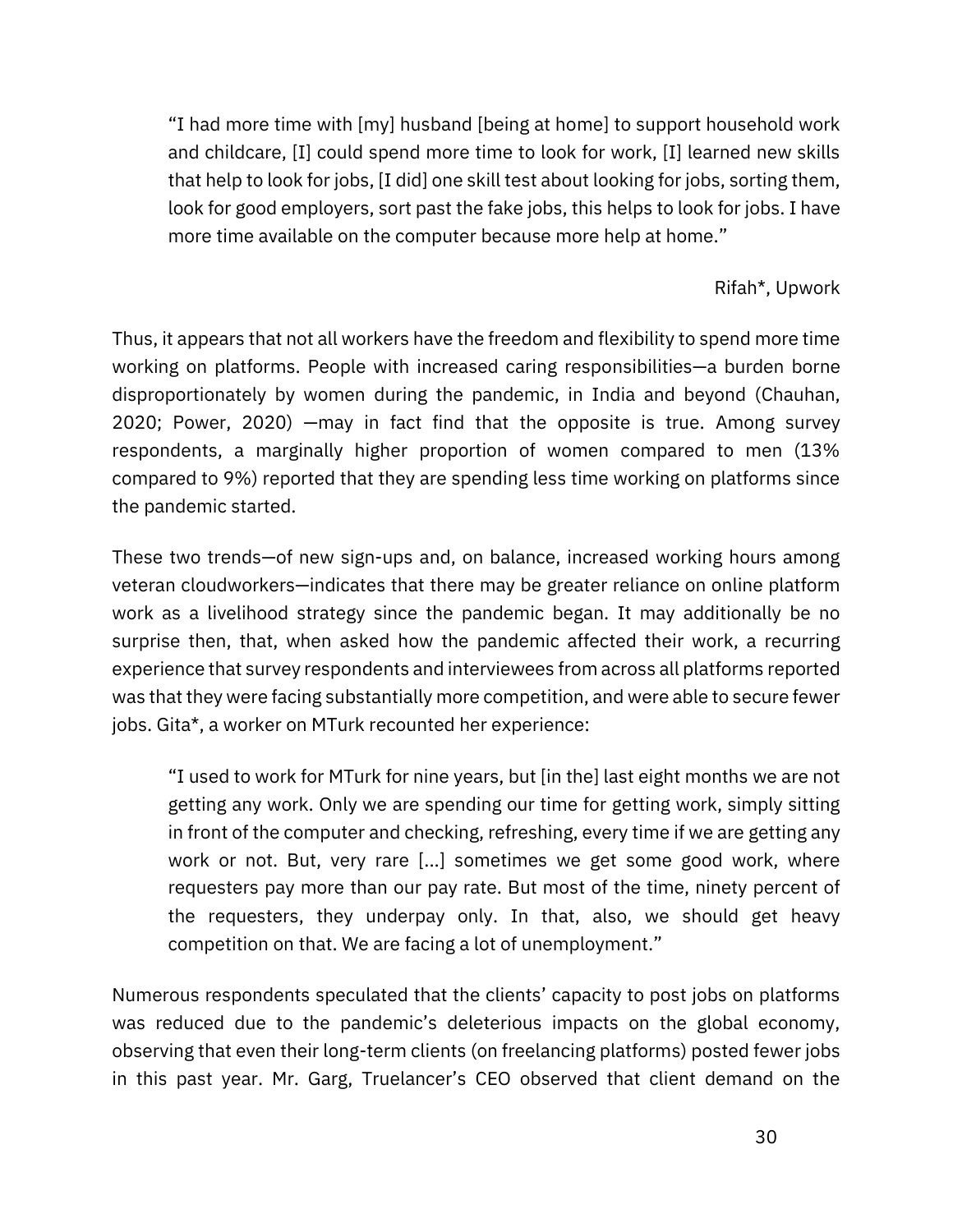platform had increased over the course of the pandemic, but not at pace with the number of new freelancers.

Whether due to clients posting fewer jobs, or due to there being many more competitors, numerous interviewees and survey respondents noted that they were spending more time looking for work during the pandemic period—be it bidding for jobs, or sorting through 'good' and 'bad' tasks. Bisanpreet\*, who works on Freelancer, noted that there has been a surge in 'fake' or 'scam' tasks in the past year:

"I get more unworthy projects during this time. I am getting lots of fake projects [...] few of them ask money as a deposit fee. They will tell you it's refundable. As a freelancer we need not pay anyone but these people offer projects for fraud earnings through freelance platforms. I guess many people might have lost money if they don't understand their strategy."

A large number of respondents noted that their earnings from cloudwork has reduced over the course of the pandemic. This is a concerning, yet unsurprising finding, given that there appears to be greater competition among freelancers for fewer available jobs. This does not however, seem to be a uniform trend. There were a number of respondents who reported that they faced no negative impacts on work availability or earnings. Nevertheless, reduced earnings and low work availability does emerge as a more frequently occurring experience, as Seher\*, an MTurk worker, summed up:

"I solely depend on mturk for my income but the opportunities are limited for India. I spend more than 5 hours but I'm not able to earn a single dollar. Many people have started to work online because of COVID-19 pandemic. so there is a heavy competition and less earning chance."

Notwithstanding these reported experiences of increased precarity among cloudworkers, a crosscutting theme that emerged from survey responses and worker interviews was the increasing legitimacy ascribed to cloudwork as a livelihood strategy in the context of the pandemic. 79% of all survey respondents agreed or strongly agreed that cloudwork will grow in importance compared to traditional employment arrangements. Some respondents speculated that cloudwork compared favourably to place-based work, particularly in the context of the broader uptake of remote working. Bimal\*, a freelancer at Upwork, explained to us: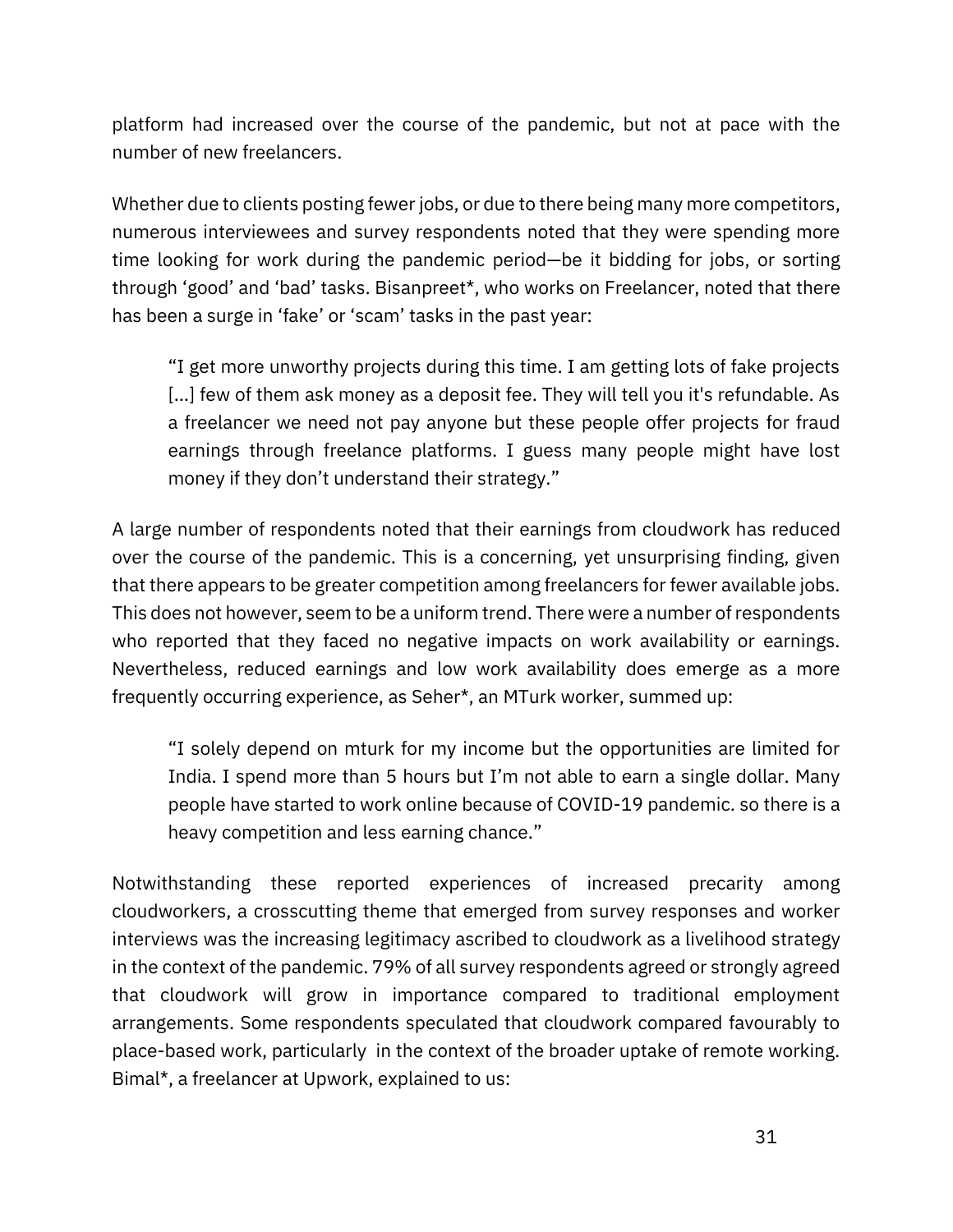"Seeing and hearing of other people losing jobs or having their places of work shut down makes me realise how working online is in certain ways more stable. I could work from the safety of my home, in much the same way as I did pre-COVID. Seeing other people struggle to get permission to work from home, or have to return to office when they felt it wasn't safe, made me realise that I was fortunate to be able to work remotely with no questions asked."

Mr. Dipesh Garg, Truelancer's CEO, concurred that online working will likely continue to grow in importance, especially given that more companies are beginning to outsource parts of their business operations to temporarily engaged cloudworkers:

"COVID has definitely given a positive impact to freelancing and the remote hiring industry in general. If we talk about large enterprises, they were hesitant to work with gig workers or freelancers, but now they have realised that when the entire one hundred percent of their workforce were working from home were able to get similar productivity, so now they are very open to hire freelancers. And this has also resulted in many enterprises reaching out to us now, saying '*Okay, we want to try hiring gig workers*'."

In fact, a number of multinational corporations in India have signed agreements to engage freelancers via the Truelancer platform over the past year. About this increasing reliance on cloudworkers, Mr. Garg speculates, "It will be a permanent shift. Enterprises are able to get talent faster and also generate an average additional two months in billing revenue, as hiring employees may involve a two-three months' notice period before they can begin working". Recent research by [Altman et al. \(2021\)](https://www.zotero.org/google-docs/?yl42S0) has also noted this shift towards heterogeneous 'workforce ecosystems': "*Organizations' workforce agendas no longer revolve solely around hired employees performing work along linear career paths. Workforces today comprise a range of internal and external parties including employees, contractors, gig workers, professional service providers, application developers, crowdsourced contributors, and others.*" Beyond these preliminary indications of a broader shift, there is limited research in the Indian context on the extent to which different companies (of differing sizes, sectors and locations) are relying on cloudworkers in their workforce strategies; further research on this subject is needed to better understand the nature of this shift in India.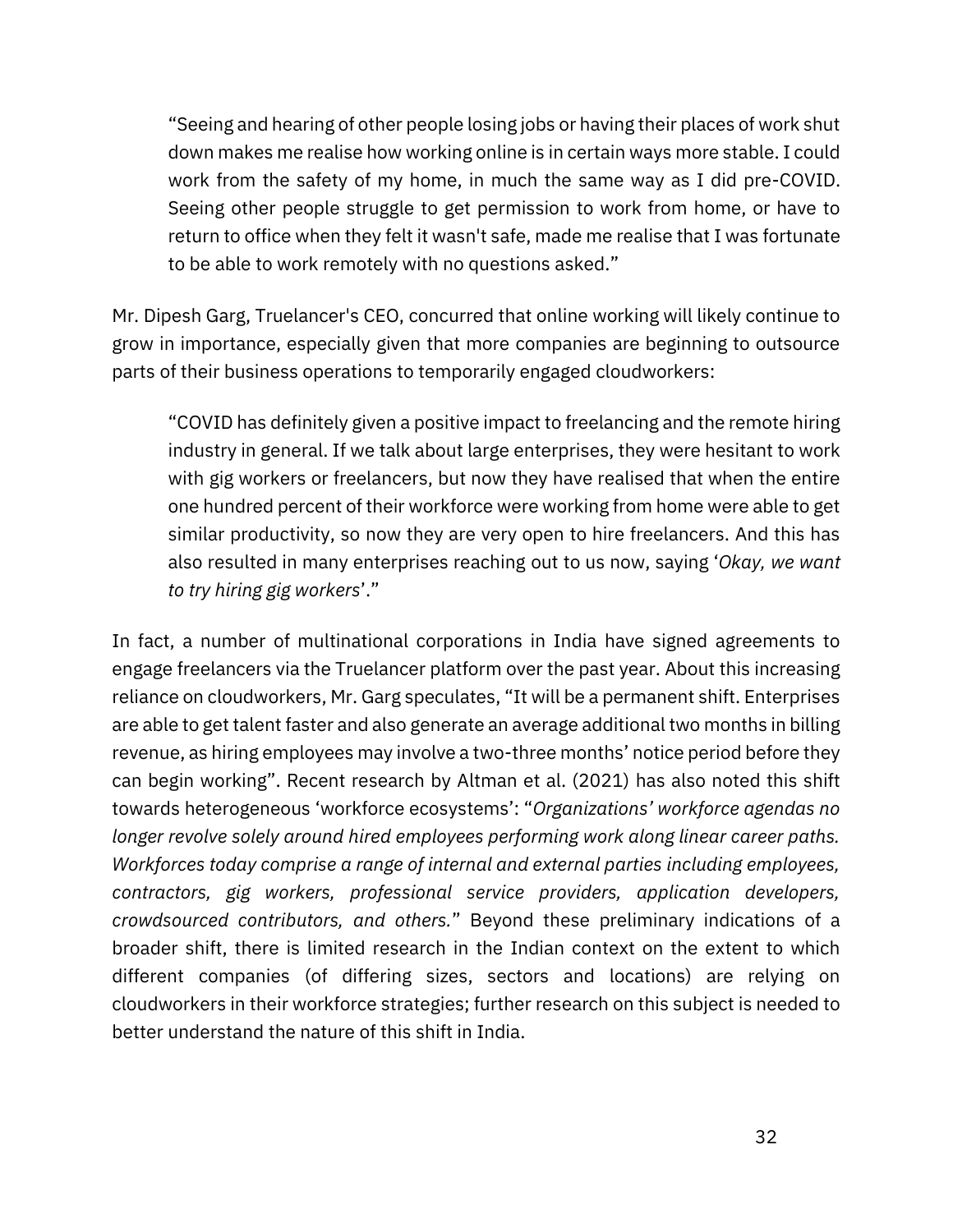### <span id="page-33-0"></span>**6.2. Interpreting Research Findings**

Data collection for this study was conducted during the COVID-19 pandemic, and thus, we must be cognisant of how this unique historical moment has conditioned our data, and findings. First, 18% of the survey sample only began working on cloudwork platforms after the pandemic's start, and so their presence in our dataset must be noted. Second, Section 6.1 outlined some of the ways in which the COVID-19 pandemic has impacted the cloudworkers whom we surveyed and interviewed, and the cloudwork landscape in India. The ways in which the pandemic has radically disrupted our rhythms of life and work will continue to become more clear with time, and it cannot be said now with any certainty if, and to what degree, some of these impacts on cloudwork and cloudworkers will persist beyond this exceptional time. While neither of these factors diminish the validity of the results we present in subsequent sections, we ask readers to bear them in mind while reading onwards.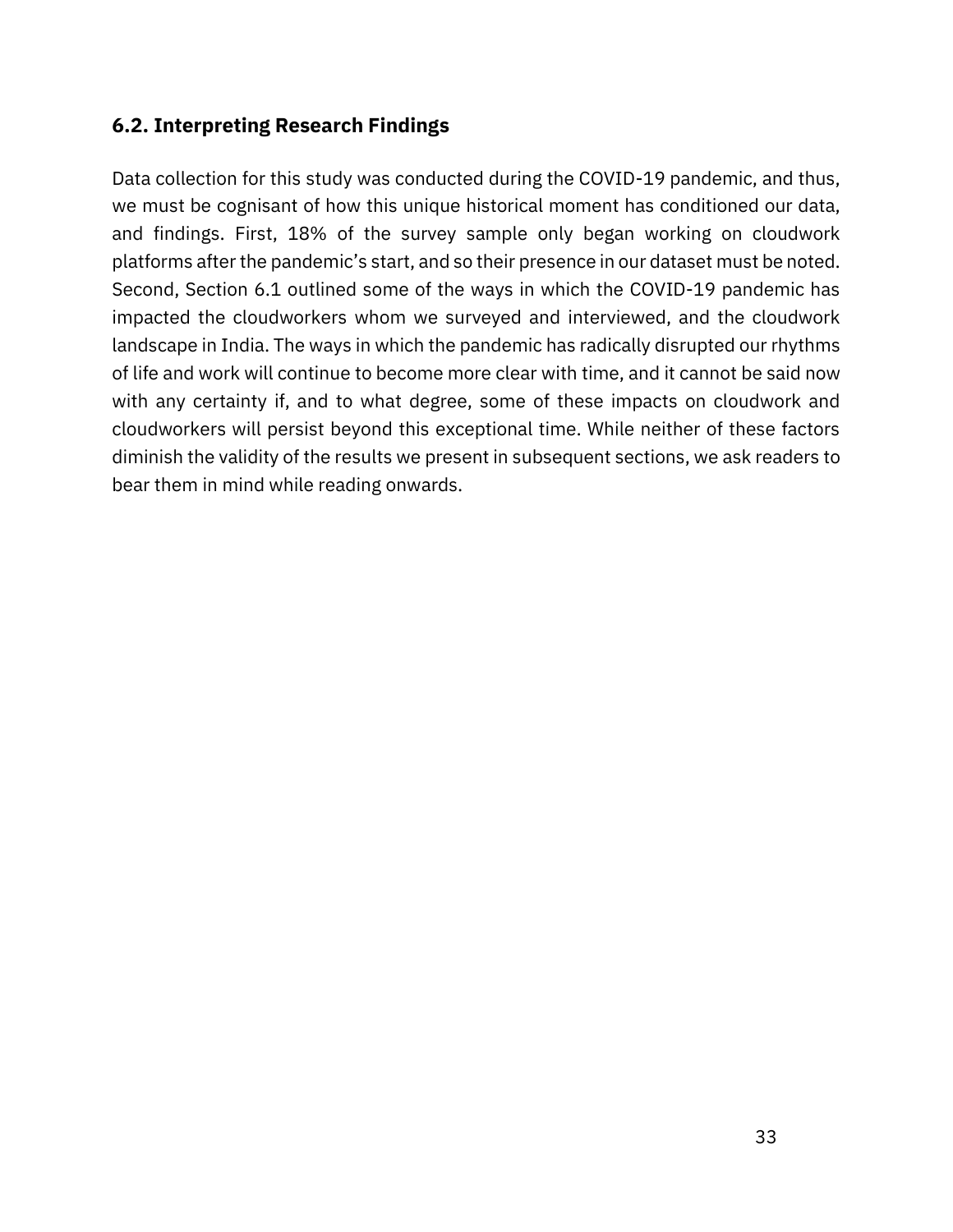# 7. Skills for Cloudwork

<span id="page-34-0"></span>In this section, we focus on the skills that workers discuss as being particularly relevant for cloudwork, and how they are acquired through learning activities. Our research indicates that a broad range of skills are relevant to Indian cloudworkers, and that they acquire these skills both while working and by undertaking different kinds of learning activities in their free time. Skills can be grouped into hard skills, soft skills, platformrelated skills, and learning skills. This an imperfect division, as these skills tend to overlap and be used together, but the categories nonetheless provide insight into the broad types of skills that workers both acquire as part of their work, and what they choose to further develop.

Here, soft skills are taken to refer to personal qualities, attitudes, and habits that are not job-specific, while hard skills tend to mean job-related technical and procedural abilities [\(UNESCO International Bureau of Education, 2013\).](https://www.zotero.org/google-docs/?8LbeXf) Platform and learning skills refer to skills that facilitate success on cloudwork platforms, and skills that facilitate learning and learning activities, respectively. In structuring these skill categories, we used the skills typology developed by Cedefop's ([2020\)](https://www.zotero.org/google-docs/?SAMQDA) study as our basis, and added an additional category of 'financial skills' based on previous research on platform-led skills training approaches in global South contexts [\(Donner et al., 2019\),](https://www.zotero.org/google-docs/?dWu0qH) as previously discussed above in section 4.4.2 and in more detail in Appendix A. Table 3 presents the skill typology.

|                                                                                              | <b>Typology of skills</b>                                                                        |
|----------------------------------------------------------------------------------------------|--------------------------------------------------------------------------------------------------|
| <b>Hard skills</b>                                                                           | Soft skills                                                                                      |
| <b>Technical skills</b><br>Computer literacy<br><b>Financial skills</b><br>Analytical skills | <b>Communication skills</b><br>Language skills<br>Personal dispositions<br>Organizational skills |
| <b>Platform-related skills</b>                                                               | <b>Learning skills</b>                                                                           |
| Skills in being a freelancer                                                                 | Learning skills                                                                                  |

Table 3. Typology of Skills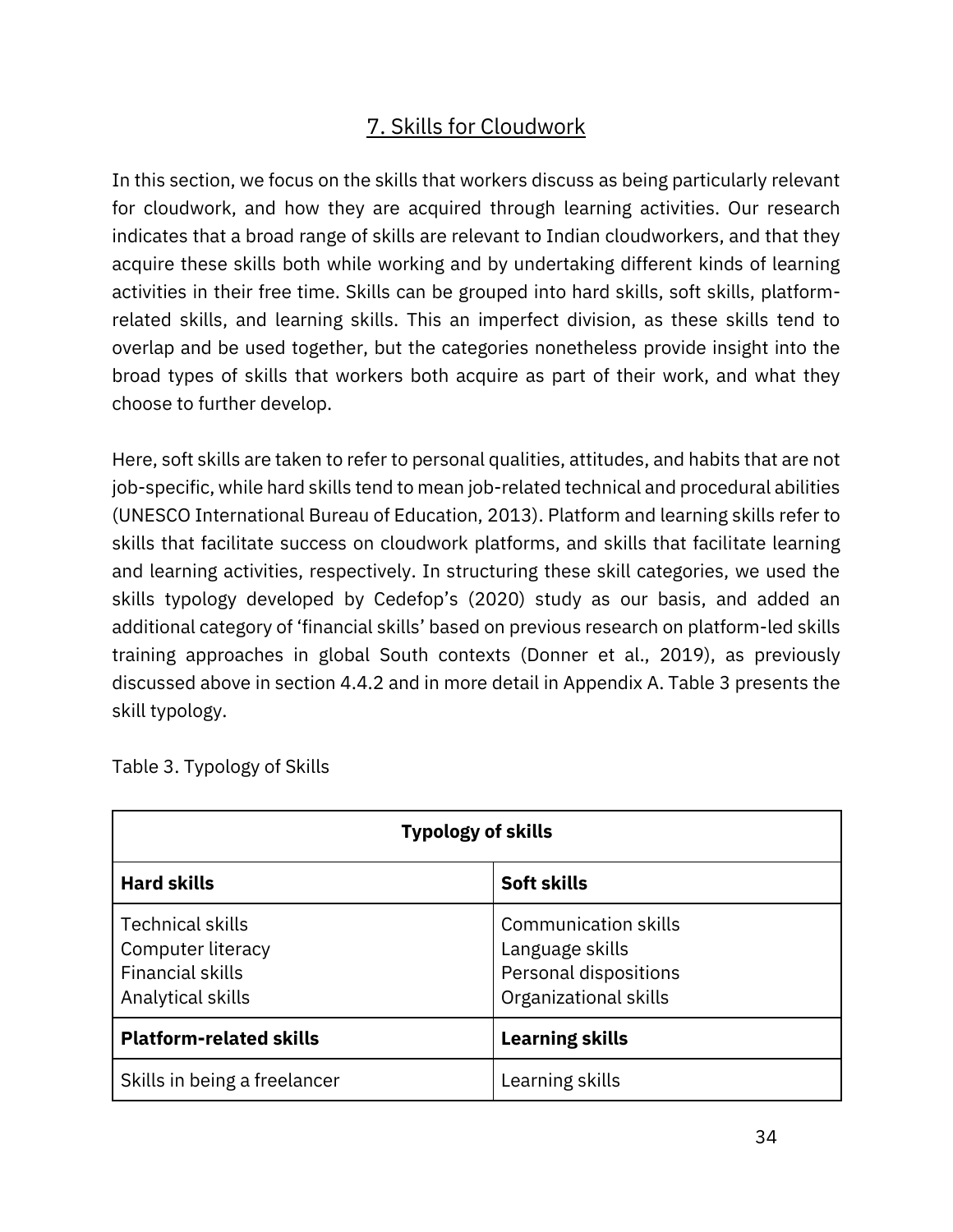|--|

We asked our survey respondents about what skills are useful for their work on the platform as well as to reflect on their on- and off-platform skills development, and why they chose to invest in learning particular skills. Whereas skills developed while working are either needed to complete the job successfully or otherwise directly benefit platform work, developing skills during leisure time entails a further investment of resources into training skills that are more challenging to develop during platform work, but which have expected utility for platform work.

## <span id="page-35-0"></span>**7.1 Useful Skills for Cloudwork**

Our survey respondents indicated a variety of skills to be useful for their work on the platforms (see Figure 6). Communication skills were indicated to be useful by 75% of the respondents, while 73% indicated the importance of technical skills, and 67% percent found learning skills useful for cloudwork. Platform- related skills were also noted as valuable with 60% of respondents acknowledging skills in obtaining work on the platform and 56% valuing skills in being a freelancer. Financial skills and language skills were indicated as useful least often among the included skill categories, but it is worth noting that a third of respondents mentioned both categories to be important for their work on the platform. The responses between men and women were fairly similar with slightly more women finding soft skills and platform-related skills to be important for platform work. 7% more men than women indicated technical skills to be important and 6% more men noted analytical skills as useful in comparison to the female respondents. The largest gender gap was recorded for skills in being a freelancer, which 11% more women found to be important for cloudwork in comparison to the male respondents.

Figure 6. Skill Categories Perceived Useful for Work on the Platform (Source: Project data set). *To request access to the data, please contact us at info@fair.work.*

While the responses across the four included platforms resemble the general pattern of responses across the group, there are some differences as well. The majority of respondents from MTurk find most skills to be beneficial to their work and tend to value analytical skills, computer literacy, and language skills relatively more than the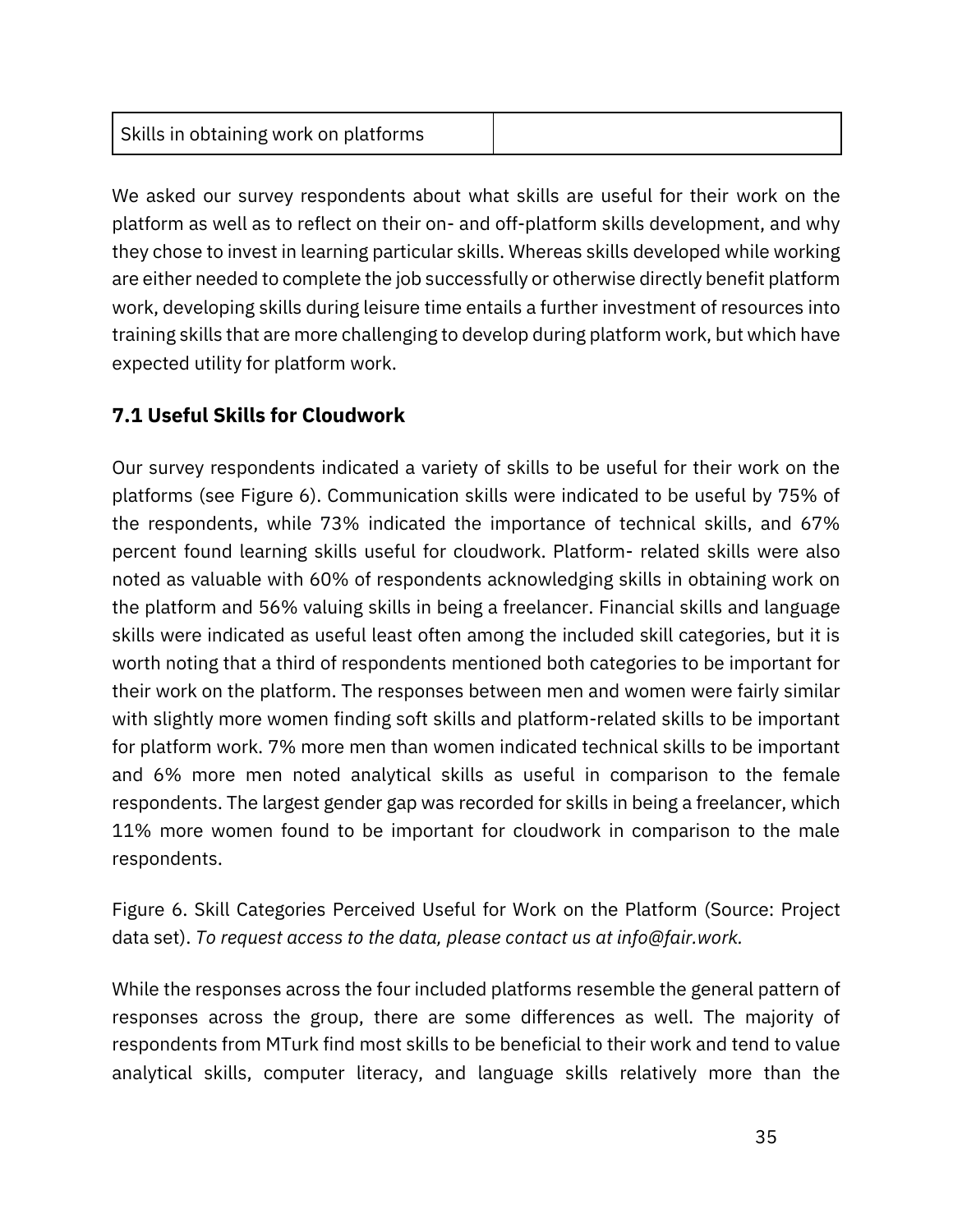respondents from the other platforms. Relatedly, MTurk respondents also develop these skill categories more often than the respondents on the other platforms.

In the following sections we will review the patterns of skill development that cloudworkers undertake during cloudwork as well as at their leisure.

### **7.2. Skills Developed on-the-job**

Our interview and survey respondents all underscored the potential of on-platform learning, with interviewees emphasising the need for practical experience. Mary\*, a Truelancer worker who did not seek any off-platform learning said:

"I haven't watched any video on YouTube, to look for how to use the platform. I just explored the platform every day, the most visited website by me was Truelancer.com [...] I had gained a lot of experience too."

In terms of skills developed while working on a platform, respondents reported developing soft skills generally more often than hard skills. As indicated in Figure 7, communication skills, personal dispositions, and organizational skills were reported to be developed at least weekly by over 80% of respondents. The exception to this is Amazon MTurk workers who tend to develop hard skills more often than soft skills, apart from technical skills. 85% of participants also report developing learning skills at least weekly. While the differences between genders were not substantial, women were slightly more likely to develop both hard and soft skills on each platform, with the gap somewhat wider when considering communication and organizational skills. Across the four platforms, 20% of men said they never or rarely developed communication skills, compared to only 9% of women who said this. It is difficult to say exactly why gendered differences exist; both interviewees and survey respondents noted the perceived importance of communication, particularly as they work with clients around the world, as Atif\*, who works on Upwork, explained:

"I believe, communication plays the most important role in getting success as a freelancer. I have managed clients from multiple countries. They have different cultures and backgrounds. I have improved a lot as far as the skills of managing clients with different culture, presentation skills and other things to manage my clients are concerned."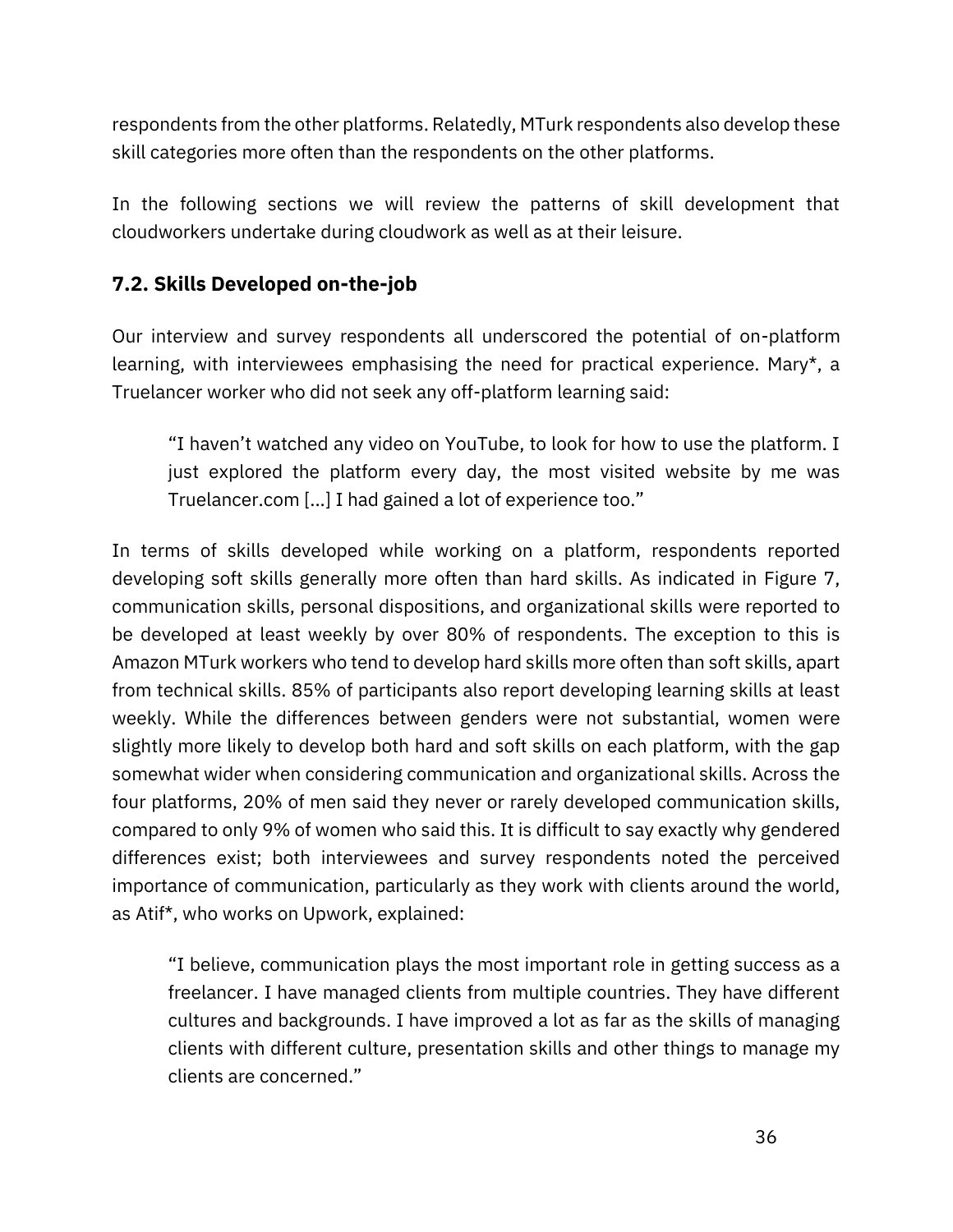Figure 7. Skill Categories Developed while Working on the Platform (Source: Project data set). *To request access to the data, please contact us at info@fair.work.*

Two of the skills that appeared to be least frequently developed on-platform were language and technical skills, however, workers often chose to develop these skills in their leisure time. Financial skills, by which we mean skills like setting and following a budget and having an understanding of the currency exchange system, also did not appear to be developed on-the-job: around 36% of survey respondents expressed that they never or rarely developed financial skills by working on platforms (31% on Amazon M Turk, 32% on Freelancer, 43% on Truelancer, and 39% on Upwork). This is despite the fact that platform work can often require specific financial knowledge, for example, knowing when best to withdraw earnings depending on exchange rates [\(Martin et al.,](https://www.zotero.org/google-docs/?LjV48l)  [2016\)](https://www.zotero.org/google-docs/?LjV48l) and calculating complex and differing fees across platforms. Managing taxes was cited as a critical skill by both interviewees and survey respondents. As noted, this goes beyond understanding Indian regulations to having a more global overview. Sameer\*, a Freelancer worker noted:

"Many projects require [us] to understand the taxation system to accept the project. As Freelancer allow to take projects from anywhere in the world so [we] need to understand the business permits, taxation of the different countries."

Somewhat paradoxically, the category 'skills in being a freelancer', which we define to include skills like getting business permits and working alone appeared to be less developed through gaining experience on the platform. 26% of workers indicated that this skill was never or rarely developed through platform work (30% on MTurk, 27% on Freelancer, 28% on Truelancer, and 21% on Upwork).

While there are differences in skills development between platforms, these differences are not very pronounced. The workers on MTurk tend to differ in relation to the workers on the other three platforms, developing language skills and computer literacy relatively more often and technical skills and most soft skills less often than the workers on other platforms.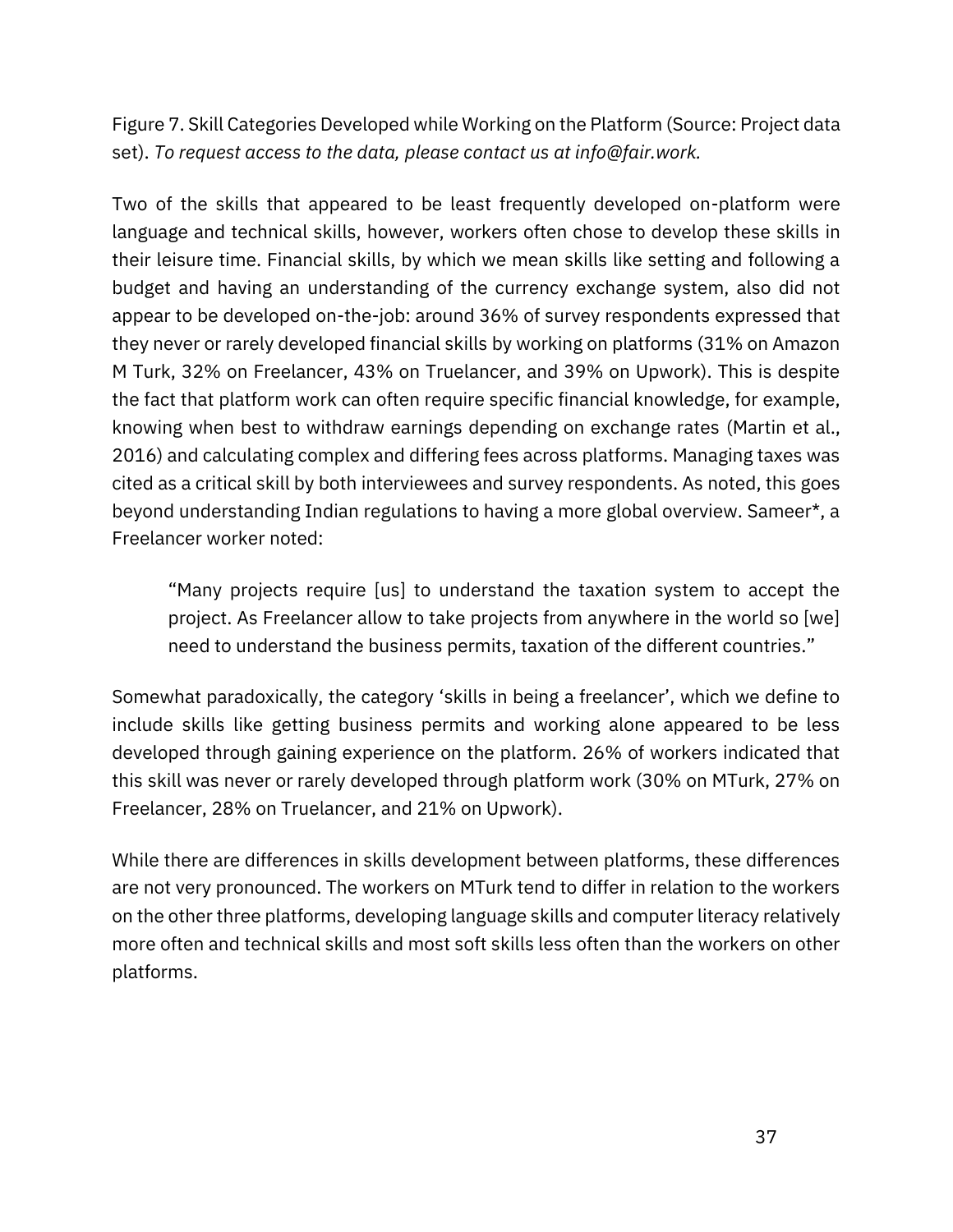### **7.3. Skills Developed during Leisure Time**

The skills developed during leisure time were notably different to those typically developed on-platform, with workers, in general, being interested in developing their technical, communication, organizational, platform-related, and learning skills. Personal dispositions, financial skills, and computer literacy were among the least developed skills during leisure time. In this section, we discuss which skills survey respondents selected as developing in their leisure time, and their reasoning for choosing to develop those skills.

While the broad patterns of skills development are related across the four platforms, we saw more variation between platforms in terms of skills developed during leisure time than with skills developed on-the-job. Workers on Truelancer tended to focus on soft skills, workers on Upwork focusing on learning skills, and MTurk workers spending their leisure time developing computer literacy and analytical skills relatively more often than workers on the other platforms. Gender differences were also somewhat more pronounced for skills developed during leisure time with female survey respondents focusing on language skills, computer literacy, and organizational skills, while the men tended to focus on improving communication, analytical, and technical skills (Figure 8).

While language skills were developed much less often than the other skills on-platform, they appear a more popular choice off-platform with 19% of respondents noting developing them during free time, as seen in Figure 8. Survey respondents indicated a need to learn languages to be able to compete for and complete jobs. These findings are consistent with previous research undertaken with Indian MTurk workers that found that the majority of HITs<sup>6</sup>, particularly the higher paying ones on MTurk, are posted in English [\(Martin et al., 2016\)](https://www.zotero.org/google-docs/?1AEBwc). The workers in that study were aware of the importance of English language skills, and reported that they either do not apply for certain HITS, or have been rejected due to language mistakes.

Figure 8. Skill Categories Developed during Leisure Time (Source: Project data set). *To request access to the data, please contact us at info@fair.work.*

<sup>6</sup> On MTurk, a Human Intelligence Task (HIT) is a single self-contained task that a worker should complete, for example, identifying an object in an image.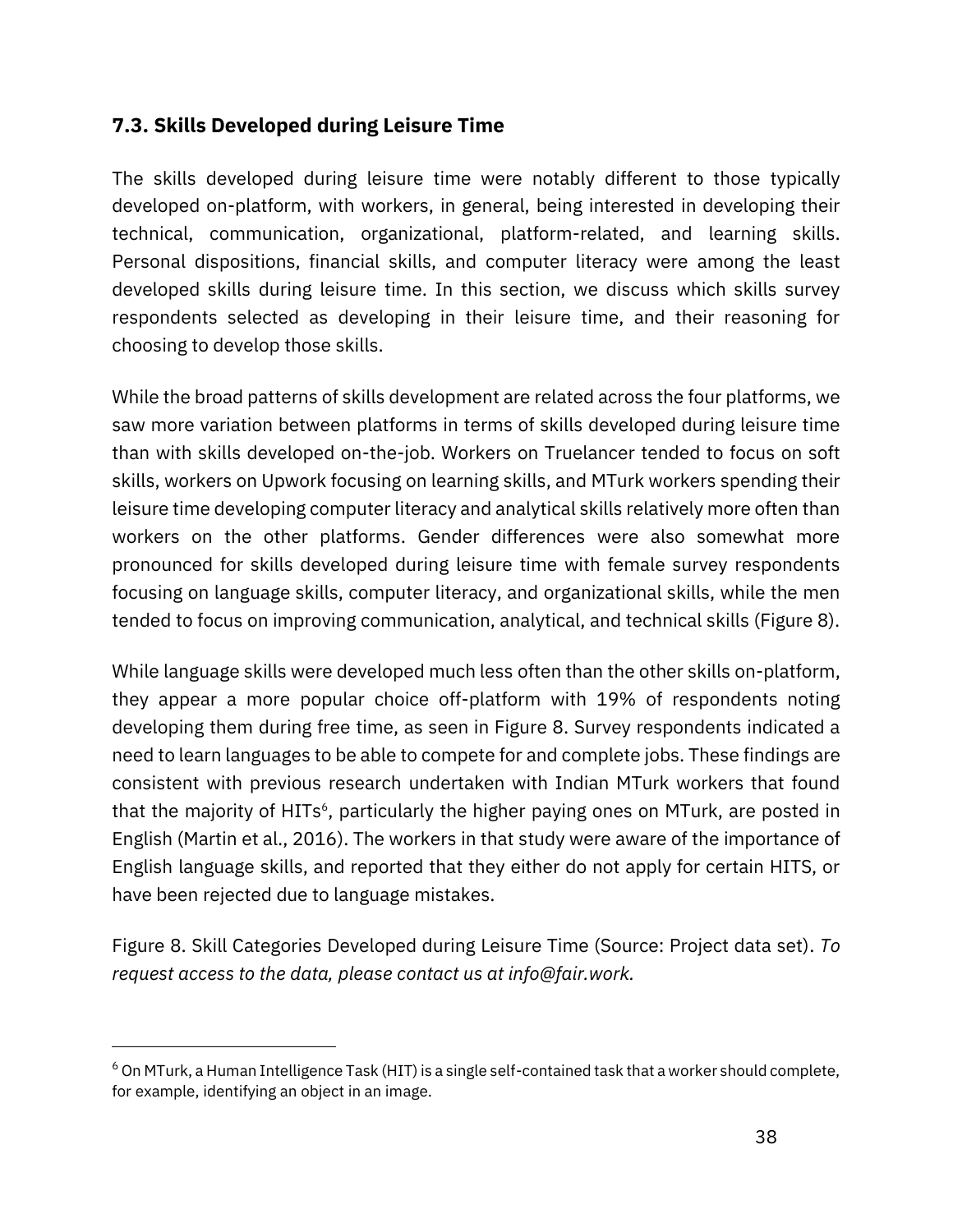Respondents also expressed the desire to learn languages other than English (especially French, German, Spanish and Russian), and to connect to other non-English speaking countries. The motivation to develop language skills was often to facilitate finding work in these areas and building better rapport with clients, shared by both women and men. This suggests that while more women in our sample reported that they developed their language skills, both women and men may have similar reasons for doing so. Respondents also noted that languages were a transferable skill that could be used in many lines of work and in study. The transferability of many of the skills developed through cloudwork is echoed in [Barnes et al.](https://www.zotero.org/google-docs/?lHZimL) [\(2015\)](https://www.zotero.org/google-docs/?lHZimL) and was reiterated by survey respondents in this study as being a reason to develop certain skills.

Across platforms, workers also had similar reasons for developing technical skills, namely the belief that it would lead to more clients and higher paying jobs. Respondents described how technical digital skills evolved at a fast pace necessitating consistent learning to keep with latest methods and developments in technology. This was reiterated by interviewees who noted that they tried to keep up with evolving technologies and find cheaper and more effective tools to complete their work. Increased competition for other technical skills like writing and translation were also a motivating factor, as Deb\* who works on Upwork describes:

"I worked on my writing skills because the competition on platforms like Upwork has increased a lot in the last few years. With the increasing number of freelancers on these platforms, the writing quality has to be top-notch to command a good price."

Respondents also indicated personal interest and background experience as a motivating factor for developing technical skills. Simon\*, a Freelancer worker with several years of language teaching experience noted that:

"Through a range of projects on the platform, I got to brush up, un-learn, and relearn several aspects that I wasn't honestly 100% sure about, but passive memory helped for sure."

Survey respondents also highlighted transferability between on-platform and offplatform work in regards to other skills. Organizational skills were also a popular set of skills that workers chose to develop because they viewed them crucial to on-platform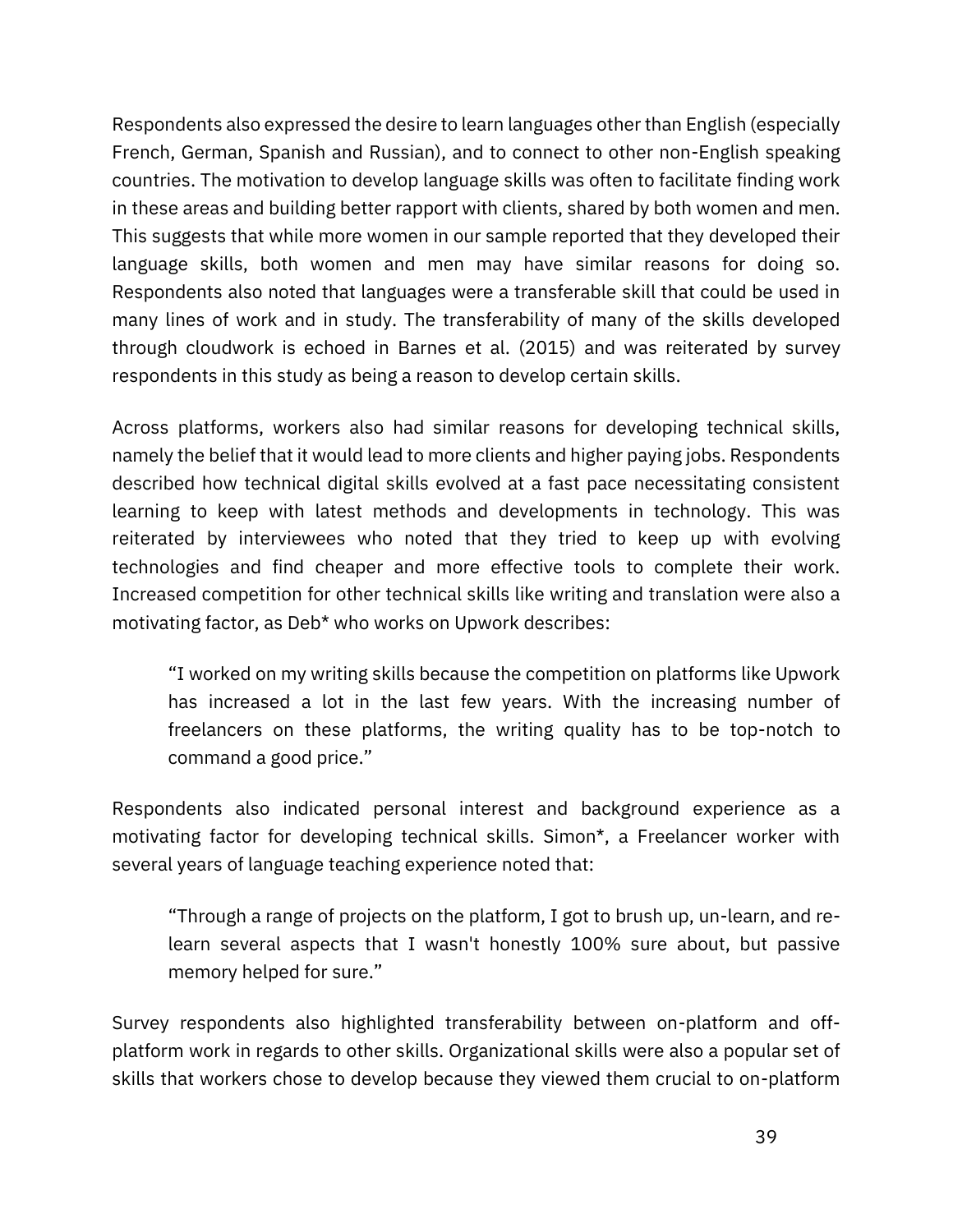work. However, these respondents also understood these skills, particularly timemanagement, to be critical to work and study in general. Respondents emphasised the same sentiment around learning skills, which were seen as something that would improve platform work but was also relevant to long-term career development in general.

This sentiment was echoed across worker surveys; responses emphasised that workers are proactive in developing skills and are motivated by a range of reasons from meeting the specific demands of platform work, from earning opportunities to long-term career goals. This follows similar findings by [Barnes et al., \(2015\)](https://www.zotero.org/google-docs/?AScijv) that indicates that workers readily invest in their own development, which as [Margaryan](https://www.zotero.org/google-docs/?OX6Rfv) (2019) points out, stands in contrast to research on training activities in more conventional offline employment settings where employees do not as often invest their own resources in learning activities. As the next section illustrates however, workers face significant challenges accessing and undertaking learning activities, particularly in the absence of support from platforms. Furthermore, learning outside of platform work hours can come at a high cost to workers who are aware of the trade-off between investment and income, one that does not always even out. The willingness to invest in developing skills in leisure time can be tied to the limited development opportunities offered by platforms, and is indeed one area where workers expressed significant interest in having the third sector provide support.

## **7.4. Learning Activities**

Our research indicates that Indian cloudworkers undertake a variety of learning activities (see Figure 9). Learning activities could be considered falling into four groups: individual self-directed, individual study-related, collaborative, and platform-specific (see Table 4). In defining these learning activities, we used the three categories developed by Cedefop's CrowdLearn study ([Cedefop, 2020\)](https://www.zotero.org/google-docs/?GtFzpZ) as our basis and added a fourth category of platform-specific learning activities based on research on skills training approaches in global South contexts [\(Donner et al., 2019\)](https://www.zotero.org/google-docs/?YvZtCN), as previously discussed above in section 4.4.2 and in more detail in Appendix A.

Table 4. Typology of Learning Activities

**Typology of learning activities**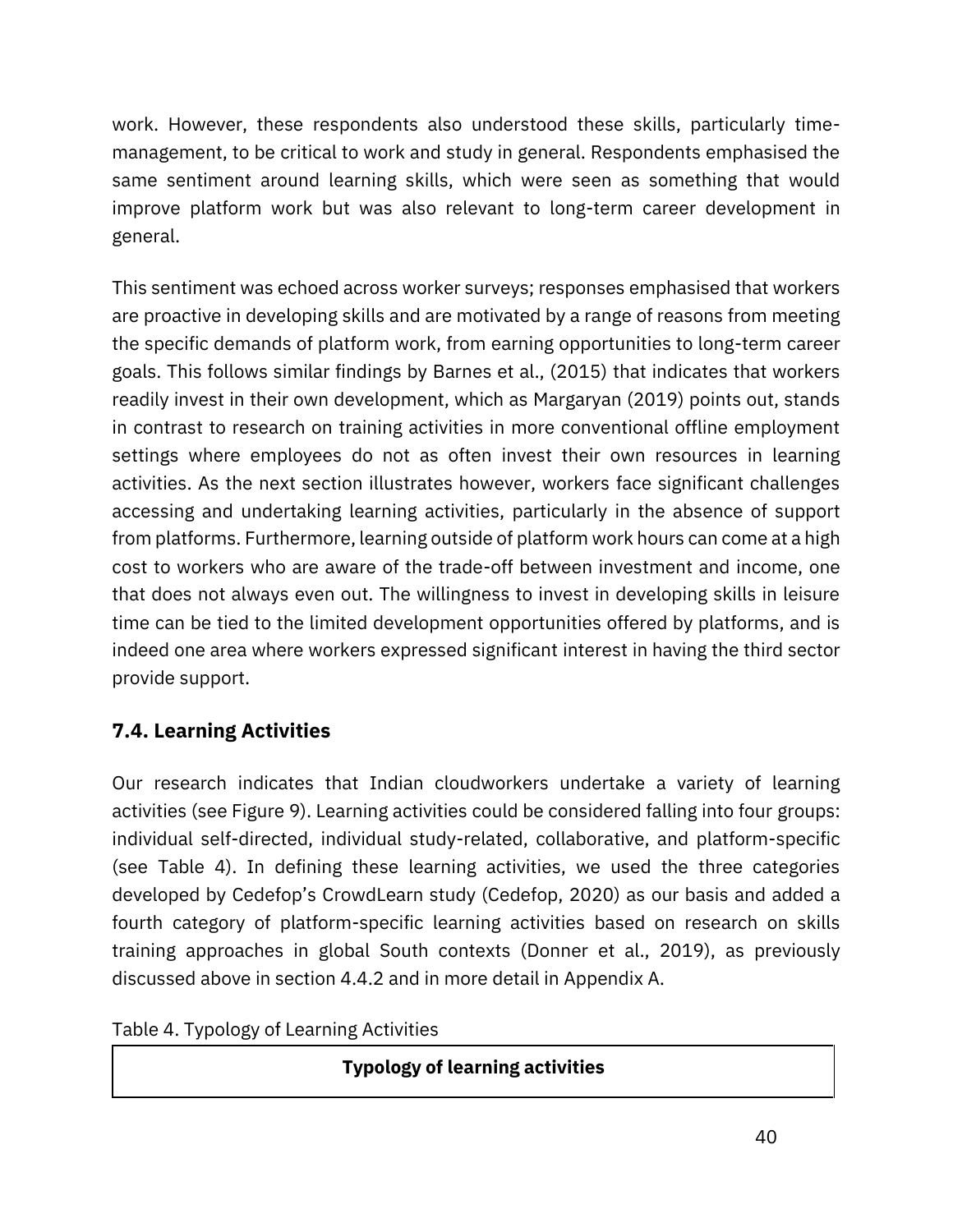| <b>Individual self-directed learning</b><br>activities                                                                                                                                                                                                                      | <b>Collaborative learning activities</b>                                                                                                                                                                              |  |  |
|-----------------------------------------------------------------------------------------------------------------------------------------------------------------------------------------------------------------------------------------------------------------------------|-----------------------------------------------------------------------------------------------------------------------------------------------------------------------------------------------------------------------|--|--|
| Acquiring new information for<br>platform tasks<br>Reading articles or books to<br>acquire knowledge or skills<br>Following new developments in<br>$\bullet$<br>my field<br>Thinking deeply about my work<br>Finding a better way to do a job or<br>task by trial and error | Collaborating with others<br>Asking others for advice<br>Observing or replicating other<br>people's strategies<br>Learning from online community<br>forums<br>Participating in collaborative or<br>competitive events |  |  |
| <b>Individual study-related learning</b><br>activities                                                                                                                                                                                                                      | <b>Platform-specific learning activities</b>                                                                                                                                                                          |  |  |
| Taking free online courses,<br>webinars or tutorials<br>Taking paid online courses,<br>webinars or tutorials<br>Attending in-person (offline)<br>training courses or workshops                                                                                              | Following advice, tips, and<br>suggestions displayed on the<br>platform<br>Searching for advice in the online<br>materials provided by the<br>platform<br>Receiving feedback on my jobs on<br>the platform            |  |  |

Figure 9. Learning Activities Undertaken by Workers (Source: Project data set). *To request access to the data, please contact us at info@fair.work.*

Our respondents reported favouring self-directed learning activities over collaborative learning activities. Comparing the groups of learning activities, workers engaged most often in individual self-directed learning activities and in platform-specific learning activities. Among the most frequently used learning activities were thinking deeply about one's work, which 85% of the respondents use at least weekly, as well as receiving feedback on the jobs or tasks carried out on the platform, which 75% of the workers report doing at least weekly. The least frequently used learning activities include attending in-person (offline) training courses or workshops, which 52% of the respondents report never engaging and an additional 29% engaging only on occasion. This may also partially result from the widespread impact of the ongoing COVID-19 pandemic. Among the least popular learning activities are also taking paid online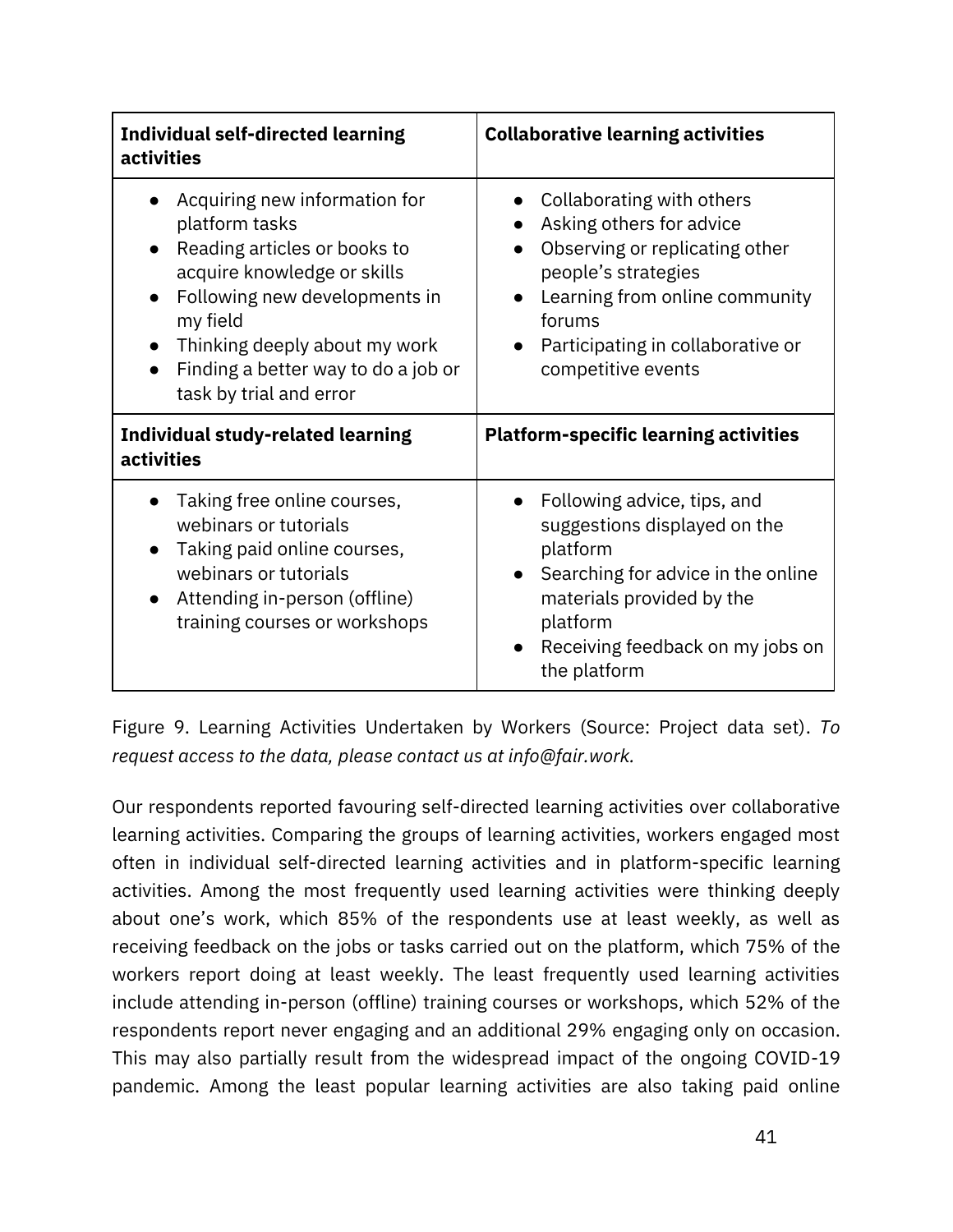courses, webinars, or tutorials as well as collaborating with others and participating in collaborative or competitive events. It is perhaps not surprising that the uptake of cloudworkers' learning activities favours approaches involving self-paced modular learning that are different to the approaches that would most often be included in formal education such as collaborative or classroom-based learning. This may be for instance due to supplementing already completed formal education or to substituting formal approaches that are unavailable or unattainable for the cloudworker. The popularity of platform-specific learning activities was echoed in the worker interviews, as many respondents noted how the specific platform dynamics required developing detailed understanding of the platform functionalities. The 'In Focus: Platform Profile Ratings' Box on Pg. 42 describes the view of a respondent on the importance of managing the profile ratings. The story may shed some light to the dynamics that drive the survey respondents to report a high uptake of the platform-specific learning activities.

There are some distinct patterns in the take-up of learning activities between the four platforms. The workers on Freelancer report using individual self-directed learning activities more often than the workers on other platforms, while the workers on MTurk report using the majority of the collaborative and platform-specific learning activities more often than workers on the other platforms. The workers on Upwork and Truelancer use most of the learning activities less frequently than their counterparts on Freelancer and MTurk. The workers on Upwork steer away from individual self-directed learning activities in particular while those on Truelancer use individual study-related learning activities least among the four platforms.

The distribution of employed learning activities differs also between the gender of the cloudworkers. Women report using individual self-directed learning activities more often than men. Men report engaging in more individual study-related learning activities as well as collaborative learning activities, but women more frequently ask for advice than men. In terms of platform-specific learning activities, men report searching for advice in the online materials provided by the platform more frequently than women, while women more often follow platform-specific advice, tips, and suggestions that are displayed on the platform as well as receive feedback on the completed jobs.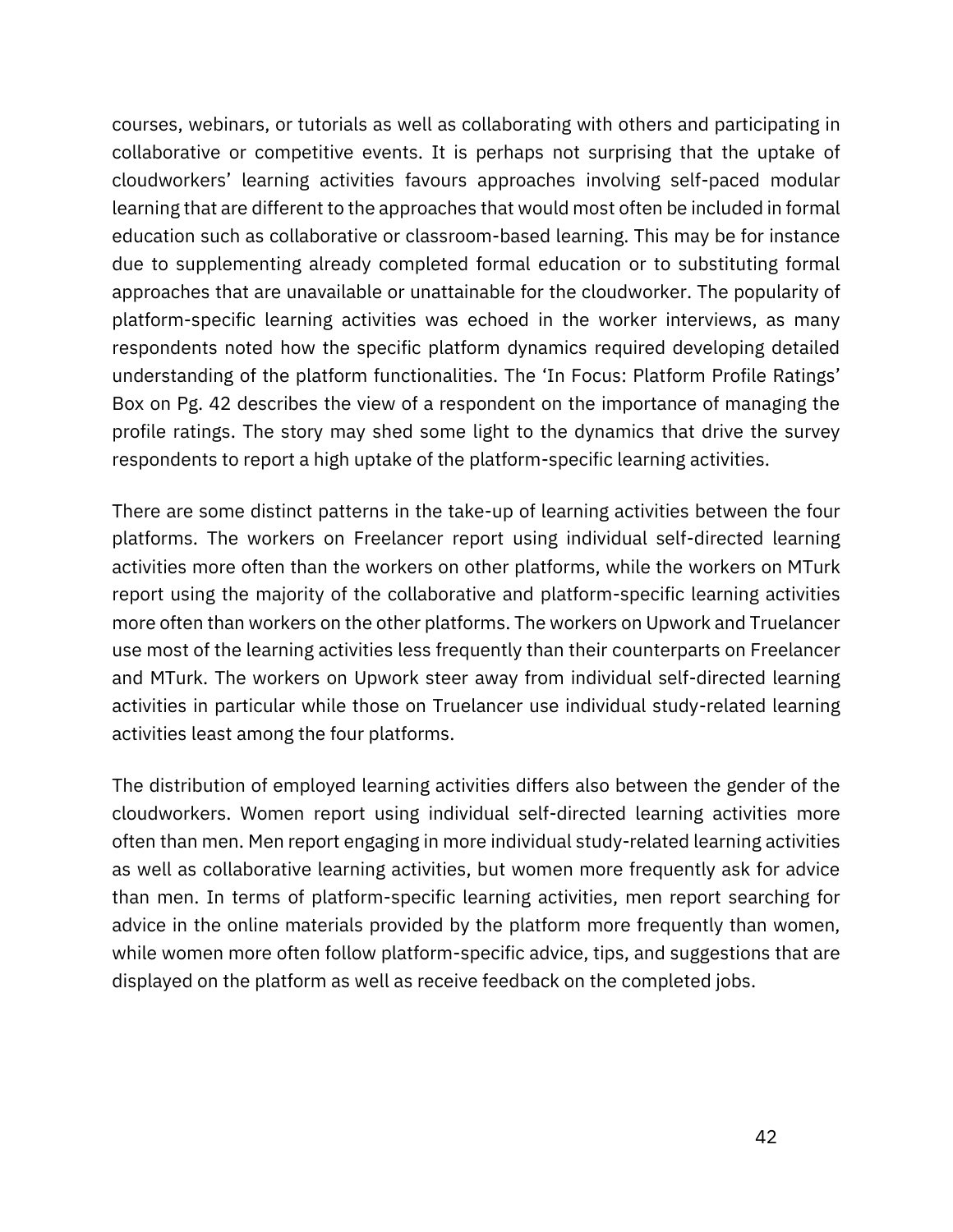#### **In Focus: Platform Profile Ratings**

There are key differences in the way different platforms function, with significant implications for skills development. For example, while ratings are an important feature of many platforms, determining the likelihood of securing further work, interviewees disagreed about whether learning to manage ratings was crucial to their work.

Geeta\*, who has worked on MTurk for a decade, expressed intense anxiety around maintaining her ratings: "I didn't know MTurk workers when I first joined there was no social media, no YouTube, nothing was there so I had to figure it all out myself." When she was still new to MTurk she accepted a few jobs that turned out to be scams, and her approval rating immediately fell to 95%. She continued: "it took me 2 years to get my rating to 99% in 2012, and then I made sure it never went down after that [...] I had to work a lot for this to happen. Most of the jobs will be like for a penny, and I have to do these jobs for night and day only to improve my approval rate. I was like a monster, not sleeping for hours, just sitting in front of the computer waiting for HITs".

This can be contrasted with Aruna's\* experience working with Upwork for eight years. While not minimising the importance and benefit of having a higher star rating, she didn't worry about star ratings when starting out on the platform, and "didn't know how this worked. So I wasn't very much worried about the star ratings, the feedback, anything". Now that she has an established profile, Aruna\* isn't that worried about how her ratings will change. She has the ability to decide who she works for, and she has the skills to negotiate the terms of work to some degree.

These experiences highlight how the types of work carried out on Upwork and MTurk have fundamentally different implications for how skills are acquired and how ratings shape individual experiences. Upwork tends to be more focused on freelancing work, while MTurk is focused on microwork. The operational logic of the two platforms have different implications for how skills are acquired and how ratings shape the experiences of the two interviewees. While Aruna's\* experience shows that profile ratings didn't carry a lot of importance for her, previous research would however highlight that profile ratings tend to matter a great deal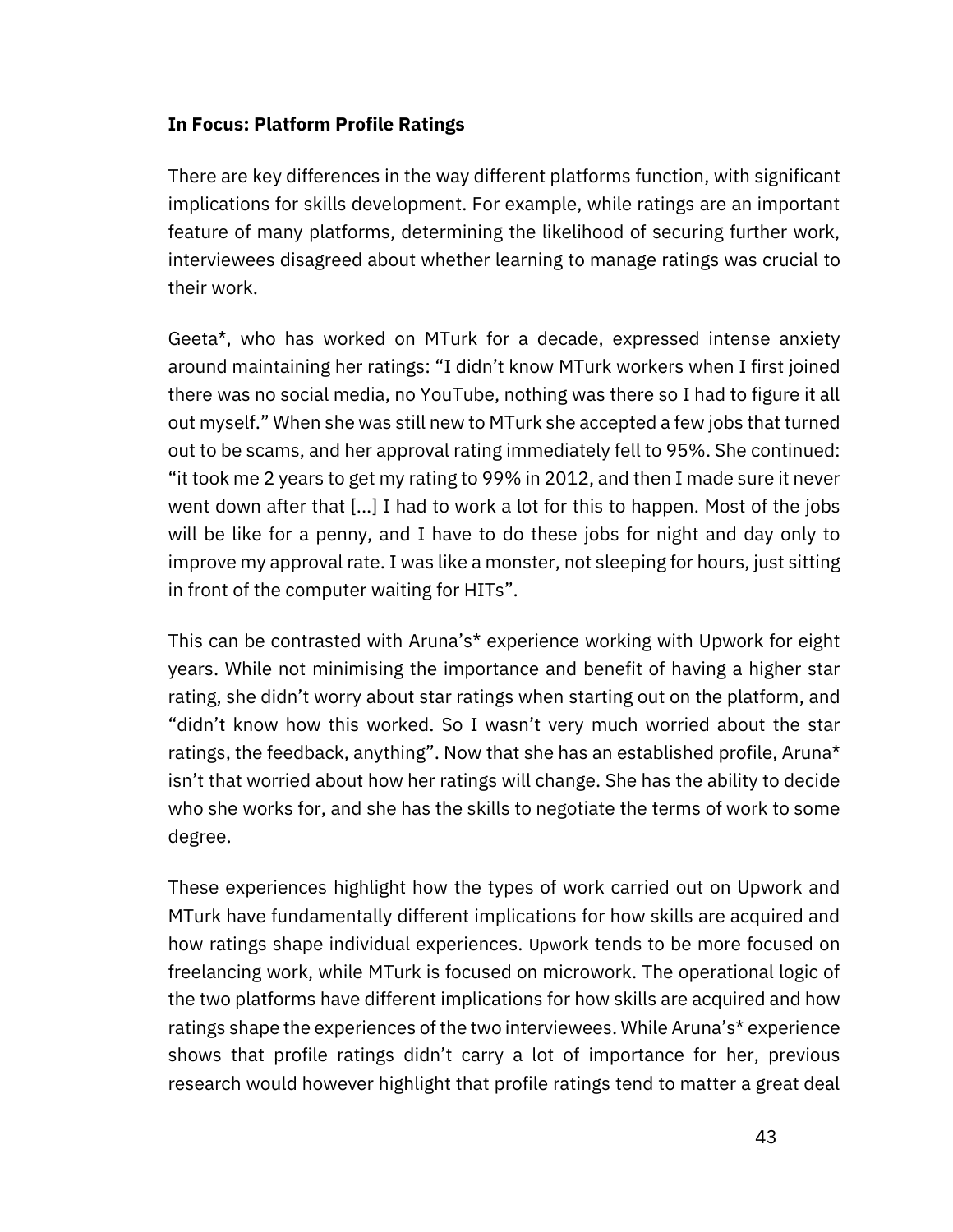for precarious workers in contexts where there is an imbalance between the supply and demand of online work (Woodcock & Graham, 2019).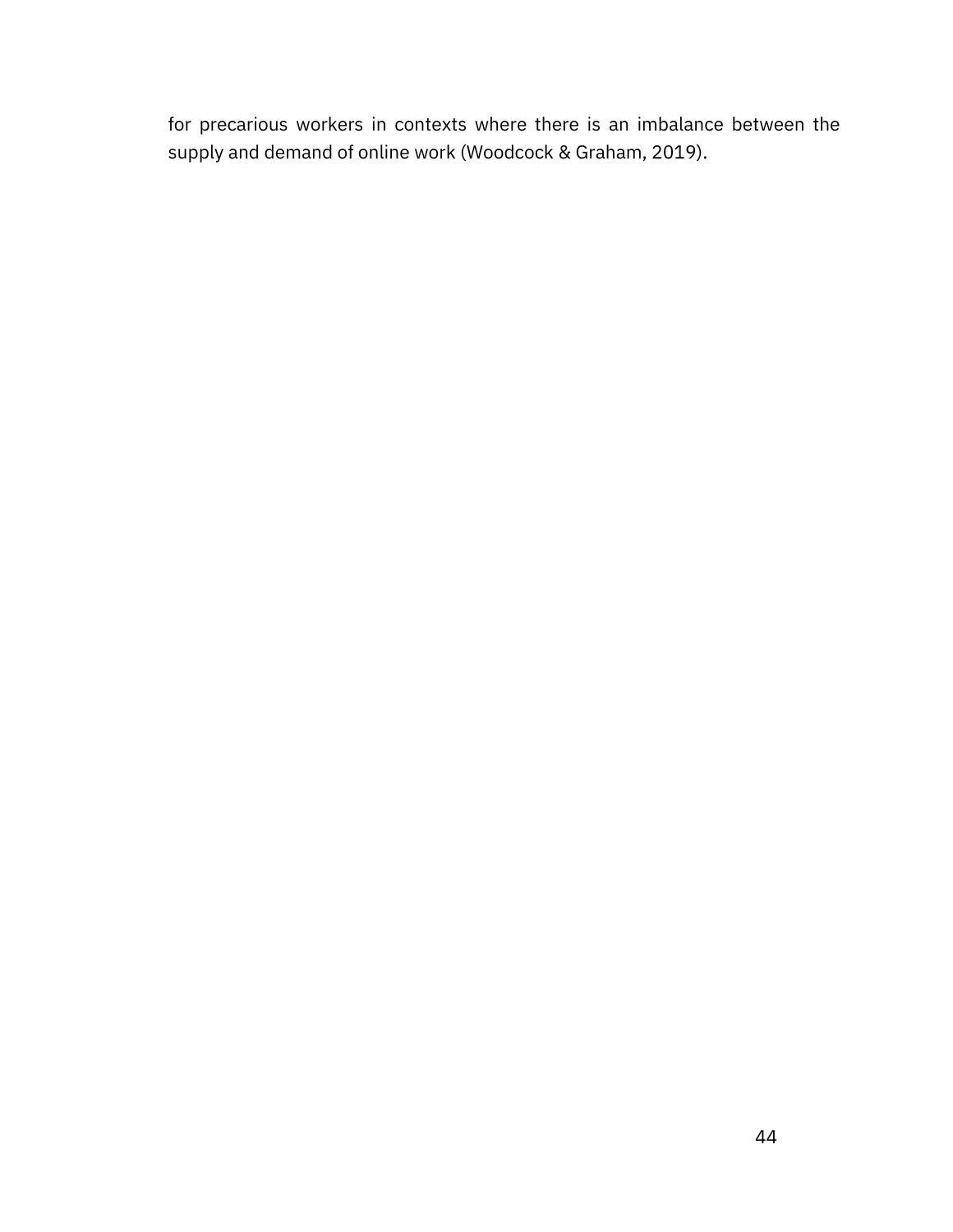# 8. Strategies and Obstacles for Skills Development

While workers expressed willingness to develop skills they also noted significant challenges to being able to undertake learning activities. Again, these challenges are discussed in reference to the broad categories of individual self-directed learning activities, individual study-related learning activities, collaborative learning activities, and platform-specific learning activities. As discussed in section 6, surveys were completed in a context of the COVID-19 pandemic. The obstacles to learning we discuss here, such as limited financial opportunities or time to undertake activities, were noted by some respondents to have been exacerbated by the socio-economic impacts of the pandemic. Respondents reported increased financial pressure as family members fell ill, and naturally, in-person learning activities were deemed more unfeasible. However, many respondents made mention of structural obstacles to learning activities that are applicable even outside the pandemic context. While acknowledging the potential effects of COVID-19, this section speaks to these obstacles broadly.

Across these categories, platform-specific learning activities, like following or searching for advice in the materials provided by the platform, seemed to pose less of a challenge for workers, with only 7% of respondents selecting this as a learning activity they were unable to undertake. The exception to this is learning through receiving on-platform feedback which as will be discussed later in this section, more respondents viewed as generally challenging. Other categories of activities point to areas where learning activities may be less accessible.

## **8.1. Self-directed vs Collaborative Learning Activities**

Among the four groups of learning activities, individual study-related learning activities were particularly difficult to achieve for respondents across each of the four platforms. Taking paid online courses, webinars or tutorials was a specific challenge, and one that was also particularly felt by female survey respondents. Compared to 25% of men, 33% of women reported that they wanted to, but were unable to take paid online learning activities. There was also across-platform divergence: around 35% of Upwork workers reported being willing but unable to undertake paid online activities, compared to 21% of MTurk workers. It is worth noting that the number of respondents unable to take free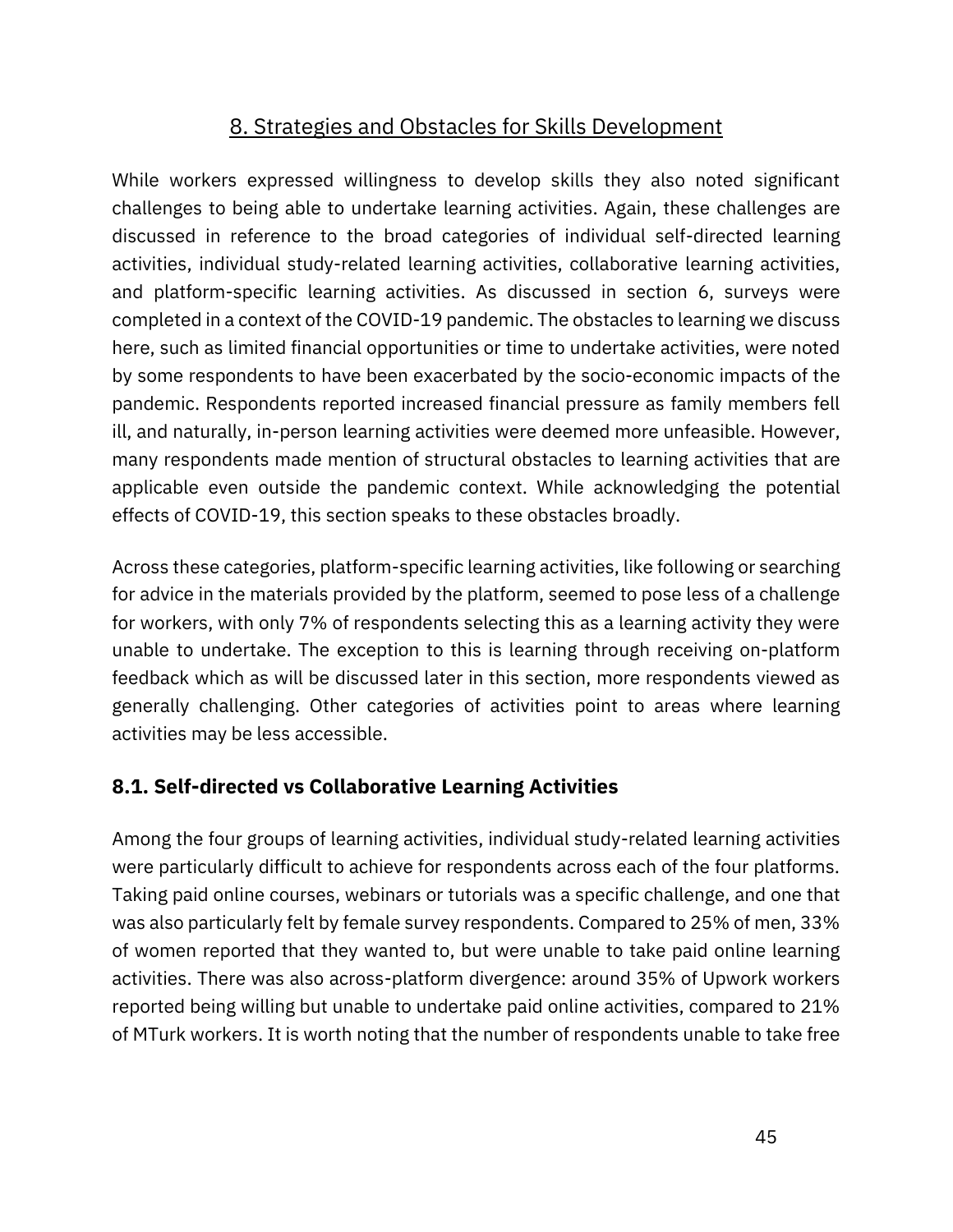online courses, webinars or tutorials was not much lower, although this category too varied across platforms: 29% of Freelance workers versus 21% of Truelancer workers.

In terms of collaborative learning activities, 21% of women across platforms reported being willing, but unable to participate in collaborative or competitive events, 5% more than men. This was also a particular problem for workers on Truelancer, where 29% workers reported they were willing, but unable to participate in these events compared to 7% of MTurk workers reporting this issue. On the whole however, MTurk workers reported more challenges to other collaborative learning activities than Truelancer workers. 15% of respondents noted collaborating with others as an activity they were unable to undertake, while 12% indicated challenges with learning from online community forums. Other research has indicated that online forums are places where workers go to learn and share information and advice about how the platform works, and how to work effectively on the platform [\(Martin et al., 2016\).](https://www.zotero.org/google-docs/?gf1bze) MTurk forums may represent a particularly significant resource for workers to use when other collaborative activities are challenging [\(Sherry, 2020\)](https://www.zotero.org/google-docs/?4CzjaE).

Figure 10. Learning Activities that Workers were Unable to Undertake (Source: Project data set). *To request access to the data, please contact us at info@fair.work.*

## **8.2. Obstacles to Undertaking Skills Development**

Survey respondents were also asked to reflect on the reasons why they were unable to undertake the learning activities they indicated they wanted to take. Time emerged as the central constraint to undertaking learning activities across all platforms. Time in these instances referred to several issues including a lack of time due to caring responsibilities and the need to make an income (further elaborated in the 'In Focus: Working while Having Caring Responsibilities' Box on Pg. 47). This is followed closely by financial constraints to undertaking paid activities or missing work opportunities. Another key issue was a lack of information and awareness of potential places to undertake learning activities, which was also linked to a lack of time to look for these resources. Together, these three reasons were given, in combination or alone, by the majority survey respondents when asked why they were unable to undertake the learning activities despite expressing an interest in doing so. Throughout responses there was a sense of uncertainty about undertaking learning activities, the link between learning and working was far from clear-cut to many workers. Interest in and satisfaction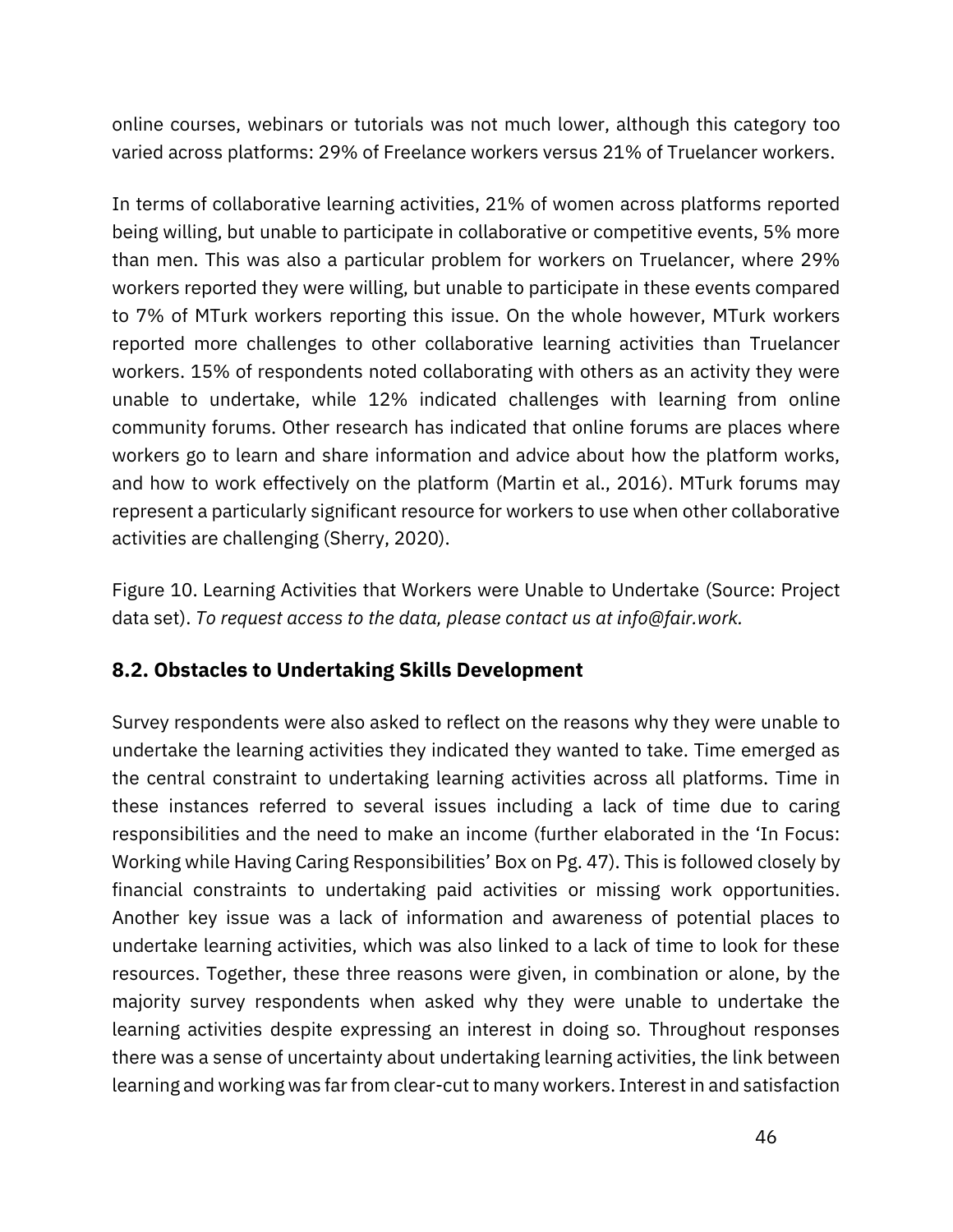with the potential of online training was tempered with concern that spending money on online courses and certificates, or learning activities more generally, may not result in an increase in earning on the platform. Chitra\*, who works on Upwork explained:

"It was both time and money for me. I am hoping to get a project for a similar skill that I want to develop so that I can put it to work at the same time while learning. It will help me get better at it. I fear that if I learn a skill now and don't get work for it, I might forget and the money will be wasted."

In this context, time spent on learning was expressed as entirely unavailable to workers, or as an uncertain trade-off for working and managing existing work. Any investment of time and money into learning would be a potential loss if it did not translate into getting and completing jobs which was the priority for workers. Several workers did not know where to begin learning or which skills would be the most beneficial. A lack of knowledge of which skills to learn, and how, was reported by respondents from a mix of educational backgrounds. Unless they had friends who also worked online, respondents expressed being unable to access this kind of support. Given the imbalance of power between workers and clients on the platforms, getting this type of guidance from clients was also seen as untenable. Dinesh\*, an Upwork worker spoke to these dynamics:

"I can say that [the] type of work I do varies every time and learning is a constant part of the job. I was not able to ask client directly for feedback because I thought that if he gets to know that I lack knowledge then he may fire me and I was constantly looking up for material required."

In the same vein, respondents cited a lack of mentorship and opportunities to get advice from other workers as a barrier to learning. In these cases, respondents indicated that they want to seek advice and guidance from other workers and that discussing and collaborating around learning would be a useful exercise for platform workers. Since cloudwork can be highly independent, the exchange of tacit knowledge, like strategies for managing cloudwork through on-platform interaction can be limited. Platforms tend to be designed to support individualised, not collaborative work. Nonetheless, the value of community to workers was also emphasised in both surveys and interviews, as Manav\*, a Truelancer worker described: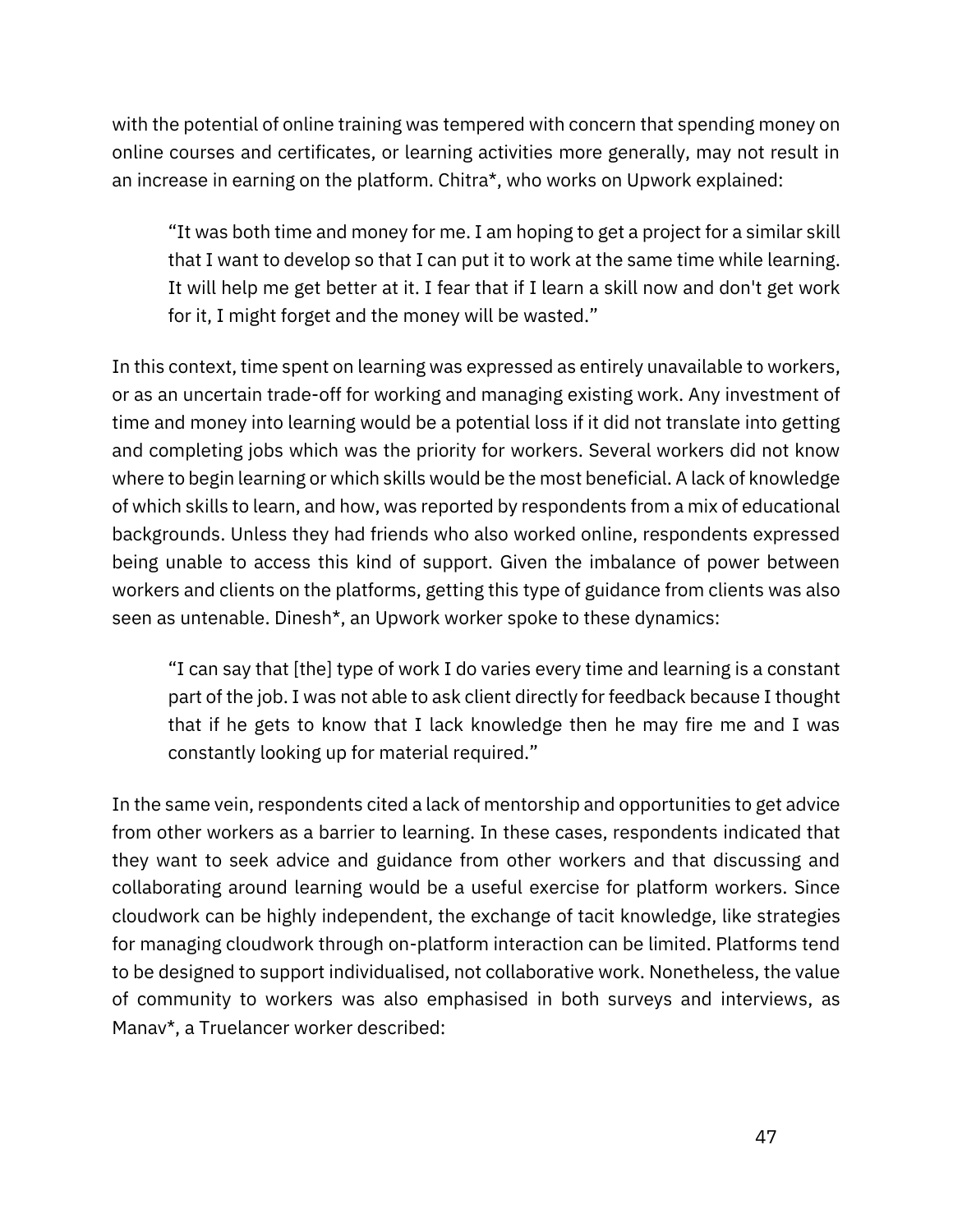"I started with Glug MVIT—a GNU [operating system] open source community, I was a second-year student and used to see few events being organized, few friends taking part in hackathons. They are teaching how to create a mobile app etc. It was interesting, I was able to see it, ask questions, people who are volunteering to teach to others […]. I believe everyone should be part of communities; it is an important way to learn something and people ask you questions [...]. I don't see any community on Truelancer, no forums or learning."

In summary, even when respondents indicated the desire to undertake learning activities, they faced challenges finding the financial and logistical support to develop skills, an investment that workers did not always feel able to make. This may indicate that workers require more structural forms of support to enable them to locate and access low-cost learning activities that align with their goals.

#### **In Focus: Working while Having Caring Responsibilities**

Concerns about the financial cost of learning are sometimes linked to caring responsibilities. Our survey respondents and interviewees often highlighted the ways that cloudwork provides opportunities to work, but also that it can involve significant challenges and stress when paired with caring responsibilities.

Geeta\*, who is the only breadwinner for her family of three (herself, her daughter and her mother) told us about her schedule and the negative effects this has on her health: "I sleep at 3 am and then wake up at 6:30 am again to send my daughter to school at 9, then I sit at the computer and then break at 12 again for some household work till 2pm, then come back at sit at computer again till 2 or 3 [am]. When I started working on this platform I was just 22 and I didn't know what kind of health effects this could have on me then. Now at 33, I suffer from insomnia as my body has shifted to US timings and am now on medication for it and I am always anxious about getting HITs everyday. When compared to men, I think women suffer more because we want financial independence but jobs like this affects our health and we lose our health."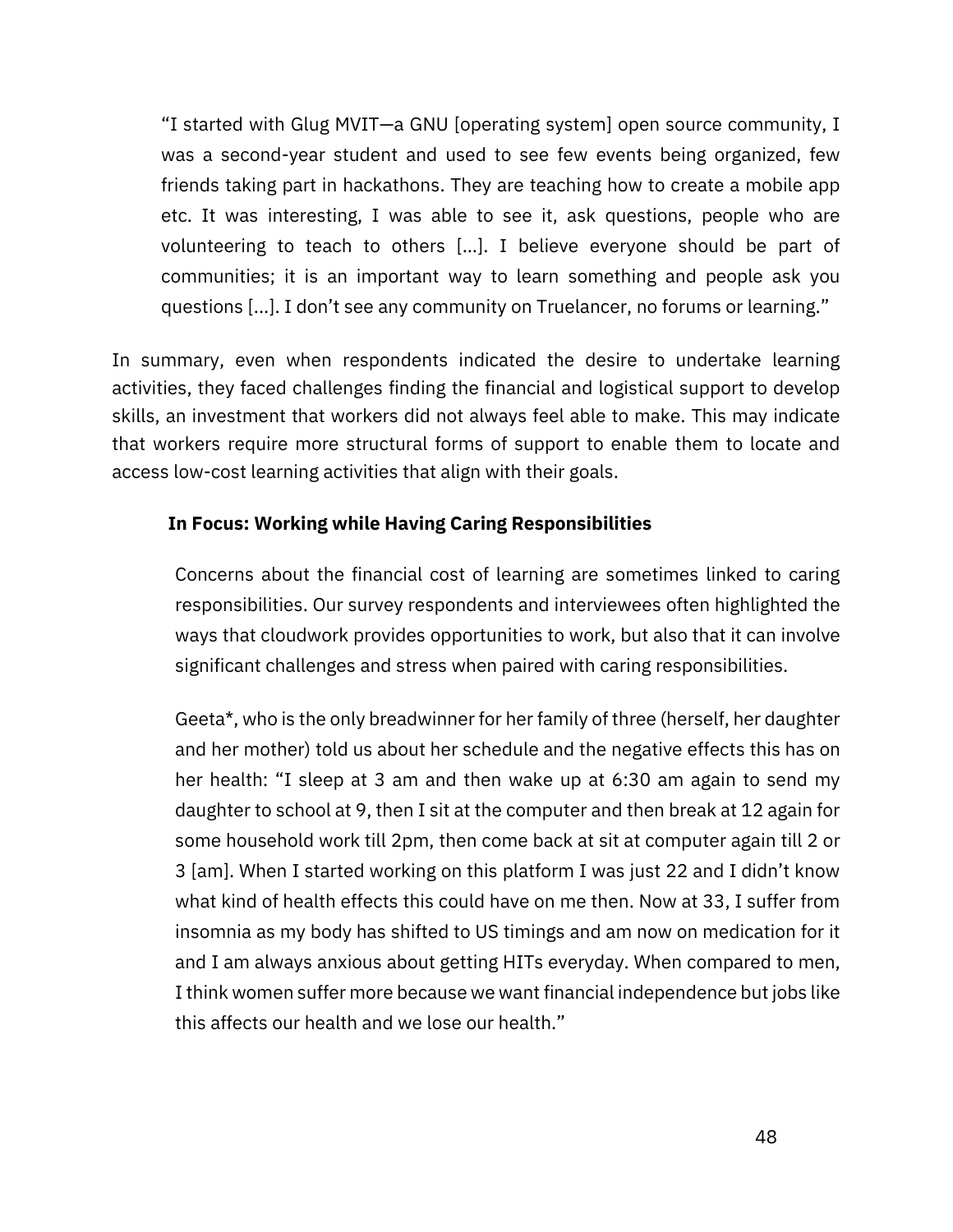This experience was different to Aruna\*, who quit her job as a journalist to care for her kids and says that Upwork provides an opportunity to work again: "After, once I started getting the freelancing job, it was like whenever I want I can start working and whenever I want time I can take time. So it's very convenient for me. Family is very supportive in that sense [...]. Because kids are grown up now, so that is possible. "

Aruna's experience highlights the support that can be needed to facilitate work alongside care responsibilities. In Geeta's case, the pressure of cloudwork has had significant negative effects on her health. In this context, the potential for skill development and undertaking learning activities appears limited.

## **8.3. Strategies to Overcome Obstacles**

Our findings highlight the centrality of informal support networks and the exchange of experiences between workers. While the survey responses indicate that not all workers can make use of collaborative learning options like forums, many workers are already engaged in, and part of, various support networks. These range from online forums and Facebook groups to YouTube channels of more experienced workers that provide guidance to newcomers and can facilitate learning and knowledge exchange between workers. In the case of Kumar\*, a Freelancer worker, a friend that already worked for the platform offered their guidance, helping Kumar\* to learn platform-specific skills:

"My friend gave me tips like in the beginning he would just go ahead and work for clients and would work for a very low amount as well because the importance of reviews is there. When your profile has positive reviews and your overall ranking is five, and he's a preferred freelancer as well [...] and of course I keep reading up on it from time to time, whatever is there, and being on the platform also, like many of the projects that I have done, they required articles on freelancing as a whole."

There exist numerous Indian online communities associated with platform work, ranging from informal community groups formed using messaging apps like WhatsApp or social media platforms like Facebook, to more formally organized communities such as the Yada Yada Collective, which crowdsources and makes publicly available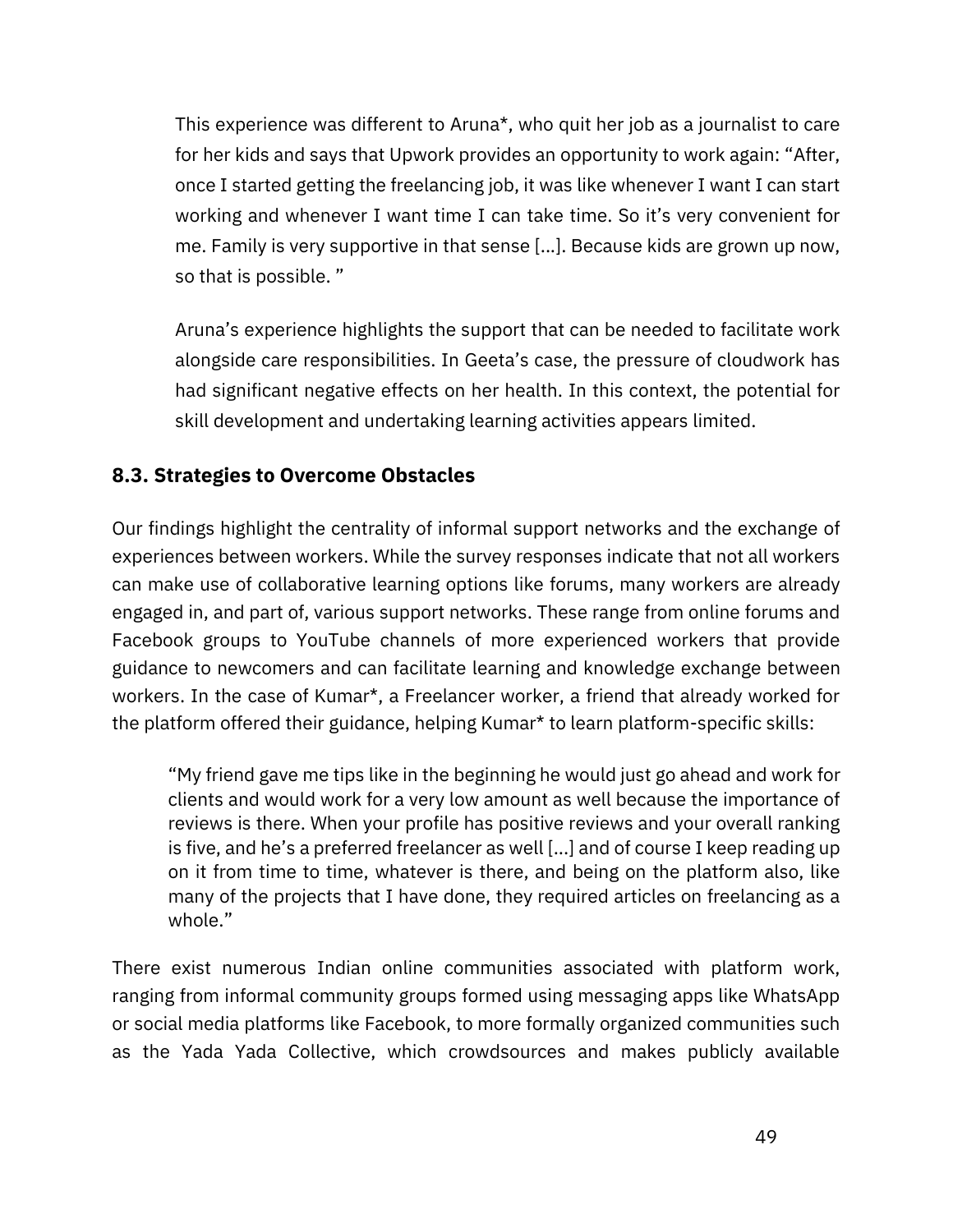information about contracts and commissions from among Indian creative freelancers [\(The Yada Yada Collective, 2](https://www.zotero.org/google-docs/?4gNXCL)021). As Ramesh\* an MTurk worker notes:

"when the platform won't help us, we have some private forums and discuss the use of plug-ins so that we will know whether a particular requester has not been paying and decide if we want this task or not."

However, some workers also pointed to discriminatory practices towards Indian workers in online community spaces, and stressed the need for a forum where Indian workers can comfortably participate. For example, Raghav\* described their experience on MTurk:

"Suppose I am talking on a forum, and they find out I am Indian just by my name or something, they will kick me out. Nobody answers our questions and they treat us very badly. Turkopticon is also only for US workers and doesn't let us even sign up<sup>7</sup> . Even on Reddit, we can see and read what they are posting, but we can't participate and they will kick us out if we participate. They used to say publicly, 'you guys are robbing us of our work' . Right now, very very few Indian workers are there on MTurk. On a few Facebook groups, a lot of people have complained that their accounts get suspended, and all of them are Indians."

This illustrates that off-platform learning resources might not be an accessible option to all workers, particularly those new to cloudwork who do not have access to other workers and are not immediately aware of and feel comfortable using online resources. Additionally, as workers expressed the desire to develop transferable skills and work towards more long-term career goals, learning activities through institutions may be desirable.

Survey respondents also tended to point to an issue of access to and lack of knowledge of which type of training to complete, rather than to a lack of training material in general. This may indicate that more than new learning content, workers need support to access and make choices of what will be of most benefit, keeping in mind the concern workers expressed that skills development may not necessarily amount to more work. Given that off-platform resources may not be accessible to all, workers might benefit from more

 $7$  The authors were unable to verify this statement at the time of writing.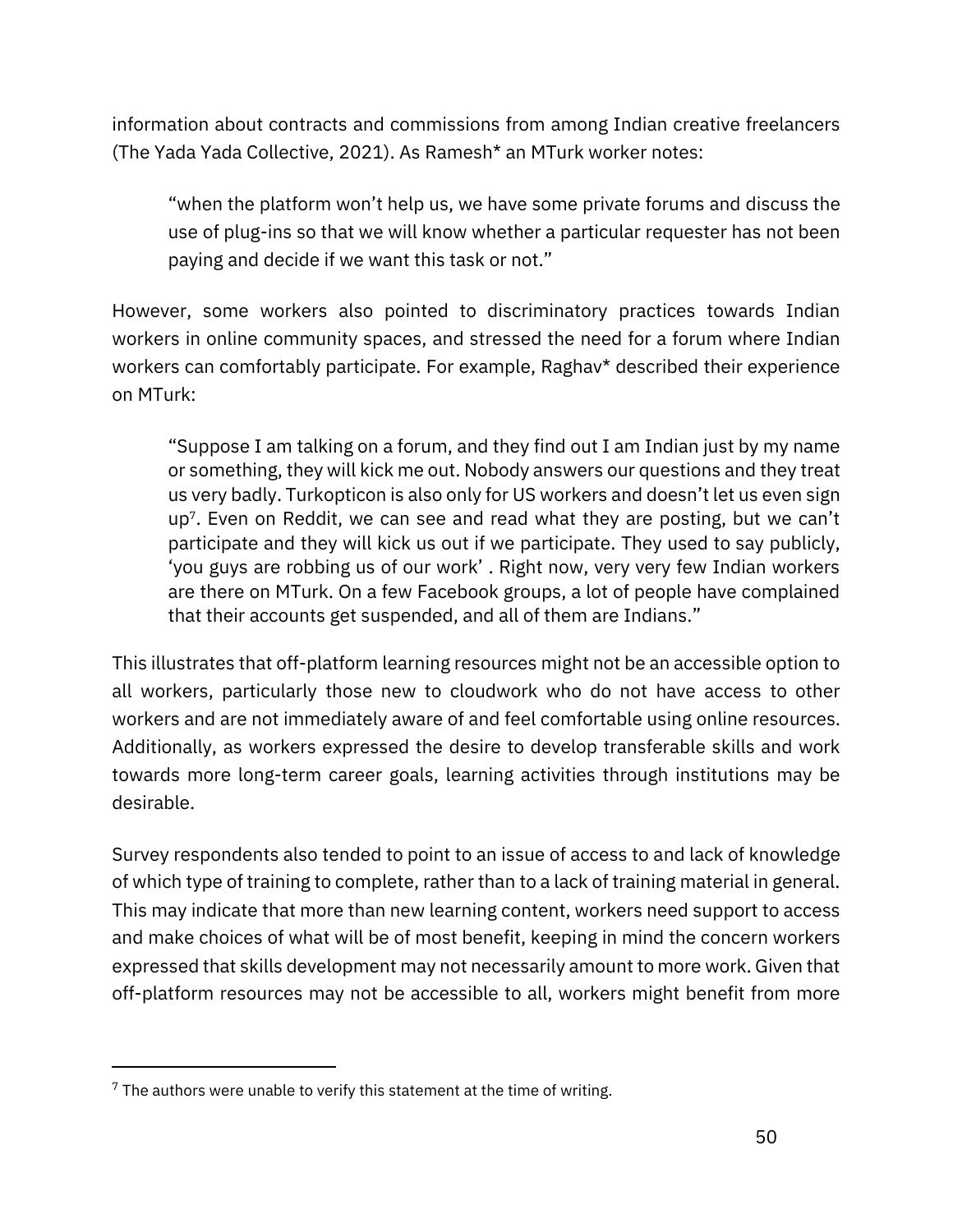on-platform, structured, chances for learning, a point similarly made by Margaryan's in an analysis of the learning activities of online crowdworkers [\(Margaryan, 2019\).](https://www.zotero.org/google-docs/?zbWgWK)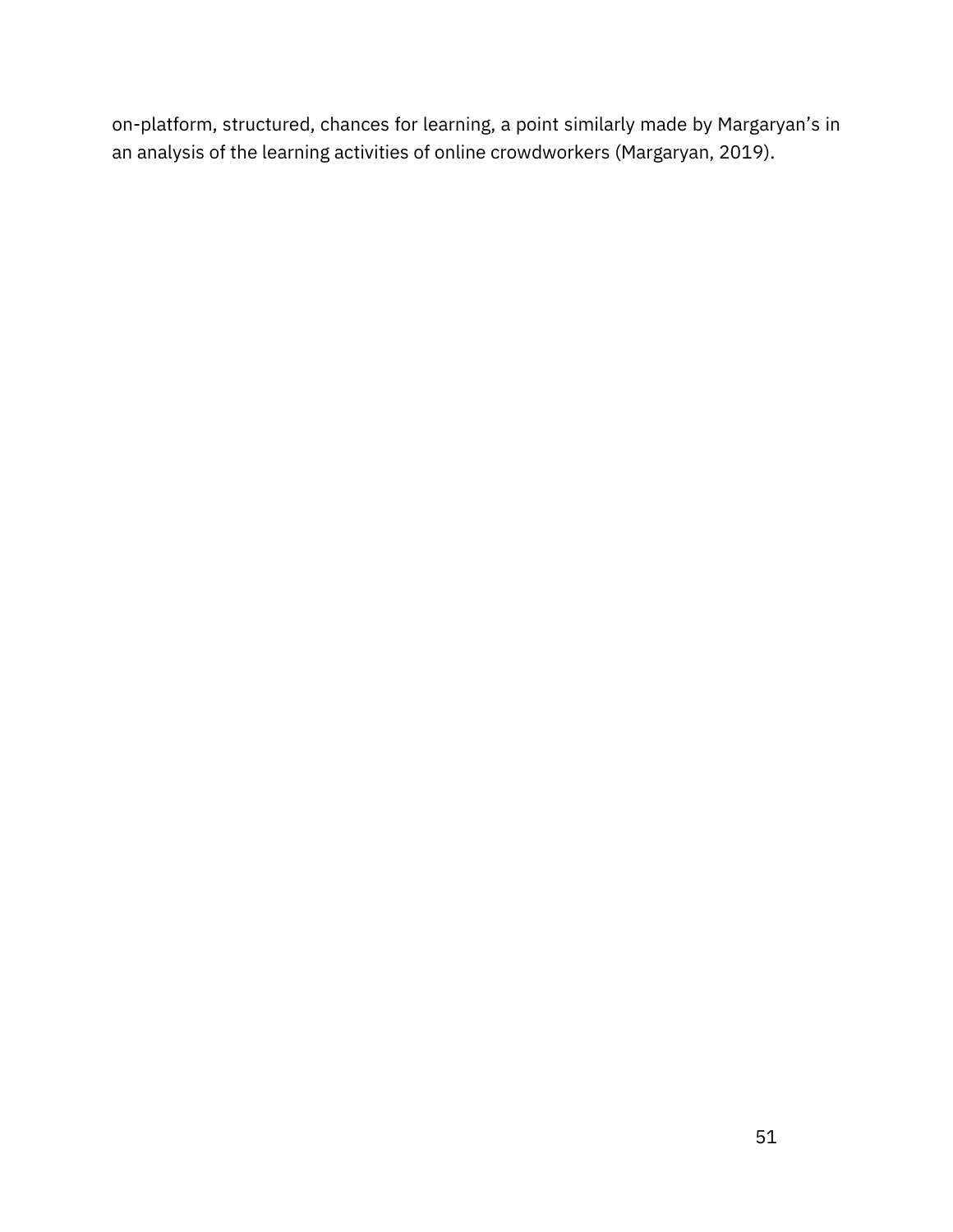# 9. The Platform Economy and Skills Training

### **9.1. Cloudwork and the Indian Skills Ecosystem**

In light of concerns that a large proportion of India's workforce is unemployable, and that there exists a severe mismatch between workers' skills and market demand problems that are being exacerbated by the proliferation of internet-based technologies across the economy—the Indian Government has been placing increasing importance on the development of digital skills and the fostering of digital work opportunities in the country. Despite this, we found that there has been an absence of concerted skills development initiatives targeted specifically at Indian cloudworkers. That said, our interviews with TVET stakeholders indicate that there is growing recognition of the importance of cloudwork as a livelihood strategy for Indians, and an eagerness to develop targeted initiatives to address the skills needs of the growing cloud workforce.

#### **9.1.1. Government-led Approaches to Digital Skills Development**

Two-thirds of the Indian population, or almost 900 million people, are of working age (15-59 years), with an additional 10-12 million people joining this group each year [\(Office of the Registrar General and Census Commissioner,](https://www.zotero.org/google-docs/?Pn2Wry) 2018; [Datta, 2020\)](https://www.zotero.org/google-docs/?XdfR0V). Government and third sector actors have long considered 'harnessing the demographic dividend' to be crucial for inclusive development in India [\(The Government of India,](https://www.zotero.org/google-docs/?ezgN9D)  [2007;](https://www.zotero.org/google-docs/?ezgN9D) [UNFPA, 2018;](https://www.zotero.org/google-docs/?krYnea) WEF, 2018), and soon after starting his second term of office in May 2019, Prime Minister Narendra Modi set his administration's sights on improving India's position on the world stage, setting the lofty goal of making India a "US\$ 5 Trillion GDP" country by 2024. In this pursuit, the country's expanding working-age population is seen as conferring great advantage relative to other large economies, and is a key vehicle by which the government hopes to realise its economic agenda.

At the same time, if education systems and skills development infrastructures are not adequately responsive to labour market demands, the very same demographic opportunity could become a demographic challenge, as it may result in higher unemployment rates. The skills levels of the country's working population is one major factor that will determine whether the demographic dividend can be harnessed. In this regard, many commentators have warned of severe skills shortages in India's labour force, characterising a large proportion as essentially 'unemployable'. One influential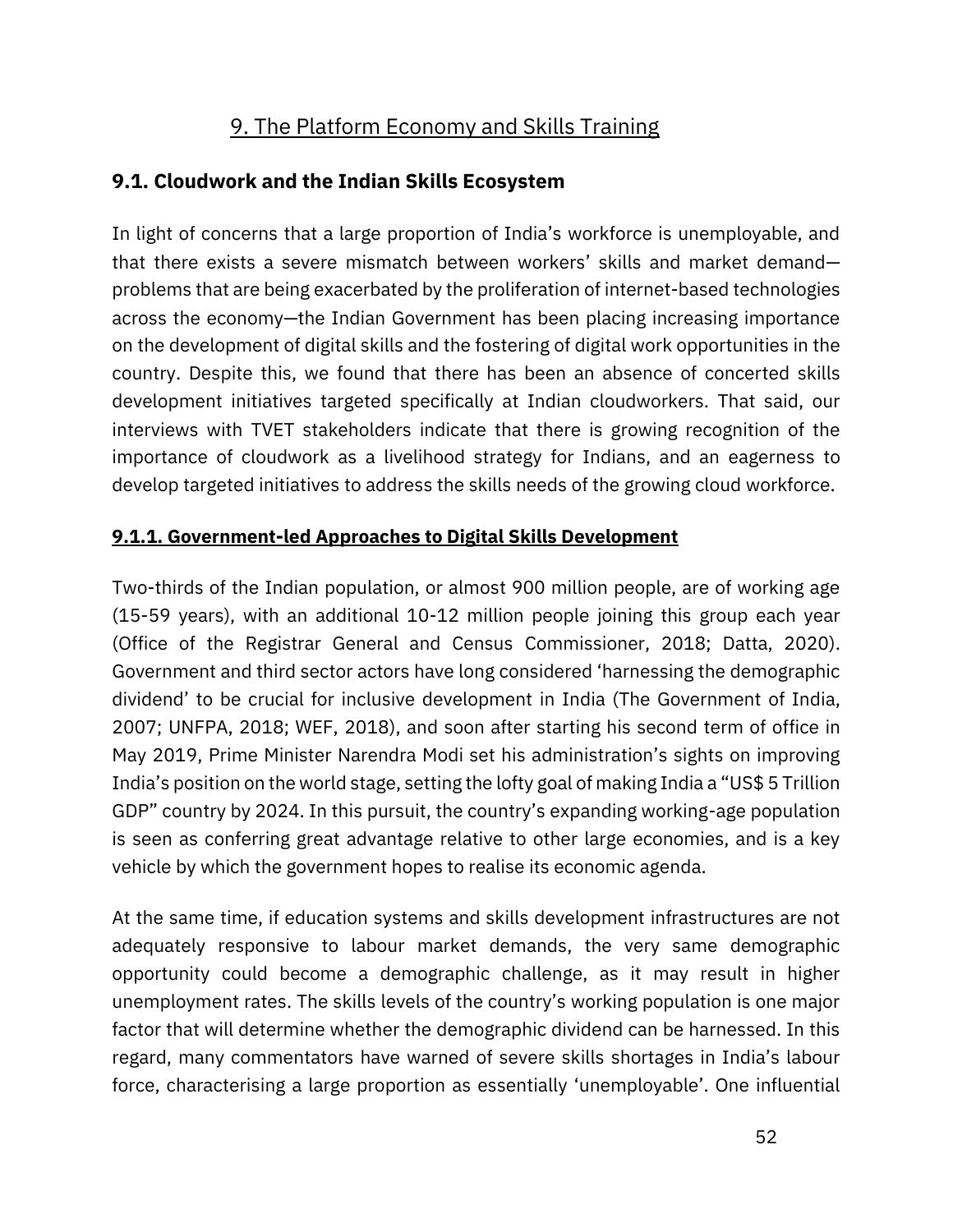report from [Aspiring Minds](https://www.zotero.org/google-docs/?xLST4K) [\(2013\)](https://www.zotero.org/google-docs/?xLST4K) declared that 47% of graduate degree holders in India were 'not employable in any sector of the knowledge economy', and the 'India Skill Reports' from the HR Tech company PeopleStrong reported that employers were finding low skills to be a substantial barrier in hiring.

This concern is magnified in the context of internet-based technologies making incursions into ever more corners of society, and radically impacting how companies in the organised sector conduct business. Recent years have seen the emergence of narratives about how the 'Fourth Industrial Revolution' is exacerbating skills gaps, resulting in large swathes of the Indian labour force needing to be reskilled or upskilled. A report by the World Economic Forum [\(2018\)](https://www.zotero.org/google-docs/?vWbsFA), for example, predicted that "more than one-half of India's workforce will need to be reskilled by 2022 to meet the demands of the Fourth Industrial Revolution", and that "talent availability is the single most important factor in determining job locations for international businesses with operations in India, [with] 67% of businesses surveyed expected to outsource functions by 2022 in response to changing skill requirements".

While basic and intermediary digital skills are expected to become part of the day-today repertoire of an increasing number of workers across all sectors of the organised economy, it is also foreseen that workers in the IT sector will require proficiencies in advanced digital skills such as web and app development, big data analytics, cybersecurity, etc. These growing concerns about skills shortages in the Indian IT and Information Technology enabled Services (ITeS) sectors were echoed by Kirti Seth of NASSCOM (the Sector Skill Council for the IT/ITeS sector), who told us:

"India, as you know, is a big exporter of IT services and serves the globe. So, when the IT industry started seeing the requests coming from their clients for applications that required the use of the digital technologies, it was quickly identified that the talent shortfall would be a problem; they would not be able to serve the needs of their clients if they didn't have the people. It was also recognised that this is going to be a universal problem. Every company will face it. So, if we, as an industry, have to reskill two million of our four million [IT/ITeS] workforce, with each company doing it individually, the cost of it is going to be just huge. There needs to be a better way, a more collaborative way."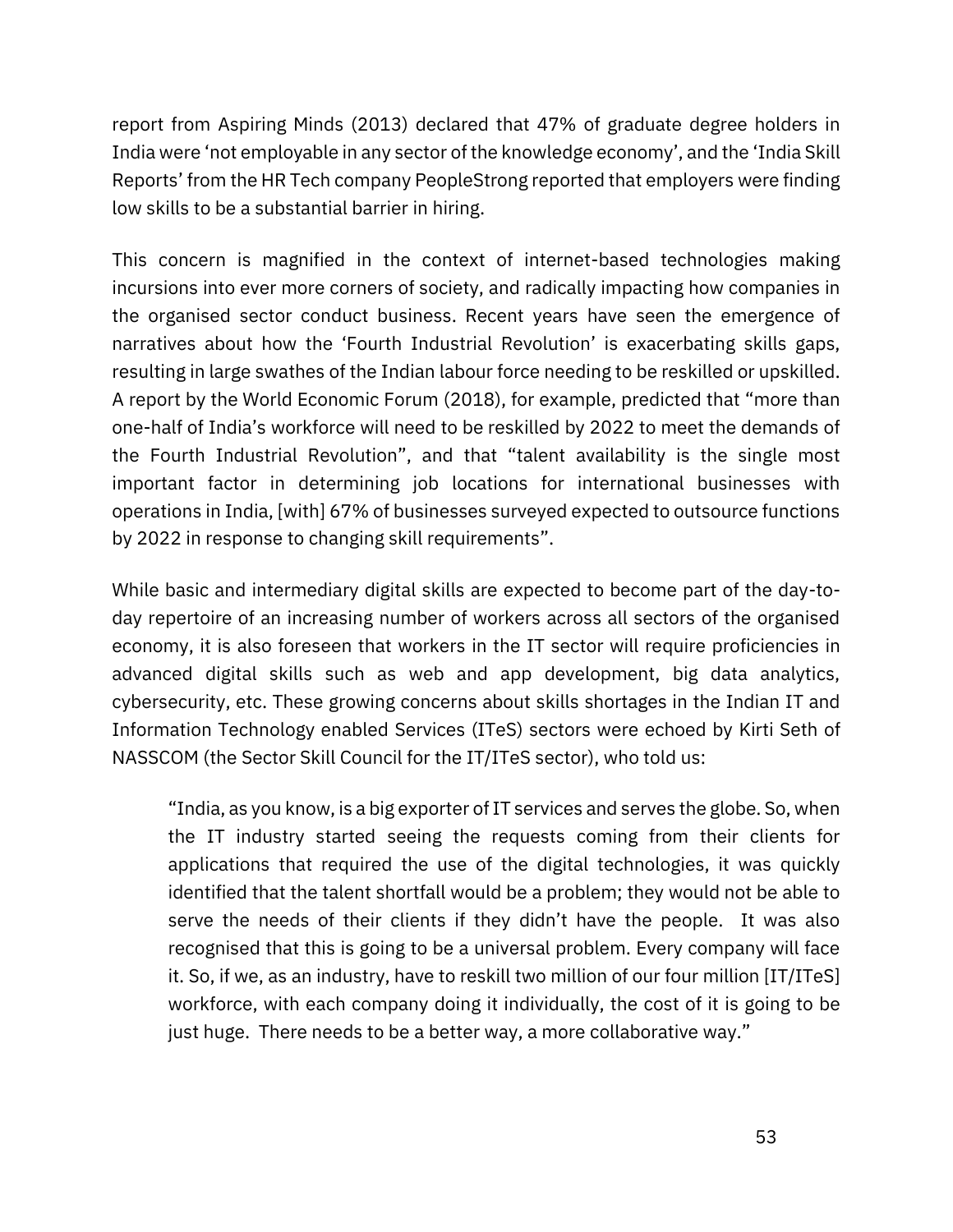Accordingly, a particular focus on digital skills and the IT/ITeS sectors has taken primacy. For instance, in 2019, the government committed to spending ₹436 crore (more than 60 million USD) on the 'FutureSkills Prime Platform', a NASSCOM initiative that imparts skills relating to 'emerging technologies' and select 'professional skills'. Debjani Ghosh, NASSCOM's President, sums up the Government's motives and hopes underlying this move in a blog post:

"By taking this huge step, the Government of India has shown a very serious commitment and is walking the talk on digital talent development. For NASSCOM, this is a dream come true! Our vision is to ensure that when the world thinks Digital, the world will think of India, and this important step forward will strengthen India's focus on Digital Talent Development which is key to the realization of our vision. We are committed to working hand in hand with Government to make Digital Talent one of India's key competitive advantages, and establish India as THE Hub for Digital Talent, globally."

[\(Ghosh, 2019\)](https://www.zotero.org/google-docs/?kI3HW1).

Another example is NSDC's 'e-Skill India Portal', which aggregates learning content created by private training providers. While this portal includes a wide range of course categories (see Figure 11), the vast majority of available courses in this platform fall under the 'IT-ITeS' category.

Figure 11: Screenshot from the eSkill India Portal Website (Source: [NSDC, n.d.\).](https://www.zotero.org/google-docs/?2C8CXT)

These skills development initiatives—especially those coordinated in partnership with NASSCOM—are geared towards imparting technical digital skills related to 'emerging technologies', and caters to aspirants and workers in the organised IT/ITeS sectors. However, as explored in previous sections, cloudwork encompasses a range of work types, and requires an array of digital and non-digital skills, of which technical digital skills are only a subset. This concern was echoed by the former Head of the UNESCO-UNEVOC International Centre for Technical and Vocational Education and Training, in reference to government-led approaches to date:

"Digitalisation is an issue that is being tackled sector-wise, like a mono skilling approach. But when we talk about online workers, it is not just domain skill [that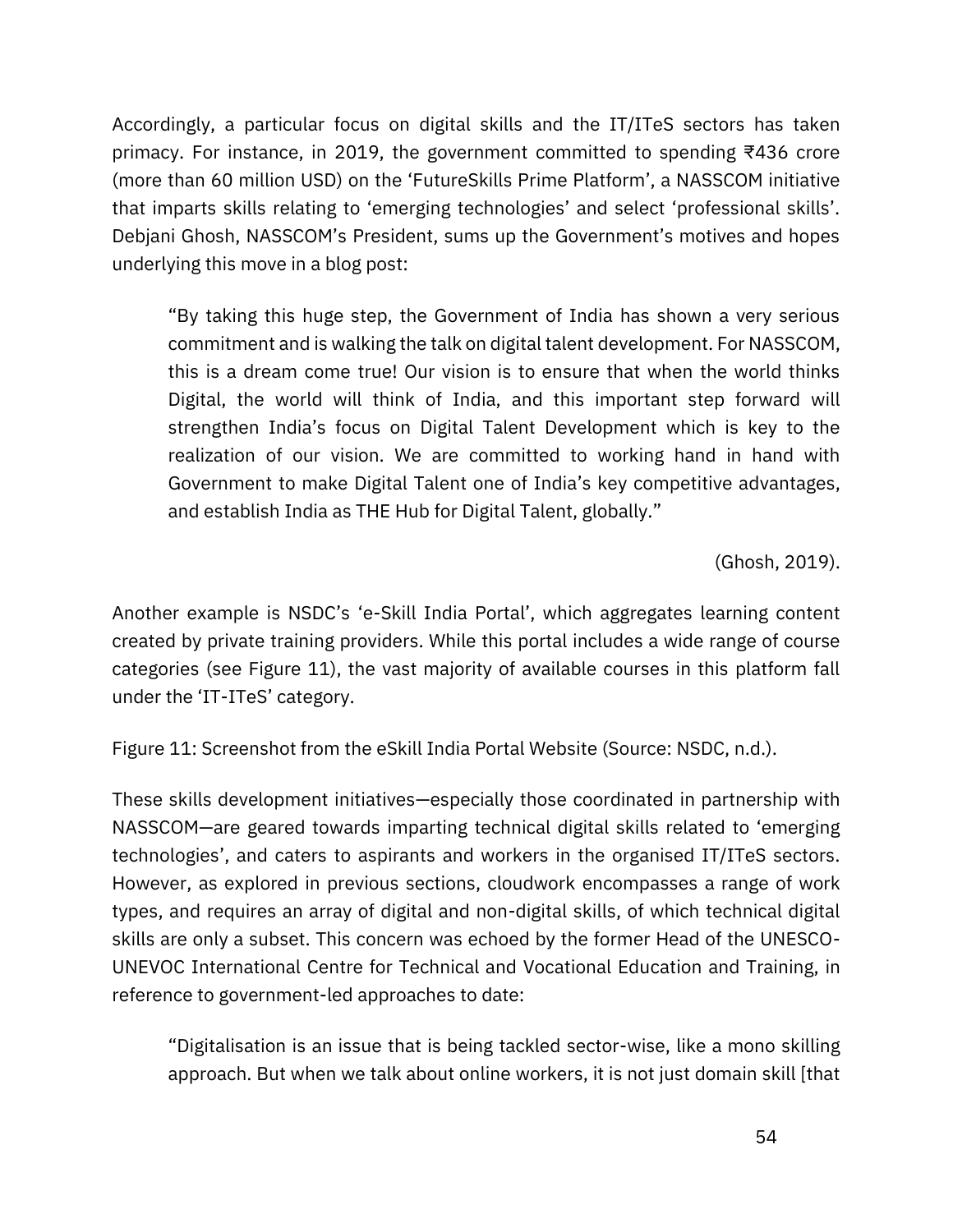is needed]. They need a more holistic approach […] A set of core technical, digital and professional skills including communication, organization, self-regulated and resilient skills are prerequisites for cloudwork. These can be partly acquired through initial VET but largely through continuous lifelong learning at work. Strong policy support is needed to compel platform providers to collaborate with continuing VET organisations to offer short online programmes that are tailored to meet the needs of cloudworkers."

It seems that so far, cloudworkers have been a blind spot in government-led approaches to skills development. While there appear to be numerous initiatives spread across the Indian skills ecosystem aiming to impart digital skills, none of them are targeted specifically at cloudworkers. This finding corresponds with what survey respondents and interviewees told us, when asked how the Indian government should engage with them. As Akash\* from Upwork explained,

"If you look at all the sectors, there are schemes from the government of India, everywhere - if you want to start a start-up for instance, they have the Startup India scheme, and for manufacturing, they have Making India. [But] they don't have any schemes for supporting or encouraging platform work. I have been searching to see if they [the Government] have any such schemes, but actually they don't. So, what is the repercussion in the wake of the gig economy booming? They should have encouraged this business, and I think they are losing [their share of] it to Pakistan now. When I was researching, I saw that Pakistan had the fourth position, India at the seventh, as far as [the number of] freelancers is concerned.<sup>8</sup> In Pakistan they [the government] have provided some support for the freelancing<sup>9</sup>, which India didn't, and which I highly recommend that India should do."

<sup>&</sup>lt;sup>8</sup> Akash (name changed) is referring to 'The Global Gig-Economy Index' published by Payoneer, the financial services company, in 2019. Payoneer's index is based on analysis of freelancers' financial transactions made through its platform (Payoneer 2019).

<sup>&</sup>lt;sup>9</sup> In 2018, the Pakistani government launched a training initiative called 'DigiSkills' to train freelancers (Attaa 2018). More recently, the 'National Freelance Training Programme' was rolled out in May 2020 (Ali 2020).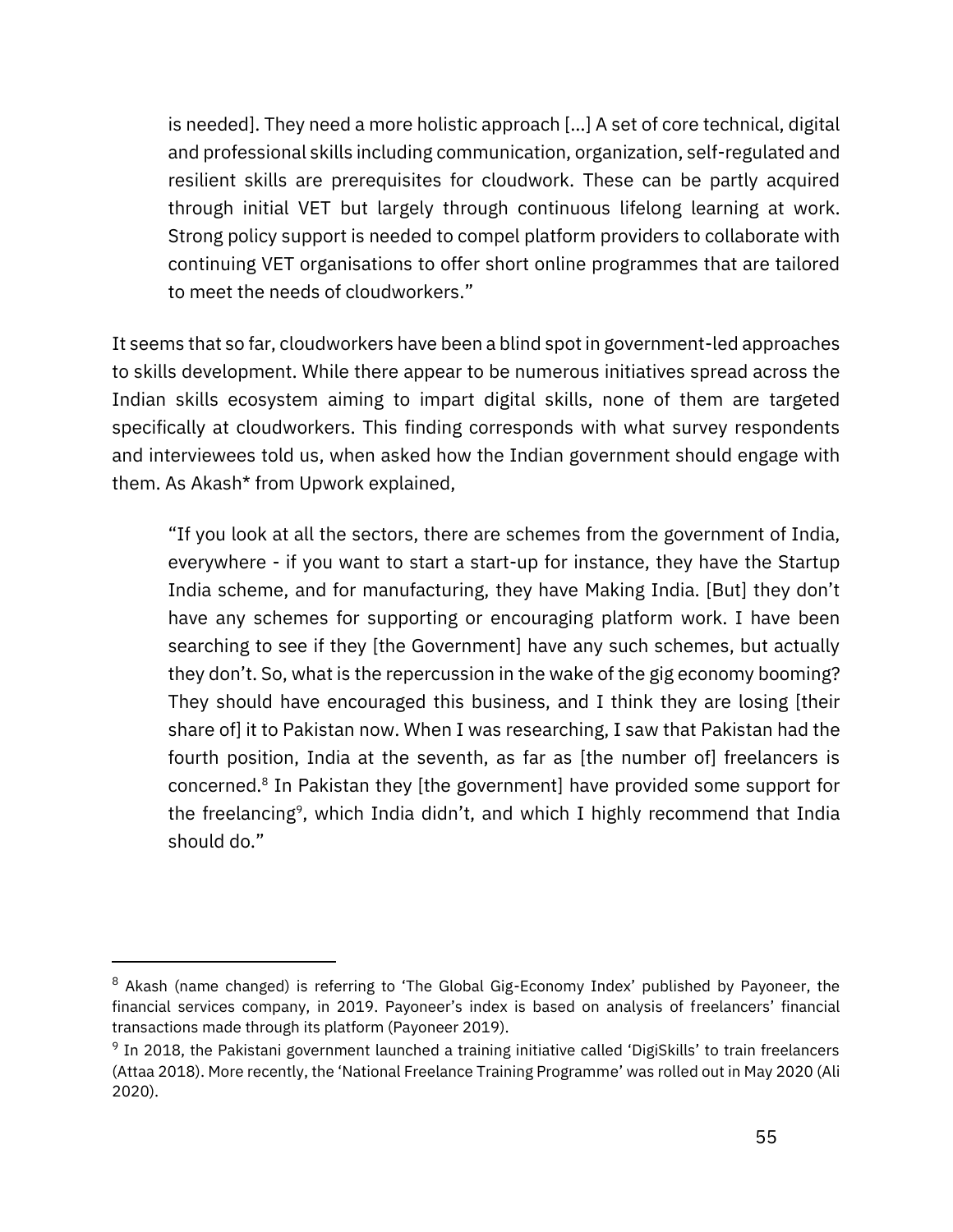Figure 12. Attitudes about the Indian Government (Source: Project data set). *To request access to the data, please contact us at info@fair.work.*

78% of survey respondents across men and women, and all platforms, agreed or strongly agreed that the government should do more to encourage cloudwork as a livelihood, and support skills development of cloudworkers (See Figure 12). Evidently, there is broad consensus among cloudworkers that government-led skilling initiatives should incorporate and cater to cloudworkers. 67% of survey respondents additionally agreed or strongly agreed that the government should enforce minimum fair work standards on platforms, such as helping to protect workers from discrimination and unfair bad ratings and dismissals. At the same time, some respondents expressed reservations about the prospect of the Indian government regulating cloudwork platforms, worrying that this may disadvantage Indians compared to their competitors in the planetary labour market, which as Section 4 explained, is a defining characteristic of cloudwork. Akash\* from Upwork explained:

"So, as of now, all the platforms they're highly biased towards the clients [...] which has to be regulated from the government side. I don't think it can be regulated by the government of India alone, because these platforms are global platforms and if you regulate it, it will put Indian freelancers in a disadvantage as well, right? Because if some restrictions are posed on Indian freelancers, Pakistan, Bangladesh freelancers will reap the benefits of that. There needs to be [regulations], but I don't know how the regulations would happen as far as platforms are concerned, because these platforms don't have any borders and obviously, governments are restricted to borders."

Even though cloudworkers have not been a focused target group for government-led skills development initiatives so far, the TVET stakeholders we interviewed expressed enthusiasm for expanding skill offerings to better serve this group; in fact, the NASSCOM officials we spoke with specifically identified that preliminary conversations about developing skills courses for cloudworkers were under way within their organisation. Section 10 further discusses the potentials for collaboration and synergies between development actors and government-led skills training approaches.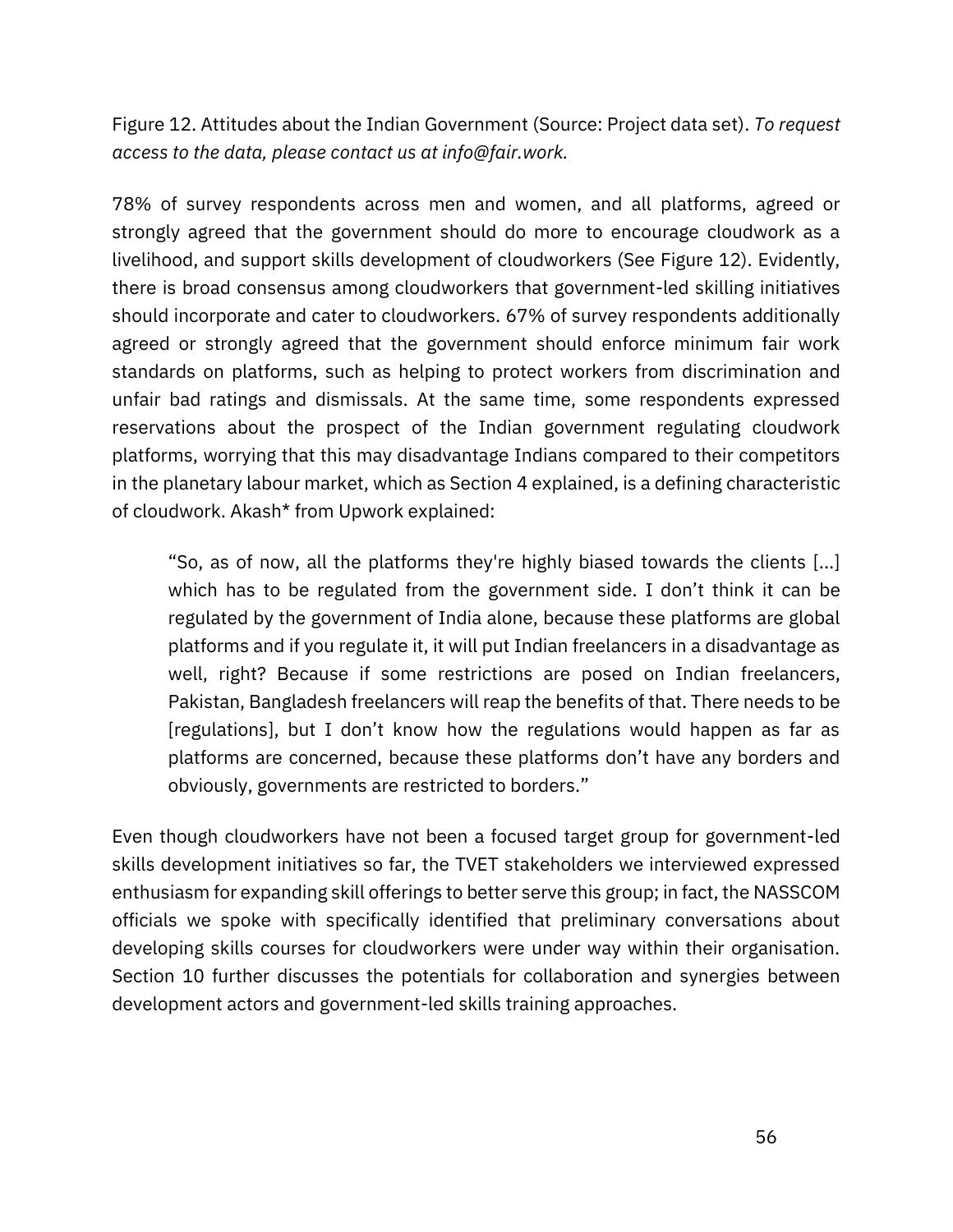#### **9.1.2. Platforms' Role in Skills Training**

We briefly consider here how cloudwork platforms have been engaged in upskilling Indian cloudworkers. Mirroring the findings of previous research [\(Cedefop, 2020\)](https://www.zotero.org/google-docs/?CuP5dM) discussed in Section 4.4—we found few instances of cloudwork platforms engaging in extensive direct skills training on their platforms.<sup>10</sup> As the Truelancer platform's CEO, Dipesh Garg, explained,

"So Truelancer is not actively engaged in training the freelancers but we do occasionally publish blogs to share resources already available over the internet [...] The primary reason being our primary motive at this point is to connect the existing skilled talent with the job opportunities."

This statement closely mirrors what Cedefop researchers were told by a platform executive, *"As a platform at the moment, it's not our goal to develop freelancers to learn new skills. It's our goal to find freelancers with the right skills*" (Cedefop, 2020: 37). It appears therefore that many platforms tend to refrain from engaging in direct skills training, due to their having little incentive to train workers whom they do not employ, and who are not bound to their platforms, as Sabina Dewan, Founder and CEO of the JustJobs Network speculated:

"There need to be strong incentives to make platform companies invest in the first place. Who would invest, and why? There is definitely the risk of high attrition—which might remove the incentive for those companies to invest in workers' training."

We found that, in the absence of direct skills training, the platforms we researched provided other indirect forms of support to assist workers in acquiring and showcasing skills. For instance, Upwork published a blog titled '*Set Yourself up for Success: Learn the Most In-demand Skills*' (See Figure 13), which advised freelancers on which skills were in high demand, and where they could learn or update these skills.

 $10$  We contacted platform managers from the four platforms studied in this project, but were only able to interview Mr. Dipesh Garg, the CEO of Truelancer. We additionally examined platform websites to understand what resources were made available to workers.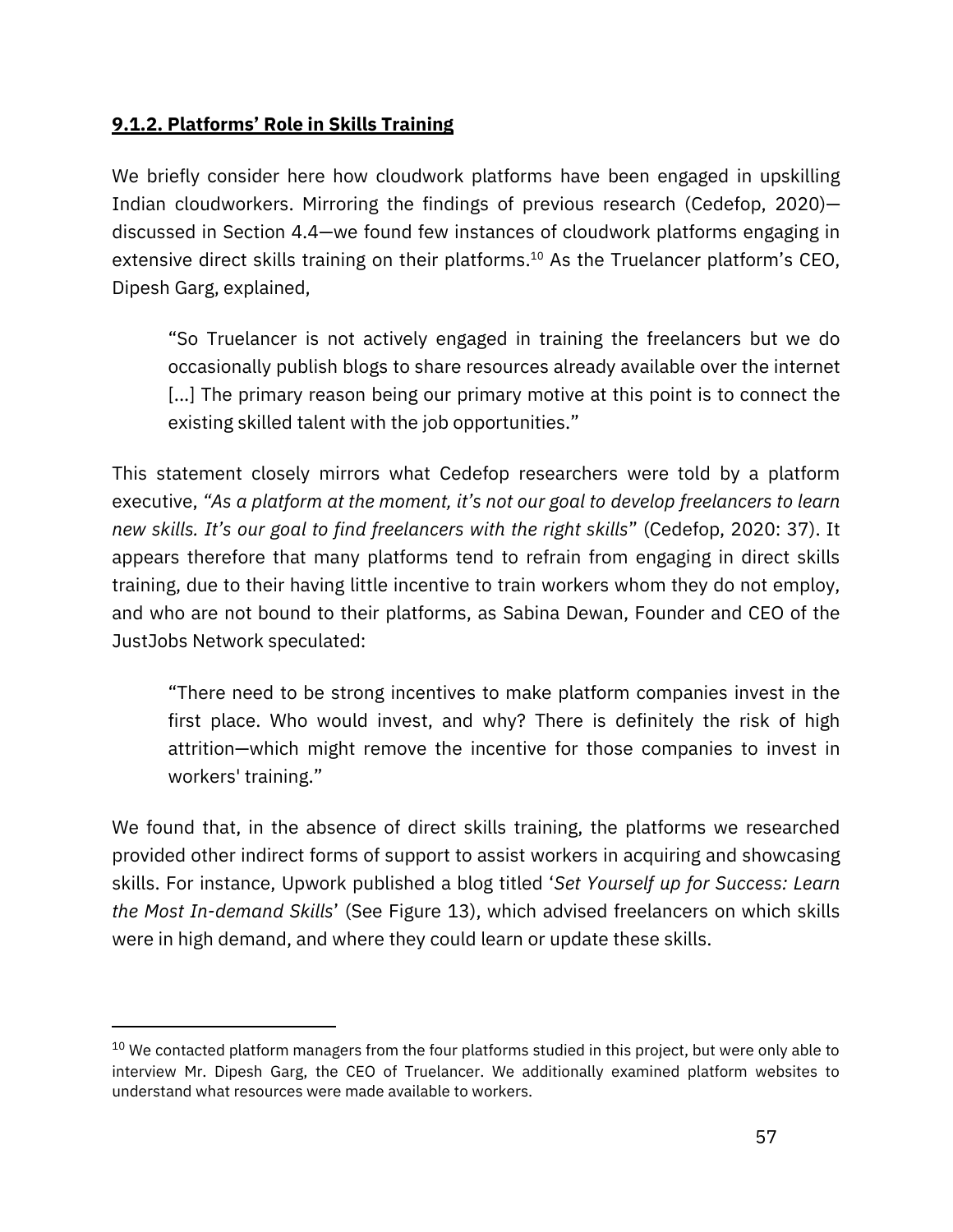Figure 13: Screenshot from Upwork Blog (Source: [Upwork, 2020\)](https://www.zotero.org/google-docs/?1Y4wbJ).

Such a curation service—where cloudworkers were advised on which skills to acquire, and how—was something that Paresh\* from Truelancer identified would be a useful service:

"People have a wrong focus. More than skill development, first they [cloudworkers] need to have some sort of awareness protocol where they learn what industry requires and where they can fit in [...] I don't see any lack of good content. There is a lot of content, everyone is creating content but then which content at which time, which direction is something which only skilled professionals can guide you."

Several platforms additionally have in place mechanisms to enable cloudworkers to display their skill credentials on their profiles, to signal their proficiencies to potential clients. For instance, cloudworkers on Freelancer can take 'exams' for a fee, through which they can distinguish themselves against competitors (see Figure 14). It should be noted that Freelancer does not directly impart the skills needed for these certifications, but merely the certifications. Moreover, a significant concern with platform-specific certifications such as here is that they are not portable to other platforms or work contexts, and therefore result in cloudworkers becoming 'locked in' to this platform.

Figure 14: Screenshot from Freelancer Website (Source: [Freelancer, n.d.\)](https://www.zotero.org/google-docs/?Zs7oiW)

In light of the specific difficulties that newcomers face on cloudwork platforms in getting their first jobs—given that they do not yet have a well-developed profile, past experience, or rating—some platforms provide specific assistance to help them find their feet. Truelancer's CEO Dipesh Garg told us:

"[...] when it comes to new freelancers who do not have ratings or reviews on our platform, our internal teams review the profile of these new freelancers and if they find that they have sufficient skills to get a job then our team helps them and connects them with the client to get them the initial new job, so that once they get reviews and ratings they can navigate through the platform more easily."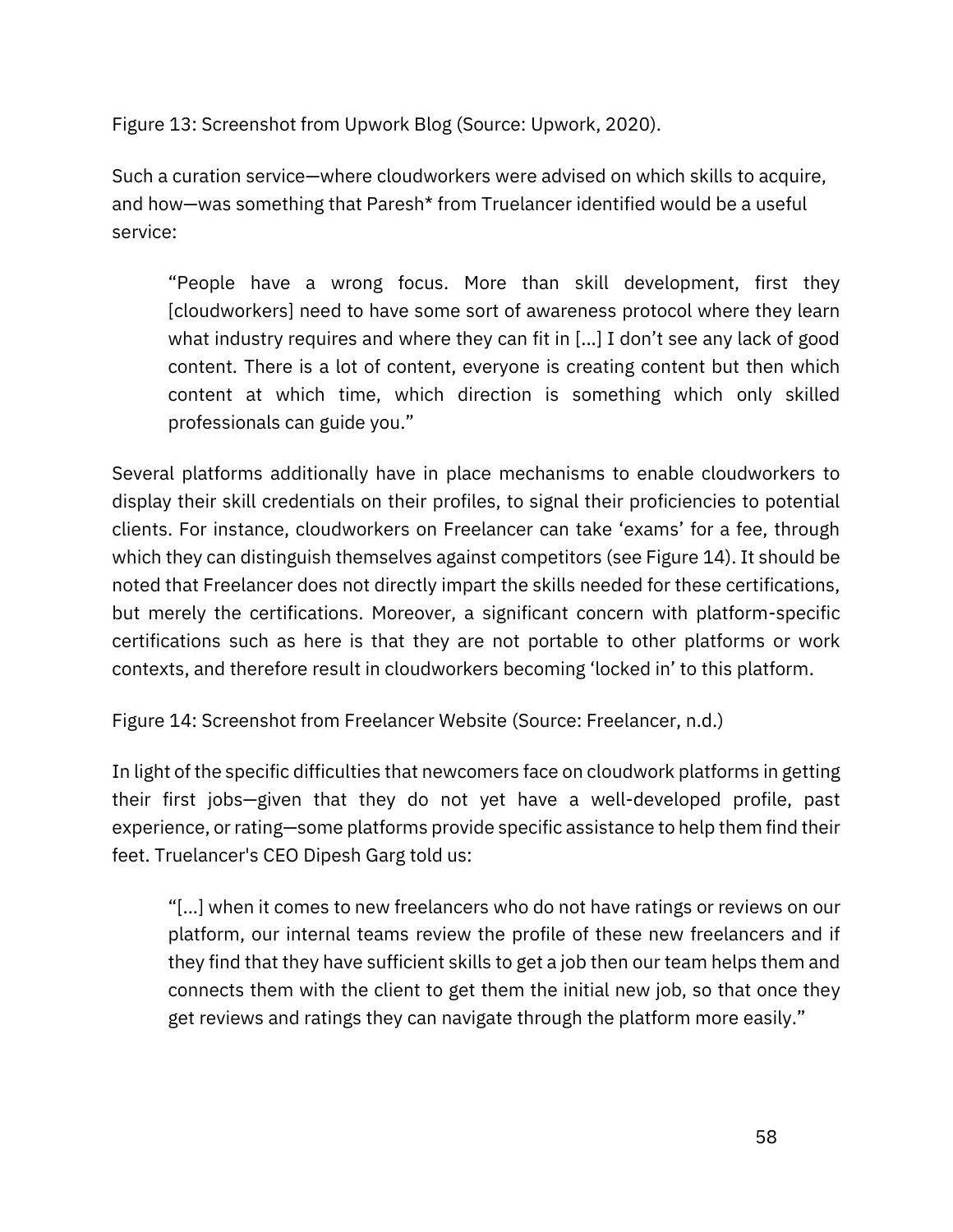The platform mechanisms highlighted here—links to third parties, platform-specific certifications, and assistance to newcomers—are not an exhaustive listing of how platforms assist cloudworkers in acquiring and showcasing skills, but rather an indication. Other cloudwork platforms may take a more proactive approach to skills development, as seen in the case of GigIndia (a smaller Indian platform that we did not include in this study). GigIndia claims to provide direct skills training and customised mentorship to cloudworkers (see Figure 15). This indicates that there is a diversity of platform models and practices, and potentials for collaboratively identifying and bolstering good practices.

Figure 15: Screenshot from the GigIndia Website (Source: [GigIndia, n.d.\)](https://www.zotero.org/google-docs/?d8dJ5R)

# **9.2. Continuities and Discontinuities**

With the country's complex skills ecosystem in mind, our findings demonstrate that it is important to recognise both how the rise of cloudwork platforms echoes previous patterns of skills development in the context of freelancing and informal work (continuities) and how it breaks with them (discontinuities). While platforms are often analysed on the basis of their transformation or disruption of conventional forms of economic exchange, our study shows that they share commonalities with more established patterns of informal work, and the challenges that they pose to improve skills training in such sectors. By analysing both sides of the coin, we set the scene for the evidence-based policy recommendations in our conclusion. We differentiate between three analytical categories: education and experience; reputation and certification; inequalities and reintermediation (see Table 5). However, these categories should not be seen as being in isolation from each other. For example, our interviews underline workers' educational background and practical experience is closely related to cross-cutting skills of communicating with clients and reputation management.

Table 5: Continuities and Discontinuities of Platforms: Implications for Skills Training

| Implications for<br><b>Discontinuities</b><br><b>Continuities</b><br><b>Skills Training</b> |
|---------------------------------------------------------------------------------------------|
|---------------------------------------------------------------------------------------------|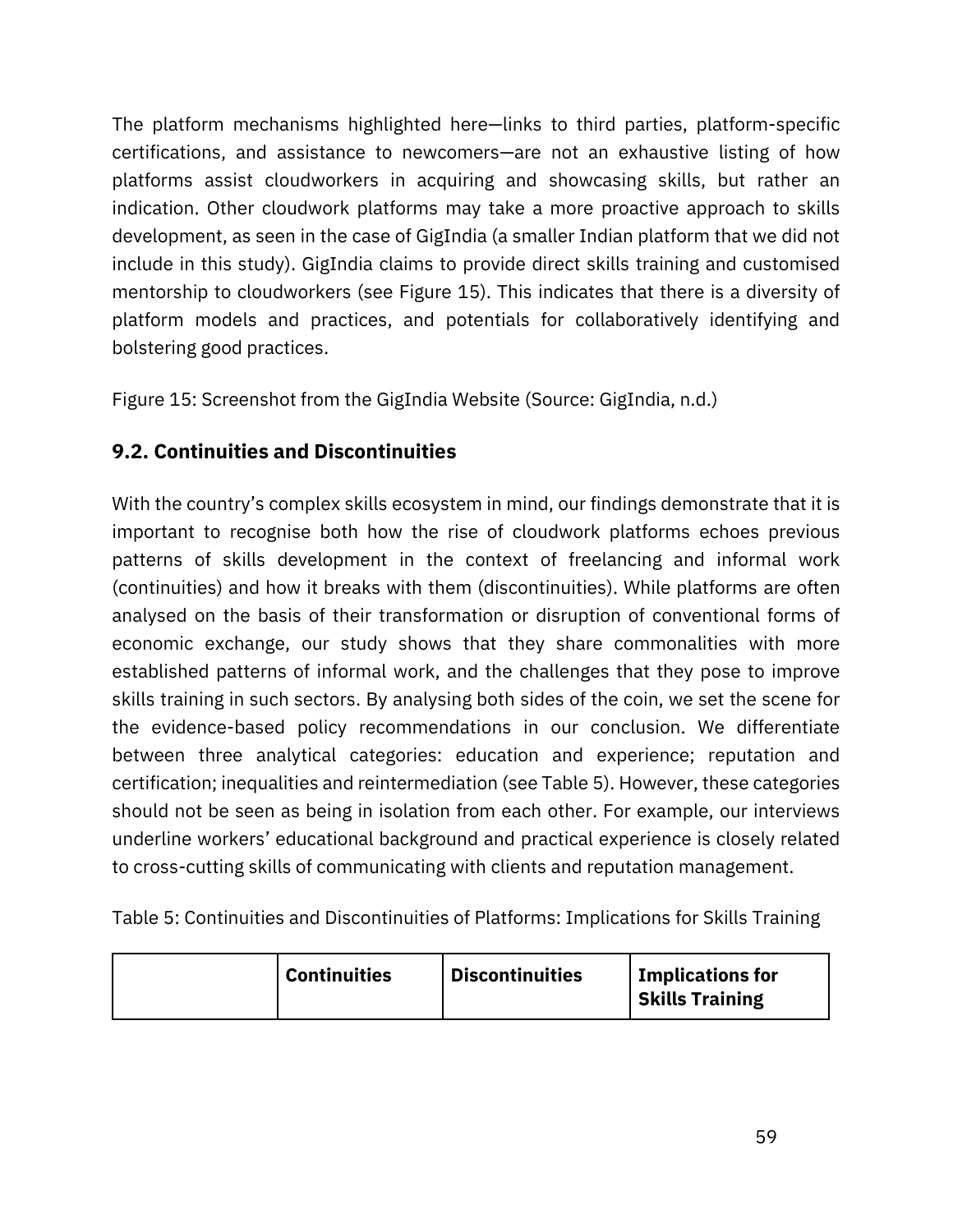| 1. Education and<br>experience             | Educational<br>background and<br>experience as<br>foundational<br>skills                                          | Platform-specific<br>role of so-called<br>"off-platform"<br>skills, varying<br>expectations of<br>clients                            | Tailor skills training<br>courses to<br>particularities of<br>platform types and<br>tasks                                                       |
|--------------------------------------------|-------------------------------------------------------------------------------------------------------------------|--------------------------------------------------------------------------------------------------------------------------------------|-------------------------------------------------------------------------------------------------------------------------------------------------|
| 2. Reputation<br>and certification         | Continued<br>importance of<br>managing one's<br>reputation and<br>and build trust<br>with clients                 | Digital profiles,<br>gamified ratings and<br>new "lock-in<br>effects" because of<br>non-existent<br>portability between<br>platforms | Actively support<br>workers in being able<br>to migrate between<br>platforms and<br>showcase their<br>experience to<br>prospective<br>employers |
| 3. Inequalities<br>and<br>reintermediation | Persistence of<br>inequalities in<br>affecting<br>workers'<br>livelihoods and<br>chances of skills<br>development | Mixed evidence on<br>discrimination,<br>platform-based<br>subcontracting and<br>the role of new<br>intermediaries                    | Given that platform<br>centralise economic<br>exchange, make use<br>of network effects to<br>provide opportunities<br>to underserved<br>workers |

#### **9.2.1. Education and experience**

In line with previous research on the relationship between vocational training and informal work in India [\(Singh, 2012;](https://www.zotero.org/google-docs/?gY6lyj) [Agrawal, 2012](https://www.zotero.org/google-docs/?ATza3C)), workers' educational background and experience remain pivotal in an age of digital labour platforms. However, our mixedmethods study shows the ways in which these foundational skills shape workers' livelihoods on an everyday basis vary significantly across platforms and sub-sectors. Some workers choose to work with skills they are already comfortable with or studying at the moment and also view this as experience practice for jobs taking place outside of platforms, while others complete tasks that are not directly related to their education and experience. A number of workers perform cloudwork while pursuing higher education or gaining experience in more traditional jobs, particularly in the diverse IT sector. Aryan\*, who is working part-time on Truelancer while also pursuing his law degree after finishing a diploma course in creative writing, told us,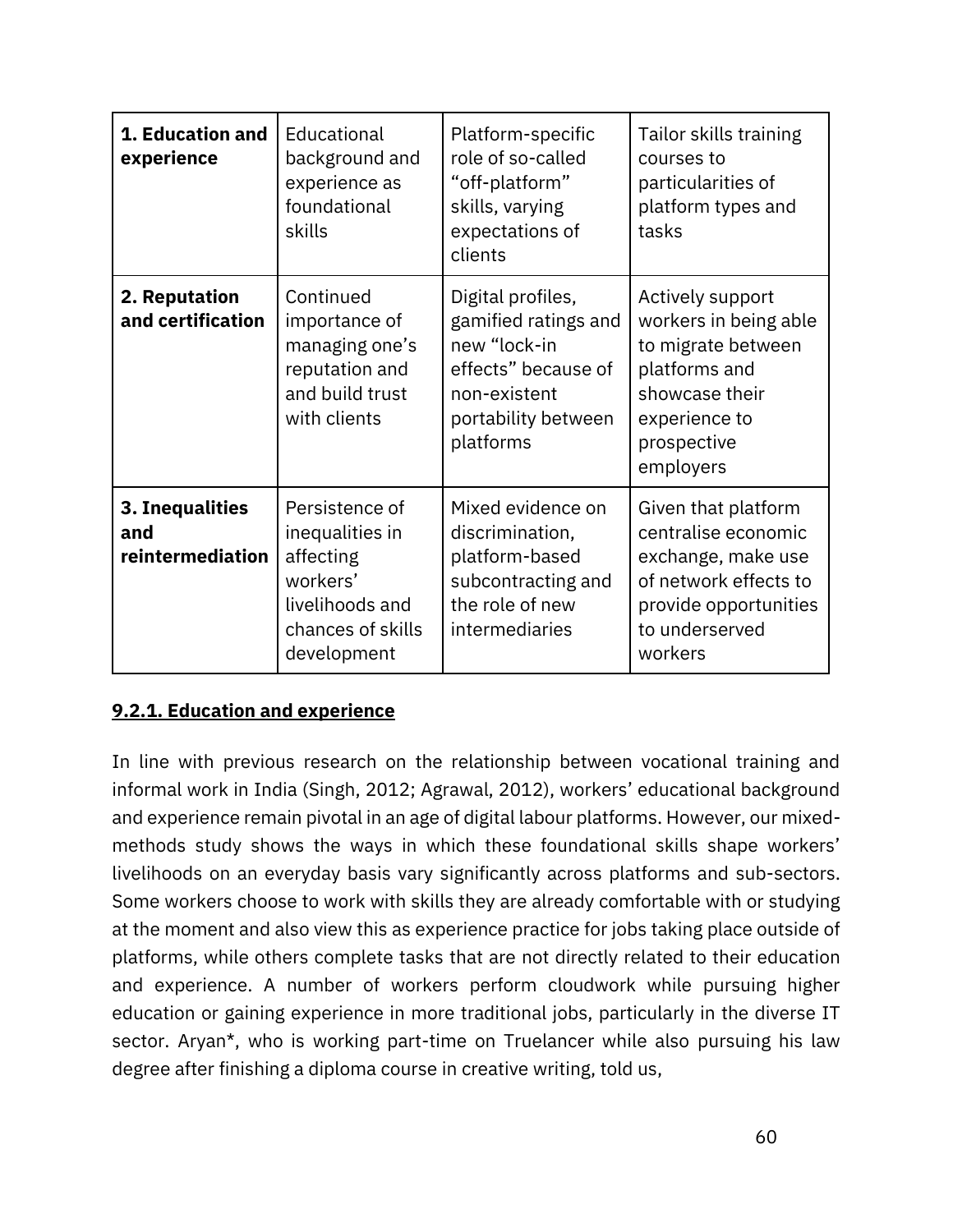"I mostly take up content writing gigs, research, blogs. Apart from that I would also look for proof-reading, writing and editing tasks [...] I used to mention in all of my proposals that I am enrolled in a creative writing course offline, it showed clients I was serious and related to my field. Being closer to the field will give you an advantage over the other people who are building on very general stuff. Recently, I have also started to pitch to clients that I'm pursuing my law degree along with the fact that I have a diploma in creative writing to broaden my scope of gigs so that they include legal tasks as well."

Two things are remarkable about Aryan's quote. First, the fact that he benefits from his experience outside of the platform and that his preferences for gigs have changed in the light of his educational trajectory. Second, the fact that he actively uses his "offplatform" skills for attracting clients on the platform. While foundational skills gained through more traditional pathways of education remain paramount, the ways in which these skills and experiences can be presented to clients are transformed by the characteristics of digital labour platforms. In other words, there is not a split between "offline" and "online" skills development but rather a dynamic, two-sided relationship that might change over time and that relates to a rich diversity of skills. Juxtaposing Aryan's\* experience with the claims by Dipesh Garg, CEO of Truelancer, the Janus-faced nature of platforms becomes evident:

"Let me talk about the different skills sets. Truelancer have freelancers with two thousand plus different skills, right. But if we broadly classify these skills, obviously 'software development' is a category but it can have at least fifteen hundred plus different skillets in software development itself. Same, 'graphic designing' is a category but it can have at least two hundred plus different skill sets in graphic design [...] So you have broadly there five, six categories, let's say graphic designing, software development or web development, data processing, marketing [...] You have broadly six, seven categories but if we talk about skill sets, [there are] at least two thousand plus different skill sets."

While Truelancer's platform interface entails a complex multitude of skills and subcategories, not all participants share Aryan's\* perspective. In some cases, "offplatform" experience and "on-platform" tasks seem rather unrelated, as in the case of Freelancer. Swathi\*, who works on various cloudwork platforms including Freelancer and Upwork, told us when asked about comparisons: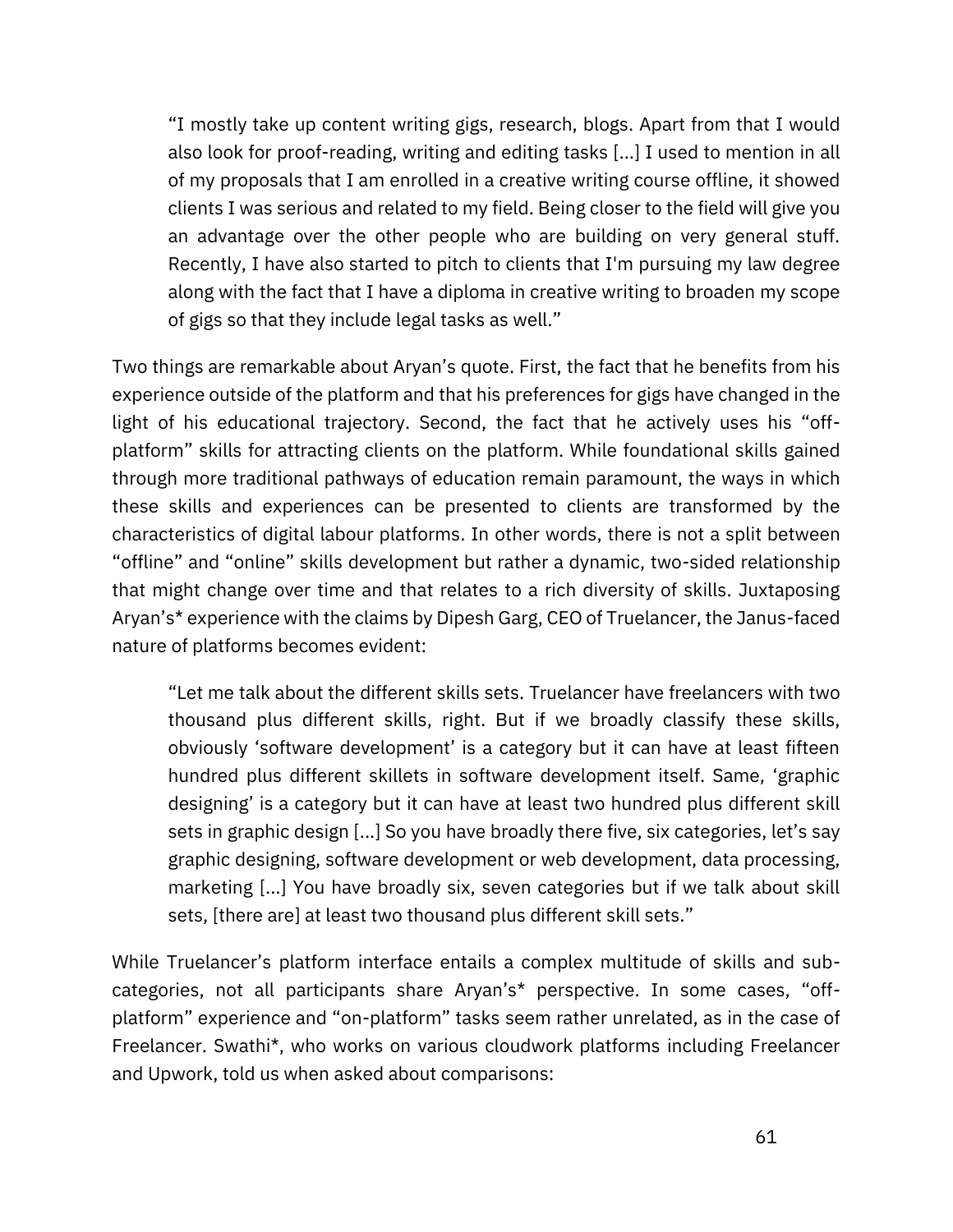"On Upwork we get jobs very relevant to our experience and jobs. But on Freelancer we can do anything, we don't need any job experience. You can completely show your capabilities, you are not confined to anything. I could never do a HR job with my education and experience, why would I normally get the chance to do HR? Digital marketing also, voice over also? Freelancer is a good platform for voice over kind of jobs cause I didn't know casual talking also paid money. I got singing projects and I am just some bathroom singer. I didn't take any training for voice overs and singing, time passes kind of job. HR was probably exception cause it was startup and maybe they were on low budget"

While Upwork relies on project-based work of varying duration and skills, such as design, editorial writing, professional services and external consultancy, Freelancer's mechanisms of allocating work are less skill- and sector-specific. Adarsh\*, an architect working for Upwork, echoes Swathi's\* insight and refers to the expectations of clients in shaping her decisions to take up tasks:

"I try to pick jobs that suit my skills, or something I can learn with a basic study of using my education. I don't try to take up jobs that are completely irrelevant to my education, skills, etc., because that way I don't think I can truly provide what the client wants. Upwork works based on the reputation […] it's important to have a very good reputation for freelancers. If I take up jobs that are not in any way relevant to me, I might end up with very negative reviews or feedback from the client, and that can put me down on the platform. For that reason, I have never really focused on something other than architecture, or any other expertise. So far, I've not really gone, 'maybe these skills would have helped me.' But I really feel maybe more experience on the platform can get me better gigs or offers because there are clients who want very experienced clients from the platform, so maybe that is where I have really thought maybe I need more experience, but I've not really thought about any additional skills."

In summary, our findings reveal that whether workers can make use of their "offplatform" experiences and their educational background to increase their success "onplatform" depends on a variety of aspects: the platform interface and its work allocation method; the type of task or gig; the expectations of clients; and the form of education or experience. There is no simple answer to the question of how education and experience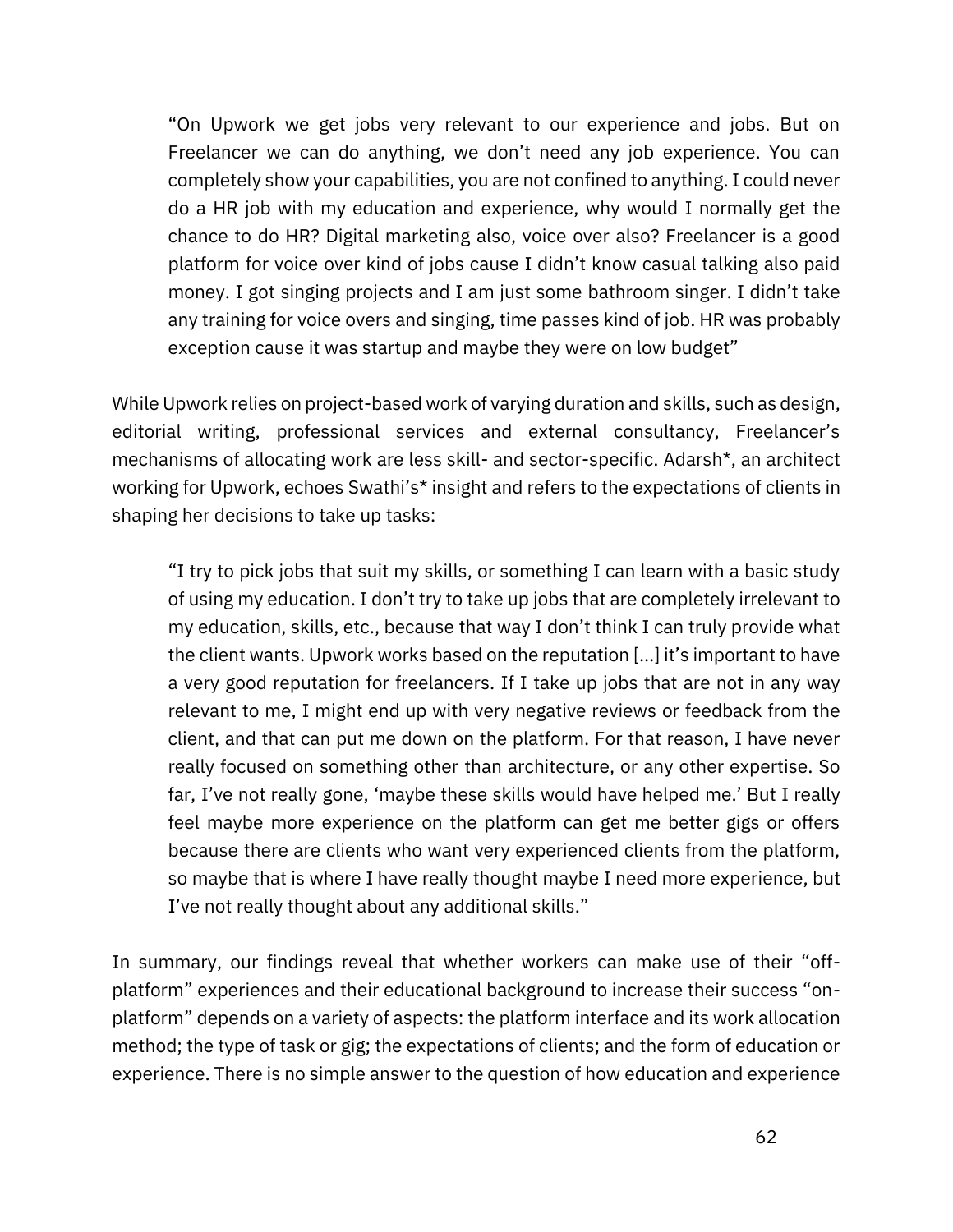shape, and are shaped by, the interactions between the platform economy, informal work and skills training. Therefore, our analysis shows that future training approaches might consider developing new courses and curricula for building one's profile when joining a platform and fostering upskilling practices in ways that are tailored to different platform types.

### **9.2.2. Reputation and certification**

Adarsh's\* quote already hinted at the crucial role of managing one's reputation while performing cloudwork. Our results underline the continued importance of reputation and trust in order to receive and complete more tasks—which is not to claim that this is a novel phenomenon that emerged with the rise of digital labour platforms. Reputation management has always been a key feature of freelancing (Fraser & Gold 2001). What is new, however, is the modes of digital reputation and gamified rating systems that platforms facilitate and benefit from. Such reputation and feedback systems have been the subject of previous platform research [\(Tadelis, 2016,](https://www.zotero.org/google-docs/?EappU1) [Gandini, 2016;](https://www.zotero.org/google-docs/?SdWuFF) [Cedefop,](https://www.zotero.org/google-docs/?5oEt43)  [2020\)](https://www.zotero.org/google-docs/?5oEt43). Building on this body of research, a key insight of our study is that newcomers have significant difficulties making use of the opportunities of skills development while performing cloudwork due to their un- or underdeveloped profile, which has sweeping implications for how skills training could help workers to sustain their livelihoods with platforms. Kavya\*, an interviewee who signed up on Upwork after being unable to travel back to the Netherlands due to the pandemic, told us

"In the initial stages of working on the platform, freelancers have it quite bad, and these websites are really tailored for the customers. Developing a profile was very challenging, very different from working in a full time office, for example how should we price a bid only for customers in India versus for customers in other countries because the rates are very different. So I studied other freelancers and their profiles [...] my knowledge and my awareness was through my friend who was already on the platform and he guided me initially. But I built my profile through research, YouTube and some other videos. Upwork also has certain guidelines like always better to have profile pictures, their blogs saying how to keep up to date. Apart from this, I looked up some free blogs and articles."

Irrespective of workers' education and background, and significant differences between platforms when it comes to reputation systems, a common theme to emerge from these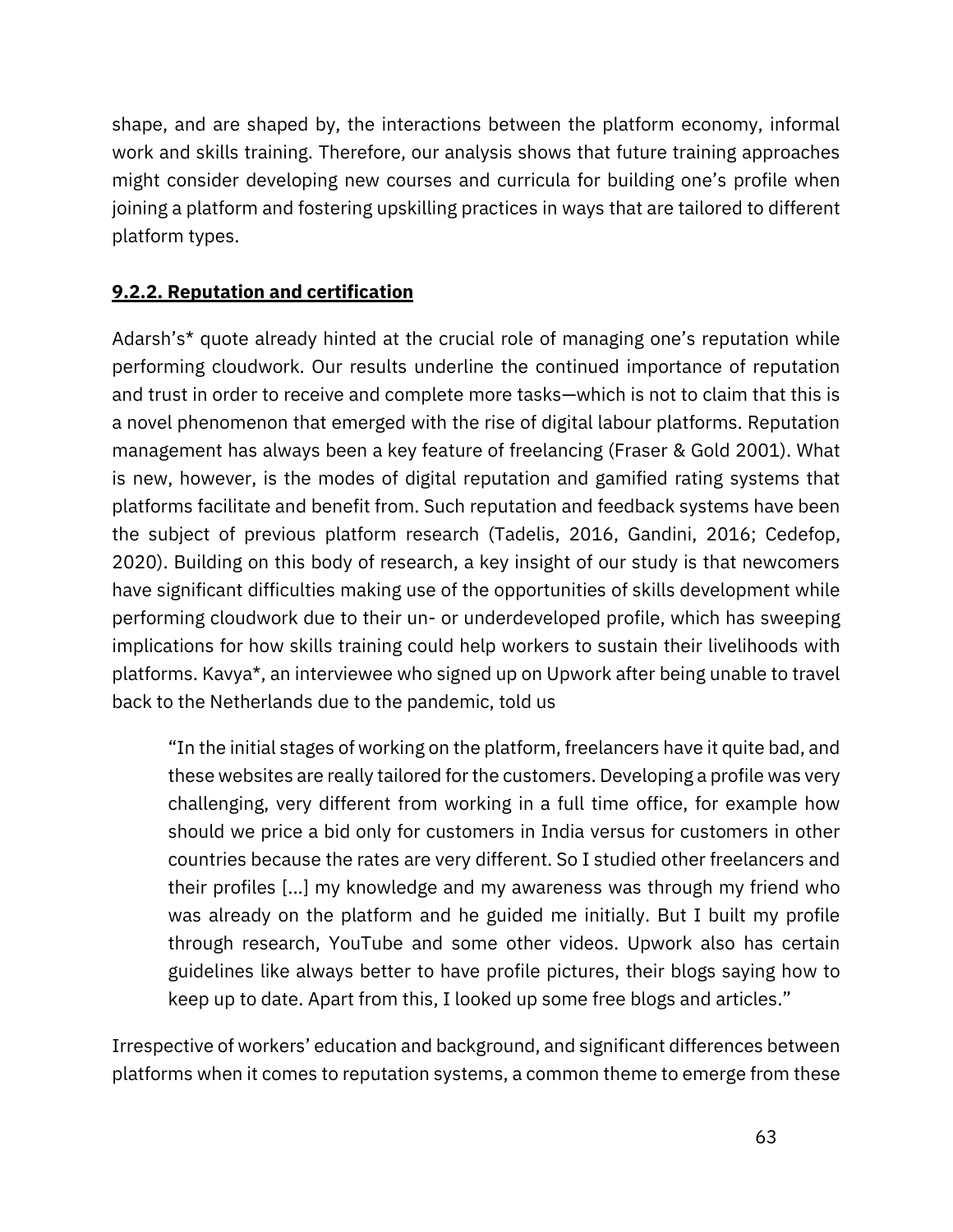interviews is the need for a standard, preferably platform specific, vocational training course that provides basic information about profile building. Some even refer to this as a form of on-boarding training where the platform can guide the freelancer in navigating the platform, how to price first bids, screening for 'bad' clients, and stressing the importance of the rating system to both the freelancer and the client. Amit Aggarwal, CEO, IT-ITeS Sector Skill Council NASSCOM, when asked about how such cross-cutting digital skills could be promoted, made the following comparison:

If you can teach every Indian digital marketing, that small tailor shop, the kid doesn't want to go and join his dad because it's not a cool business. But the minute you say the business is on the web, it changes. All you are doing is actually helping them to sell online. It completely changes. You have gone from being a tailor shop to a start up, which for the young person has changed their mentality. The second one is, how do you personally market yourselves? What we learn in business is that you sell ahead of your capability. So, if you know three things, you say that I can do five and then […] your operation then stretches to reach it, that is how the world works. But many times in our country, we tend to underwhelm. It's not I know three, it's I know one. So many times I may not get the contract or the deal because, for various confidence or other reasons I have undersold myself.

Our study also shows that the nexus between skills development and cloudwork is complicated by the lack of portability of profiles, ratings and reputations between platforms, preventing workers from easily migrating to a new platform. Here we can draw parallels to the lack of skills certification in India's informal sector. India's 11th Five Year Plan contains the following passage:

"There is no certification system for a large chunk of workers, who do not have any formal education but have acquired proficiency on their own or through family tradition/long experience. In the absence of a proper certificate, these classes of workers in the informal sector are subjected to exploitation and they do not get avenues for better employment in the market and their mobility is very restricted."

(The Government of India, 2007)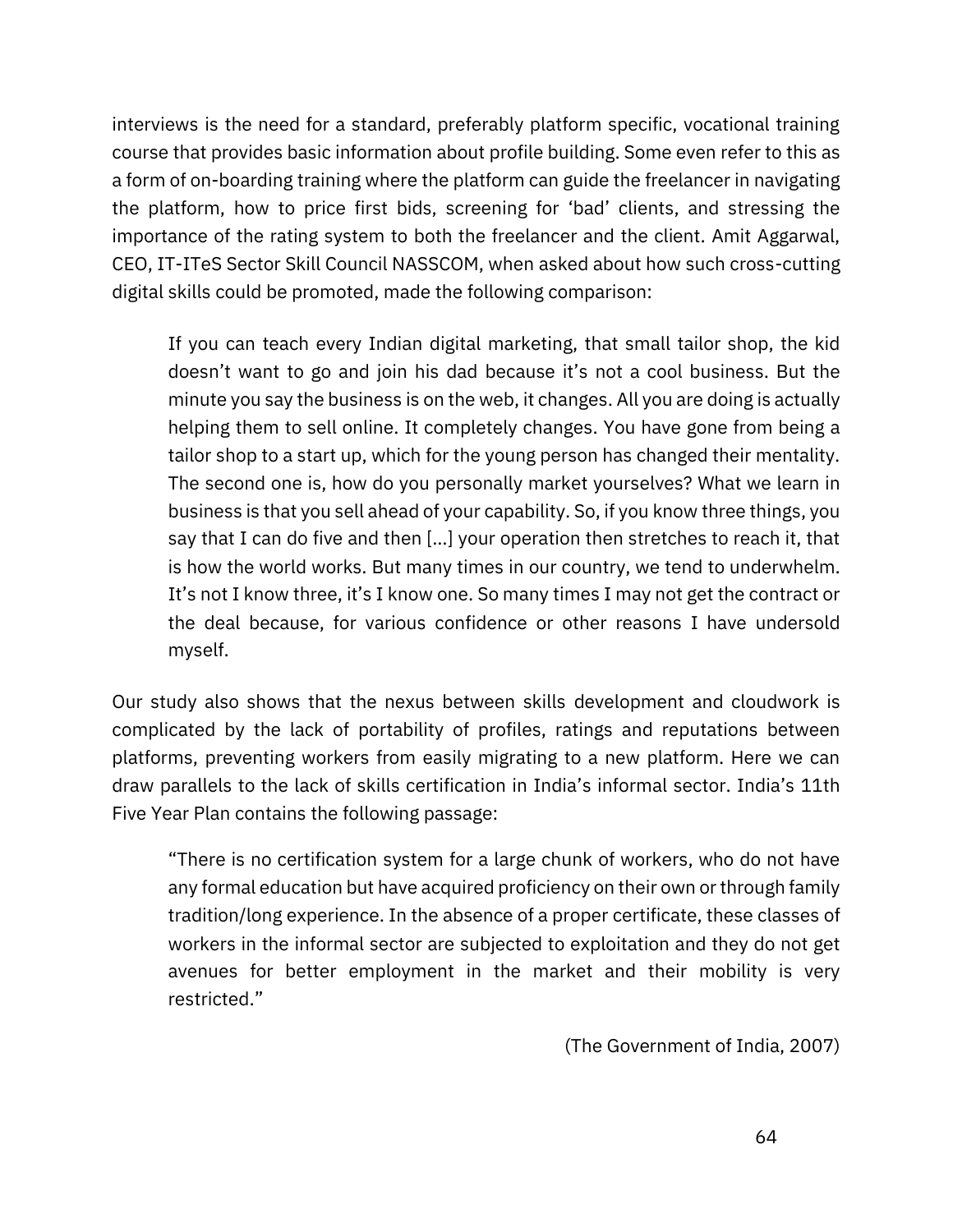While the fact that workers cannot transport and showcase their profiles to other platforms reflects existing patterns in the informal economy, the distinct ways in which this limited mobility expresses itself presents new challenges for vocational training systems. So-called "lock-in effects" are widespread in the platform economy (Cedefop 2020), also affecting the livelihoods of workers that make use of geographicallytethered labour platforms. For example, a care worker who built their profile over years while taking care of elderly people might have difficulties moving their profile to a new platform if their platform leaves the country. Our interviews show that such lock-in effects bring into being veritable power asymmetries and dependencies between workers and the platform, which can result in immense psychosocial pressure, as Ramesh\* told us in an interview:

"I simply request, don't depend on MTurk, unless you don't have any other work. MTurk will block you, you cannot move away from MTurk once you start depending on that. You cannot say to someone that I'm working for MTurk, you don't have any experience on that, even if you work for nine years or ten years, it doesn't add to your profile. In your portfolio you can't say that, nobody cares about that because you're not working in a particular industry. It's like a slavery job. In any other work, your seniority increases and your pay will be increased, but in Mturk it's reversed. If your approval HITs are going up and if you get any five to ten HITs that are rejected by the requester, your overall approval rate will be going down by 0.01%, so for just nearly around ten to 50 HITs that get rejected, you will be pulled down by 0.1%. To that 0.1%, you need to gain again, you have to complete around 5,000 to 10,000 HITs."

Against the backdrop of workers' lived experiences, a general recommendation for policy-makers is that it is vital to improve the portability of their profiles and reputation, or create external portals in which workers can show off their qualifications and experiences, without being restricted to one particular digital labour platform like MTurk. However, it is not surprising this task is rather challenging and constrained by a range of factors, including "a lack of a business case for large platforms [to increase portability], the constantly evolving nature of skills signalling systems across platforms, hampered standardisation of taxonomies, differential technical infrastructures, and interoperability principles used by platforms and data protection regulation" (Cedefop 2020: 65). We are firmly convinced that these constraints should not be seen as obstacles that cannot be overcome in development cooperation. As we will recommend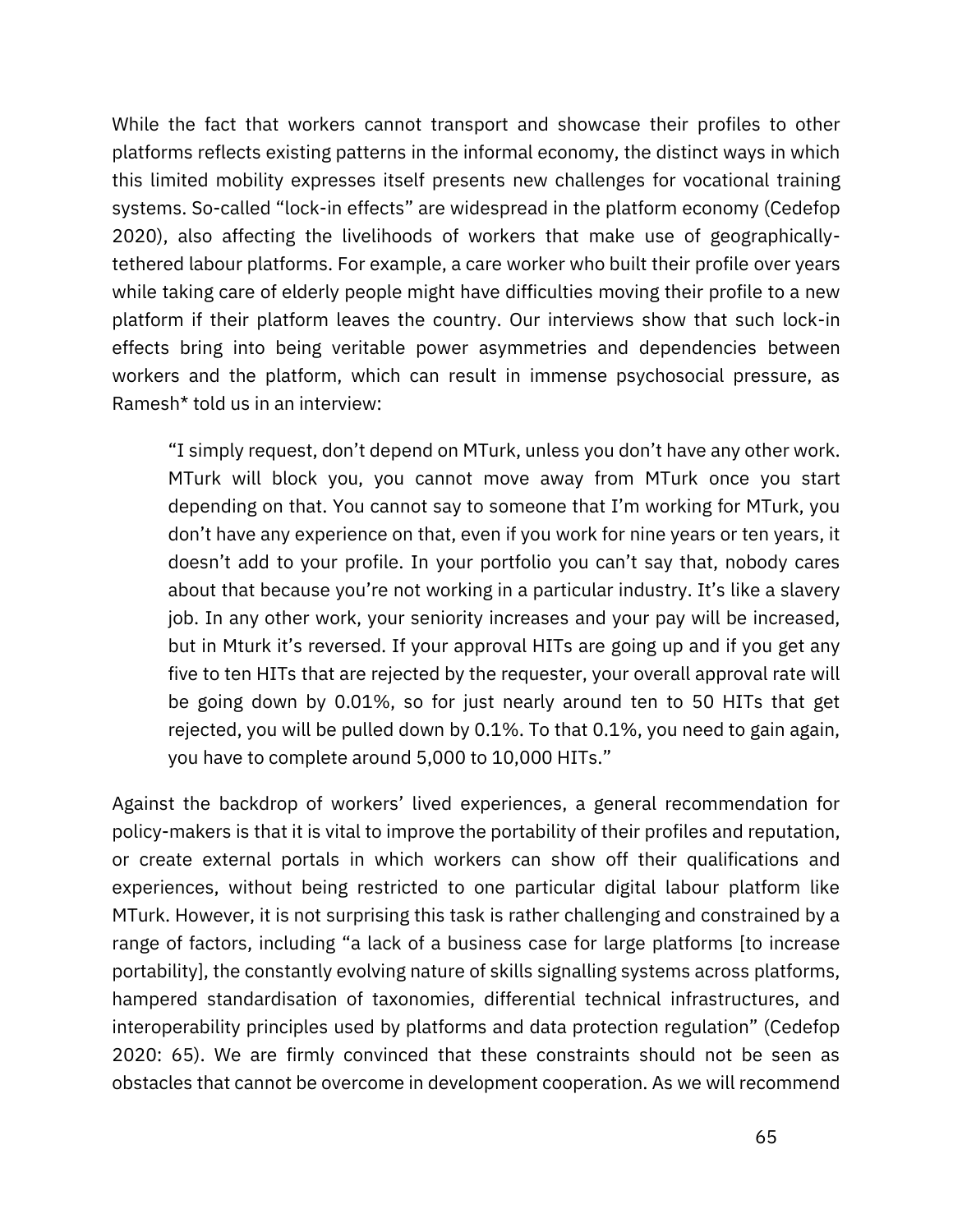in the conclusion, the actors in development cooperation do not have to reinvent the wheel, as institutional and infrastructural mechanisms are already in place and would simply have to be supplemented to better cater to cloudworkers.

### **9.3.3. Inequalities and reintermediation**

Workers' ways of managing their reputation and ratings cannot be disentangled from the economic, social, gendered and geographic inequalities that provide the context in which cloudwork takes place. Those factors influence obstacles to skills development and cloudworkers' strategies (see section 8) as well as the modes of communication with clients. As Sanjay<sup>\*</sup> puts it, "I learnt how to communicate well with clients through trial and error methods, I used to write angry emails to clients and now I am more polite. Earlier, I didn't even know I could communicate with requesters on MTurk only came to know after a while on the platform." Sanjay's\* experience shows that he consistently developed his communication skills vis-à-vis clients over the years and that there has not been a predetermined blueprint for him of what the correspondence with clients ought to look like prior to getting started. The importance of cultural capital and digital etiquette for building trust with clients and getting tasks has been brought up by numerous participants. Riya\*, who works on Upwork, echoes Sanjay's\* sentinment and brings in another relevant aspect; geographic discrimination by clients:

"Generally, communication skills are extremely important and freelancers might be very skilled at what they do but there is no use to that if they can't find a way to communicate their ideas well. Also, this might be the reason why although Indian freelancers are good at what they do, some countries do not trust Indians and only ask for American origin or European origin freelancers […] I would recommend including some training related to communication and presentation skills [when designing vocational training courses]."

Yet when asked about other forms of discrimination and inequalities, Riya\* states that she hasn't encountered any gender discrimination. As she puts it, "I think online work depends on your skill, so you will get it. But offline, gender bias exists and I have experienced this at times because no one wants to take orders from a woman, especially one in a managerial role." While a couple of women have reported feeling unsafe while using platforms like they would in a physical workplace and reported incidents of sexual harassment, some have said that the digital workplace is less discriminating and less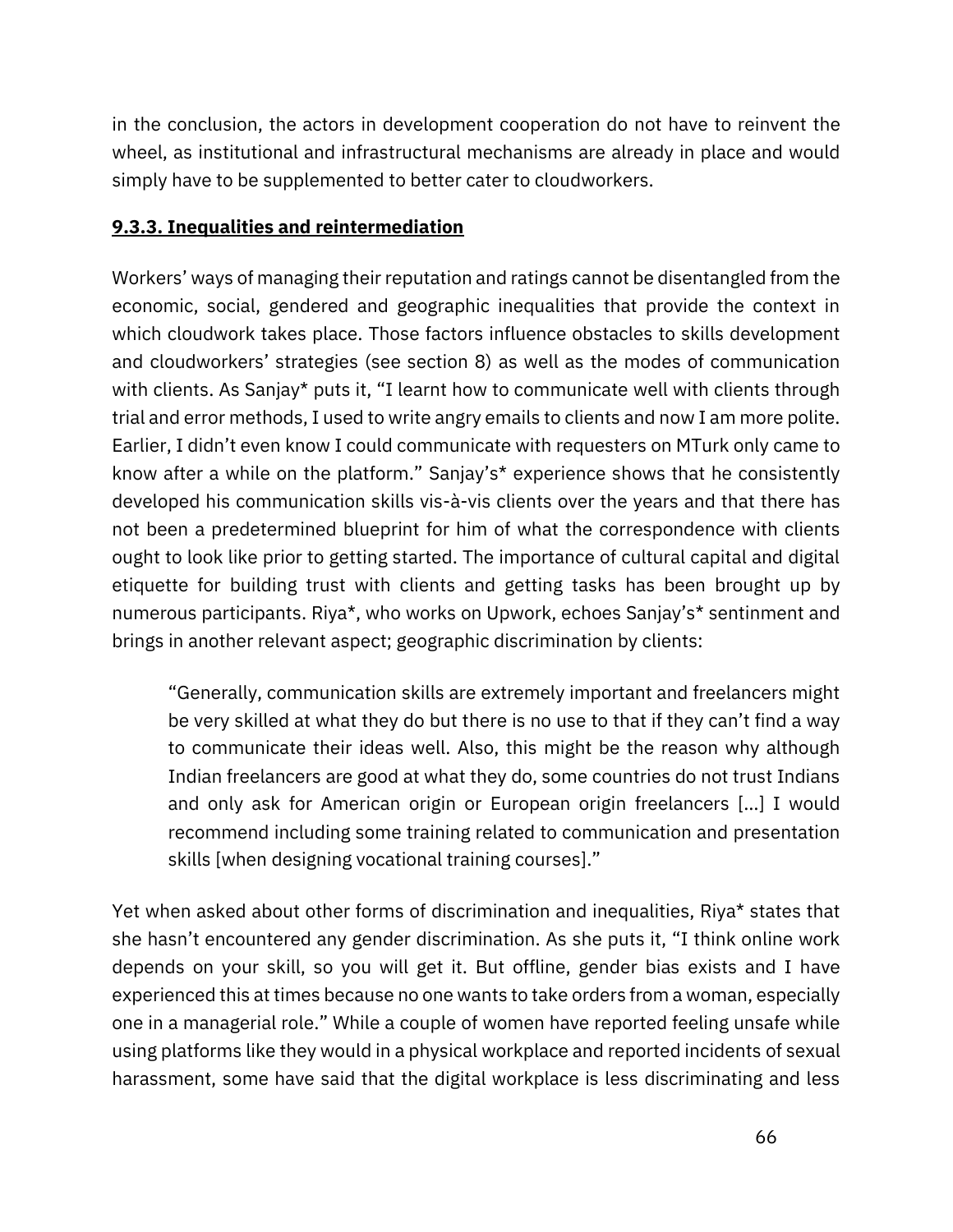unequal with respect to both work allocation and assessment. Brinda\*, for example, has been working on Freelancer as a graphic designer on a part-time basis since August 2020. While she appreciates the opportunities to gain experience that platforms like Freelancer provide, a few minutes into the interview, she shared that she had to face unwanted approaches by male clients messaging to ask for her number and not to offer her any project. Still, it is remarkable her overall impression of cloudwork is rather positive—despite disruptions of her work flows caused by other family members:

"Freelancer is especially useful for girls who are studying. As you know the society we live in, it does not allow women to work where we want, when we want but here there is much more freedom. Freelancer is my first job […] because I am a girl, I am expected to do certain things at home, like answer the doorbell or fetch a glass of water for someone even when I am working. They [family members] never ask my brother [younger] to do anything and he doesn't even work but I have to stop my work midway and attend to the task."

At first glance, what unites cloudwork and other types of freelance-based informal work is the atomised and fragmented nature of work. The development literature has frequently highlighted the relationship between expanding informal sectors and atomised workforces [\(Chen, 2005\)](https://www.zotero.org/google-docs/?8nnK9J). Several cloudworkers that we interviewed have even started "community", "group" and "company" type networks of workers who share a single account on the same platform. As Kumar\* explains:

"My friend has also gone ahead and he also outsources some of the work to some other reliable freelancers of his, he has created this whole mini network of two, three more freelancers who are associated with him. So, he goes ahead and gives them the smaller work and the main clients he himself handles. So, after seeing all of that process and how he has created this whole mini network for himself and of course he wanted to live this whole nomadic traveller lifestyle, so he had been travelling in 2018 and 2019, he had been travelling around to Southeast Asia, and all that stuff, because all you need is a reliable internet connection and your laptop. So, that was also inspiring to see you can station yourself anywhere and work from there."

These instances of subcontracting, sharing platform profiles and the creation of new intermediaries have been featured in previous empirical research, challenging notions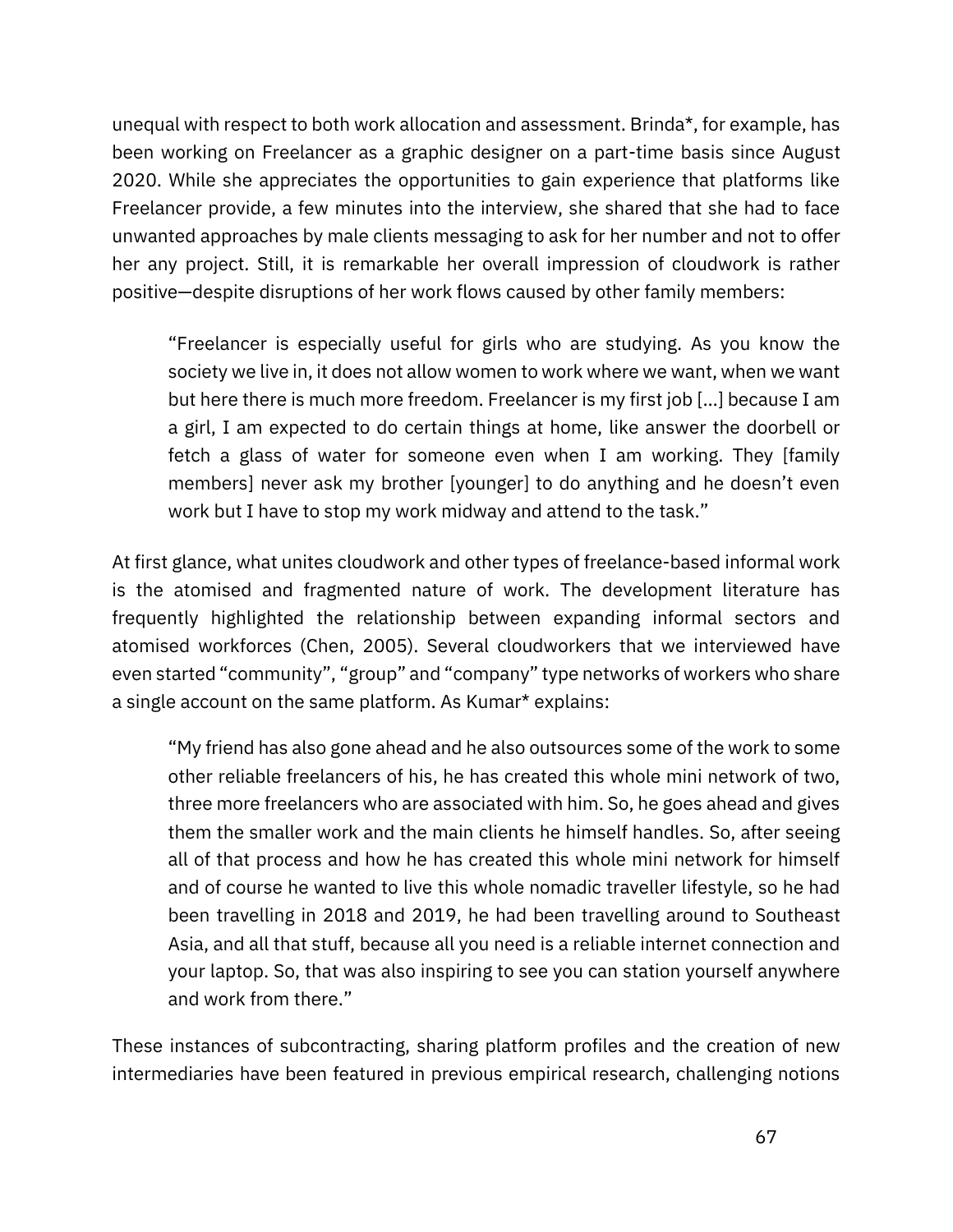that cloudwork platforms cause a disintermediation of economic activities [\(Graham et](https://www.zotero.org/google-docs/?1CKcPR)  [al., 2017\)](https://www.zotero.org/google-docs/?1CKcPR). In many ways, however, the *very nature* of cloudwork platforms brings to light those covert forms of reintermediation in the first place. By centralising exchange between workers and clients, platforms enable researchers and development practitioners to cast a light on the role of various inequalities (e.g. gender, geography, caste) and their implications for skills development and approaches to vocational training that would be much harder in other, "off-platform" contexts of informal work. As we will argue in the conclusion, those features of platforms can provide relevant points of leverage for development cooperation as reintermediation also is closely related to skills development in other parts of the digital economy, including ecommerce. Sameer Narasapur, Head of Assessments & QA at the Retailers Association's Skill Council of India (RASCI), told us in our interview about RASCI's work in upskilling sellers using Amazon:

"In our work, we've noticed that the craftspeople who produce products are unable to sell their products directly to the customers, as a result they tend to miss out on potential earnings that they would have otherwise made by selling it directly on the e-commerce / e-retailing platforms. RASCI as a Sector Skill Council has enabled the Skilling Ecosystem in India by providing relevant Occupational Standards that enable skilling of such craftsmen (irrespective of the sector they belong) to sell their products directly to consumers and hence draw better profit margins on e-commerce platforms whilst gaining a global reach too. RASCI through these initiatives welcomes collaborations to promote such skilling interventions to strengthen the socio-economic wellbeing of the craftsmen."

Ultimately, the categories of education and experience, reputation and certification, and inequalities and reintermediation show that some aspects of the skills development process on cloudwork platforms remain informal (e.g. advantages due to "off-platform" experience), some are being formalized (e.g. showcasing of ratings through digital profiles), and still others are being informalized (e.g. lock-in effects). As such, our analysis point to the need to scrutinise both the *exaggerated disruption rhetoric* (i.e. "platforms reshape the relations between vocational training and informal work in unprecedented ways!") and *claims that platforms are not distinctive at all* (i.e. "platforms are not worth studying as they are just another incarnation of informal work!").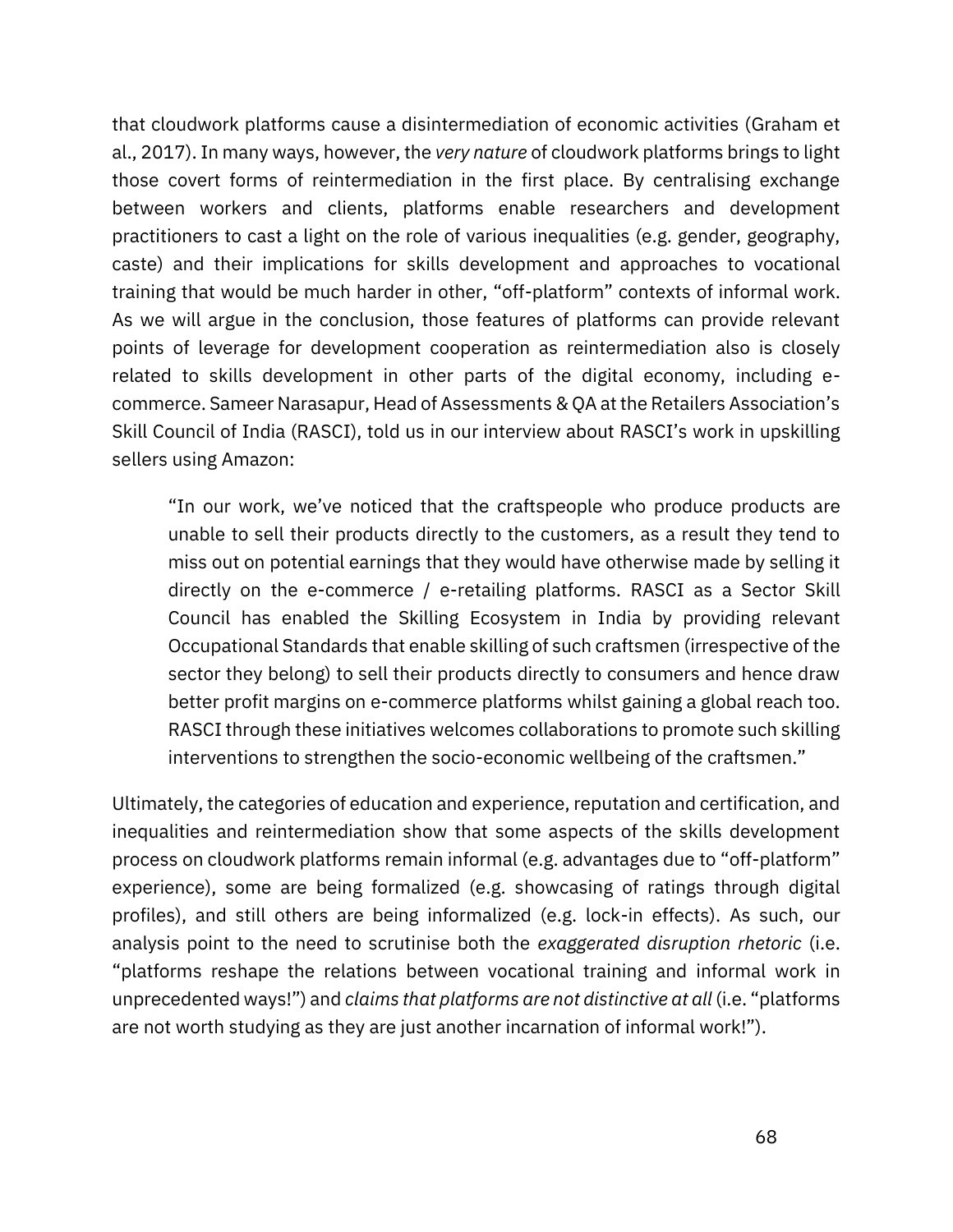Overcoming this dichotomy, we argue that the study of cloudwork platforms is highly relevant to problematizing the shortcomings of contemporary infrastructures of skills training in a digital world of work. In the final section of this report, we synthesise the survey results, worker interviews, stakeholder interviews, and desk research to provide evidence-based recommendations for how development cooperation can address these shortcomings.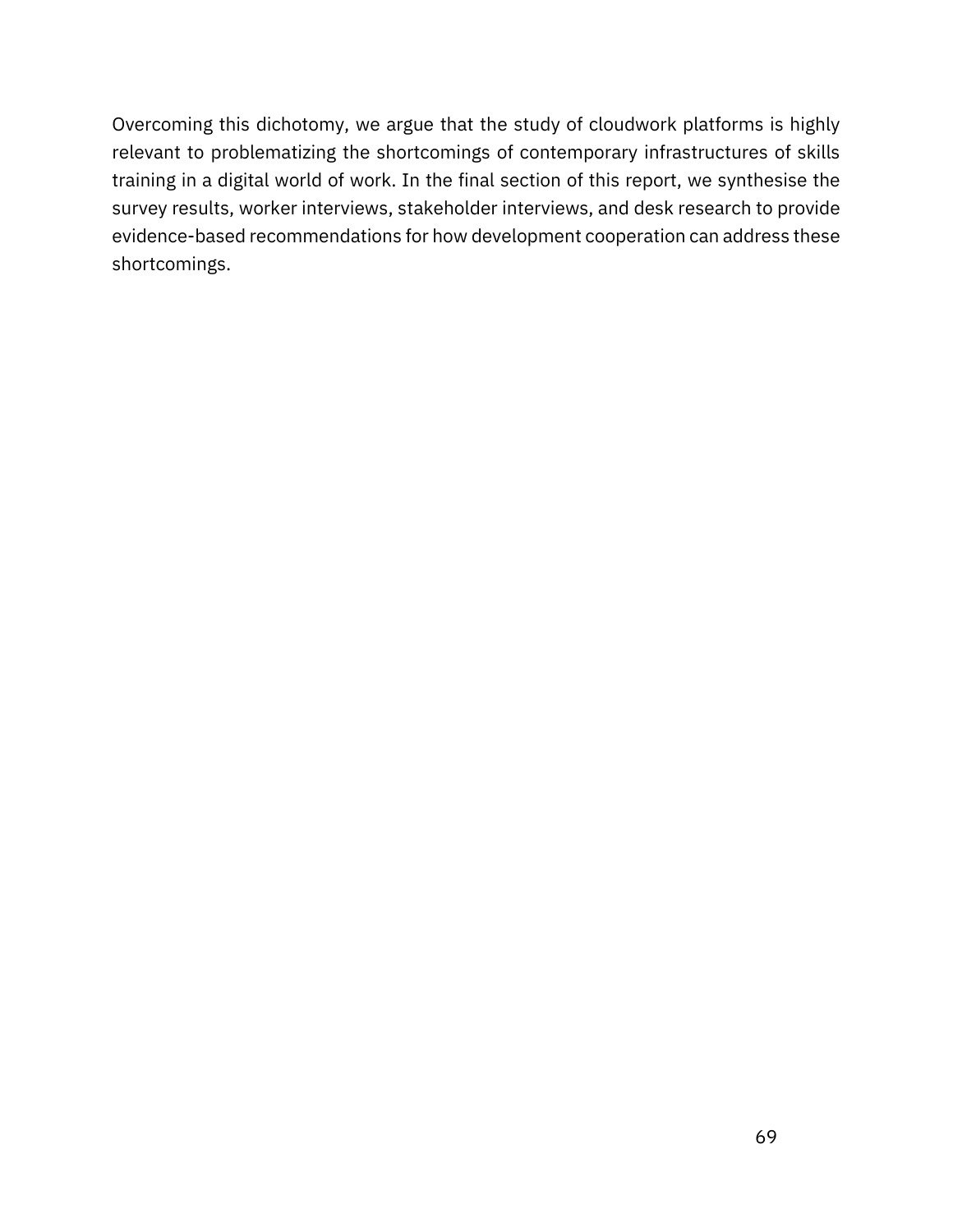# 10. Conclusion: Policy Recommendations for Development Cooperation

#### **Policy Recommendations for Development Cooperation**

- 1. Engage with, and encourage the growth of, cloudworker networks and communities.
- 2. Convince platforms to support and invest in cloudworkers' skills development.
- 3. Support the adjustment of existing institutional mechanisms to better cater for cloudworkers.
- 4. Support the creation of platform-specific training courses.
- 5. Advocate for a jurisdiction-spanning policy environment that would improve cloudworkers' access to skills development.
- 6. Include access to skills development for cloudworkers in legislative action to foster due diligence in global supply chains.
- 7. Support further research and develop pedagogical tools to share knowledge about cloudwork.

## **Policy recommendation #1: Engage with, and encourage the growth of, cloudworker networks and communities.**

Numerous worker communities with varying degrees of institutionalisation that we encountered in the course of this study exhibited a deep knowledge of the opportunities and challenges that cloudworkers face every single day. A central insight has been that the nature of such support networks is closely related to the particular platform or subsector of cloudwork from which the communities emanated in the first place. The challenges that workers in those sub-sectors face shape the priorities for communities, and provide the basis for mutual care and support. While there are sectoral differences, there are also common themes. Platform policies and supply/demand dynamics are often in a process of flux, and what has worked in the past might be outdated tomorrow due to platform changes.

We found that worker groups possess rich insights about the needs of cloudworkers that are highly relevant for the development and implementation of training curricula and approaches. Crucially, worker communities might also be able to help with disseminating knowledge of skills training opportunities, such as through online forums and social media groups. As such, they should be able to create multiplier effects when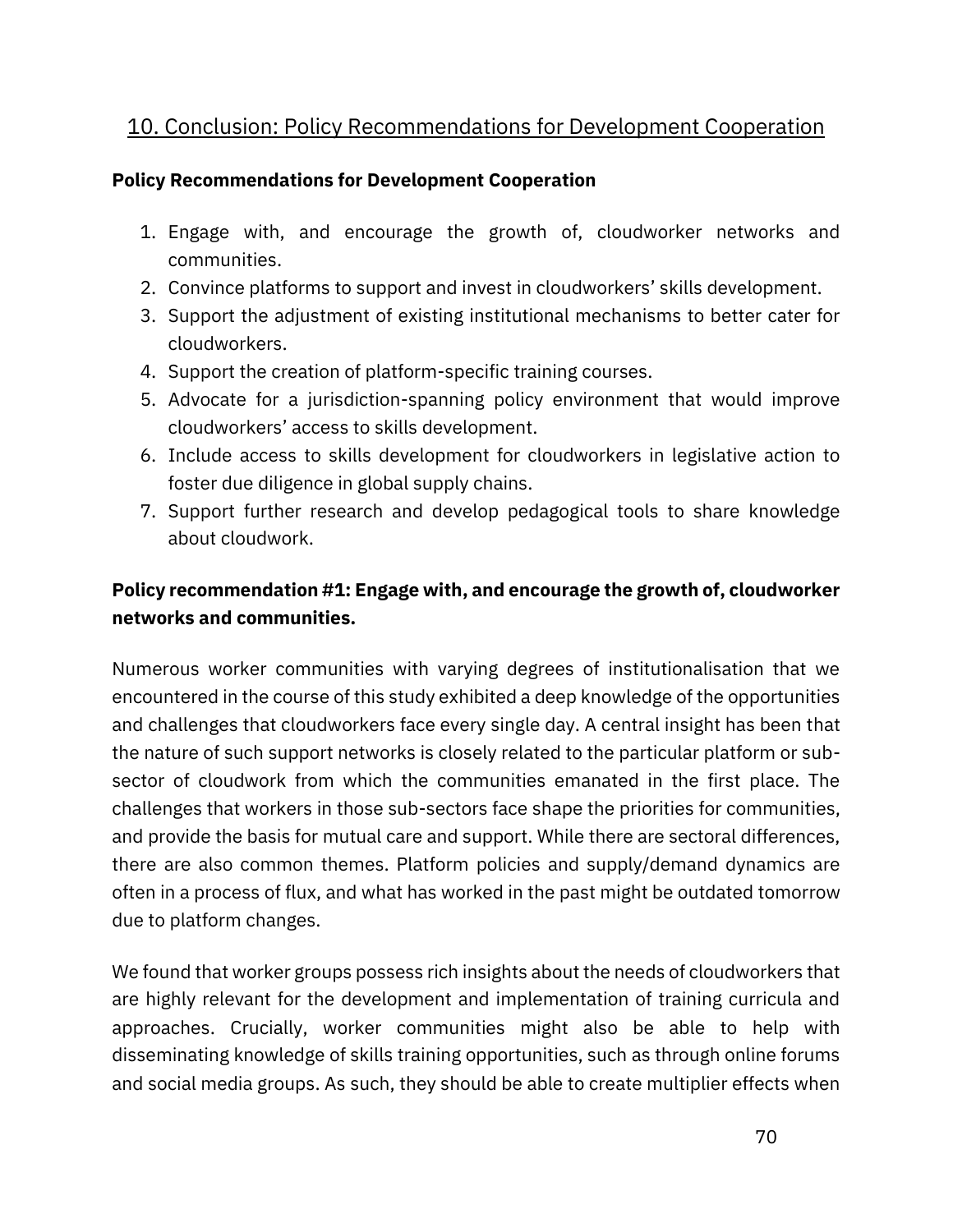circulating particular skills training courses on, for example, the role of pricing in design work. When it comes to the role of development cooperation in engaging with cloudworker networks and communities, consistency and continuous exchange about skill requirements and key obstacles that workers are facing is key.

However, despite the existence of numerous worker communities, our evidence shows that many cloudworkers remain relatively atomised. Finding ways to incentivise and encourage cloudworkers to see and shape their common interests and goals is a crucial challenge for development cooperation. In so doing, it is pivotal to recognise that workers and their communities are sometimes geared towards divergent and occasionally even conflicting goals. In light of the heterogeneity of cloudwork, there is a need to go beyond the replication of industrial-era blue collar trade unionism and appreciate that new forms of mediating jobs and tasks go hand in hand with new forms of worker organising.

## **Policy recommendation #2: Convince platforms to support and invest in cloudworkers' skills development.**

Cloudwork platforms have substantial power and influence over skills acquisition among their workforce, and could be important partners for development and government actors seeking to skill, reskill and upskill cloudworkers. Platforms should be encouraged and incentivised to play a more proactive role in cloudworkers' skills development. They are well-placed to help develop training curricula; disseminate information about skills development opportunities to workers on their platforms (e.g. through direct communication to workers; blogs; FAQs, etc.); institute positive incentives for workers to undertake self-driven learning activities (e.g. through mechanisms that enable workers to showcase skills certificates on their platform profiles, or other platformbased reward structures); and even to directly invest in training their workers.

Previous sections have pointed out that many cloudwork platforms tend to maintain an arm's length distance from their self-employed workforce—investing little, if anything, into directly skilling cloudworkers. However, as online freelance work arrangements become increasingly normalised, there is a growing business case for platforms to invest in their workforce's skills, to help attract and retain a skilled pool of workers, and thereby gain a competitive edge over other platforms. For instance, the platform, GigIndia, seeks to attract cloudworkers by claiming to be '*more than just a gig job*' because it offers skill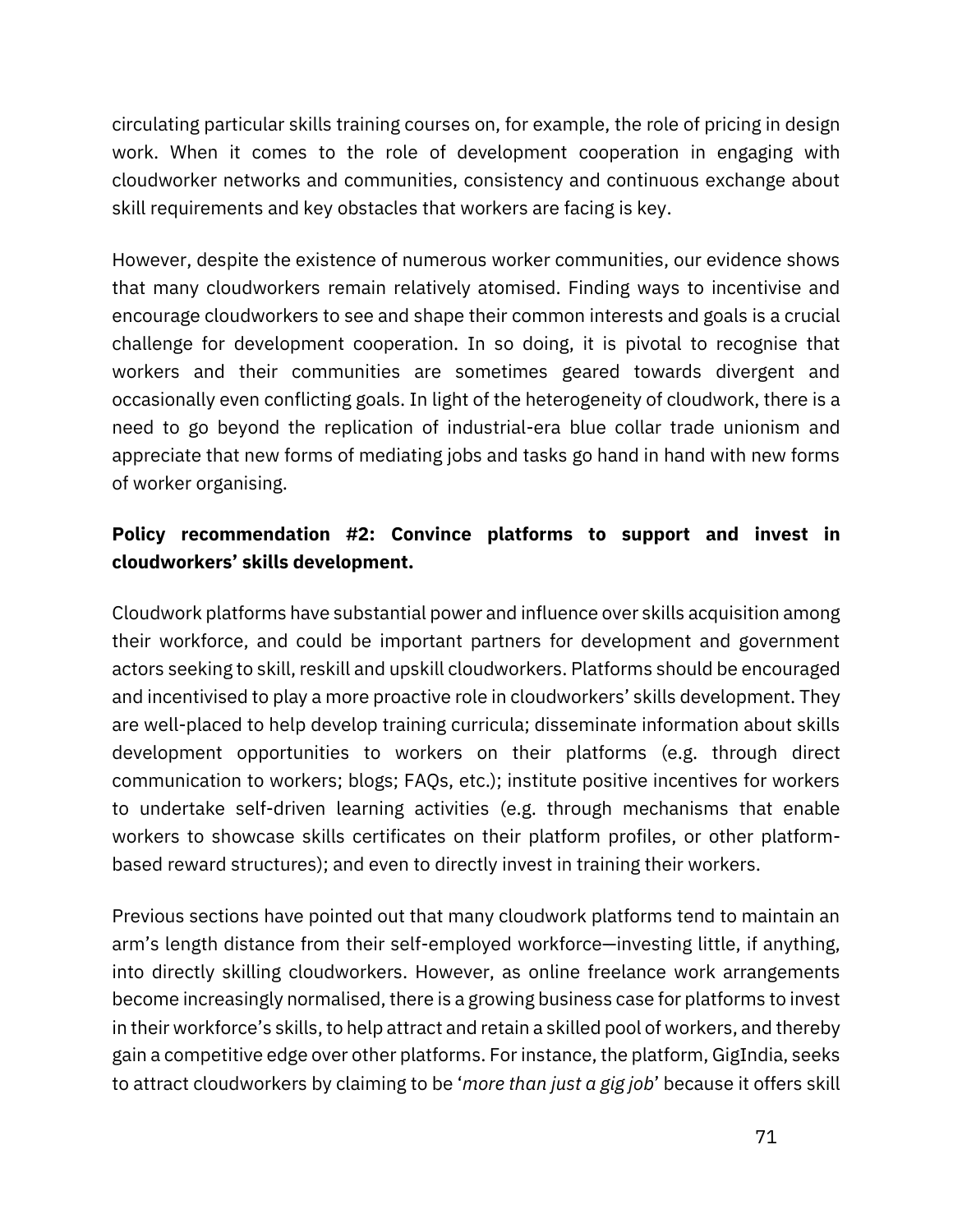certifications, continuous learning opportunities, and mentoring services [\(GigIndia,](https://www.zotero.org/google-docs/?DB5KBj)  [n.d.\)](https://www.zotero.org/google-docs/?DB5KBj). It appears, therefore, that some platforms may be more likely and willing to invest in directly skilling Indian workers—particularly, those Indian platforms like GigIndia, which have to compete with well-established, globe-spanning platforms like MTurk or Freelancer to attract Indian workers, and which, moreover, rely substantially more upon the Indian cloud workforce. In partnership with such platforms, development and government actors could foster formal institutionalised channels for graduates of TVET programmes to access work through these platforms. On a macro level, such an approach may set off multiplier effects within the Indian economy by boosting employment, and contributing to value creation and circulation within the Indian economy.

Notably, we found that workers' capacity to develop their skills is significantly constrained by a lack of time and financial challenges. Platforms have substantial power over workers' pay and working conditions—for example, by instituting policies to better manage job availability and allocation, and improving pay [\(Fairwork,](https://www.zotero.org/google-docs/?Arf2b5) n.d.). Doing so would reduce the problem of overwork and afford workers more time and financial flexibility to engage in learning activities. There exists a diversity of cloudwork platform models—with some platforms providing 'fairer' conditions [\(Fairwork, 2021\)](https://www.zotero.org/google-docs/?hScxJM) and more opportunities for skills development than others. In choosing which platforms to partner with, development and government actors should adopt an active stance against the precarious and exploitative work conditions that persist on many cloudwork platforms, and ensure that the platforms they support meet minimum fair work criteria, such as those identified by the Fairwork project's evaluations of platforms.<sup>11</sup> Such a policy would not only help incentivise platform-led upskilling, but additionally contribute to the many voices calling for fairer working conditions on cloudwork platforms. Platform work need not be characterised by exploitative and unfair relationships between workers, platforms, and clients. Training initiatives should therefore be considering how to prepare workers for decent rather than indecent jobs.

# **Policy recommendation #3: Support the adjustment of existing institutional mechanisms to better cater for cloudworkers.**

 $11$  See [www.fair.work](http://www.fair.work/) for up-to-date principles for fair cloudwork, as well as scores and rankings of platforms.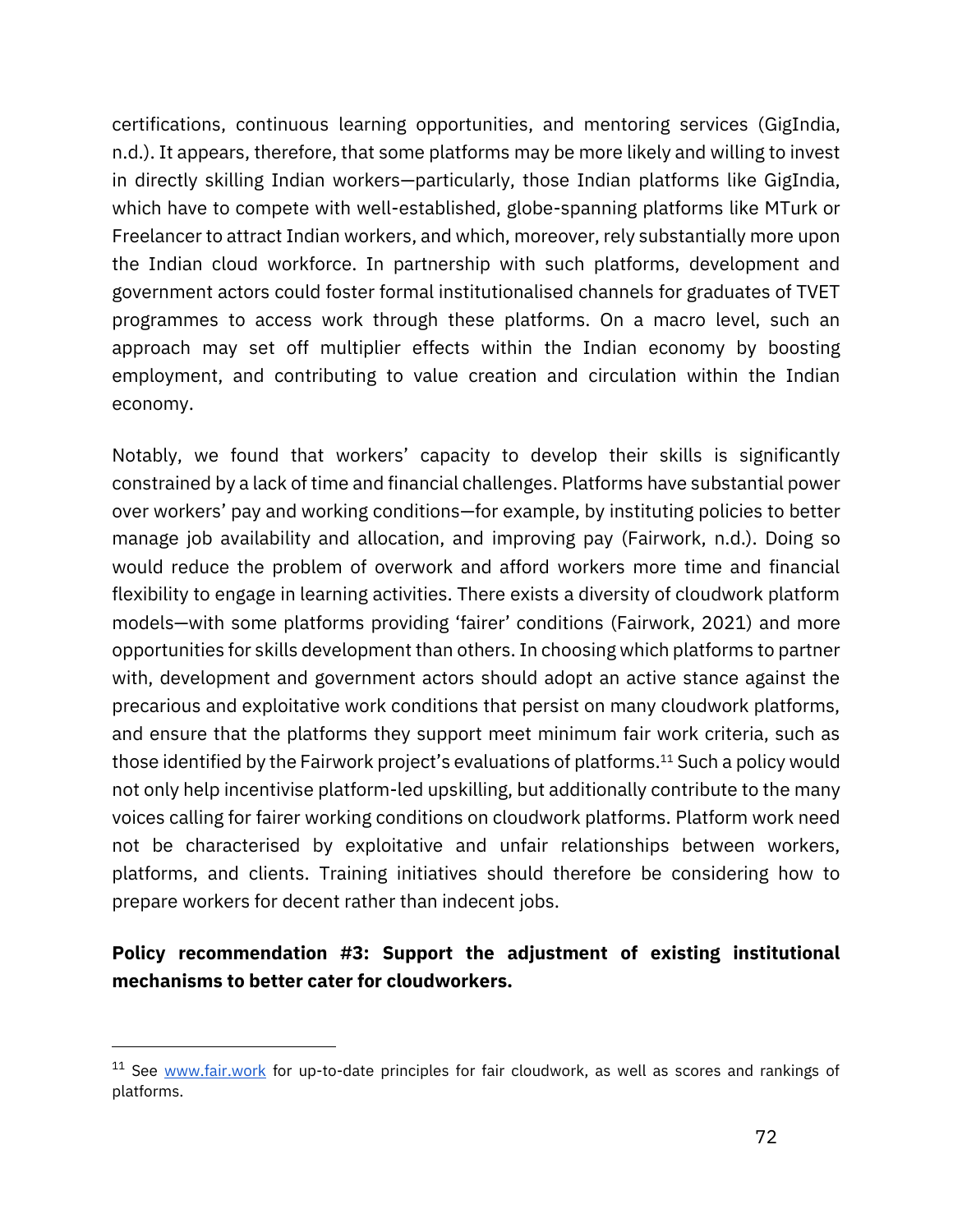There are numerous extant government-led institutional mechanisms to impart digital (and other) skills to Indian workers, such as NASSCOM's FutureSkills Prime platform, or NSDC's eSkills India platform. However, we found that existing organisational skills programmes and TVET systems in India do not directly target or cater for cloudworkers. Government initiatives in other contexts that do directly impart skills training to cloudworkers include, for example, the Kenyan 'Ajira Digital Program', which comprehensively aggregates relevant skills courses and information about platform work [\(Ajira Digital, n.d.\)](https://www.zotero.org/google-docs/?3VKEDL), and the Pakistani 'National Freelance Training Programme', which provides a training course for aspiring online workers [\(NFTP, n.d.\)](https://www.zotero.org/google-docs/?vmCTfV).

Development actors would be well-placed to support the adjustment of India's existing institutional mechanisms to better cater for cloudworkers. One approach could be to support the development of new training curricula geared towards cloudworkers, in conjunction with a partner like NASSCOM's FutureSkills Prime platform, which has an established training infrastructure and intends to better target cloudworkers in the future. An additional approach in conjunction could involve supporting the development of a digital skills certification system for cloudworkers such that it is indexed to India's National Skill Qualification Framework (NSQF). We have found skills certification to be a salient need for cloudworkers, given that many platforms' mechanisms for skills credentialing (where they exist) are platform-specific—creating a lock-in effect whereby workers cannot port their accreditations, credentials and work history to other platforms. However, it is crucial that any such centralised repository prioritises and builds in robust privacy features to protect worker data, particularly if—over and above skills certification—workers' platform work history, ratings, and social security information are also to be contained within this solution.

# **Policy recommendation #4: Support the creation of platform-specific training courses.**

In order to design and implement appropriate and effective skills development and vocational training approaches, there is a need to take into account platform- and taskspecific conventions and client expectations. As our results have indicated, while the broad aspirations for upskilling and the learning activities undertaken are fairly similar across the four platforms included in the study, there are differences, in particular where the platforms host different kinds of work (microwork vs freelancing). In order to design training approaches that effectively translate into positive outcomes for workers, the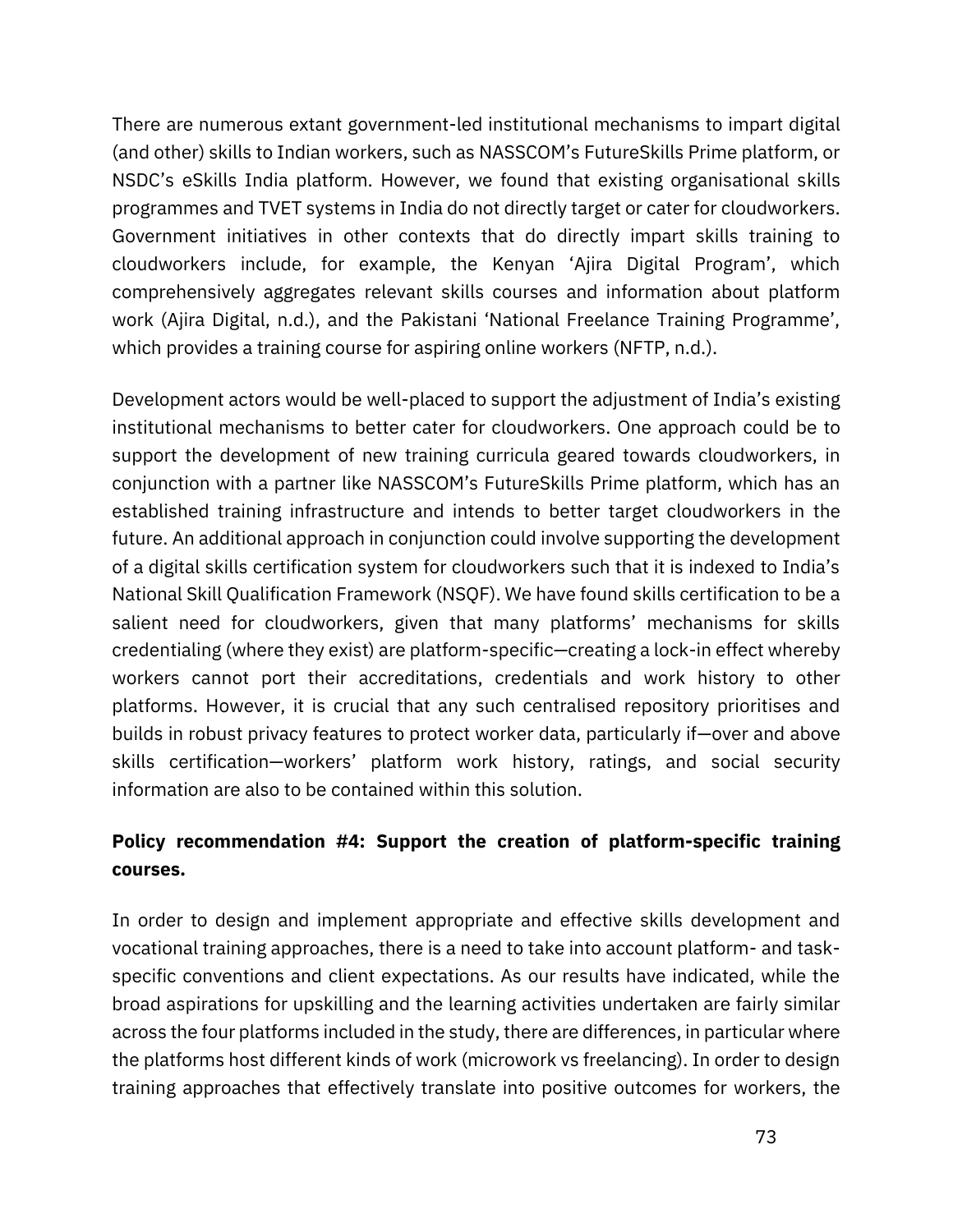particular dynamics of each platform in question should be carefully considered.

Our respondents report a keen interest to develop platform-related skills and platformrelated learning activities, but also note the difficulty of finding appropriate training resources as well as a paucity of knowledge about how to navigate such content. These challenges are compounded by the lacking informal mentorship, as support networks or informal communities of peers are not accessible to all cloudworkers. The development of platform-specific training courses that are accessible to workers with varying levels of experience or with more basic English skills could address these challenges and support workers to overcome some of the upskilling barriers they currently experience.

By virtue of their role in centralising exchange between workers and clients, platforms enable researchers and development practitioners to potentially assess where inequalities arise, for instance based on gender, geography, or caste, and design reintermediation approaches which address these inequalities. In other areas of the digital economy such features have been noted and translated into practices. For instance the Retailers Association's Skill Council of India (RASCI) currently runs upskilling programs for Indian craftspeople and artisans to photograph, catalogue, and sell their products on digital marketplaces in order to reach customers directly and avoid middlemen siphoning part of the profit. Relatedly, Amazon India hosts over 150 learning modules (in English and Hindi), online training and recorded sessions on a site it terms its Indian "Seller University", which it claims to impact lives via generating economic profits for Indian vendors selling products on its site [\(Amazon India, 2019](https://www.zotero.org/google-docs/?VBVxiD) & [2021\)](https://www.zotero.org/google-docs/?RtP3TP). The closest competitor, Walmart-owned Flipkart, also offers sellers a site with resources including workshops, webinars, training, and a self-paced learning platform, Smart Learn [\(Flipkart, 2021\).](https://www.zotero.org/google-docs/?Zz0Nqf)

Similar approaches have been adopted in the context of digital marketplaces in other Asian countries such as China's "TaoBao villages", where rurally-based individuals and households (forming e-households) and e-commerce firms (e-shops) have engaged with e-commerce, reaching wider markets for their goods via platforms such as TaoBao [\(Wei et al., 2019\)](https://www.zotero.org/google-docs/?ARWOx9). While the business models employed by these initiatives may differ from the cloudwork platforms included in this study, they nevertheless offer potential pathways into digitally-based economic activities and an opportunity for reintermediation approaches to upskill cloudworkers who may not have access to these opportunities.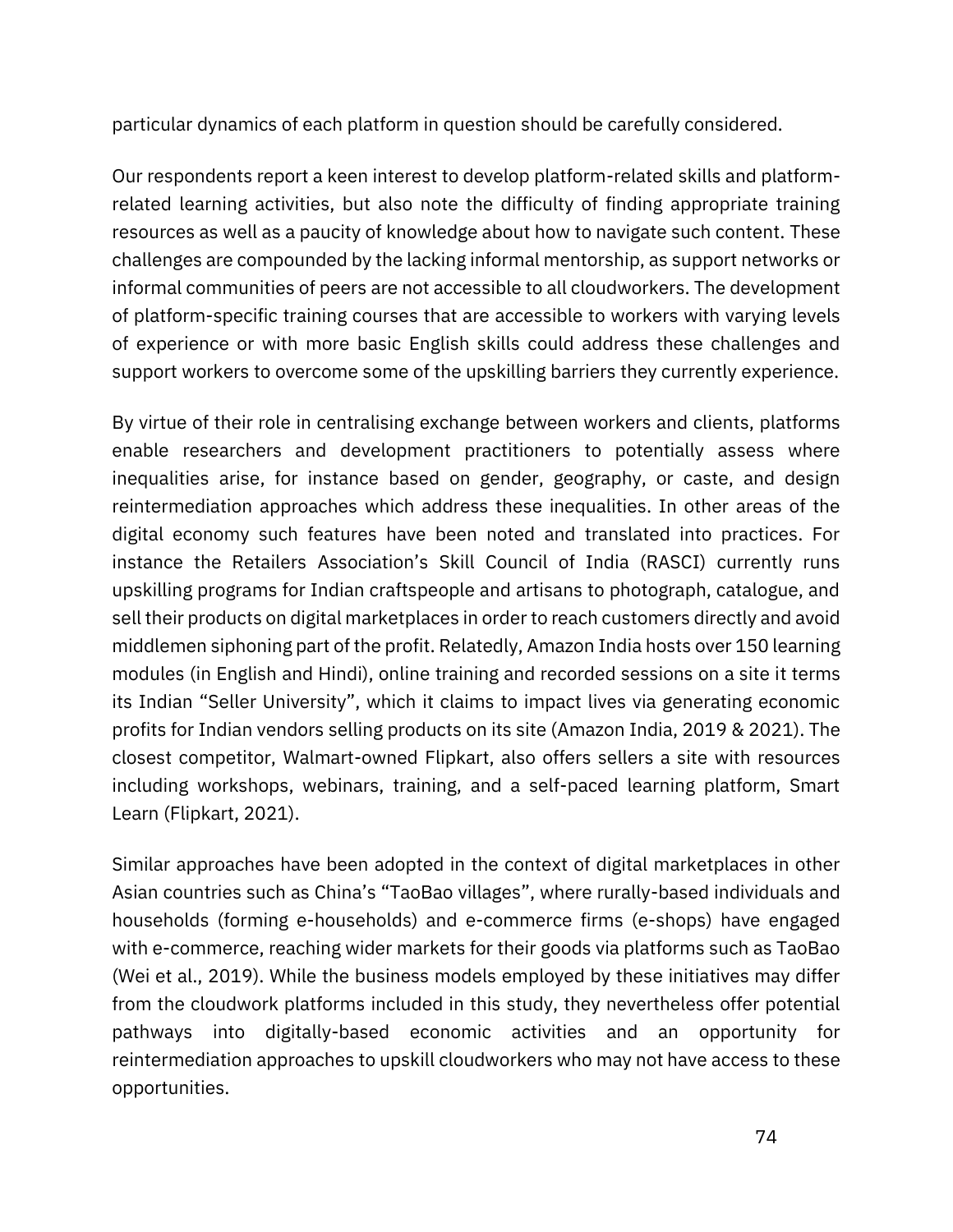# **Policy recommendation #5: Advocate for a jurisdiction-spanning policy environment that would improve cloudworkers' access to skills development.**

Regulatory frameworks can have a significant effect on cloudworkers' access to skills development and their opportunities to make use of existing upskilling trajectories. As various national governments have started to put the regulation of platform work on their policy agendas, there remains a mismatch between globally-operating cloudwork platforms—like the platforms included in our study—and the lack of comprehensive global policy responses to this new world of work. In this regard, the regulation of cloudwork presents a particular challenge for supranational regulatory bodies because those types of work and its emerging social conflicts are less visible than, say, food delivery or ride-hailing work.

There are various suggestions on how to regulate cloudwork in a planetary labour market. The ILO's Global Commission on the Future of Work, for example, presented an international governance system for digital labour platforms that would require platform operators (and their clients) to respect certain minimum rights and protections [\(Albrecht](https://www.zotero.org/google-docs/?4dIFiw) [et al., 2020](https://www.zotero.org/google-docs/?4dIFiw)). This idea is based on the model of the ILO's Maritime Labour Convention for the global shipping industry. While the role of skills development has not been explicitly mentioned in such proposals, development actors would be well-situated to play an active role in extending policy horizons by foregrounding the importance of including access to training approaches in transnational policy debates.

Nevertheless, a key problem of current supranational regulatory frameworks with regard to global labour markets is their grounding in conventional understandings of labour as necessarily being embedded in clearly distinguishable industrial sectors, which produce tangible or physical commodities. A digital world of work, however, destabilizes the boundaries between such sectors and it requires us to rethink occupational standards as frameworks for skills development. Development cooperation could help with advocating for evidence-based reformulations of what constitutes an 'occupation' in ways that account for today's cross-cutting nature of cloudwork.

**Policy recommendation #6: Include access to skills development for cloudworkers in legislative action to foster due diligence in global supply chains.**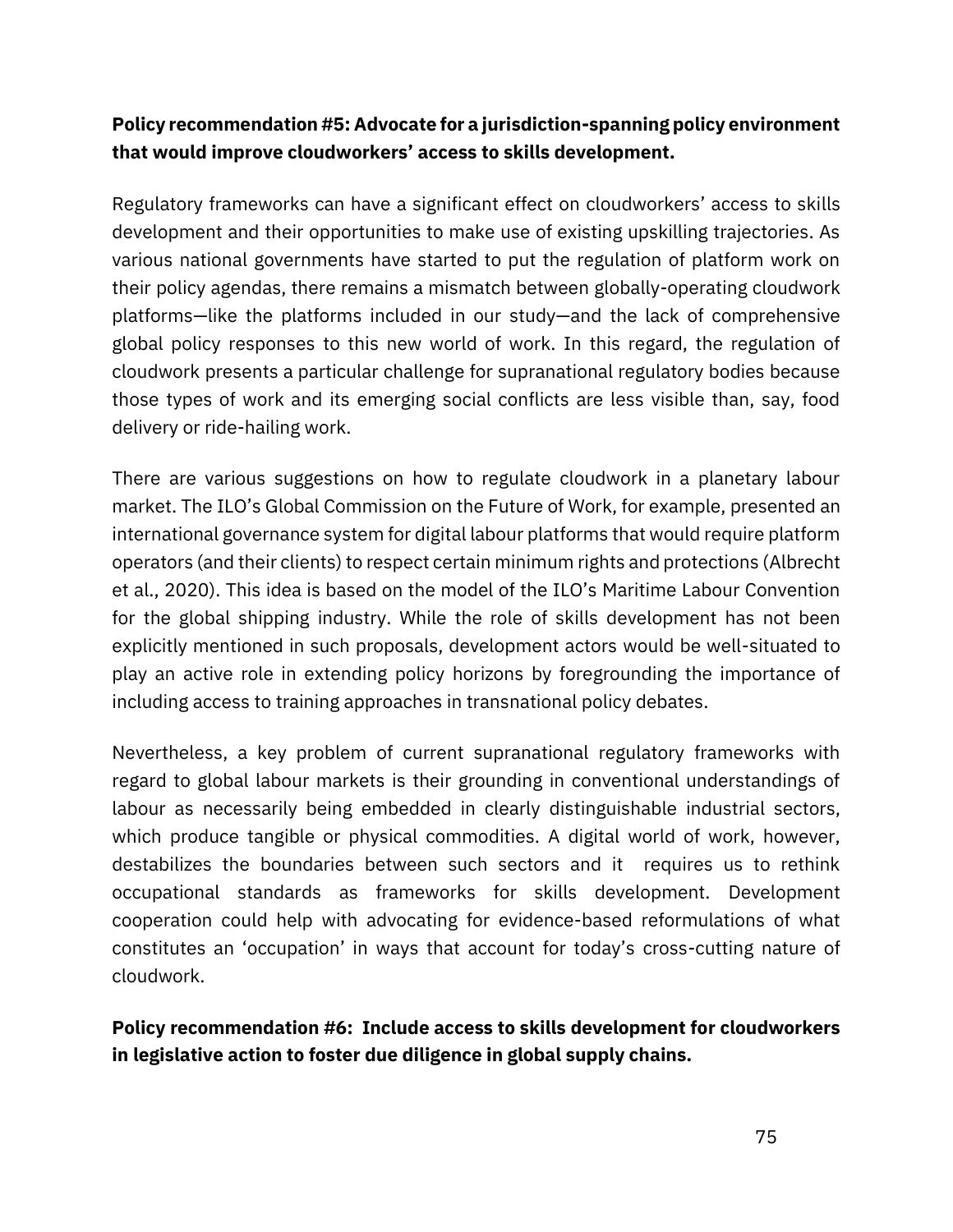Current legislative action on due diligence in global supply chains provides a point of regulatory leverage to cast a spotlight on, and may help to improve cloudworkers' opportunities of skills development. It is commendable that Germany's cabinet has recently approved a law on due diligence to enforce the protection of human rights and environmental standards along global supply chains [\(Solomon, 2021\)](https://www.zotero.org/google-docs/?evOcC8). The cloudworkers included in this study are also a part of global supply chains.

However, the opacity of client–worker relations is a key problem and research gap that complicates the inclusion of cloudwork in such supply chain laws. Clients can be individuals, but sometimes middle-sized and larger companies make use of cloudwork platforms to commission Indian workers. We therefore recommend that development cooperation could help improve the evidence-base on the economic geography of platform work by focusing on the client side. Key questions include: Where are clients of cloudworkers based? How could a client or a company based in, say, Germany be incentivised to use cloudwork platforms in a way that is not detrimental to an Indian workers' access to skills development? How can international bilateral policy corporations—for example, between Germany and India—shape and improve cloudworkers' access to training approaches?

These questions exemplify the need to grow the evidence base about cloudwork while also rethinking and reworking existing understandings of supply chains by taking into consideration digitally mediated work. Development cooperation can play a proactive role in this process, as many important policy interventions in the domain of fair global or bilateral standards are a result of successful development policy. It is in this tradition that we encourage future policy efforts that not only take seriously the social responsibility of clients and consumers, but that produce legislative outcomes entailing legal requirements for companies to protect and improve workers' livelihoods.

# **Policy recommendation #7: Support further research and develop pedagogical tools to share knowledge about cloudwork.**

There is limited knowledge among workers, policymakers, and the broader public in India about cloudwork, its shifting place in the Indian economy, and its embeddedness in the planetary labour market. Development actors are well-placed to support further research on under-researched topics relating to cloudwork—for example, the extent to which different Indian companies are increasing their reliance on cloudworkers in their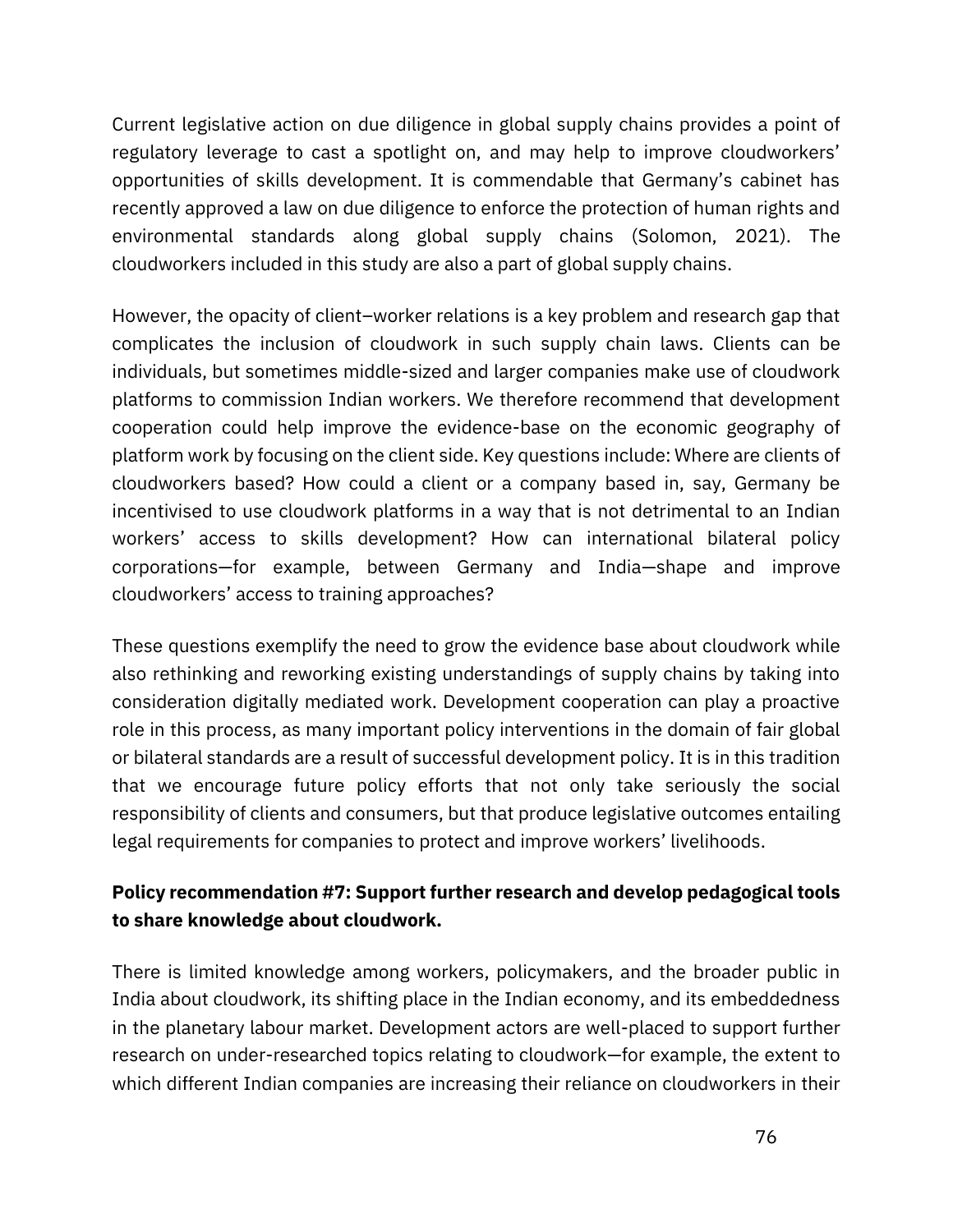workforce strategies; policy options for governments in the global South to effectively tackle unfair cloudwork and encourage platform-led upskilling; and how skills mismatch and the underutilisation of workers' skills on platforms could be addressed (ILO 2021).

Finally, development actors could support the development of pedagogical resources and tools for different audiences, to share knowledge about cloudwork. For instance, cloudworkers, cloudwork aspirants and worker associations would benefit from increased general knowledge about the contextually-specific risks and rewards, opportunities and challenges relating to cloudwork as a livelihood strategy. Such resources could be developed utilising, for instance, e-learning and game-based learning platforms like Atingi. Companies seeking to outsource parts of their business operations via cloudwork platforms would benefit from guidance on ethically engaging cloudworkers; as would cloudwork platforms which intermediate such work. Legislators and policymakers would benefit from policy briefs that present options on how best to tackle the myriad challenges posed by this new sector of work. Development actors are well-placed to become a key knowledge node in the networks of cloudworkers, clients and platforms.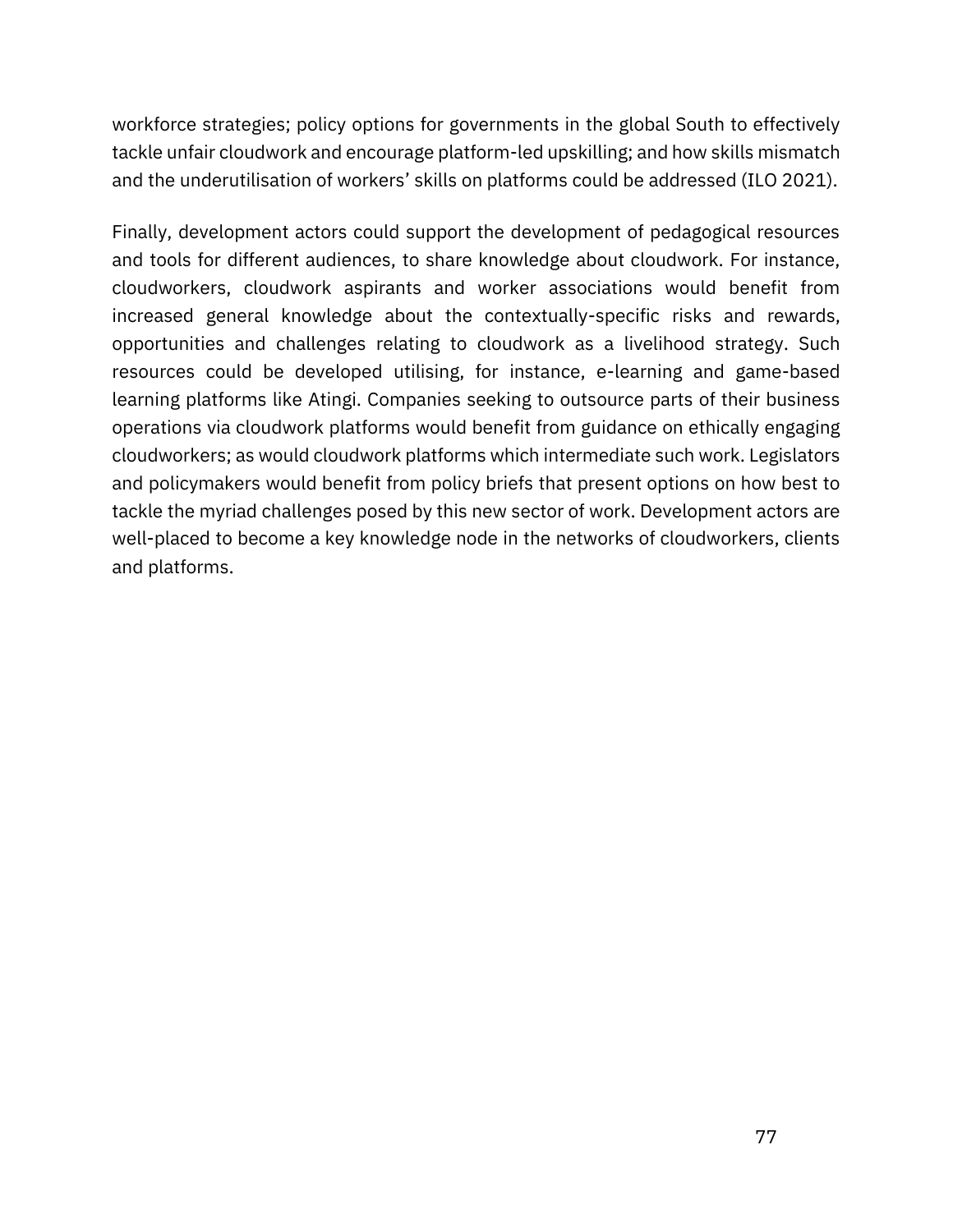# Appendix A: Methodology Note

The data collection for the project consisted of desk research, semi-structured interviews with stakeholders, surveys administered to cloudworkers, and semistructured interviews with cloudworkers. In the following subsections, this appendix discusses the methodology related to the quantitative and qualitative phases of data collection focusing on sampling and recruitment, structure of the collected data, and its analysis. A research approach combining mixed methods allows for 'multiple ways of making sense of the world' ([Greene](https://www.zotero.org/google-docs/?ajjKZg) [2007,](https://www.zotero.org/google-docs/?ajjKZg) p. 20) and helps to evaluate both observed activities as well as attitudes and perceptions towards them. Beyond the complementarity of the approaches utilized in the four research phases, we also used the mixed methods research design as an iterative process where findings from one stage informed the development of the next phase [\(Greene et al., 1989\)](https://www.zotero.org/google-docs/?uwY5bn) (see Figure 16).

Figure 16. Mixed-Methods Research Design

- 1. Literature:
	- Enquiry: Theoretical
	- Analytical research design: Synthesis of theory & empirical findings for RQ1-RQ5
	- Data source: Academic and grey literature on cloudwork
- 2. Stakeholder interviews:
	- Enquiry: Qualitative
	- Analytical research design: Analysis of interview data for RQ1 & to inform RQ2-RQ5
	- Data source: Data collection in 12 semi-structured stakeholder interviews
- 3. Cloudworkers survey:
	- Enquiry: Quantitative (and qualitative)
	- Analytical research design: Analysis of RQ1-RQ5 through quantitative & qualitative survey data
	- Data source: Data collection via online survey administered to 405 cloudworkers
- 4. Stakeholder interviews:
	- Enquiry: Qualitative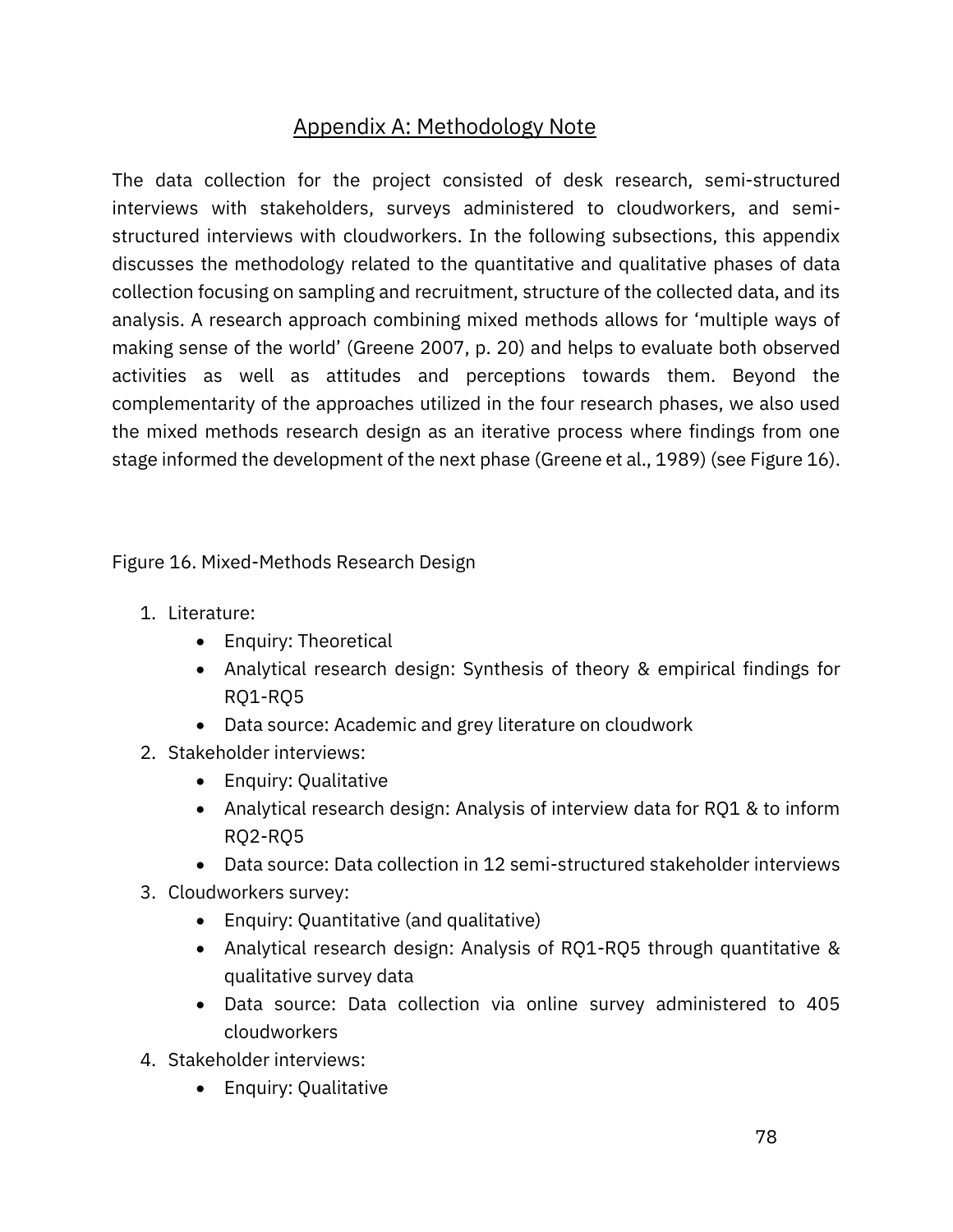- Analytical research design: Analysis of interview data for RQ1-RQ5 & contextualization of results from previous phrases.
- Data source: Data collection in 31 semi-structured cloudworker interviews.

# **Ax.1. Stakeholder interviews**

Throughout the duration of the project, we interviewed members of various stakeholder groups. These interviews provided us with insight into the broader context of skills development and technical and vocational training in India as well as into perceived opportunities and challenges of cloudwork within this landscape (addressing RQ2 and RQ3) and in the context of the COVID-19 Pandemic (addressing RQ1). We were particularly interested in how the various organizations and policies related to upskilling view their approaches in relation to the dualistic nature of the Indian labour market with a large informal sector (addressing RQ4), and how do they perceive the role of development cooperation in relation to their mandate (addressing RQ5).

### **Ax.1.1. Sampling and recruitment**

We aimed to interview individuals representing various organizations and holding diverse viewpoints into skills development and technical and vocational training in India, such as experts from India's National Skill Development Cooperation, sector skill councils, and platform companies. In order to identify appropriate stakeholder organizations and representatives whom we could contact for interviews, we tapped into our own networks and reached out to individuals identified by the GIZ. We additionally searched for relevant organizations and individuals in academic and policy literature on the topic as well as in related conferences and events. Finally, we used snowball sampling to identify potential interviewees based on our research participants' advice.

Through these avenues we identified potential research participants, among whom we were able to arrange interviews with 12 participants representing 10 organizations. The stakeholders we interviewed are listed in Table 6 below.

Table 6. Overview of Stakeholder Interview Participants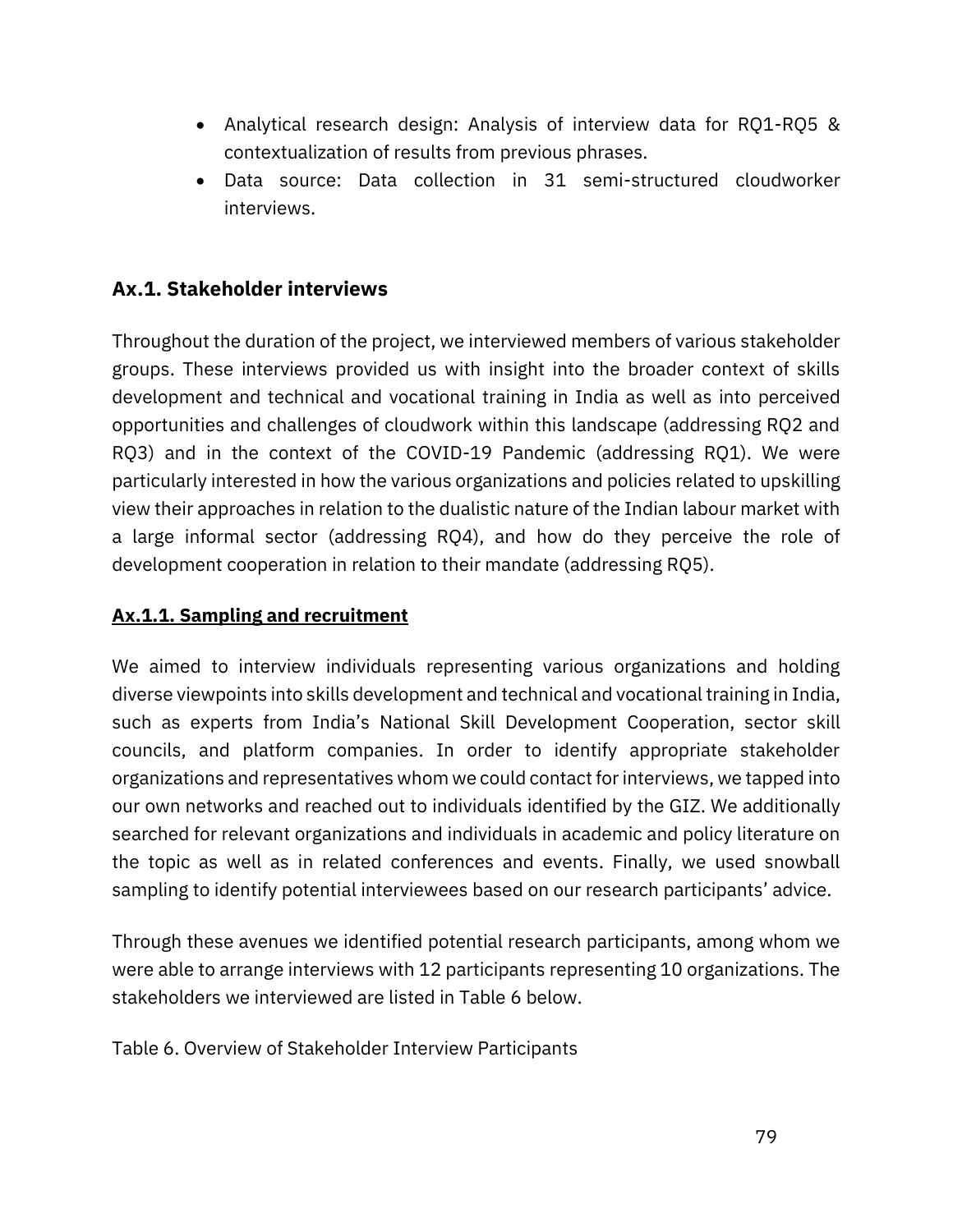| <b>Name</b>             | <b>Job Title and Organization</b>                                                                                                                                               | <b>Type of organization</b>                                                          |
|-------------------------|---------------------------------------------------------------------------------------------------------------------------------------------------------------------------------|--------------------------------------------------------------------------------------|
| Ravishankar V<br>Korgal | Advisor, Indo-German Programme for<br>Vocational Education and Training -<br><b>Cluster Aurangabad Deutsche</b><br>Gesellschaft für Internationale<br>Zusammenarbeit (GIZ) GmbH | Development agency<br>programme focusing on<br><b>TVET</b>                           |
| Sameer<br>Narasapur     | Head Standards, Assessments & QA<br>Retailers Association's Skill Council of<br>India (RASCI)                                                                                   | Sector Skill Council (SSC)                                                           |
| Sabina Dewan            | President and Executive Director,<br>JustJobs Network                                                                                                                           | <b>Private Research</b><br>Organisation                                              |
| Shyamal<br>Majumdar     | Former Head, UNESCO-UNEVOC<br><b>International Centre for Technical</b><br>and Vocational Education and<br>Training                                                             | <b>UNESCO Centre that</b><br>supports member states<br>improve their TVET<br>systems |
| Samriti Sood            | Management Consultant and Senior<br>Product Manager, Office at National<br><b>Skills Development Cooperation</b><br>(NSDC)                                                      | Public-Private organisation<br>(see more about NSDC in<br>Section 4.4)               |
| Kirti Seth              | Co-Architect and Head, FutureSkills<br>Prime Platform at NASSCOM                                                                                                                | A skills initiative of the IT-<br><b>ITES Sector Skill Council</b>                   |
| Vidya Gopal             | Co-founder, Yada Yada Collective                                                                                                                                                | Freelancer professional<br>association                                               |
| Megha<br>Vishwanath     | Co-founder, Yada Yada Collective                                                                                                                                                | Freelancer professional<br>association                                               |
| Shubhashree             | Co-founder, Yada Yada Collective                                                                                                                                                | Freelancer professional<br>association                                               |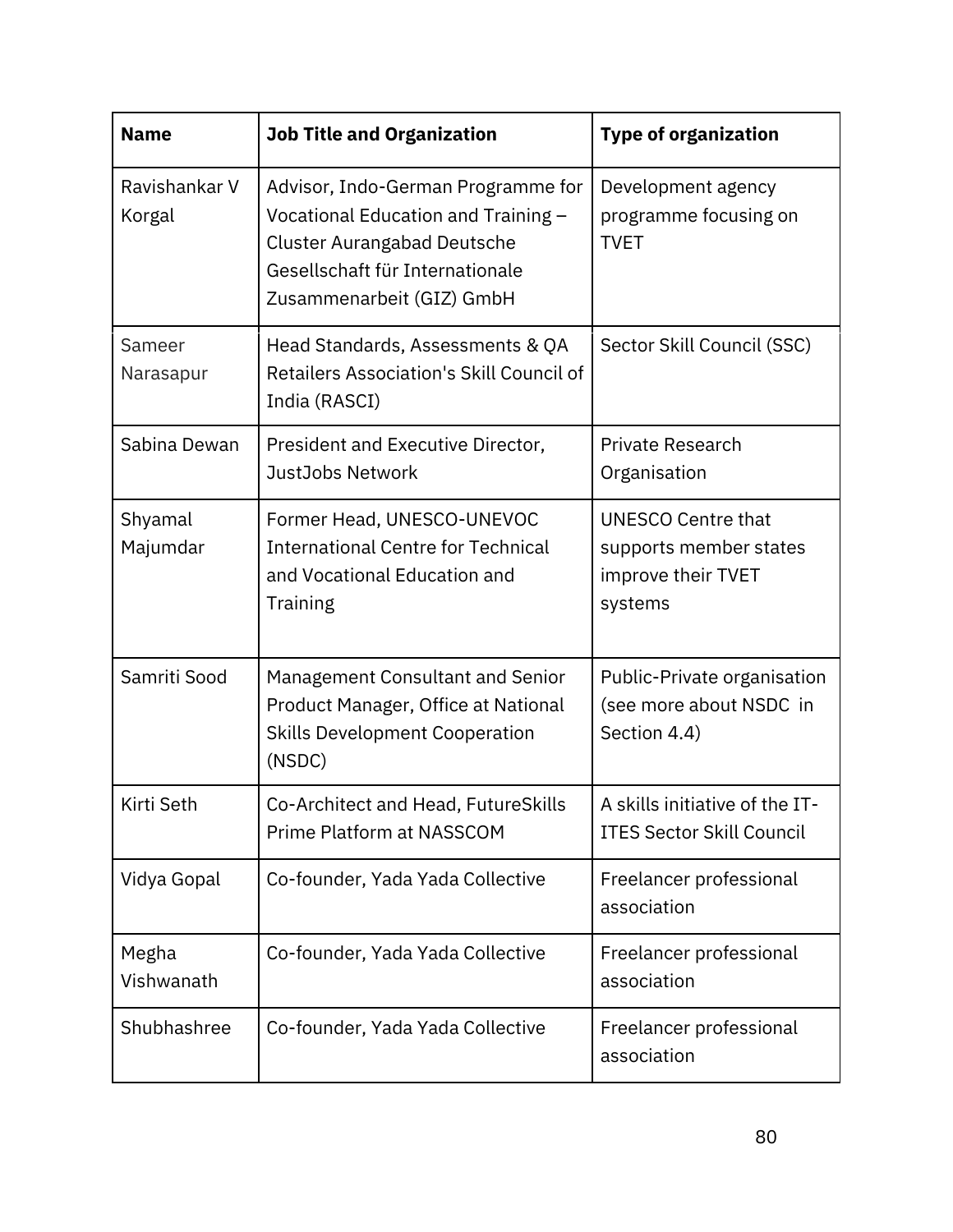| Amit Aggarwal | CEO, NASSCOM                                                                                      | <b>IT-ITES Sector Skill Council</b>                 |
|---------------|---------------------------------------------------------------------------------------------------|-----------------------------------------------------|
| Dipesh Garg   | CEO and Founder, Truelancer                                                                       | Cloudwork platform                                  |
| Pamela Baijal | Senior Policy Officer, BMZ Division<br>310: Policy issues of cooperation with<br>Asia, South Asia | Development agency<br>programme focusing on<br>TVET |

The main selection criterion for being included in the sample was the level of knowledge and expertise in skills development and technical and vocational education and training in India and familiarity with cloudwork. The Indian skills development and TVET landscape includes various actors and initiatives, but many of them are not directly relevant for cloudwork, which limited the number of potential research participants. Further, many of the stakeholders we identified were very interested in the research topic, but more familiar with geographically-tethered platform work and less acquainted with cloudwork, which on one hand highlights the prevalence of the former in the Indian context and on the other, the need for further information and research in the nexus of skills development and cloudwork.

# **Ax.1.2. Semi-structured video-conferencing interviews**

We conducted the interviews in a semi-structured format via video conferencing software such as Skype and Zoom. The participants indicated which platform they preferred to use as well as whether the interview took place via audio or audio and video. While we had envisioned conducting some of the interviews face-to-face, this was not possible due to the travel restrictions imposed by the COVID-19 Pandemic. Semistructured interviews involve following an interview guide, but also enable the researcher to embark on topical trajectories which may depart from the guide thus facilitating comparability in the context of non-repeated interviews, while also allowing flexibility and probing [\(Creswell & Plano Clark, 2011\)](https://www.zotero.org/google-docs/?cOrSFY). Semi-structured interviews were an ideal choice for our stakeholder interviews because due to the diversity in the participants' background, we did not always know how familiar they would be with cloudwork. Further, as many of them had particular viewpoints into organizing skills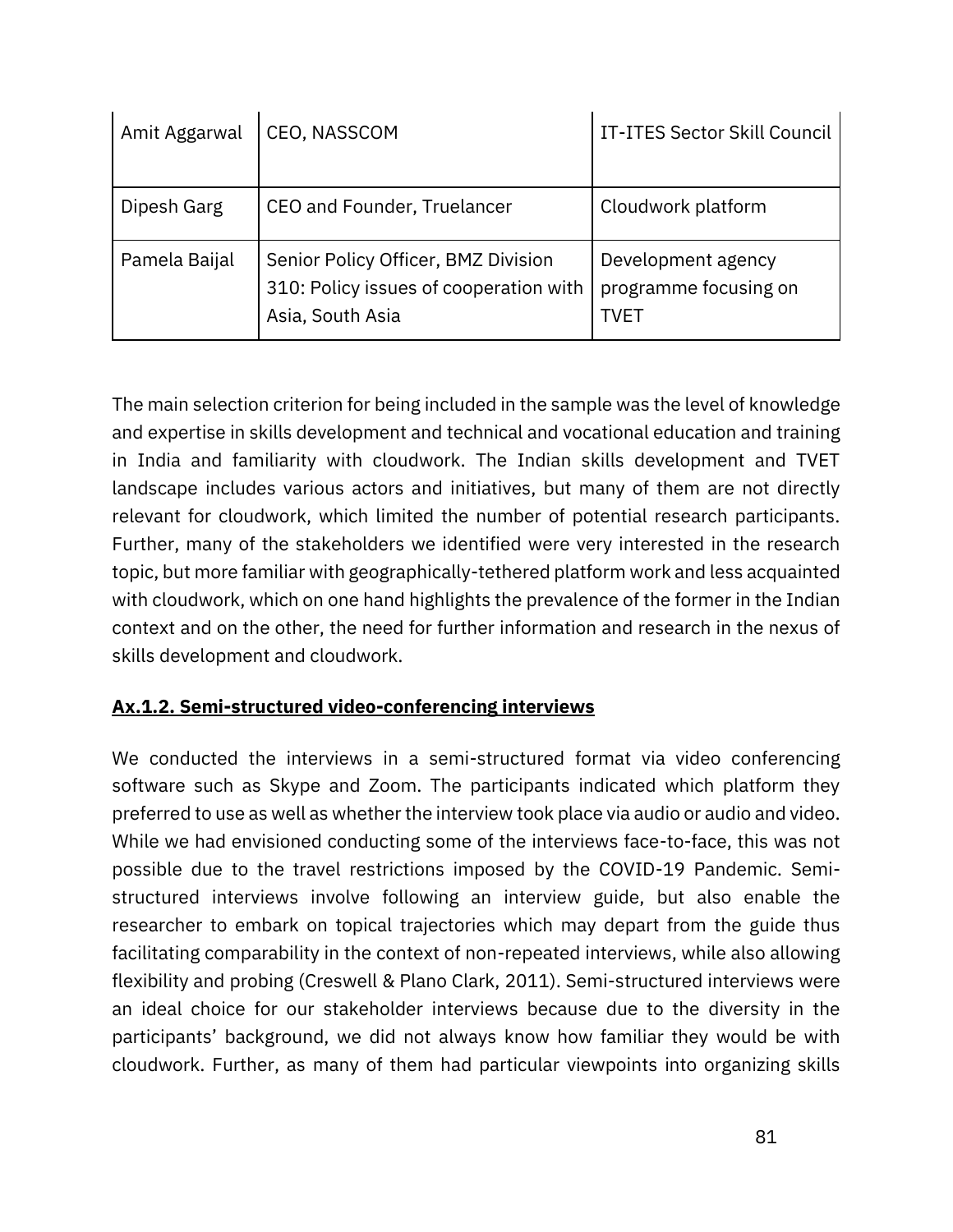development or technical and vocational training and education, this method allowed for the interviews to proceed flexibly and accommodate topics and discussions that we may have unanticipated, but that were highly relevant to the Indian context. The interviews lasted between 45 minutes and one hour, though in some cases the participants were willing to share more of their knowledge and the longest interviews lasted for up to 75 minutes. In the interviews we asked mainly open-ended questions pertaining to five foci: skills development and TVET landscape in India, opportunities and challenges of skills development for cloudworkers, links between the informal economy and cloudwork, implications for development cooperation, and mapping of relevant stakeholders. Prior to each interview we researched the profiles of the stakeholder and the organization represented in order to tailor the interview questions to their context. Where new topics emerged during the interview, the interviewers made sure to ask further questions in order to integrate unexpected, but relevant findings.

# **Ax.1.3. Data and analysis**

The stakeholder interviews were carried out by two or three members of the research team, who also noted down the central insights after each interview. The audio recordings of the interviews were recorded and transcribed. A member of the research team read through the notes and the transcripts and extracted insights that addressed the research questions or otherwise helped to frame the introductory sections of the report. Where necessary, further desk research was carried out to supplement the interview insights. The findings from the stakeholder interviews were then reviewed against the findings from the survey and the interviews with cloudworkers before the central conclusions were outlined for the report.

# **Ax.2. Cloudworker surveys**

In the third phase of the project, we administered an online survey to 405 cloudworkers in order to collect data on their skills development related to their platform work (addressing RQs1-3, but also touching on RQ4 and RQ5). Our survey instrument was distributed online via Qualtrics, a prominent independent software platform for online surveys. The survey took between 25 and 50 minutes to complete by non-native English speakers. Participants were compensated between \$6.5 and \$14 for completing the survey depending on the platform fees and their preferred payment option.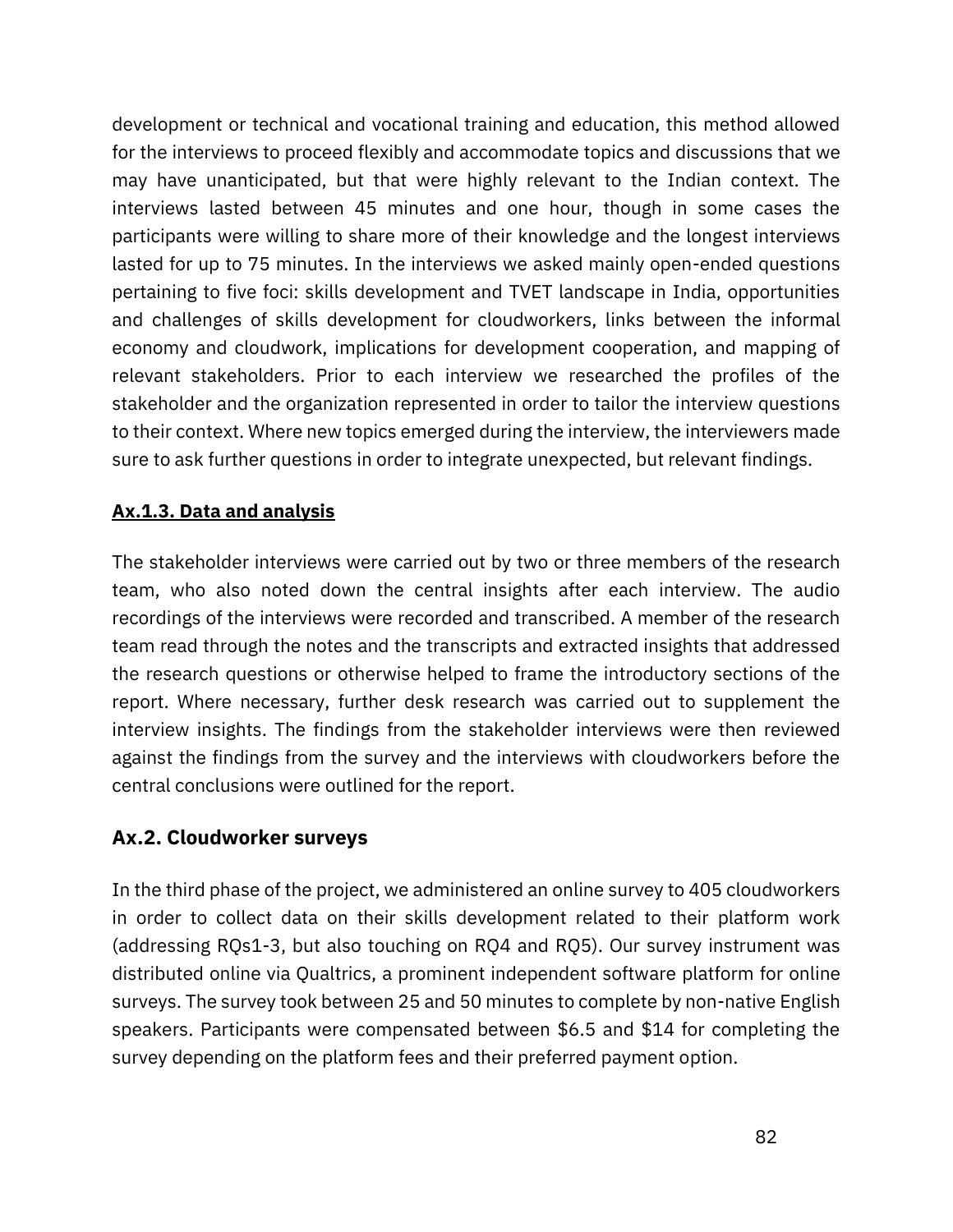#### **Ax.2.1. Survey instrument**

We collected information about cloudworkers' skills development by using a bespoke survey, which we developed by using the survey designed by the CEDEFOP's CrowdLearn project as a foundation. The CrowdLearn survey is designed to collect information on European cloudworkers' skills development and learning practices, which is why it was well-suited for the purposes of our project. We modified the survey instrument substantially to better fit our research questions by removing and adding sections and by altering some of the survey questions to better fit the context of cloudwork in India.

Among the most marked changes to the CrowdLearn survey questions we decided to keep were the adaptation of the skills typology and the set of learning activities. We modified the skills typology by adding an additional category of financial skills. One could conceptualize the original typology also containing an element of financial skills under the skill categories 'obtaining work on platform', which the authors note including skills such as pricing one's own work, or 'organizational skills', which the authors mention include project management, or 'setting up as a freelancer', which the authors note includes skills such as taxes. Given that they CrowdLearn skill typology was developed based on the experiences of a sample of highly educated European cloudworkers (36% of the sample noted bachelor's degree, and 21% master's or a doctoral degree as the highest level of education they have attained), financial skills may not have been identified as a skill that the cloudworkers would have developed before joining the platform or during cloudwork. However, based on our desk research on skills development of the Indian workforce and on Indians engaged in cloudwork or geographically tethered platform work, financial skills were highlighted as one of the central abilities. For instance, Donner et al. (2019) note financial skills as one of the main content types in skills development initiatives related to cloudwork and geographically tethered work in Asia and Africa. Relatedly, surveying online freelancers in India, Sri Lanka and Myanmar, [Galpaya & Senanayake](https://www.zotero.org/google-docs/?ur05qC) (2018) note that due to the nature of cloudwork, workers on these platforms need to navigate various financial challenges from not being able to qualify for loans due to the irregular payment schedule of cloudwork to restrictions on inward remittances complicating the withdrawal of earned income from the platforms. We felt that adding a separate category for financial skills helped us to better capture data on respondents' attitudes about their importance.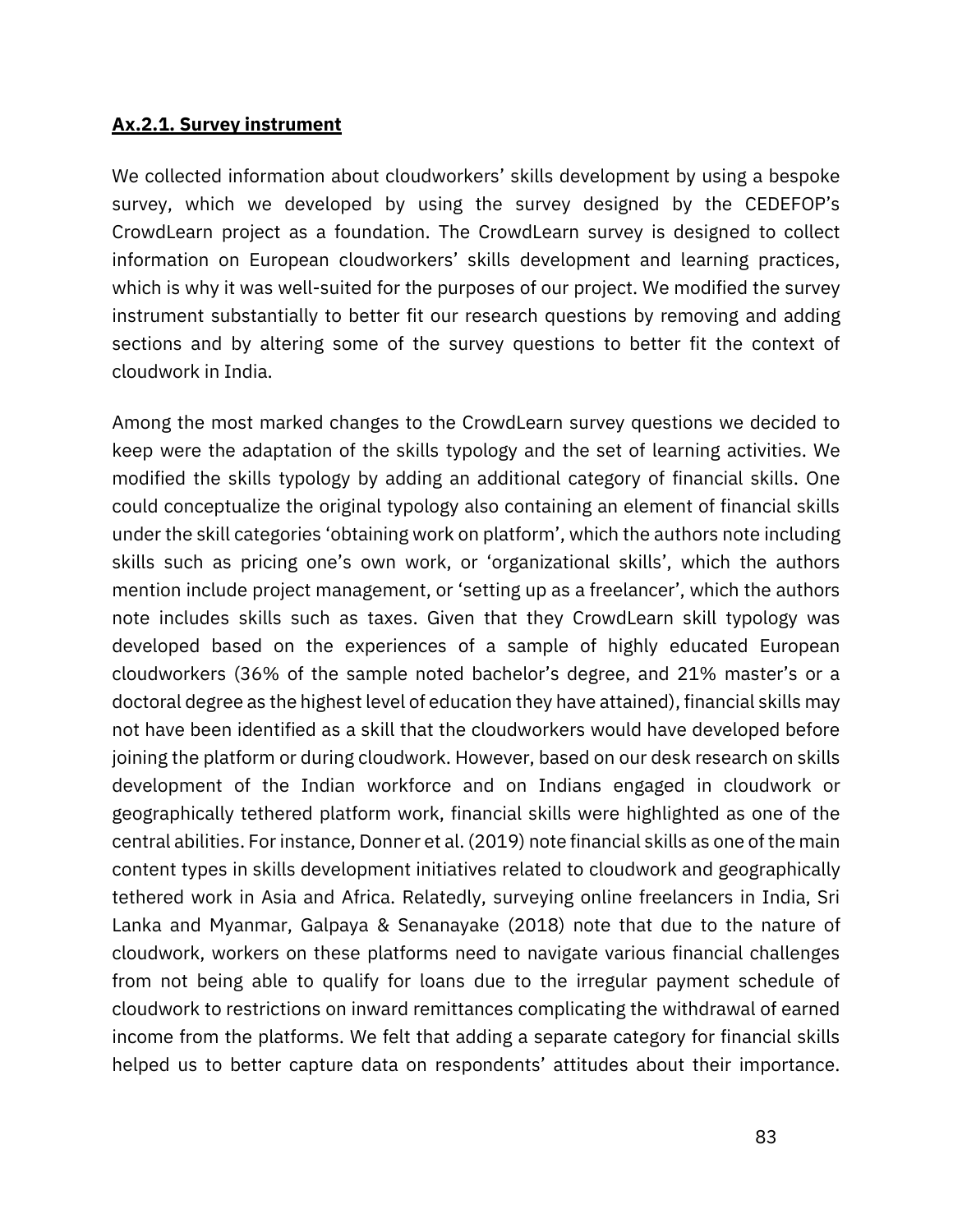Another notable adaptation in our survey was the amendment of the types of learning activities with a fourth category of platform-specific learning activities. In this category we added three learning activities: 'Following advice, tips, and suggestions displayed on the platform', 'Searching for advice in the online materials provided by the platform', and 'Receiving feedback on my jobs on the platform'. The inclusion of platform-specific learning activities was inspired by Donner et al.'s (2019) survey of skill training approaches in the African and Asian contexts, where training content located on the platform was identified as one of the key types of training available and useful to workers. Based on the types of learning activities identified by Donner et al. (2019) we also added two additional activities in the collaborative learning activities, namely 'Learning from online community forums' and 'Participating in collaborative or competitive events' and divided the individual study-related learning activity of taking online courses, webinars or tutorials into 'paid' and 'free' activities, as we wanted to assess the difference that a payment associated to these learning activities may have. We also included a 'Not applicable' category to some of the survey questions collecting data on Likert-scale, as during the piloting phase of the survey we identified a need for including these categories in order to accurately reflect respondents' views.

In terms of the structure of the survey instrument, we omitted the CrowdLearn survey section on learning strategies, as they were not as central to our research questions, and included a novel section with questions about the environment where the freelancer worked as well as a bespoke section with questions about the impact of COVID-19. We drafted the questions in these sections on the basis of a survey carried out by the Fairwork Foundation as part of their research for the report entitled The Gig Economy and Covid-19 and research on Indian cloudworkers (Bandaranayake et. al., 2020; Newlands & Lutz, 2020, Galpaya and Senanayake, 2018; Gupta et. al, 2014). In the section on the interaction of cloudworkers with stakeholders we added new questions on development cooperation. We also included further questions in the section on personal and demographic information and adjusted the existing questions to better reflect the context in India.

We developed four versions of the survey instrument in order to include terminology specific to each platform. However, the data collected by the instrument remained comparable across each platform.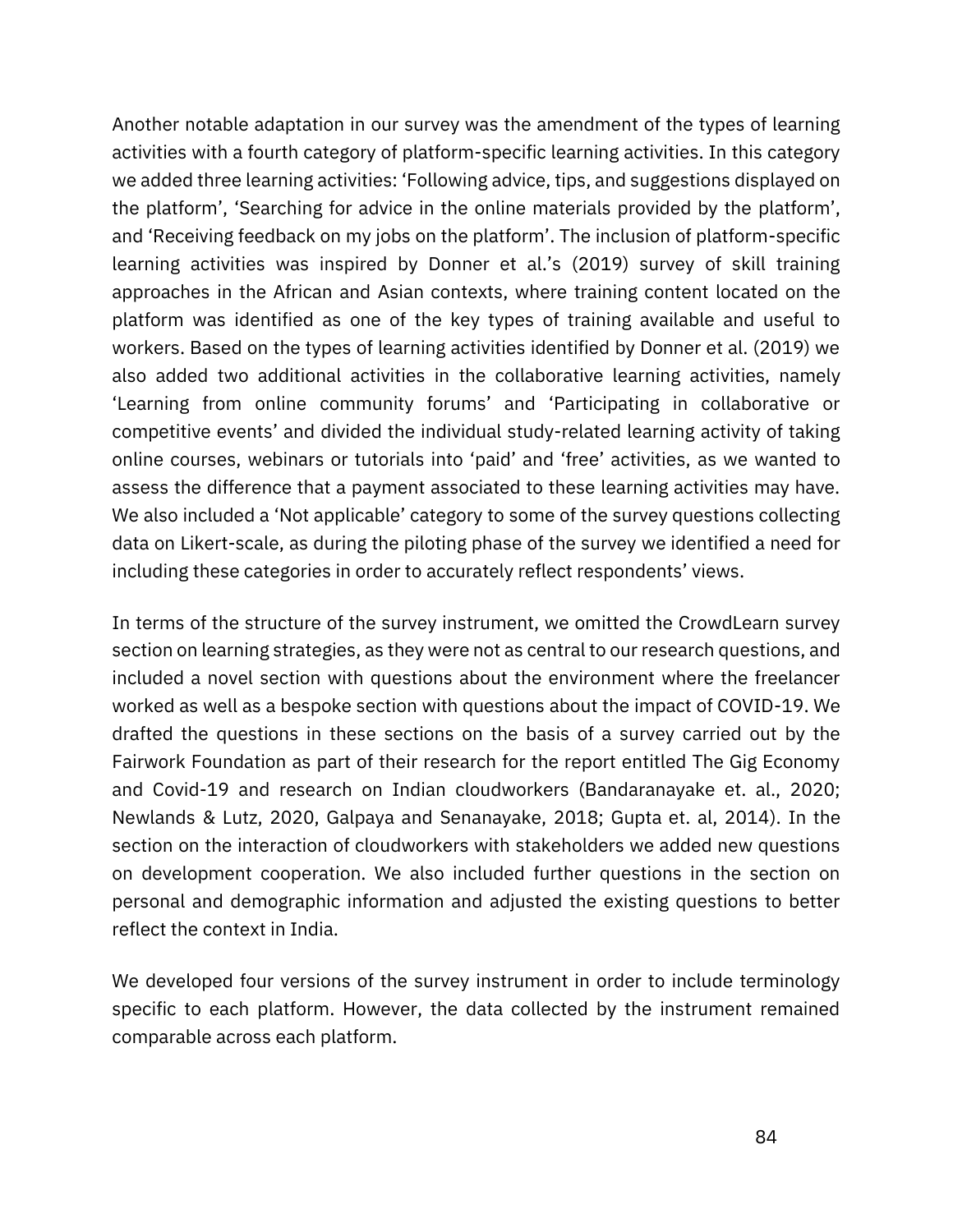### **Ax.2.2. Sampling and recruitment**

Our population of interest includes Indian cloudworkers selling work on online labour platforms. Owing to the practical limits of the project in terms of time and remuneration available for recruiting research participants, we defined our sampling frame to include four platforms: Amazon Mechanical Turk, Freelancer, Truelancer, and Upwork as discussed in section 5. We selected these platforms based on estimations of website traffic to them from Indian users and the prevalence of them in existing research about cloudwork in the Indian context, both indicating high numbers of Indian cloudworkers using these platforms. Our survey sample consists of 405 valid responses across the four platforms. We reached out to between 1,000 and 3,000 cloudworkers and our mean response rate thus varies between 10-20% on Freelancer, Truelancer, and Upwork. On Amazon Mechanical Turk the survey participants were recruited by posting a batch of jobs, which were taken up by the respondents and we did not therefore reach out to participants in the same way we did on the other three platforms. The sample includes workers who hail from different backgrounds in terms of their education, age, experience on the platform, and their reliance on income from the platform (see Figure 17).

Figure 17. Sample Characteristics (Source: Project data set). *To request access to the data, please contact us at info@fair.work.*

We obtained a balanced sample between cloudworkers from the four included platforms and in terms of gender across the entire sample as well as within the group of respondents from each platform (see Figure 1). In order to be eligible to take part in the survey we required the respondents to be 18 years of age or above, be based in India, and have worked on the platform for at least one month. Our sample was well balanced between the platforms as well as between genders, as Figure 1 shows.

Our sampling strategy on Freelancer, Truelancer, and Upwork included equal quota sampling, which was complemented by snowball sampling to a minor extent. On these platforms, we randomly invited cloudworkers to take part in the survey while maintaining equal quotas for gender as identified based on the cloudworker's profile photo and subsequently confirmed by their survey responses. This approach required spending substantial time on the platforms, but it allowed us to describe our project and the survey in detail, be clear about the time commitment required, and transparently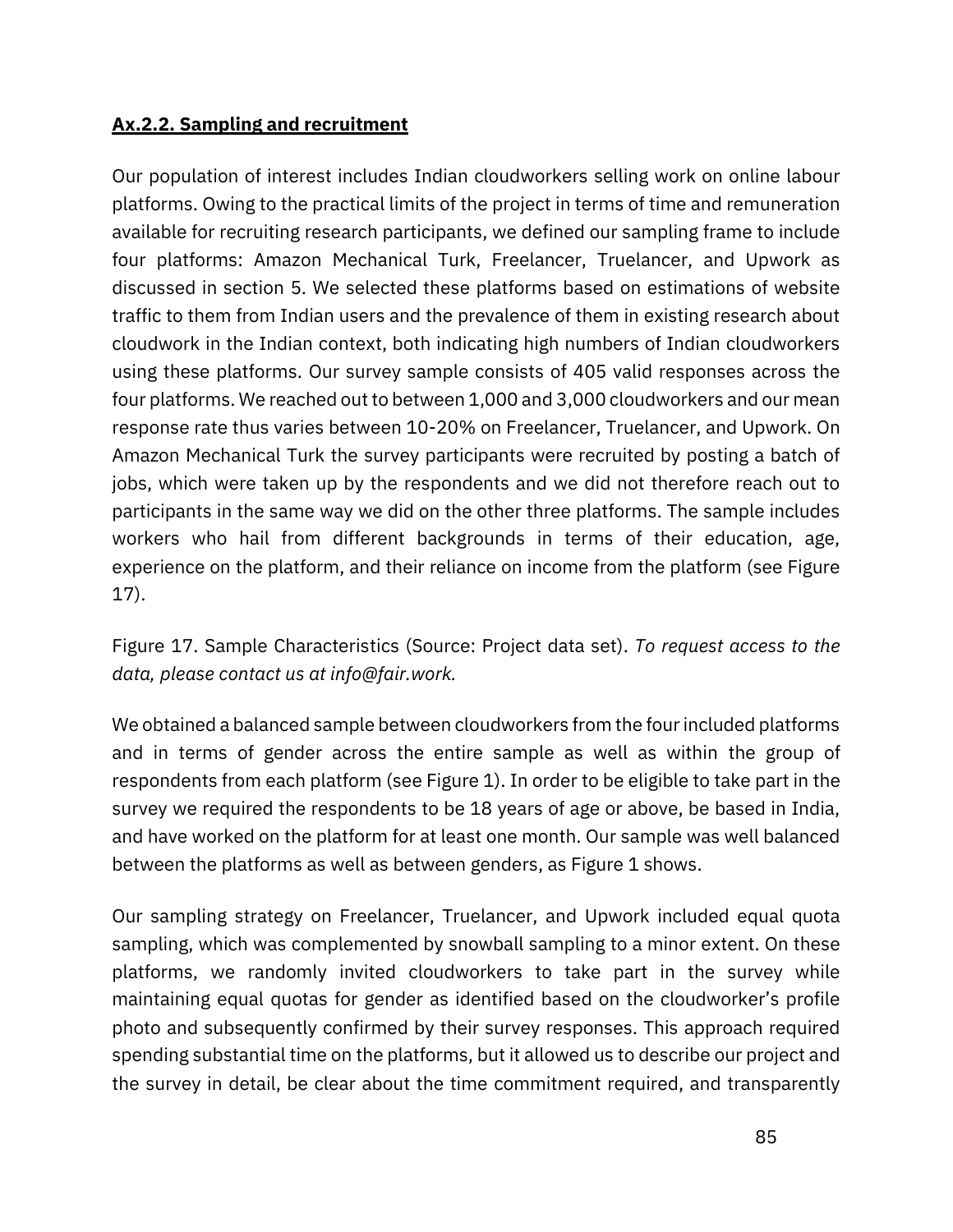post the compensation amount in an escrow fund while the cloudworker completed the survey and we reviewed the responses before releasing the payment. This method also allowed us to contact the cloudworkers directly and respond to any questions they had while taking the survey.

There were a few instances where we had an opportunity to snowball the sample for instance through cloudworkers who had taken the survey and were able to refer their colleagues to take it. However, we only received a couple of additional research participants through this avenue.

### **Ax.2.3. Data analysis**

We did not weigh the variables collected in the survey according to any demographic features, as the features of our population of interest---Indian cloudworkers---is unknown. We aimed to collect a sample that was well balanced in terms of the equal quotas of participants across the four platforms and in terms of gender both within and between these groups. While we additionally tried to recruit participants, who represented various sub-groups of cloudworkers of interest for instance in terms of age, experience on the platform, and type of work, achieving this variation was limited by the size of our sample. The data cleaning and manipulation, statistical analysis, and plotting of figures was carried out using Python. A selection of results is presented in this report.

# **Ax.3. Cloudworker interviews**

We wished to explore some of the central themes emerging from the stakeholder interviews and the analysis of cloudworker survey data further by inviting a select number of survey participants for a follow-up interview.

# **Ax.3.1. Sampling and recruitment**

We invited 31 survey participants for follow-up interviews. We aimed to have a balanced representation of interview subjects across the four platforms and in terms of the gender of the participants while prioritizing interviews with individuals whose survey responses had indicated insight into one of the themes that emerged from the survey data and stakeholder interviews. We interviewed 7 workers on Amazon Mechanical Turk, 8 on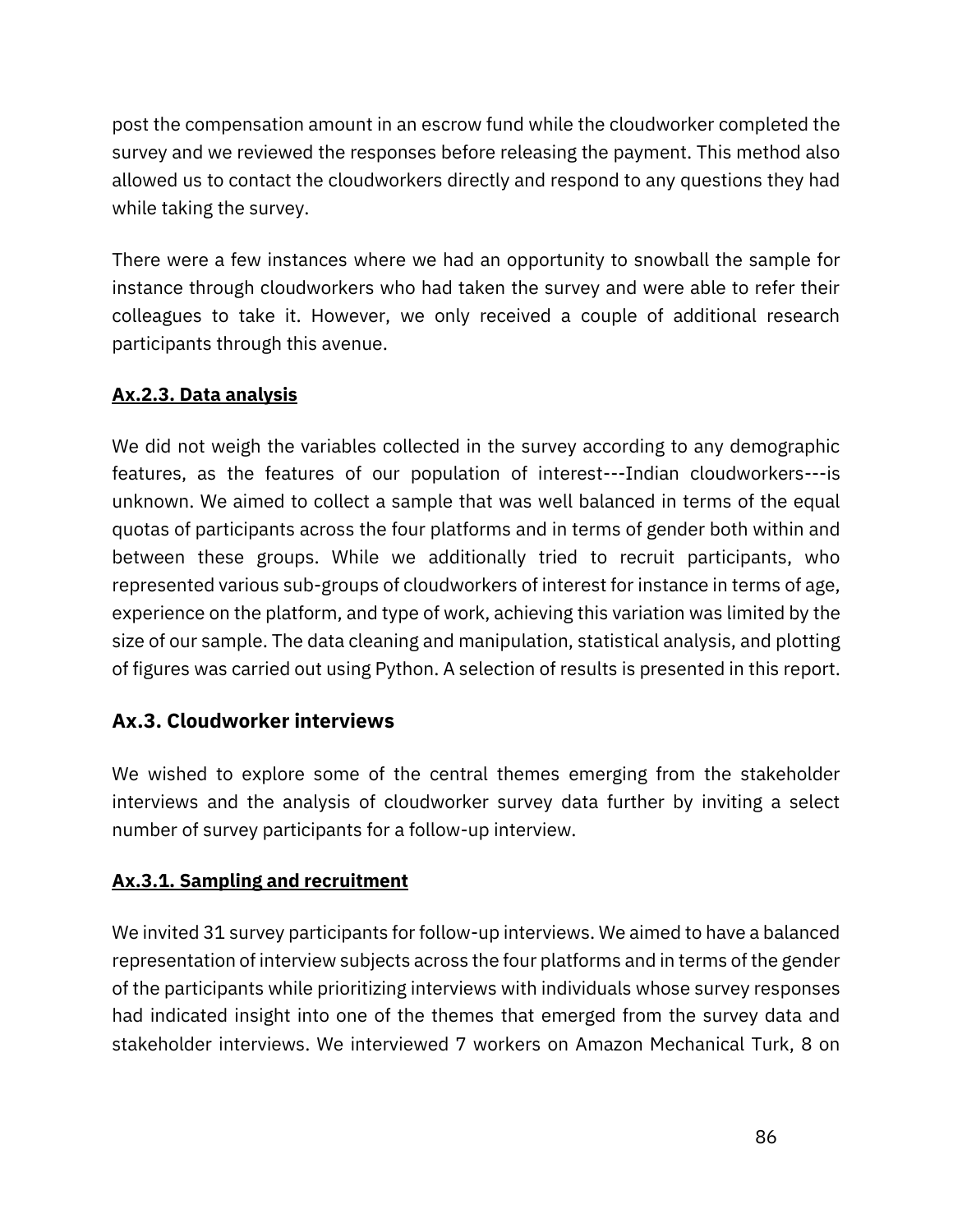Freelancer, 8 on Truelancer, and 8 on Upwork. 42% of these interviews were carried out with female cloudworkers and 58% with males.

### **Ax.3.2. Semi-structured video-conferencing interviews**

The interviews were similarly semi-structured as the stakeholder interviews, but we developed a more detailed interview guide to help us navigate the key themes more efficaciously. Our interview guide therefore included both closed and open-ended questions to encourage a rich understanding of the participants' views ([Arksey & Knight,](https://www.zotero.org/google-docs/?kpxVX8)  [1999\)](https://www.zotero.org/google-docs/?kpxVX8). In the interviews we asked mainly open-ended questions pertaining to four main themes: skills development, learning activities, working environment, and working during the COVID-19 pandemic. The interviews lasted between 45 minutes and one hour, though in some cases the participants were willing to share more of their knowledge and the longest interviews lasted for up to 90 minutes. Prior to each interview we reviewed the survey responses of each interviewee in order to tailor the interview questions to their specific context. Where new topics emerged during the interview, the interviewers made sure to ask further questions in order to integrate unexpected, but relevant findings.

# **Ax.3.3. Data and analysis**

The cloudworker interviews were carried out by one or two members of the research team, who also noted down the central insights after each interview. The audio recordings of the interviews were recorded and transcribed. Several members of the research team read through the notes and the transcripts and extracted insights that addressed the research questions and expanded on the themes identified in the survey data. The findings from the cloudworker interviews were then reviewed against the findings from the survey and the interviews with stakeholders before the central conclusions were outlined for the report. Owing to the subjective nature of the data retrieved from the cloudworker interviews, we included summaries of some of them as worker stories, which are separated from the main text of the report into free-standing text boxes. These worker stories exemplify some of the mechanisms and processes related to the key themes from a viewpoint of one or two interviewees thus helping to contrast the report findings that we mainly develop on the meso and macro level with subjective experiences of cloudworkers.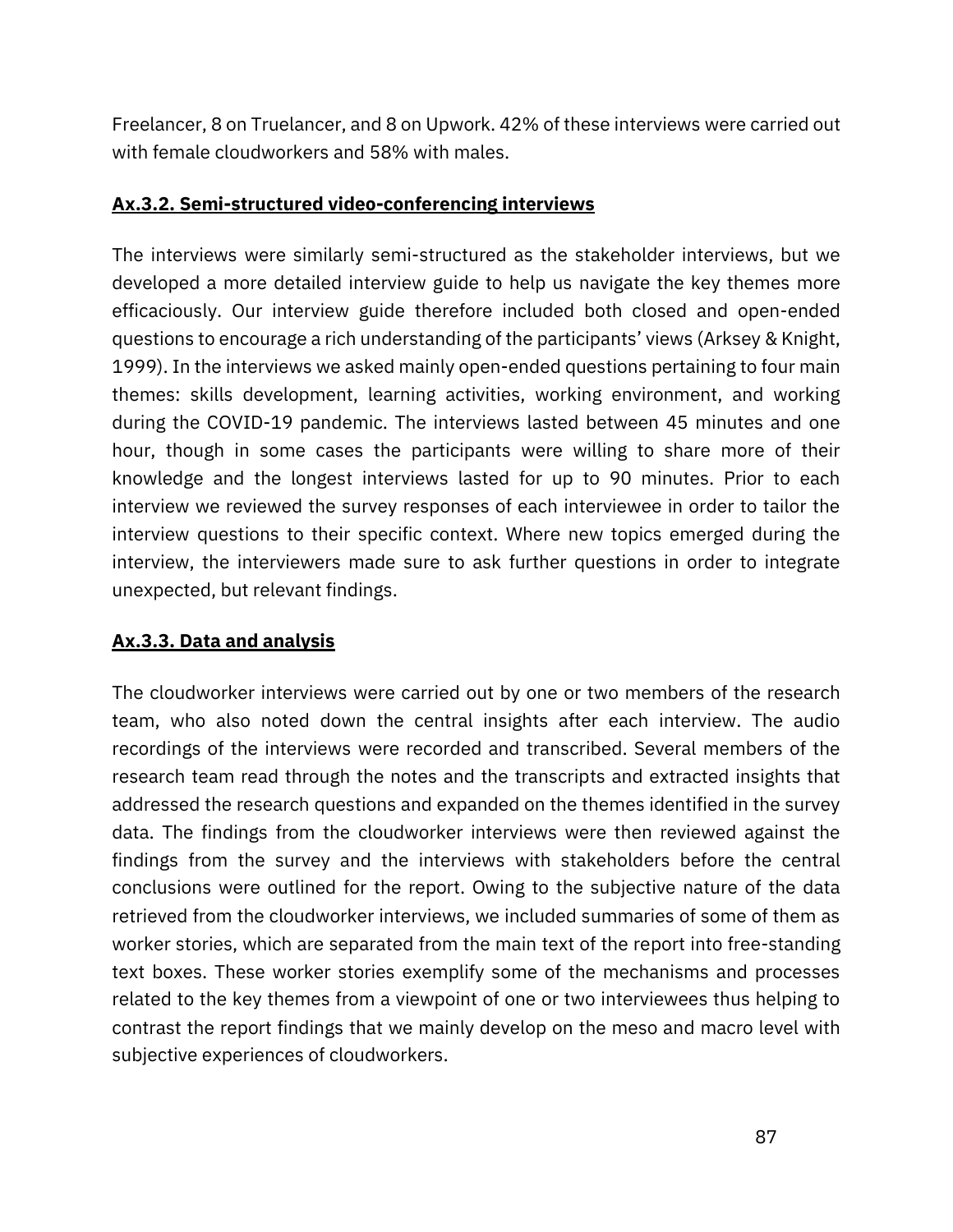# **Ax.4. Conceptual, methodological, and ethical challenges**

The research project was reviewed by, and received ethical clearance through the University of Oxford Central University Ethics Committee. The main ethical considerations concerned obtaining informed consent, appropriate data protection, preventing worker exploitation, and responsible research in developing countries.

All research participants granted their consent before participating in the research activities. While the participants in the stakeholder and cloudworker interviews gave their verbal consent at the start of the interview, the survey participants granted written consent. At the start of the interviews, we informed the participants about the purpose of the project and the interview before recording their consent. Before the survey participants took the survey, they were presented with a page for informed consent, which similarly explained the purpose of the project and of the survey to them and recorded their written consent before allowing willing participants to proceed to taking the survey. In the information presented to the participants before recording informed consent we also included the contact information for a person who could provide the potential participants with further information.

Throughout the three phases of collecting data from the research participants, we complied with the guidelines and regulations set by the General Data Protection Law (GDPR, which is the European Union's privacy and security law), GIZ, the German International Development Agency, which funded the research, and the host institution, the University of Oxford. Data was only seen by the project team, stored in a secure drive in an anonymized format, and held in accordance with GDPR. Survey data included in our research outputs such as this report is presented on an aggregate level or anonymized to prevent identification of respondents. Similarly, any references to qualitative data collected via open-ended questions in the survey or during the cloudworker interviews are attributed to respondents via pseudonymized first names, which correspond to the participant's gender and thus prevent their identification from the data.

While the stakeholder interviews were not remunerated, the survey participants were paid between \$6.5 and \$14 depending on the platform and payment fees, and cloudworker interview participants were paid between \$20 and \$25 depending on the length of the interview. While we received some criticism for the level of payment, the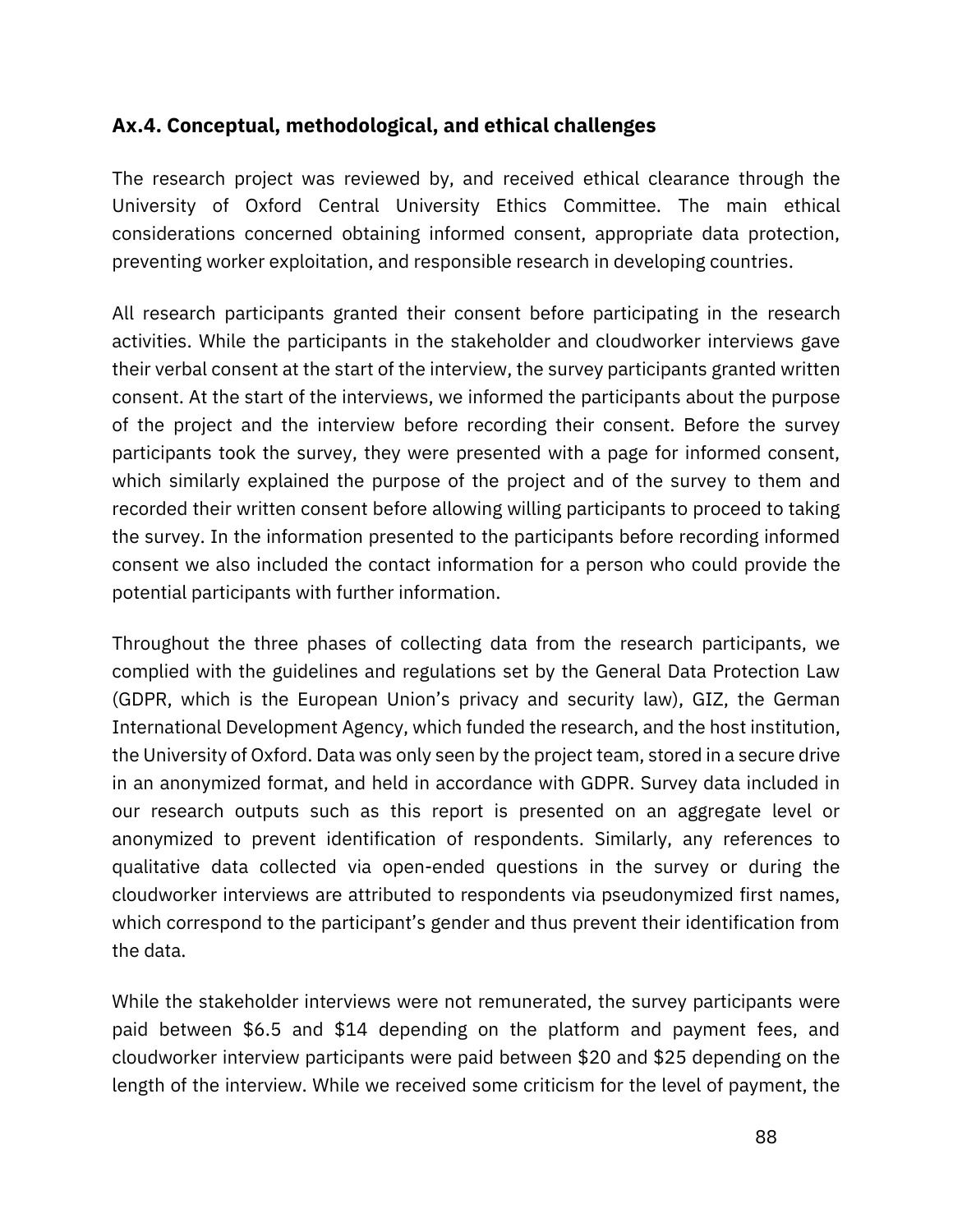compensation exceeded minimum wage in India as well as the minimum wage in the UK in the majority of cases. Given that the survey took between 25 and 50 minutes to complete for a non-native speaker of English, and some respondents reported they had exceeded the expected time due to providing detailed answers to some of the open questions, we additionally paid small bonuses on a case-by-case basis. Similarly, where the cloudworker interviews stretched beyond one hour, we compensated the respondents with an additional \$5.

We developed the project's research activities while also carefully reviewing the sensitivities related to the research context. As the respondents' command of English language varied, we made sure to use accessible language and added descriptions of key concepts and constructs in the survey. The cloudworker interviews were carried out by researchers based in India who are proficient in Hindi and could help participants where English terms may have posed a challenge. We additionally provided contact details for a researcher whom the participants could contact if they had any questions. We made full use of the variety in question formats offered by Qualtrics in order to make the survey questions intuitive to respond both in terms of language and the visual experience. Finally, we have also ensured to engage in benefit-sharing initiatives where possible during the research, and shared preliminary findings of the research in nonacademic venues. We offered to share the results of the research with every participant and many of them have requested to receive a copy of the project report.

The main conceptual and methodological challenges included the unknown population of Indian cloudworkers, self-selection bias related to the volunteered sample, the elusive nature of some of the survey constructs, data quality, integration of theoretical, quantitative, and qualitative research findings, and responding to worker expectations of platform dynamics.

While the Indian cloudworker population is unknown and we could not therefore draw random samples from it nor from our sampling frame of the four included platforms, we obtained a sample with equal quotas for the variables of interest: the four platforms and gender. We then recruited the research participants to reflect the diversity of Indian workers in the four platforms as much as possible.

Our sampling strategy produced a volunteered panel, which is not free from selfselection bias. This bias entails the possibility that by its volunteered nature our sample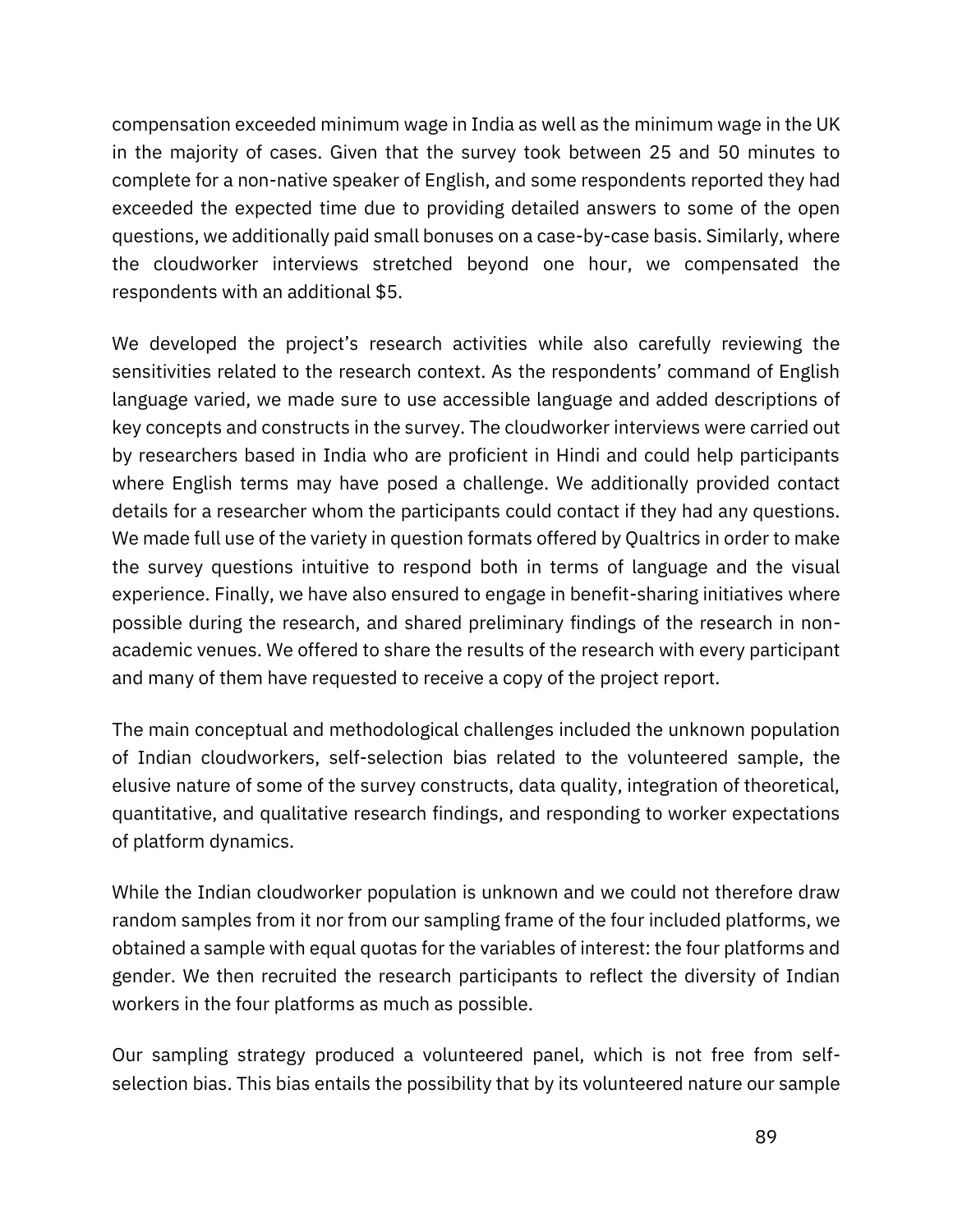may contain more cloudworkers who are interested in completing surveys than the true population of Indian cloudworkers. We don't have a way to measure the extent to which this bias may have an effect on our sample, but we did not receive many comments from our participants that would have indicated them having completed similar surveys in the past. Choosing to participate in our survey may also be impacted by the invited cloudworker's level of earnings on the platform. While previous research on the topic led us to expect that cloudworkers who earn very high salaries on the platforms may not be incentivised to participate in the survey, we sent invitations also to high-earning workers. While we received responses from workers with a range of hourly wages, some of our invites were declined due to the price point in a few cases, which indicates that this bias may have excluded some of the cloudworkers who earn comparatively high wages through the platforms.

Some of the constructs in our survey concerned topics that may be challenging for the respondents to recall—for instance, estimating an average frequency of developing a certain kind of skill during leisure time or whether they followed advice, tips, and prompts displayed on the platform. As the Cedefop study notes, informal learning activities are more challenging to recall than for instance attending a formal workshop (Cedefop, 2020). To help the respondents grasp the survey questions and answer truthfully, we always indicated a concrete time frame that did not extend too far in the past, such as three months, and included explanations of the kind of construct we prompted the respondent to consider where we suspected it to be challenging to conceptualize or recall them.

We strove for high data quality by seeking feedback on the survey instrument and interview guides from fellow researchers experienced with research on online labour platforms, adapting existing and relevant scales and questions into our survey instrument, conducting pilot surveys before launching the surveys on the four platforms, and receiving and reacting to feedback from research participants throughout the project. We also verified each survey response in detail and sometimes requested clarifications from the respondents, which helped us to further ensure high quality of data.

Our four phases of data collection generated theoretical, quantitative, qualitative survey-based, and qualitative interview-based data and insights. We ensured the integration of these findings by writing up results on each level and having frequent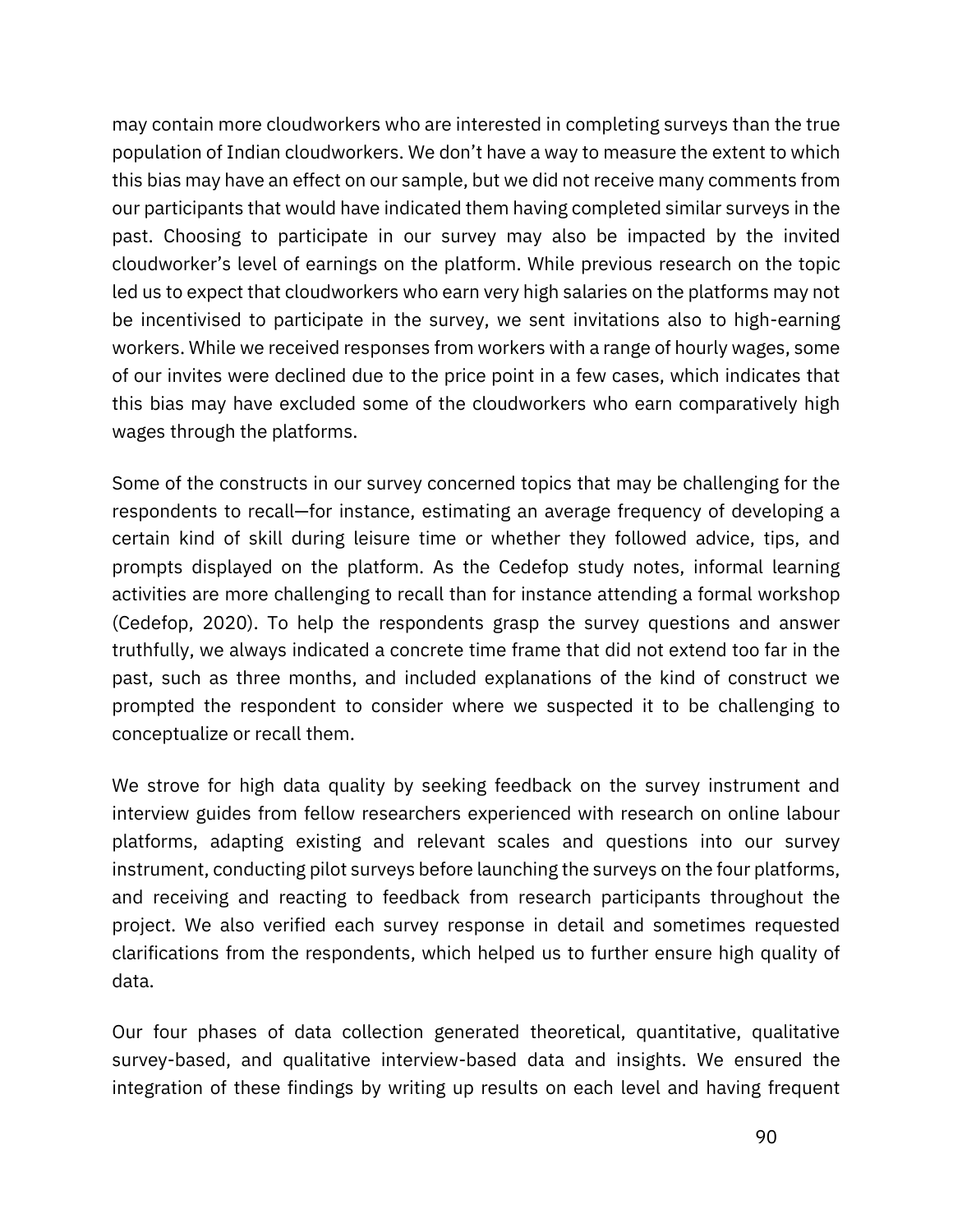iterations to ensure that quantitative findings were interpreted in light of the qualitative data while the themes emerging from the qualitative data were investigated with respect to the relevant quantitative data. The theoretical findings informed the direction of the research and also offered a helpful framing for the discussion of the results.

As we recruited the survey participants via the four platforms of interest, in most cases the respondents completed the surveys as jobs posted on the platform. This led to us as recruiters taking the role of a client while the respondents gained another project to their portfolio. Many of the respondents asked us to provide a rating and feedback for taking the survey, as the job would appear in their profile history. While this positioned us to take an active role in the platform dynamics that we researched, we wanted to act as a responsible client would, and left a positive rating as well as a standard text of public feedback describing the job and the role of the cloudworker thanking them for the completed project.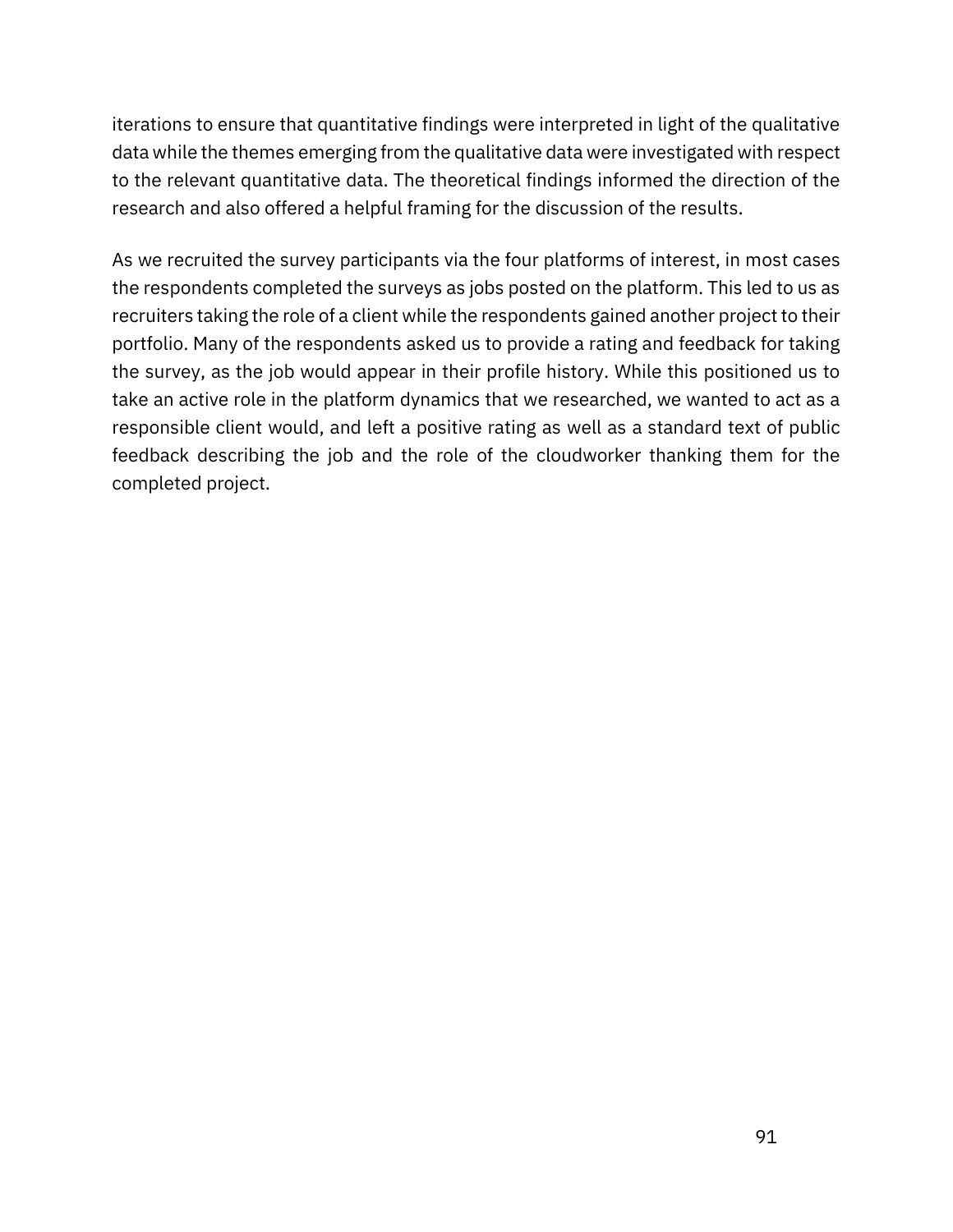# Credits and Funding

The Fairwork Project draws on the expertise and experience of researchers at the University of Oxford, the American University of Cairo, the Centre for Social Innovation Studies at the Chinese University of Hong Kong, De La Salle University, FLASCO-Ecuador, the International Institute of Information Technology Bangalore (IIITB), the Centre for Labour Research, the Ghana Institute of Management and Public Administration (GIMPA), Humboldt University of Berlin, iSocial, Public Policy Research Center (CENTAR), the Technical University of Berlin, Tu Wien, Universidad Adolfo Ibáñez, Universidad del Rosario, Universidade do Vale do Rio dos Sinos (Unisinos), Universitas Gadjah Mada's Center for Digital Society, University of California's Hastings College of the Law, the University of Cape Town, University of Leuven, the University of Manchester, the University of the Western Cape, Weizenbaum Institut, WZB Berlin Social Science Center, and XU Exponential University.

**Authors**: Srujana Katta, Fabian Ferrari, Sanna Ojanperä, Nancy Salem, Mounika Neerukonda, Pradyumna Taduri, and Mark Graham.

**Fairwork Network**: Daniel Abs, Iftikhar Ahmad, María Belén Albornoz, Moritz Altenried, Branka Andjelkovic, Paula Alves, Branka Andjelkovic, Thomas Anning-Dorson, Arturo Arriagada, Daniel Arubayi , Tat Chor Au-Yeung, Alessio Bertolini, Louise Bezuidenhout, Gautam Bhatia, Richard Boateng, Manuela Bojadzijev, Macarena Bonhomme, Maren Borkert, Joseph Budu, Rodrigo Carelli, Henry Chavez, Sonata Cepik, Henry Chávez, Aradhana Cherupara Vadekkethil, Chris King Chi Chan, Matthew Cole, Paska Darmawan, Markieta Domecka, Darcy du Toit, Veena Dubal, Trevilliana Eka Putri, Fabian Ferrari, Patrick Feuerstein, Roseli Figaro, Milena Franke, Sandra Fredman, Pia Garavaglia, Anita Ghazi Rahman, Shikoh Gitau, Slobodan Golusin, Mark Graham, Markus Griesser, Rafael Grohman, Martin Gruber-Risak, Sayema Haque Bidisha, Khadiga Hassan, Richard Heeks, Mabel Rocío Hernández Díaz, Luis Jorge Hernández Flores, Benjamin Herr, Salma Hindy, Kelle Howson, Francisco Ibáñez, Sehrish Irfan, Tanja Jakobi, Athar Jameel, Hannah Johnston, Srujana Katta, Maja Kovac, Martin Krzywdzinski, Akhil Kumar, Larry Kwan, Sebastian Lew, Jorge Leyton, Melissa Malala, Oscar Javier Maldonado, Shabana Malik, Laura Clemencia Mantilla León, Claudia Marà, Évilin Matos, Sabrina Mustabin Jaigirdar, Tasnim Mustaque, Baraka Mwaura, Mounika Neerukonda, Sidra Nizamuddin, Thando NkohlaRamunenyiwa, Sanna Ojanperä, Caroline Omware, Balaji Parthasarathy,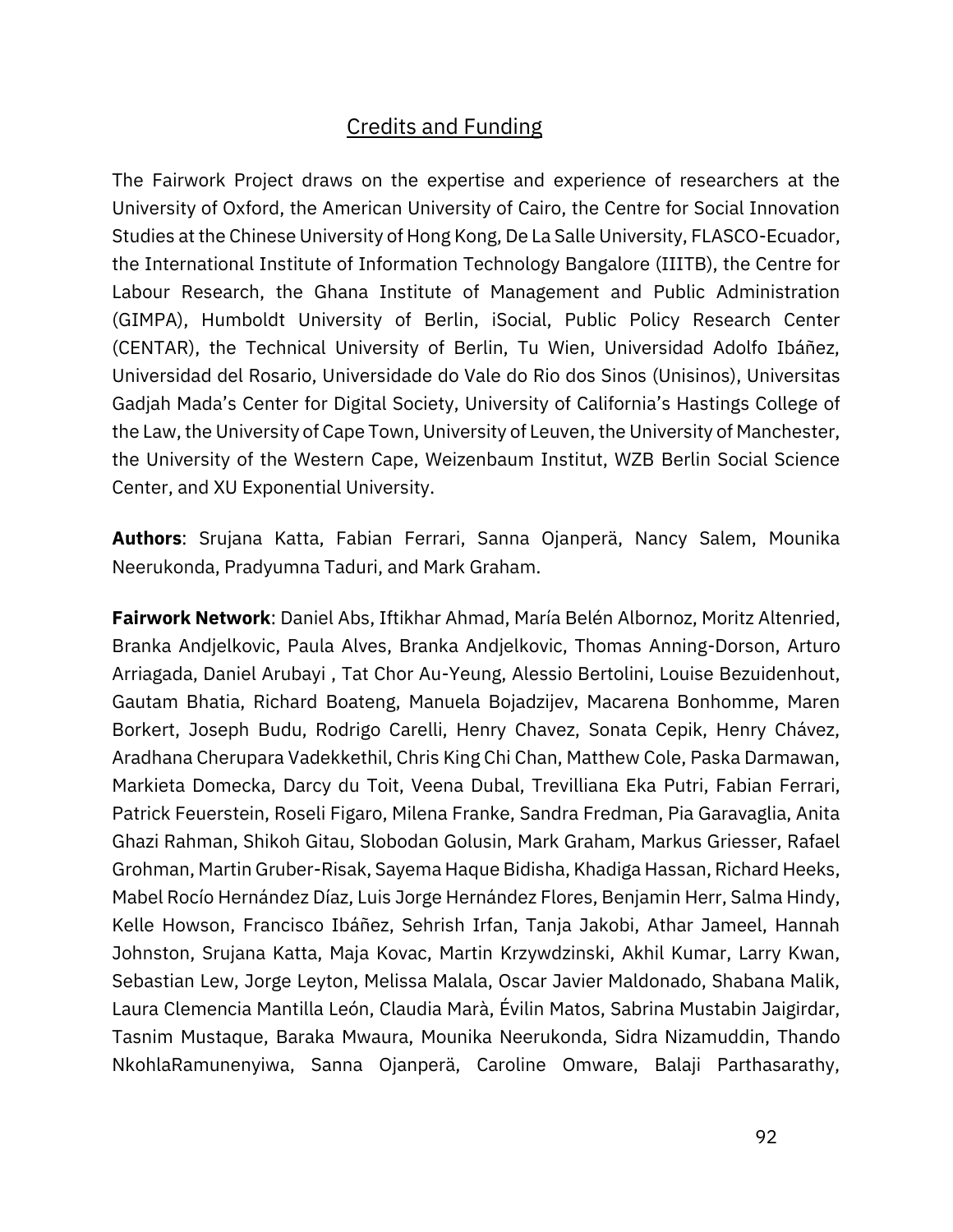Leonhard Plank, Valeria Pulignano, Jack Qui, Ananya Raihan, Pablo Aguera Reneses, Nabiyla Risfa Izzati, Nagla Rizk, Cheryll Ruth Soriano, Nancy Salem, Julice Salvagni, Derly Yohanna Sánchez Vargas, Murali Shanmugavelan, Shanza Sohail, Janaki Srinivasan, Shelly Steward, Zuly Bibiana Suárez Morales, Sophie Sun, David Sutcliffe, Pradyumna Taduri, Kristin Thompson, Pitso Tsibolane, Anna Tsui, Funda Ustek-Spilda, Jean-Paul Van Belle, Laura Vogel, Zoya Waheed, Jing Wang, Robbie Warin, Nadine Weheba, Yihan Zhu.

**Please cite as**: Fairwork. (2021). Skills for the Planetary Labour Market: Indian Workers in the Platform Economy. Oxford, United Kingdom.

**Designers:** One, Ltd., Oxford.

**Funders:** The 'TVET and New Work in the Indian Platform Economy' project is funded by the GIZ, the German International Development Agency (Grant ref number 81253961) and is carried out by researchers at the Fairwork Project, Oxford Internet Institute, University of Oxford.

**Research Ethics Approval:** The 'TVET and New Work in the Indian Platform Economy' project has received research ethics approval from the University of Oxford's Central University Research Ethics Committee (CUREC). The project's research ethics approval ref number is SSH\_OII\_CIA\_20\_051.

**Special Thanks To:** We want to extend our thanks to the many cloudworkers who completed our survey and/or participated in interviews, and those who sent us photographs of their work environment. We additionally want to thank the TVET stakeholders in India for taking the time to help us understand the Indian cloudwork and TVET landscapes. We also want to thank our colleagues at the University of Oxford: David Sutcliffe for his careful review and feedback on this report, Pablo Agüera Reneses for supporting this report's launch, and Duncan Passey, Ornella Sciuto, and Katia Padvalkava for their extensive administrative support for the project since its inception. We finally want to thank Marina Janssen and Jeanette Burmester at GIZ for their wideranging support throughout the life of the project.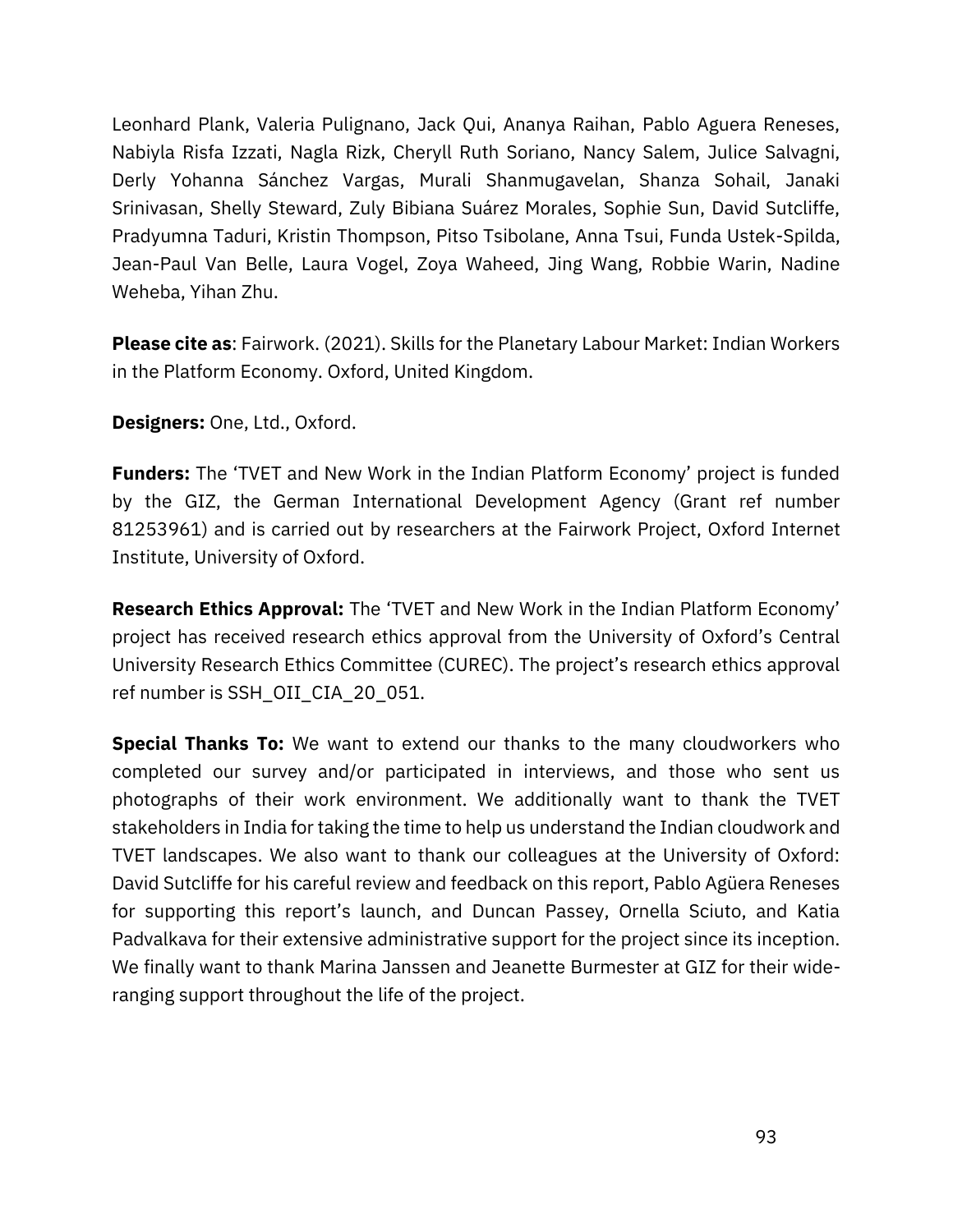**Conflict of Interest Statement**: None of the researchers have any connection with any of the platforms, the work undertaken received no funding or support in kind from any platform, and we declare that there is no conflict of interest.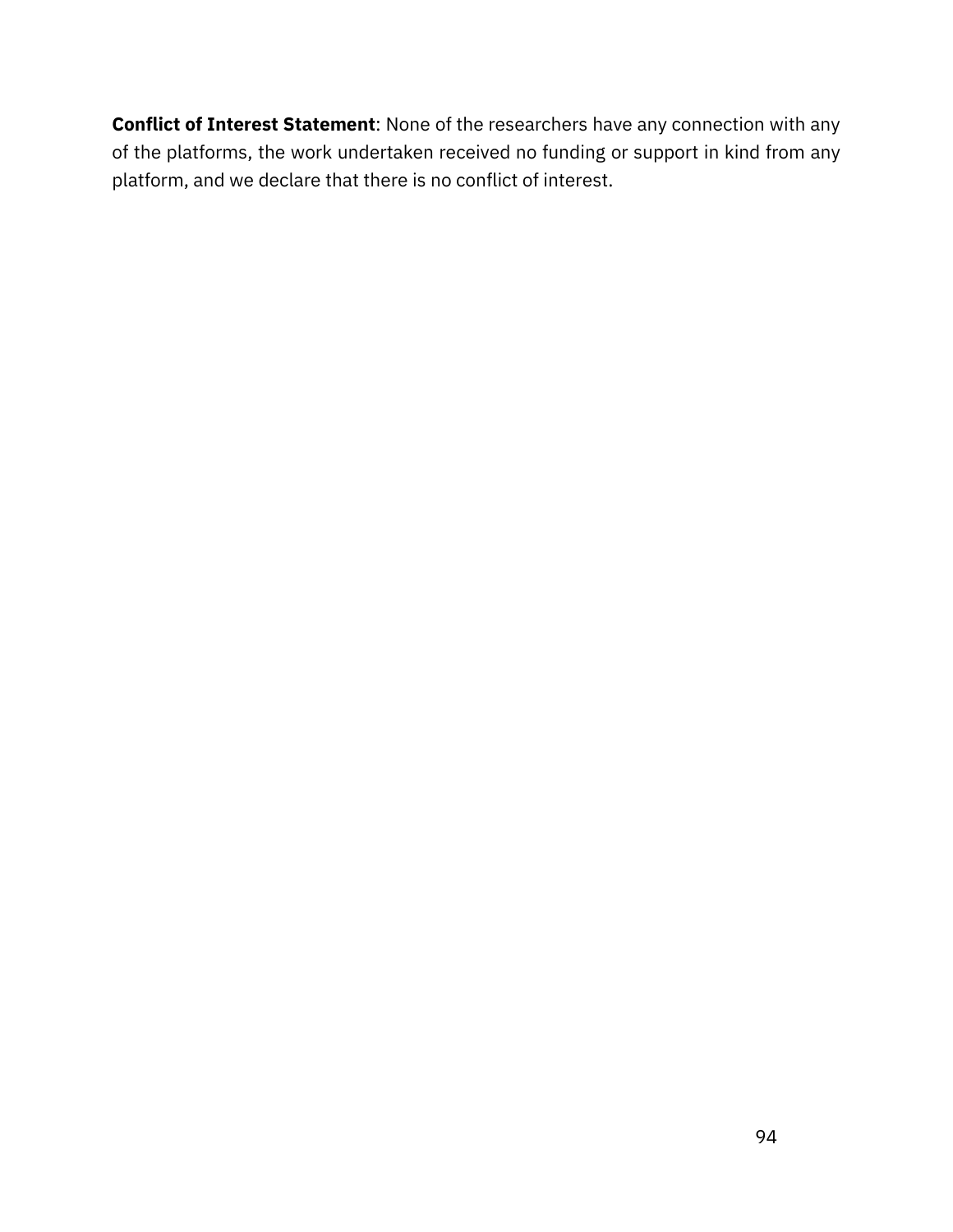# References

[Agrawal, T. \(2012\). Vocational education and training in India: Challenges, status and](https://www.zotero.org/google-docs/?cFjZNe)  [labour market outcomes.](https://www.zotero.org/google-docs/?cFjZNe) *[Journal of Vocational Education & Training](https://www.zotero.org/google-docs/?cFjZNe)*[,](https://www.zotero.org/google-docs/?cFjZNe) *[64](https://www.zotero.org/google-docs/?cFjZNe)*[\(4\), 453](https://www.zotero.org/google-docs/?cFjZNe)–474. [https://doi.org/10.1080/13636820.2012.727851](https://www.zotero.org/google-docs/?cFjZNe)

[Ajira Digital. \(n.d.\).](https://www.zotero.org/google-docs/?cFjZNe) *[Ajira Digital: Online work is work](https://www.zotero.org/google-docs/?cFjZNe)*[. Retrieved 6 April 2021, from](https://www.zotero.org/google-docs/?cFjZNe)  [https://ajiradigital.go.ke/about\\_ajira](https://www.zotero.org/google-docs/?cFjZNe)

[Albrecht, T., Papadakis, K., & Mexi, M. \(2020\). An international governance system for](https://www.zotero.org/google-docs/?cFjZNe)  [digital labour platforms.](https://www.zotero.org/google-docs/?cFjZNe) *[Social Europe](https://www.zotero.org/google-docs/?cFjZNe)*[. R](https://www.zotero.org/google-docs/?cFjZNe)etrieved from [https://www.socialeurope.eu/an-international-governance-system-for-digital-labour](https://www.socialeurope.eu/an-international-governance-system-for-digital-labour-platforms)[platforms](https://www.socialeurope.eu/an-international-governance-system-for-digital-labour-platforms)

Ali, A. (2020, May 18). *Freelance training program launched by the government of Pakistan*. Technology Times. [https://www.technologytimes.pk/2020/05/18/freelance](https://www.technologytimes.pk/2020/05/18/freelance-training-program-launched-by-the-government-of-pakistan/)[training-program-launched-by-the-government-of-pakistan/](https://www.technologytimes.pk/2020/05/18/freelance-training-program-launched-by-the-government-of-pakistan/)

[Altman, E. J., Kiron, D., Schwartz, J., & Jones, R. \(2021\).](https://www.zotero.org/google-docs/?cFjZNe) *[The Future of Work is Through](https://www.zotero.org/google-docs/?cFjZNe)  [Workforce Ecosystems](https://www.zotero.org/google-docs/?cFjZNe)*. MIT Sloan Management Review. Available at SSRN[:](https://ssrn.com/abstract=3801121) <https://ssrn.com/abstract=3801121>

[Amazon India. \(2019, May 30\). Economic impact of Amazon in India. \[Blog Post\].](https://www.zotero.org/google-docs/?cFjZNe)  [Retrieved from https://blog.aboutamazon.in/economic-impact-of-amazon-in-india](https://www.zotero.org/google-docs/?cFjZNe)

[Amazon India. \(2021\).](https://www.zotero.org/google-docs/?cFjZNe) *[Economic Impact](https://www.zotero.org/google-docs/?cFjZNe)*[. Retrieved 6 April 2021, from](https://www.zotero.org/google-docs/?cFjZNe)  <https://www.amazon.in/b?ie=UTF8&node=12088418031>

ANI. (2020, July 15). *Mantra to stay relevant is to skill, re-skill and upskill, says PM Modi*. The Economic Times. [https://economictimes.indiatimes.com/news/politics-and](https://economictimes.indiatimes.com/news/politics-and-nation/mantra-to-stay-relevant-is-to-skill-re-skill-and-upskill-says-pm-modi/videoshow/76980804.cms)[nation/mantra-to-stay-relevant-is-to-skill-re-skill-and-upskill-says-pm](https://economictimes.indiatimes.com/news/politics-and-nation/mantra-to-stay-relevant-is-to-skill-re-skill-and-upskill-says-pm-modi/videoshow/76980804.cms)[modi/videoshow/76980804.cms](https://economictimes.indiatimes.com/news/politics-and-nation/mantra-to-stay-relevant-is-to-skill-re-skill-and-upskill-says-pm-modi/videoshow/76980804.cms)

[Anwar, M. A., & Graham, M. \(2020\). Between a rock and a hard place: Freedom,](https://www.zotero.org/google-docs/?cFjZNe)  [flexibility, precarity and vulnerability in the gig economy in Africa.](https://www.zotero.org/google-docs/?cFjZNe) *[Competition &](https://www.zotero.org/google-docs/?cFjZNe)  [Change](https://www.zotero.org/google-docs/?cFjZNe)*[,](https://www.zotero.org/google-docs/?cFjZNe) *[25](https://www.zotero.org/google-docs/?cFjZNe)*(2), 237–[258. https://doi.org/10.1177/1024529420914473](https://www.zotero.org/google-docs/?cFjZNe)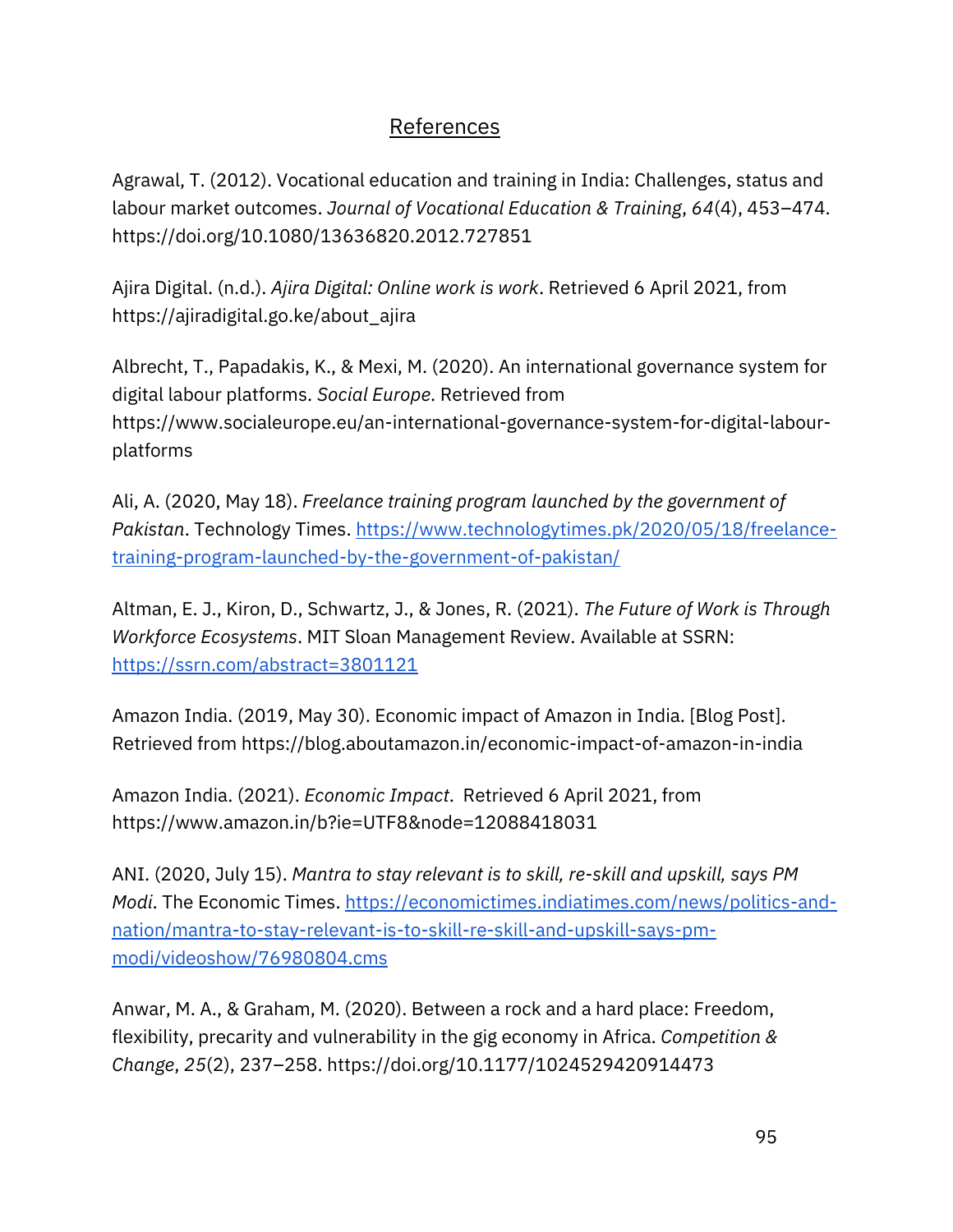[Arksey, H., & Knight, P. \(1999\).](https://www.zotero.org/google-docs/?cFjZNe) *[Interviewing for social scientists: An introductory](https://www.zotero.org/google-docs/?cFjZNe)  [resource with examples](https://www.zotero.org/google-docs/?cFjZNe)*[. Sage.](https://www.zotero.org/google-docs/?cFjZNe)

[Aspiring Minds. \(2013\).](https://www.zotero.org/google-docs/?cFjZNe) *[National Employability Report Graduates: Annual Report 2013](https://www.zotero.org/google-docs/?cFjZNe)*[.](https://www.zotero.org/google-docs/?cFjZNe)  [https://www.aspiringminds.com/research-reports/national-employability-report](https://www.aspiringminds.com/research-reports/national-employability-report-graduates-annual-report-2013/)[graduates-annual-report-2013/](https://www.aspiringminds.com/research-reports/national-employability-report-graduates-annual-report-2013/)

Attaa, A. (2018, May 31). Pakistan Launches World's First Government Backed Program to Train Freelancers. *ProPakistani*[.](https://propakistani.pk/2018/05/31/pakistan-launches-worlds-first-government-backed-program-to-train-freelancers/)

[https://propakistani.pk/2018/05/31/pakistan-launches-worlds-first-government](https://propakistani.pk/2018/05/31/pakistan-launches-worlds-first-government-backed-program-to-train-freelancers/)[backed-program-to-train-freelancers/](https://propakistani.pk/2018/05/31/pakistan-launches-worlds-first-government-backed-program-to-train-freelancers/)

[Bandaranayake, R., Iqbal, T., Galpaya, H., Senanayake, L., & Perampalam, S. \(2020\).](https://www.zotero.org/google-docs/?cFjZNe)  ['Now we are Independent': Female Online Freelancers in India and Sri Lanka.](https://www.zotero.org/google-docs/?cFjZNe)  *[Proceedings of the 3rd International Conference on Gender Research](https://www.zotero.org/google-docs/?cFjZNe)*[. University of](https://www.zotero.org/google-docs/?cFjZNe)  [Reading. https://doi.org/DOI: 10.34190/IGR.20.121](https://www.zotero.org/google-docs/?cFjZNe)

[Barnes, S.A., Green, A., & de Hoyos, M. \(2015\). Crowdsourcing and work: Individual](https://www.zotero.org/google-docs/?cFjZNe)  [factors and circumstances influencing employability: Crowdsourcing and work.](https://www.zotero.org/google-docs/?cFjZNe) *[New](https://www.zotero.org/google-docs/?cFjZNe)  [Technology, Work and Employment](https://www.zotero.org/google-docs/?cFjZNe)*[,](https://www.zotero.org/google-docs/?cFjZNe) *[30](https://www.zotero.org/google-docs/?cFjZNe)*[\(1\), 16](https://www.zotero.org/google-docs/?cFjZNe)–31. [https://doi.org/10.1111/ntwe.12043](https://www.zotero.org/google-docs/?cFjZNe)

[Berg, J. \(2016\).](https://www.zotero.org/google-docs/?cFjZNe) *[Income Security in the On-Demand Economy: Findings and Policy](https://www.zotero.org/google-docs/?cFjZNe)  [Lessons from a Survey of Crowdworkers](https://www.zotero.org/google-docs/?cFjZNe)* [\(No. 74; Conditions of Work and Employment\).](https://www.zotero.org/google-docs/?cFjZNe)  [ILO.](https://www.zotero.org/google-docs/?cFjZNe) https://www.ilo.org/wcmsp5/groups/public/---ed\_protect/---protrav/-- travail/documents/publication/wcms\_479693.pdf

[Berg, J., Furrer, M., Harmon, E., Rani, U., & Silberman, M. S. \(2018\).](https://www.zotero.org/google-docs/?cFjZNe) *[Digital labour](https://www.zotero.org/google-docs/?cFjZNe)  [platforms and the future of work: Towards decent work in the online world](https://www.zotero.org/google-docs/?cFjZNe)*[. ILO.](https://www.zotero.org/google-docs/?cFjZNe) https://www.ilo.org/global/publications/books/WCMS\_645337/lang--en/index.htm

[Cedefop. \(2020\).](https://www.zotero.org/google-docs/?cFjZNe) *[Developing and matching skills in the online platform economy:](https://www.zotero.org/google-docs/?cFjZNe)  [Findings on new forms of digital work and learning from Cedefop's CrowdLearn study](https://www.zotero.org/google-docs/?cFjZNe)* (Cedefop reference series; No 116. ). Luxembourg: Publications Office. http://data.europa.eu/doi/10.2801/588297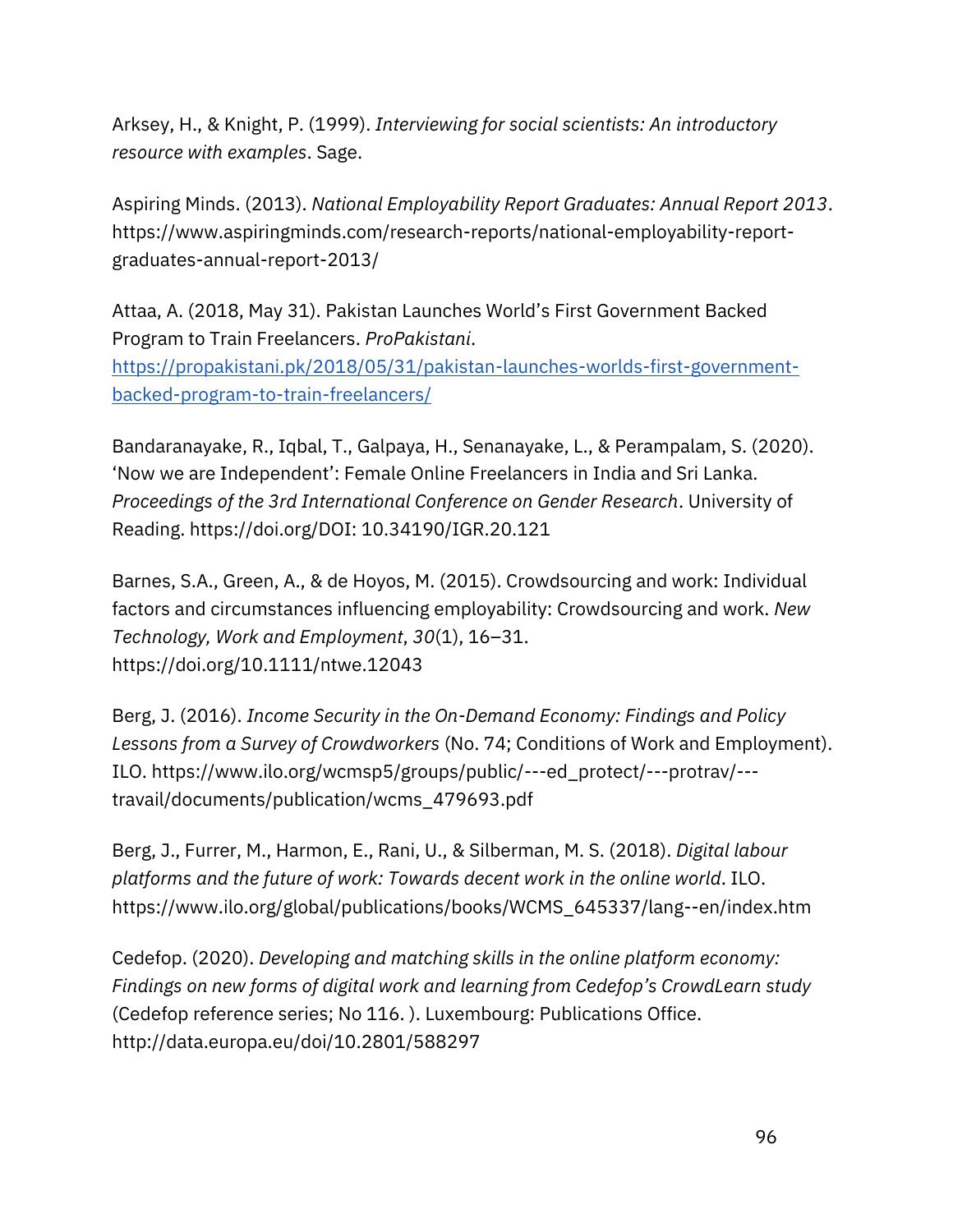Chauhan, P. (2020). Gendering COVID-[19: Impact of the Pandemic on Women's](https://www.zotero.org/google-docs/?cFjZNe)  [Burden of Unpaid Work in India.](https://www.zotero.org/google-docs/?cFjZNe) *[Gender Issues](https://www.zotero.org/google-docs/?cFjZNe)*[. https://doi.org/10.1007/s12147-020-](https://www.zotero.org/google-docs/?cFjZNe) [09269-w](https://www.zotero.org/google-docs/?cFjZNe)

[Chen, M. \(2005\).](https://www.zotero.org/google-docs/?cFjZNe) *[Rethinking the informal economy: Linkages with the formal economy](https://www.zotero.org/google-docs/?cFjZNe)  [and the formal regulatory environment](https://www.zotero.org/google-docs/?cFjZNe)* [\(Working Paper No. 2005/10\). WIDER Research](https://www.zotero.org/google-docs/?cFjZNe)  [Paper. https://www.econstor.eu/handle/10419/63329](https://www.zotero.org/google-docs/?cFjZNe)

[Craig, R. \(2019, July 29\). Last-mile training and the future of work in an expanding gig](https://www.zotero.org/google-docs/?cFjZNe)  [economy.](https://www.zotero.org/google-docs/?cFjZNe) *[TechCrunch](https://www.zotero.org/google-docs/?cFjZNe)*[. https://social.techcrunch.com/2019/07/28/last-mile-training](https://www.zotero.org/google-docs/?cFjZNe)[and-the-future-of-work-in-an-expanding-gig-economy/](https://www.zotero.org/google-docs/?cFjZNe)

[Creswell, J. W., & Plano Clark, V. L. \(2011\).](https://www.zotero.org/google-docs/?cFjZNe) *[Designing and conducting mixed methods](https://www.zotero.org/google-docs/?cFjZNe)  [research](https://www.zotero.org/google-docs/?cFjZNe)* [\(2nd ed.\). SAGE.](https://www.zotero.org/google-docs/?cFjZNe)

[Datta, P. \(2020, July 25\). How not to waste the demographic dividend of India.](https://www.zotero.org/google-docs/?cFjZNe) *[The](https://www.zotero.org/google-docs/?cFjZNe)  [New Indian Express](https://www.zotero.org/google-docs/?cFjZNe)*[. https://www.newindianexpress.com/opinions/2020/jul/25/how](https://www.zotero.org/google-docs/?cFjZNe)[not-to-waste-the-demographic-dividend-of-india-2174536.html](https://www.zotero.org/google-docs/?cFjZNe)

[D'Cruz, P., & Noronha, E. \(2016\). Positives o](https://www.zotero.org/google-docs/?cFjZNe)utweighing negatives: The experiences of [Indian crowdsourced workers.](https://www.zotero.org/google-docs/?cFjZNe) *[Work Organisation, Labour & Globalisation](https://www.zotero.org/google-docs/?cFjZNe)*[,](https://www.zotero.org/google-docs/?cFjZNe) *[10](https://www.zotero.org/google-docs/?cFjZNe)*[\(1\), 44](https://www.zotero.org/google-docs/?cFjZNe)– [63. https://doi.org/10.13169/workorgalaboglob.10.1.0044](https://www.zotero.org/google-docs/?cFjZNe)

[Donner, J., Dean, M., Osborn, J., & Schiff, A. \(2019\).](https://www.zotero.org/google-docs/?cFjZNe) *[Platform-Led Transformational](https://www.zotero.org/google-docs/?cFjZNe)  [Upskilling: How marketplace platforms can transform emerging markets by investing in](https://www.zotero.org/google-docs/?cFjZNe)  [skills development](https://www.zotero.org/google-docs/?cFjZNe)*[. Caribou Digital Publishing. https://www.cariboudigital.net/wp](https://www.zotero.org/google-docs/?cFjZNe)[content/uploads/2020/01/Platform-Led-Transformational-Upskilling-Whitepaper.pdf](https://www.zotero.org/google-docs/?cFjZNe)

[Fairwork. \(n.d.\).](https://www.zotero.org/google-docs/?cFjZNe) *[Online Work Principles](https://www.zotero.org/google-docs/?cFjZNe)*[. Retrieved 5 April 2021, from](https://www.zotero.org/google-docs/?cFjZNe)  <https://fair.work/en/fw/principles/cloudwork-principles/>

Fairwork. (2020). *Fairwork India Ratings 2020: Labour Standards in the Gig Economy. Bangalore, India.* Oxford, United Kingdom.

[Fairwork. \(2021\). \[Forthcoming\].](https://www.zotero.org/google-docs/?cFjZNe) *[Fairwork Cloudwork Ratings 2021: Labour Standards](https://www.zotero.org/google-docs/?cFjZNe)  [in the Platform Economy](https://www.zotero.org/google-docs/?cFjZNe)*[. The Fairwork Project.](https://www.zotero.org/google-docs/?cFjZNe)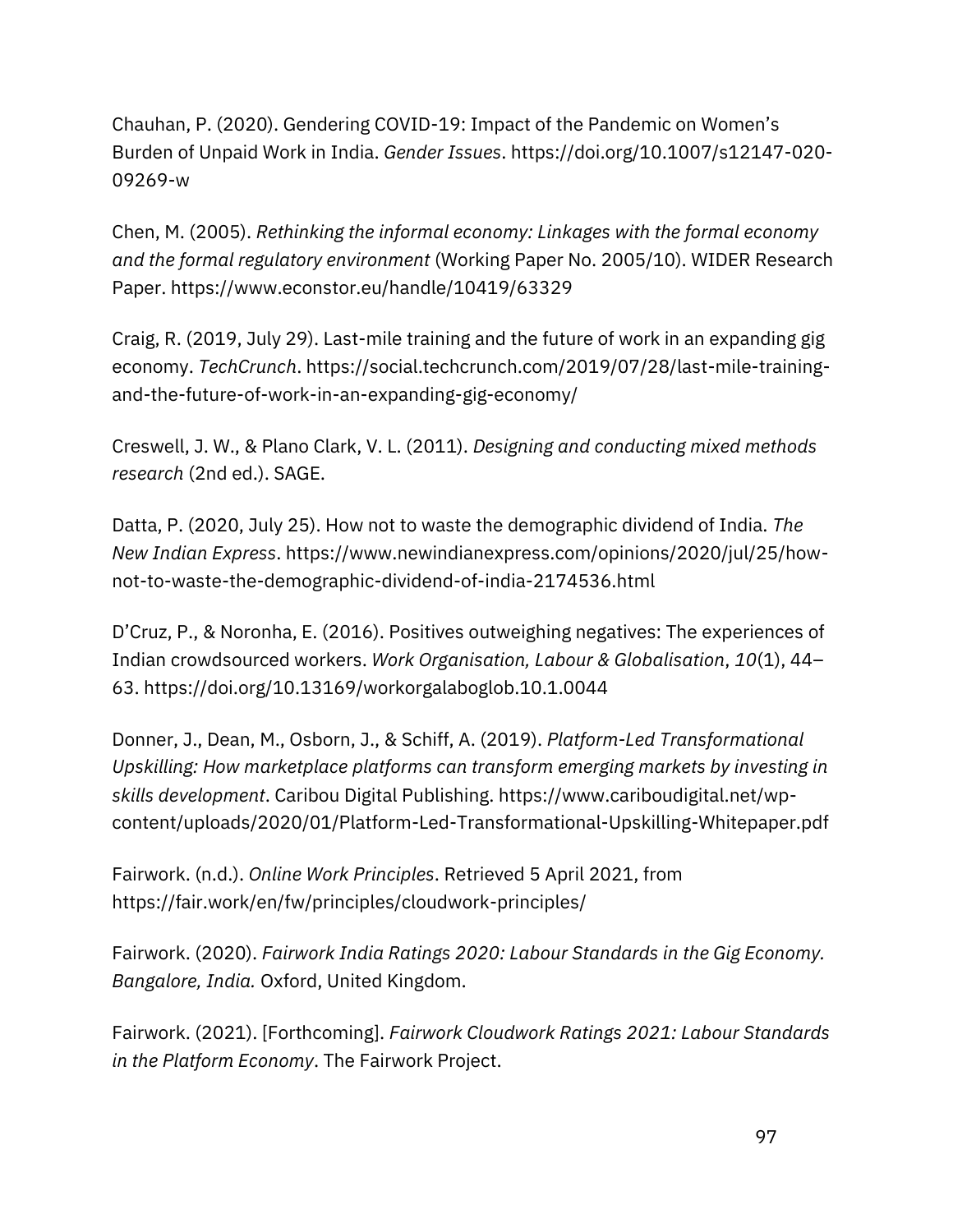Felstead, A., & Jewson, N. (2014). *'*[Training Floors' and 'Training Ceilings': Metonyms](https://www.zotero.org/google-docs/?cFjZNe)  [for Understanding Training Trends.](https://www.zotero.org/google-docs/?cFjZNe) *[Journal of Vocational Education & Training,](https://www.zotero.org/google-docs/?cFjZNe)* [66\(3\),](https://www.zotero.org/google-docs/?cFjZNe)  296–[210.](https://www.zotero.org/google-docs/?cFjZNe) <https://doi.org/10.1080/13636820.2014.916739>

[Flipkart. \(2021\).](https://www.zotero.org/google-docs/?cFjZNe) *[Seller Learning Portal](https://www.zotero.org/google-docs/?cFjZNe)*[. Retrieved 5 April 2021, from](https://www.zotero.org/google-docs/?cFjZNe)  <https://seller.flipkart.com/slp/services>

Fraser, J., & Gold, M. (2001). `Portfolio Workers': Autonomy and Control amongst Freelance Translators. *Work, Employment and Society*, *15*(4), 679–697[.](https://doi.org/10.1177/095001701400438152) <https://doi.org/10.1177/095001701400438152>

[Freelancer. \(n.d.\).](https://www.zotero.org/google-docs/?cFjZNe) *[Win more work with Exams](https://www.zotero.org/google-docs/?cFjZNe)*[. Freelancer. Retrieved 5 April 2021, from](https://www.zotero.org/google-docs/?cFjZNe)  [https://www.freelancer.com/exam/exams/](https://www.zotero.org/google-docs/?cFjZNe)

[Galpaya, H., & Senanayake, L. \(2018\). Online freelancing: Potential for digital gig work](https://www.zotero.org/google-docs/?cFjZNe)  [in India, Sri Lanka and Myanmar.](https://www.zotero.org/google-docs/?cFjZNe) *[IDEAS Working Paper Series from RePEc](https://www.zotero.org/google-docs/?cFjZNe)*[.](https://www.zotero.org/google-docs/?cFjZNe)  [http://search.proquest.com/docview/2189153118/?pq-origsite=primo](https://www.zotero.org/google-docs/?cFjZNe)

[Gandini, A. \(2016\).](https://www.zotero.org/google-docs/?cFjZNe) *[The Reputation Economy: Understanding Knowledge Work in Digital](https://www.zotero.org/google-docs/?cFjZNe)  [Society](https://www.zotero.org/google-docs/?cFjZNe)*[. London: Palgrave Macmillan. https://doi.org/10.1057/978-1-137-56107-7](https://www.zotero.org/google-docs/?cFjZNe)

[Ghosh, D. \(2019, December 22\).](https://www.zotero.org/google-docs/?cFjZNe) *[Building India's Digital Talent Stack…the journey till](https://www.zotero.org/google-docs/?cFjZNe)  [now.](https://www.zotero.org/google-docs/?cFjZNe)* [\[Post\]. LinkedIn. https://www.linkedin.com/pulse/building-indias-digital-talent](https://www.zotero.org/google-docs/?cFjZNe)[stackthe-journey-till-now-ghosh/](https://www.zotero.org/google-docs/?cFjZNe)

[GigIndia. \(n.d.\).](https://www.zotero.org/google-docs/?cFjZNe) *[Finding work shouldn't be a problem](https://www.zotero.org/google-docs/?cFjZNe)*[. GigIndia. Retrieved 5 April 2021,](https://www.zotero.org/google-docs/?cFjZNe)  [from](https://www.zotero.org/google-docs/?cFjZNe) <https://gigindia.in/gig-freelancer-jobs>

[Graham, M., & Anwar, M. A. \(2019\). The global gig economy: Towards a planetary](https://www.zotero.org/google-docs/?cFjZNe)  [labour market?](https://www.zotero.org/google-docs/?cFjZNe) *[First Monday](https://www.zotero.org/google-docs/?cFjZNe)*[,](https://www.zotero.org/google-docs/?cFjZNe) *[24](https://www.zotero.org/google-docs/?cFjZNe)*[\(4\). https://doi.org/10.5210/fm.v24i4.9913](https://www.zotero.org/google-docs/?cFjZNe)

[Graham, M., Hjorth, I., & Lehdonvirta, V. \(2017\). Digital labour and development:](https://www.zotero.org/google-docs/?cFjZNe)  [Impacts of global digital labour platforms and the gig economy on worker livelihoods.](https://www.zotero.org/google-docs/?cFjZNe)  *[Transfer: European Review of Labour and Research](https://www.zotero.org/google-docs/?cFjZNe)*[,](https://www.zotero.org/google-docs/?cFjZNe) *[23](https://www.zotero.org/google-docs/?cFjZNe)*[\(2\), 135](https://www.zotero.org/google-docs/?cFjZNe)–162. [https://doi.org/10.1177/1024258916687250](https://www.zotero.org/google-docs/?cFjZNe)

[Graham, M., Woodcock, J., Heeks, R., Mungai, P., Van Belle, J.-P., du Toit, D., Fredman,](https://www.zotero.org/google-docs/?cFjZNe)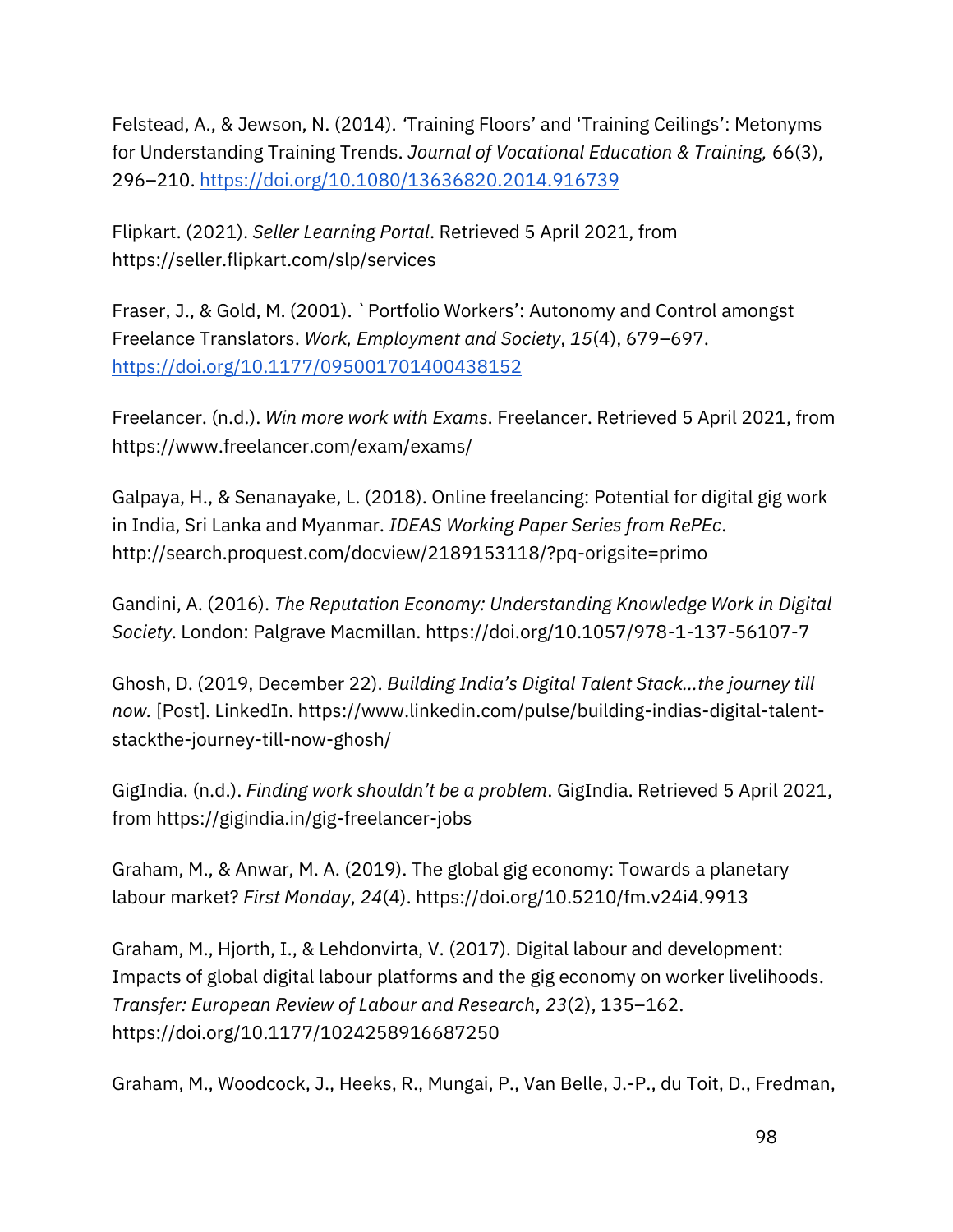[S., Osiki, A., van der Spuy, A., & Silberman, S. M. \(2020\). The Fairwork Foundation:](https://www.zotero.org/google-docs/?cFjZNe)  [Strategies for improving platform work in a global context.](https://www.zotero.org/google-docs/?cFjZNe) *[Geoforum](https://www.zotero.org/google-docs/?cFjZNe)*[,](https://www.zotero.org/google-docs/?cFjZNe) *[112](https://www.zotero.org/google-docs/?cFjZNe)*[, 100](https://www.zotero.org/google-docs/?cFjZNe)–103. [https://doi.org/10.1016/j.geoforum.2020.01.023](https://www.zotero.org/google-docs/?cFjZNe)

[Greene, J. \(2007\).](https://www.zotero.org/google-docs/?cFjZNe) *[Mixed Methods in Social Inquiry](https://www.zotero.org/google-docs/?cFjZNe)*[.](https://www.zotero.org/google-docs/?cFjZNe)  [http://www.wiley.com/WileyCDA/WileyTitle/productCd-0787983829.html](https://www.zotero.org/google-docs/?cFjZNe)

[Greene, J. C., Caracelli, V. J., & Graham, W. F. \(1989\). Toward a Conceptual Framework](https://www.zotero.org/google-docs/?cFjZNe)  [for Mixed-Method Evaluation Designs.](https://www.zotero.org/google-docs/?cFjZNe) *[Educational Evaluation and Policy Analysis](https://www.zotero.org/google-docs/?cFjZNe)*[,](https://www.zotero.org/google-docs/?cFjZNe)  *[11](https://www.zotero.org/google-docs/?cFjZNe)*[\(3\), 255](https://www.zotero.org/google-docs/?cFjZNe)–274.<https://doi.org/10.3102/01623737011003255>

Gupta, N., Crabtree, A., Rodden, T., Martin, D., & O'Neill, J. (2014). *Understanding Indian Crowdworkers*, Proceedings of 2014 CSCW Conference, ACM, Baltimore.

[Gupta, N. \(2017\).](https://www.zotero.org/google-docs/?cFjZNe) *[An ethnographic study of crowdwork via Amazon Mechanical Turk in](https://www.zotero.org/google-docs/?cFjZNe)  [India](https://www.zotero.org/google-docs/?cFjZNe)* [\[Ph.D. Thesis, University of Nottingham\]. http://eprints.nottingham.ac.uk/41062/](https://www.zotero.org/google-docs/?cFjZNe)

[Harmon, E., & Silberman, M. \(2019\). Rating Working Conditions on Digital Labor](https://www.zotero.org/google-docs/?cFjZNe)  [Platforms.](https://www.zotero.org/google-docs/?cFjZNe) *[Computer Supported Cooperative Work \(CSCW\)](https://www.zotero.org/google-docs/?cFjZNe)*[,](https://www.zotero.org/google-docs/?cFjZNe) *[27](https://www.zotero.org/google-docs/?cFjZNe)*[.](https://www.zotero.org/google-docs/?cFjZNe)  [https://doi.org/10.1007/s10606-018-9313-5](https://www.zotero.org/google-docs/?cFjZNe)

[Heeks, R., Eskelund, K., Gomez-Morantes, J. E., Malik, F., & Nicholson, B. \(2020\).](https://www.zotero.org/google-docs/?cFjZNe)  *Digital [Labour Platforms in the Global South: Filling or Creating Institutional Voids?](https://www.zotero.org/google-docs/?cFjZNe)* [\(Digital Development Working Paper Series No. 86\). Centre for Digital Development](https://www.zotero.org/google-docs/?cFjZNe)  [Global Development Institute, SEED.](https://www.zotero.org/google-docs/?cFjZNe)

http://hummedia.manchester.ac.uk/institutes/gdi/publications/workingpapers/di/dd\_ wp86.pdf

[Herrmann, A. M., Zaal, P., Chappin, M. M. H., & Schemmann, B. \(2019\). Does Education](https://www.zotero.org/google-docs/?cFjZNe)  Still Matter in [Online Labour Markets? In D. Wruk, A. Oberg, & I. Maurer \(Eds.\),](https://www.zotero.org/google-docs/?cFjZNe)  *[Perspectives on the sharing economy](https://www.zotero.org/google-docs/?cFjZNe)*[. N](https://www.zotero.org/google-docs/?cFjZNe)ewcastle upon Tyne: Cambridge Scholars Publishing: pp. 64-71.

[Huws, U. \(2014\).](https://www.zotero.org/google-docs/?cFjZNe) *[Labor in the Global Digital Economy: The Cybertariat Comes of Age](https://www.zotero.org/google-docs/?cFjZNe)*[.](https://www.zotero.org/google-docs/?cFjZNe)  [NYU Press.](https://www.zotero.org/google-docs/?cFjZNe)

International Labour Organization ILO. [\(2021\).](https://www.zotero.org/google-docs/?cFjZNe) *World Employment and Social Outlook*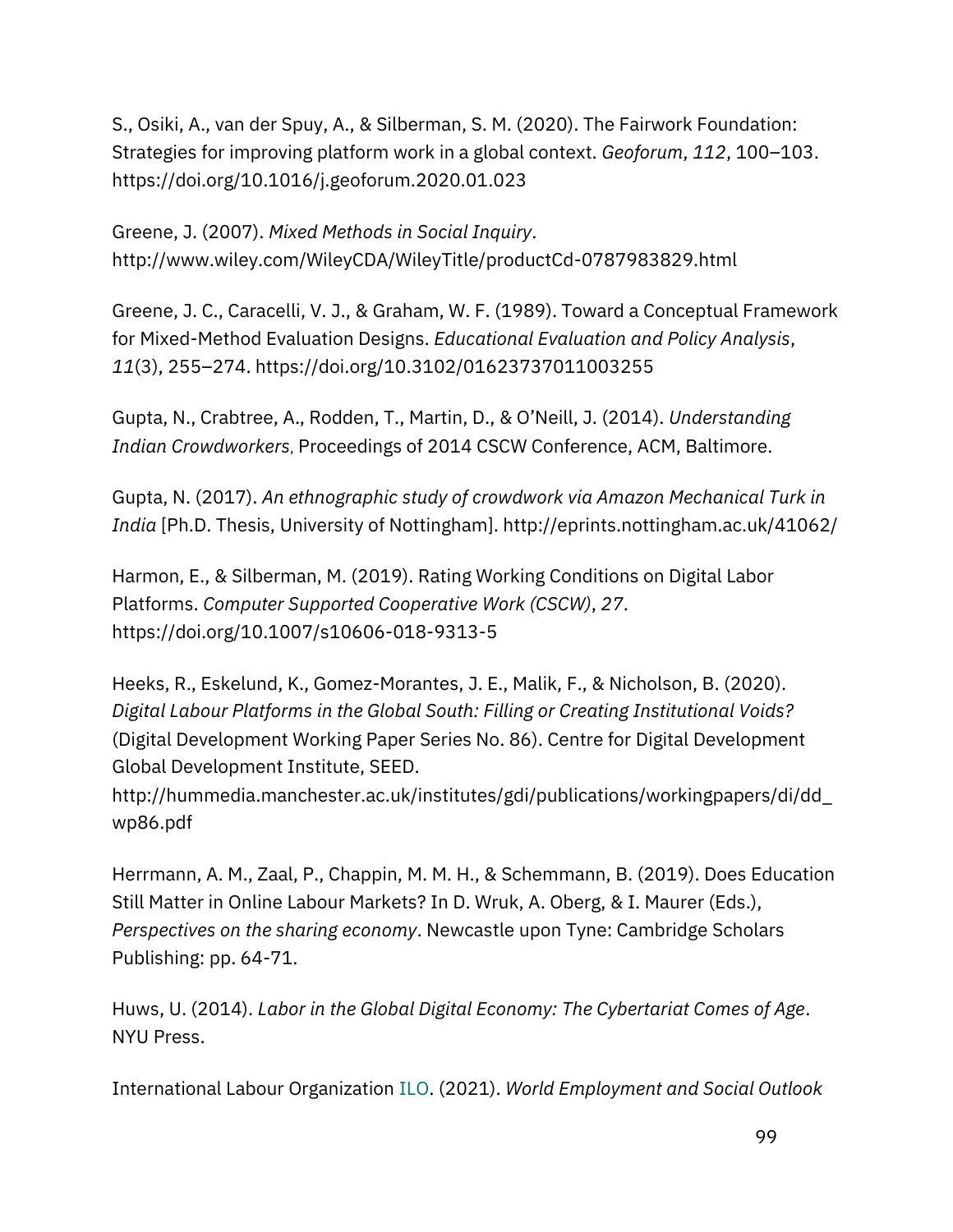*2021: [The role of digital platforms in transforming the world of work](https://www.zotero.org/google-docs/?cFjZNe)*. Retrieved from: https://www.ilo.org/global/research/global-reports/weso/2021/WCMS\_771749/lang- -en/index.htm

Mar[garyan, A. \(2019\). Workplace learning in crowdwork: Comparing microworkers' and](https://www.zotero.org/google-docs/?cFjZNe)  [online freelancers' practices.](https://www.zotero.org/google-docs/?cFjZNe) *[Journal of Workplace Learning](https://www.zotero.org/google-docs/?cFjZNe)*[,](https://www.zotero.org/google-docs/?cFjZNe) *[31](https://www.zotero.org/google-docs/?cFjZNe)*[\(4\), 250](https://www.zotero.org/google-docs/?cFjZNe)–273. [https://doi.org/10.1108/JWL-10-2018-0126](https://www.zotero.org/google-docs/?cFjZNe)

Mar[tin, D., O'Neill, J., Gupta, N., & Hanrahan, B. V. \(2016\). Turking in a Global Labour](https://www.zotero.org/google-docs/?cFjZNe)  [Market.](https://www.zotero.org/google-docs/?cFjZNe) *[Computer Supported Cooperative Work \(CSCW\)](https://www.zotero.org/google-docs/?cFjZNe)*[,](https://www.zotero.org/google-docs/?cFjZNe) *[25](https://www.zotero.org/google-docs/?cFjZNe)*[\(1\), 39](https://www.zotero.org/google-docs/?cFjZNe)–77. [https://doi.org/10.1007/s10606-015-9241-6](https://www.zotero.org/google-docs/?cFjZNe)

[Media Research Users Council MRUC. \(2020\).](https://www.zotero.org/google-docs/?cFjZNe) *[Indian Readership Survey](https://www.zotero.org/google-docs/?cFjZNe)*[. Media](https://www.zotero.org/google-docs/?cFjZNe)  [Research Users Council India. R](https://www.zotero.org/google-docs/?cFjZNe)etrieved 6 April 2020 fro[m https://mruc.net/studies](https://mruc.net/studies)

[Ministry of Skill Development and Entrepreneurship MSDE. \(n.d.\).](https://www.zotero.org/google-docs/?cFjZNe) *[Directorate General](https://www.zotero.org/google-docs/?cFjZNe)  [of Training \(DGT\).](https://www.zotero.org/google-docs/?cFjZNe)* [Retrieved 21 March 2021, from](https://www.zotero.org/google-docs/?cFjZNe)  [https://msde.gov.in/en/organizations/dgt](https://www.zotero.org/google-docs/?cFjZNe)

[Newlands, G., & Lutz, C. \(2020\). Crowdwork and the mobile underclass: Barriers to](https://www.zotero.org/google-docs/?cFjZNe)  [participation in India and the United States.](https://www.zotero.org/google-docs/?cFjZNe) *[New Media & Society](https://www.zotero.org/google-docs/?cFjZNe)*[, 146144482090184.](https://www.zotero.org/google-docs/?cFjZNe)  [https://doi.org/10.1177/1461444820901847](https://www.zotero.org/google-docs/?cFjZNe)

[National Freelance Training Program NFTP. \(n.d.\).](https://www.zotero.org/google-docs/?cFjZNe) *[About Us](https://www.zotero.org/google-docs/?cFjZNe)*[. Retrieved 6 April 2021,](https://www.zotero.org/google-docs/?cFjZNe)  [from https://nftp.pitb.gov.pk/aboutus](https://www.zotero.org/google-docs/?cFjZNe)

[National Skill Development Agency NSDA. \(n.d.\).](https://www.zotero.org/google-docs/?cFjZNe) *[About NSQF](https://www.zotero.org/google-docs/?cFjZNe)*[. Retrieved 5 April 2021,](https://www.zotero.org/google-docs/?cFjZNe)  [from](https://www.zotero.org/google-docs/?cFjZNe) <https://www.nsda.gov.in/nsqf.html>

National Skill Development Corporation NSDC. (n.d.). *[E](https://eskillindia.org/Home/course_detail_sector_list)SkillIndia- eLearning Aggregator*. Retrieved 7 April 2020, from [https://eskillindia.org/Home/course\\_detail\\_sector\\_list](https://eskillindia.org/Home/course_detail_sector_list)

[Office of the Registrar General and Census Commissioner \(2018\).](https://www.zotero.org/google-docs/?cFjZNe) *[SRS Statistical](https://www.zotero.org/google-docs/?cFjZNe)  [Report 2018](https://www.zotero.org/google-docs/?cFjZNe)*[. Retrieved from:](https://www.zotero.org/google-docs/?cFjZNe)  [https://censusindia.gov.in/vital\\_statistics/SRS\\_Reports\\_2018.html](https://www.zotero.org/google-docs/?cFjZNe)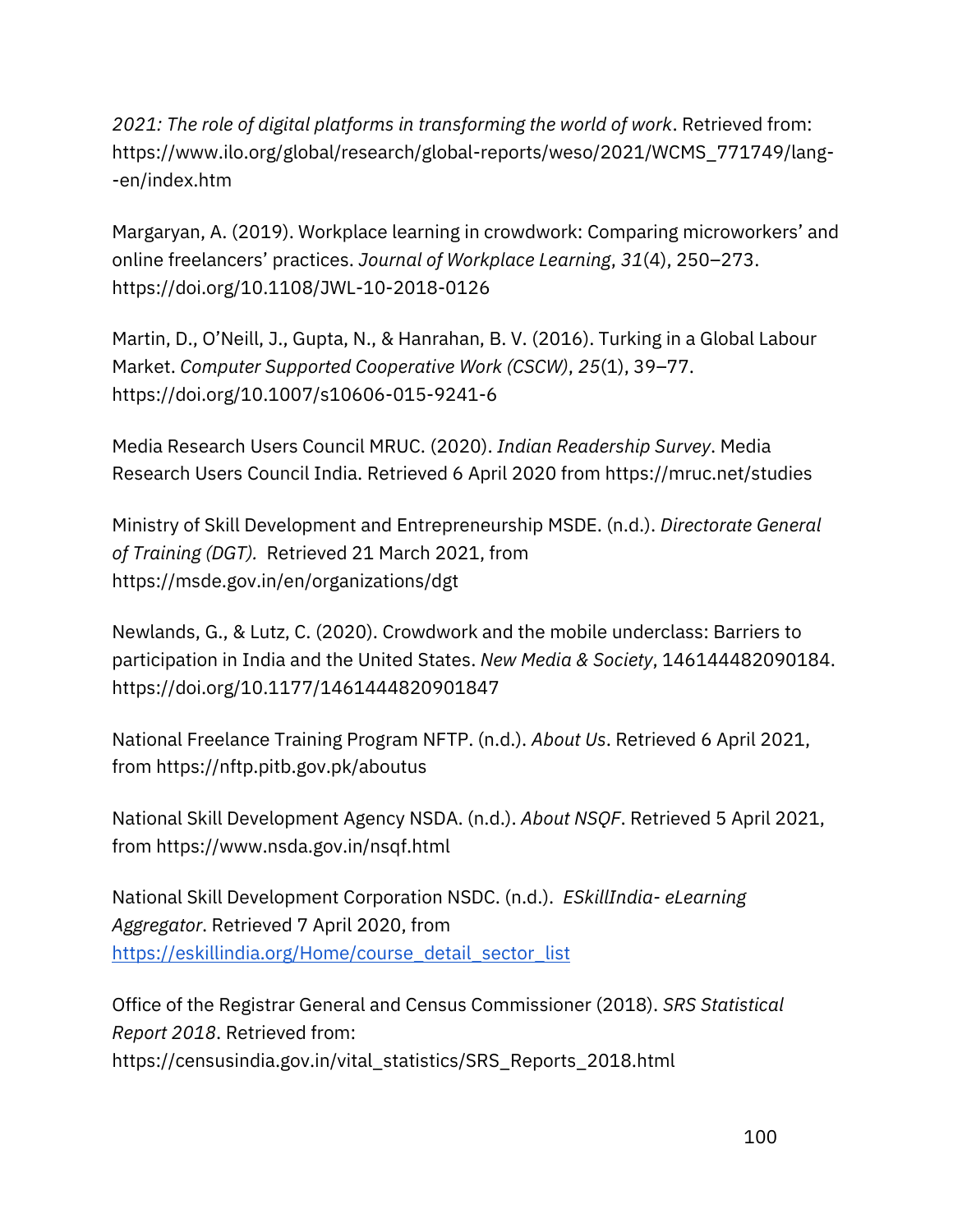Ojanperä, S., Graham, M., & O'Clery, N. (2018). *[Data Science, Artificial Intelligence, and](https://www.zotero.org/google-docs/?cFjZNe)  [the Future\(s\) of Work: Strategic Literature Review Prepared for the Alan Turing Institute](https://www.zotero.org/google-docs/?cFjZNe)*[.](https://www.zotero.org/google-docs/?cFjZNe)  [The Alan Turing Institute. doi.org/10.5281/zenodo.1475162](https://www.zotero.org/google-docs/?cFjZNe)

[Partnership for Finance in a Digital Africa. \(2019\).](https://www.zotero.org/google-docs/?cFjZNe) *[Micro-entrepreneurs in a platform](https://www.zotero.org/google-docs/?cFjZNe)  [era: Understanding the platform practices of micro-entrepreneurs in Kenya](https://www.zotero.org/google-docs/?cFjZNe)*[. Surrey:](https://www.zotero.org/google-docs/?cFjZNe)  [Caribou Digital Publishing. https://www.financedigitalafrica.org/wp](https://www.zotero.org/google-docs/?cFjZNe)[content/uploads/2019/04/FiDA-Micro-entrepreneurs-in-a-platform-era.pdf](https://www.zotero.org/google-docs/?cFjZNe)

[Power, K. \(2020\). The COVID-19 pandemic has increased the care burden of women](https://www.zotero.org/google-docs/?cFjZNe)  [and families.](https://www.zotero.org/google-docs/?cFjZNe) *[Sustainability: Science, Practice and Policy](https://www.zotero.org/google-docs/?cFjZNe)*[,](https://www.zotero.org/google-docs/?cFjZNe) *[16](https://www.zotero.org/google-docs/?cFjZNe)*[\(1\), 67](https://www.zotero.org/google-docs/?cFjZNe)–73. <https://doi.org/10.1080/15487733.2020.1776561>

Payoneer. (2019). *The Global Gig-Economy Index: Cross-border freelancing trends that defined Q2 2019*. Retrieved from: [https://pubs.payoneer.com/images/q2\\_global\\_freelancing\\_index.pdf](https://pubs.payoneer.com/images/q2_global_freelancing_index.pdf)

[Press Trust of India. \(2015, July 16\).](https://www.zotero.org/google-docs/?cFjZNe) *[PM Modi Launches Skill India](https://www.zotero.org/google-docs/?cFjZNe) Initiative That Aims [to Train 40 Crore People](https://www.zotero.org/google-docs/?cFjZNe)*[. NDTV.Com. https://www.ndtv.com/india-news/pm-modi](https://www.zotero.org/google-docs/?cFjZNe)[launches-skill-india-initiative-that-aims-to-train-40-crore-people-781897](https://www.zotero.org/google-docs/?cFjZNe)

[Scheiber, N. \(2017, April 2\). How Uber Uses Psychological Tricks to Push Its Drivers'](https://www.zotero.org/google-docs/?cFjZNe)  [Buttons.](https://www.zotero.org/google-docs/?cFjZNe) *[The New York Times](https://www.zotero.org/google-docs/?cFjZNe)*[.](https://www.zotero.org/google-docs/?cFjZNe)  [https://www.nytimes.com/interactive/2017/04/02/technology/uber-drivers](https://www.zotero.org/google-docs/?cFjZNe)[psychological-tricks.html](https://www.zotero.org/google-docs/?cFjZNe)

[Schwab, K. \(2017\).](https://www.zotero.org/google-docs/?cFjZNe) *[The fourth industrial revolution](https://www.zotero.org/google-docs/?cFjZNe)*[. Portfolio Penguin.](https://www.zotero.org/google-docs/?cFjZNe)

[Schwellnus, C., Geva, A., Pak, M., & Veiel, R. \(2019\).](https://www.zotero.org/google-docs/?cFjZNe) *[Gig Economy Platforms: Boon or](https://www.zotero.org/google-docs/?cFjZNe)  [Bane](https://www.zotero.org/google-docs/?cFjZNe)* [\(No. 1550; Economics Department Working Papers\). OECD. Retrieved from:](https://www.zotero.org/google-docs/?cFjZNe)  [https://www.oecd.org/officialdocuments/publicdisplaydocumentpdf/?cote=ECO/WKP\(](https://www.zotero.org/google-docs/?cFjZNe) [2019\)19&docLanguage=En](https://www.zotero.org/google-docs/?cFjZNe)

[Sherry. \(2020, October 7\). Living as a Turker: An Inquiry at Amazon Mechanical Turk.](https://www.zotero.org/google-docs/?cFjZNe)  *[Notes From Below](https://www.zotero.org/google-docs/?cFjZNe)*[. https://notesfrombelow.org/article/living-turker](https://www.zotero.org/google-docs/?cFjZNe)

[Singh, M. \(2012\). India's National Skills Development](https://www.zotero.org/google-docs/?cFjZNe) Policy and Implications for TVET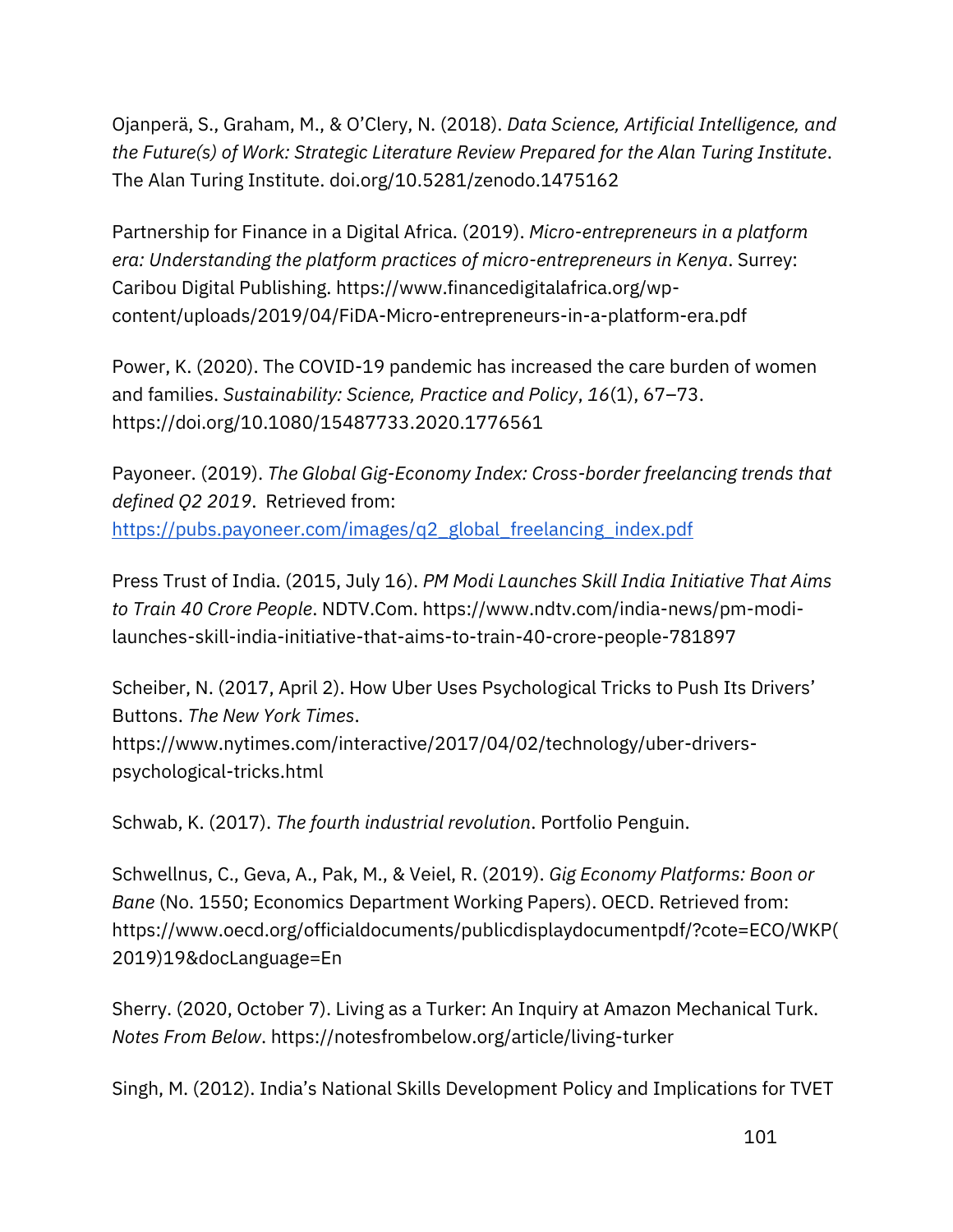[and Lifelong Learning. In M. Pilz \(Ed.\),](https://www.zotero.org/google-docs/?cFjZNe) *[The Future of Vocational Education and Training](https://www.zotero.org/google-docs/?cFjZNe)  [in a Changing World](https://www.zotero.org/google-docs/?cFjZNe)* [. Springer VS Verlag für Sozialwissenschaften.](https://www.zotero.org/google-docs/?cFjZNe) 

[Solomon, E. \(2021, March 3\). German cabinet backs law to protect human rights in](https://www.zotero.org/google-docs/?cFjZNe)  [global supply chain.](https://www.zotero.org/google-docs/?cFjZNe) *[The Financial Times.](https://www.zotero.org/google-docs/?cFjZNe)* [https://www.ft.com/content/2b969d2c](https://www.zotero.org/google-docs/?cFjZNe)[ad1e-48c2-b318-2dd20bb1662f](https://www.zotero.org/google-docs/?cFjZNe)

[Standing, G. \(2016\).](https://www.zotero.org/google-docs/?cFjZNe) *[The corruption of capitalism: Why rentiers thrive and work does not](https://www.zotero.org/google-docs/?cFjZNe)  [pay.](https://www.zotero.org/google-docs/?cFjZNe)* London, England [: Biteback Publishing.](https://www.zotero.org/google-docs/?cFjZNe) 

[Sudakov, D., Luksha, P., Strietska-Ilina, O., Gregg, C., Hofmann, C., & Khachatryan, L.](https://www.zotero.org/google-docs/?cFjZNe)  [\(2016\).](https://www.zotero.org/google-docs/?cFjZNe) *[Skills Technology Foresight Guide](https://www.zotero.org/google-docs/?cFjZNe)*[. International Labour Organization.](https://www.zotero.org/google-docs/?cFjZNe) Retrieved from: https://www.ilo.org/skills/areas/skills-training-for-povertyreduction/WCMS\_534225/lang--en/index.htm

[Tadelis, S. \(2016\). Reputation and Feedback Systems in Online Platform Markets.](https://www.zotero.org/google-docs/?cFjZNe)  *[Annual Review of Economics](https://www.zotero.org/google-docs/?cFjZNe)*[,](https://www.zotero.org/google-docs/?cFjZNe) *[8](https://www.zotero.org/google-docs/?cFjZNe)*[\(1\), 321](https://www.zotero.org/google-docs/?cFjZNe)–340. [https://doi.org/10.1146/annurev](https://doi.org/10.1146/annurev-economics-080315-015325)[economics-080315-015325](https://doi.org/10.1146/annurev-economics-080315-015325)

The Government of India. (2017). *Union Budget 2017-2018*. Ministry of Finance[.](https://www.indiabudget.gov.in/budget2017-2018/budget.asp) [Retrieved from:](https://www.indiabudget.gov.in/) <https://www.indiabudget.gov.in/budget2017-2018/budget.asp>

The Government of India. (2018). *Union Budget 2018-2019*. Ministry of Finance[.](https://www.indiabudget.gov.in/budget2018-2019/budget.asp) [Retrieved from:](https://www.indiabudget.gov.in/) <https://www.indiabudget.gov.in/budget2018-2019/budget.asp>

The Government of India. (2019). *Union Budget 2019-2020*. Ministry of Finance[.](https://www.indiabudget.gov.in/budget2019-20/) [Retrieved from:](https://www.indiabudget.gov.in/) <https://www.indiabudget.gov.in/budget2019-20/>

The Government of India. (2020). *Union Budget 2020-2021*. Ministry of Finance[.](https://www.indiabudget.gov.in/budget2020-21/budgetglance.php) [Retrieved from:](https://www.indiabudget.gov.in/) <https://www.indiabudget.gov.in/budget2020-21/budgetglance.php>

The Government of India. (2021). *Union Budget 2021-2022*. Ministry of Finance[.](https://www.indiabudget.gov.in/) [Retrieved from: https://www.indiabudget.gov.in/](https://www.indiabudget.gov.in/)

The [Government of India. \(2007\).](https://www.zotero.org/google-docs/?cFjZNe) *[Eleventh Five-Year Plan: 2007-2012](https://www.zotero.org/google-docs/?cFjZNe)*[. Planning](https://www.zotero.org/google-docs/?cFjZNe)  [Commission. Retrieved from:](https://www.zotero.org/google-docs/?cFjZNe) 

[https://niti.gov.in/planningcommission.gov.in/docs/plans/planrel/fiveyr/11th/11\\_v1/1](https://www.zotero.org/google-docs/?cFjZNe)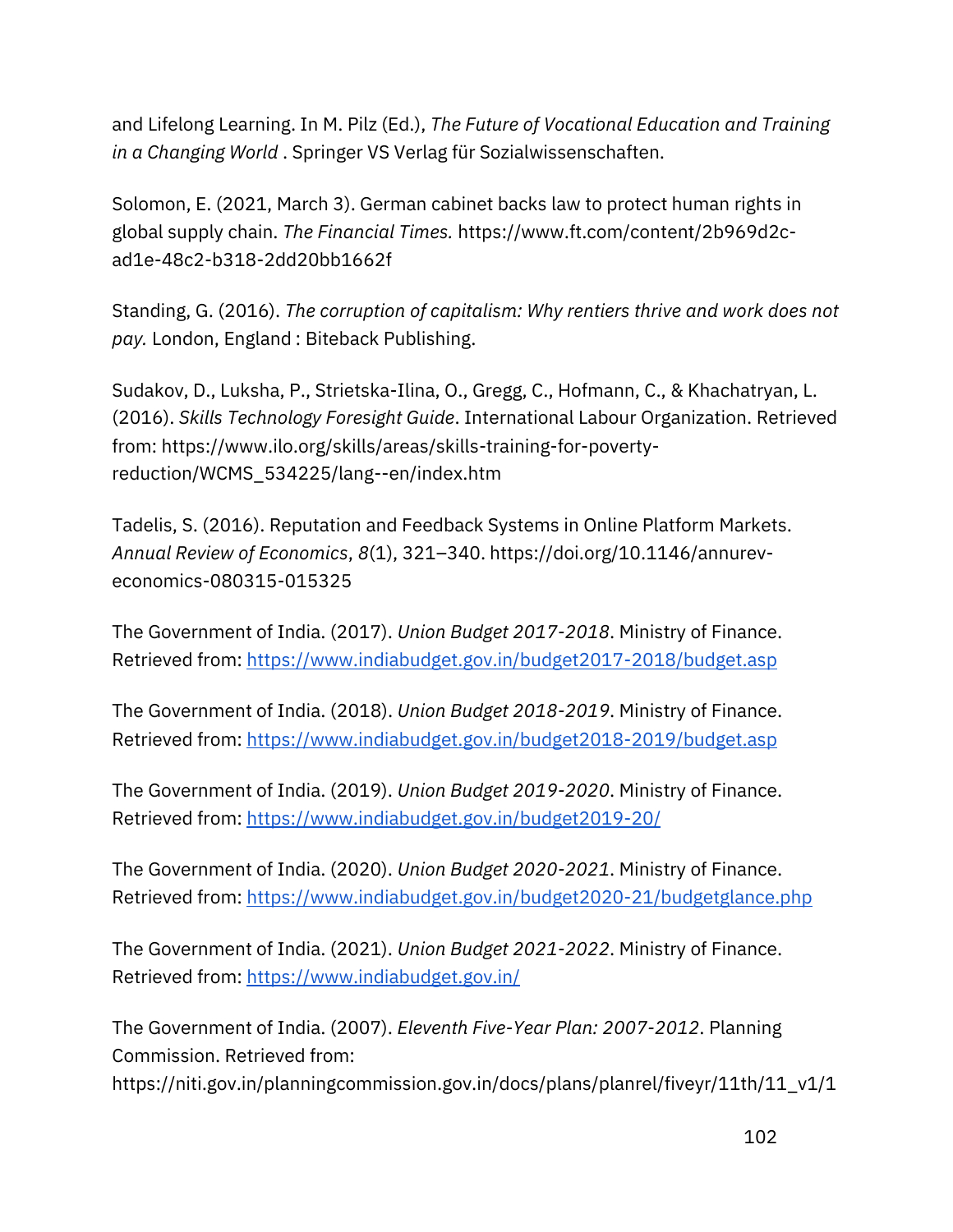[1th\\_vol1.pdf](https://www.zotero.org/google-docs/?cFjZNe)

[The Yada Yada Collective. \(n.d.\).](https://www.zotero.org/google-docs/?cFjZNe) *[The Yada Yada Collective](https://www.zotero.org/google-docs/?cFjZNe)—About*[. Retrieved 21 March](https://www.zotero.org/google-docs/?cFjZNe)  [2021, from https://www.yadayadacollective.org/about](https://www.zotero.org/google-docs/?cFjZNe)

[UNESCO International Bureau of Education. \(2013\).](https://www.zotero.org/google-docs/?cFjZNe) *[Glossary of Curriculum](https://www.zotero.org/google-docs/?cFjZNe)  [Terminology](https://www.zotero.org/google-docs/?cFjZNe)*. Retrieved from: http://www.ibe.unesco.org/sites/default/files/resources/ibe-glossary-curriculum.pdf

[UNESCO-UNEVOC. \(2015\).](https://www.zotero.org/google-docs/?cFjZNe) *[TVETipedia Glossary](https://www.zotero.org/google-docs/?cFjZNe)*[.](https://www.zotero.org/google-docs/?cFjZNe)  [https://unevoc.unesco.org/home/TVETipedia+Glossary/filt=all/id=474](https://www.zotero.org/google-docs/?cFjZNe)

[United Nations Population Fund UNFPA. \(2018\).](https://www.zotero.org/google-docs/?cFjZNe) *[UNFPA India: Ninth Country](https://www.zotero.org/google-docs/?cFjZNe)  [Programme Highlights](https://www.zotero.org/google-docs/?cFjZNe)*[. Retrieved from: https://india.unfpa.org/sites/default/files/pub](https://www.zotero.org/google-docs/?cFjZNe)[pdf/UNFPA%20Profile\\_combined.pdf](https://www.zotero.org/google-docs/?cFjZNe)

[Unwin, L. \(2017\). Employer-Led In-Work Training and Skill Formation: The Challenges](https://www.zotero.org/google-docs/?cFjZNe)  [of Multi-Varied and Contingent Phenomena. In J. Buchanan, D. Finegold, K. Mayhew, &](https://www.zotero.org/google-docs/?cFjZNe)  [C. Warhurst \(Eds.\),](https://www.zotero.org/google-docs/?cFjZNe) *[The Oxford Handbook of Skills and Training](https://www.zotero.org/google-docs/?cFjZNe)*[.](https://www.zotero.org/google-docs/?cFjZNe)  [https://doi.org/10.1093/oxfordhb/9780199655366.013.11](https://www.zotero.org/google-docs/?cFjZNe)

[Upwork. \(2020, March 2\).](https://www.zotero.org/google-docs/?cFjZNe) *[Set Yourself up for Success: Learn the Most In-demand Skills.](https://www.zotero.org/google-docs/?cFjZNe)*  [\[Blog\].](https://www.zotero.org/google-docs/?cFjZNe) *[Upwork](https://www.zotero.org/google-docs/?cFjZNe)*[. Retrieved 6 April 2020 from](https://www.zotero.org/google-docs/?cFjZNe)  [https://www.upwork.com/resources/learn-most-in-demand-skills](https://www.zotero.org/google-docs/?cFjZNe)

[Van Doorn, N. \(2020\). Stepping Stone or Dead End? The Ambiguities of Platform-](https://www.zotero.org/google-docs/?cFjZNe)[Mediated Domestic Work under Conditions of Austerity: Comparative Landscapes of](https://www.zotero.org/google-docs/?cFjZNe)  [Austerity and the Gig Economy. In D. Baines & Cunnington \(Eds.\),](https://www.zotero.org/google-docs/?cFjZNe) *[Working in the](https://www.zotero.org/google-docs/?cFjZNe)  [Context of Austerity: Challenges and Struggles](https://www.zotero.org/google-docs/?cFjZNe)*[. Br](https://www.zotero.org/google-docs/?cFjZNe)istol University Press.

[World Economic Forum. \(2018\).](https://www.zotero.org/google-docs/?cFjZNe) *[The Future of Jobs Report 2018](https://www.zotero.org/google-docs/?cFjZNe)*[. Retrieved from:](https://www.zotero.org/google-docs/?cFjZNe)  [https://www.weforum.org/reports/the-future-of-jobs-report-2018/](https://www.zotero.org/google-docs/?cFjZNe)

[Wei, Y. D., Lin, J., & Zhang, L. \(2019\). E-Commerce, Taobao Villages and Regional](https://www.zotero.org/google-docs/?cFjZNe)  [Development in China.](https://www.zotero.org/google-docs/?cFjZNe) *[Geographical Review](https://www.zotero.org/google-docs/?cFjZNe)*[,](https://www.zotero.org/google-docs/?cFjZNe) *[110](https://www.zotero.org/google-docs/?cFjZNe)*[\(3\).](https://www.zotero.org/google-docs/?cFjZNe)  [https://doi.org/10.1111/gere.12367](https://www.zotero.org/google-docs/?cFjZNe)